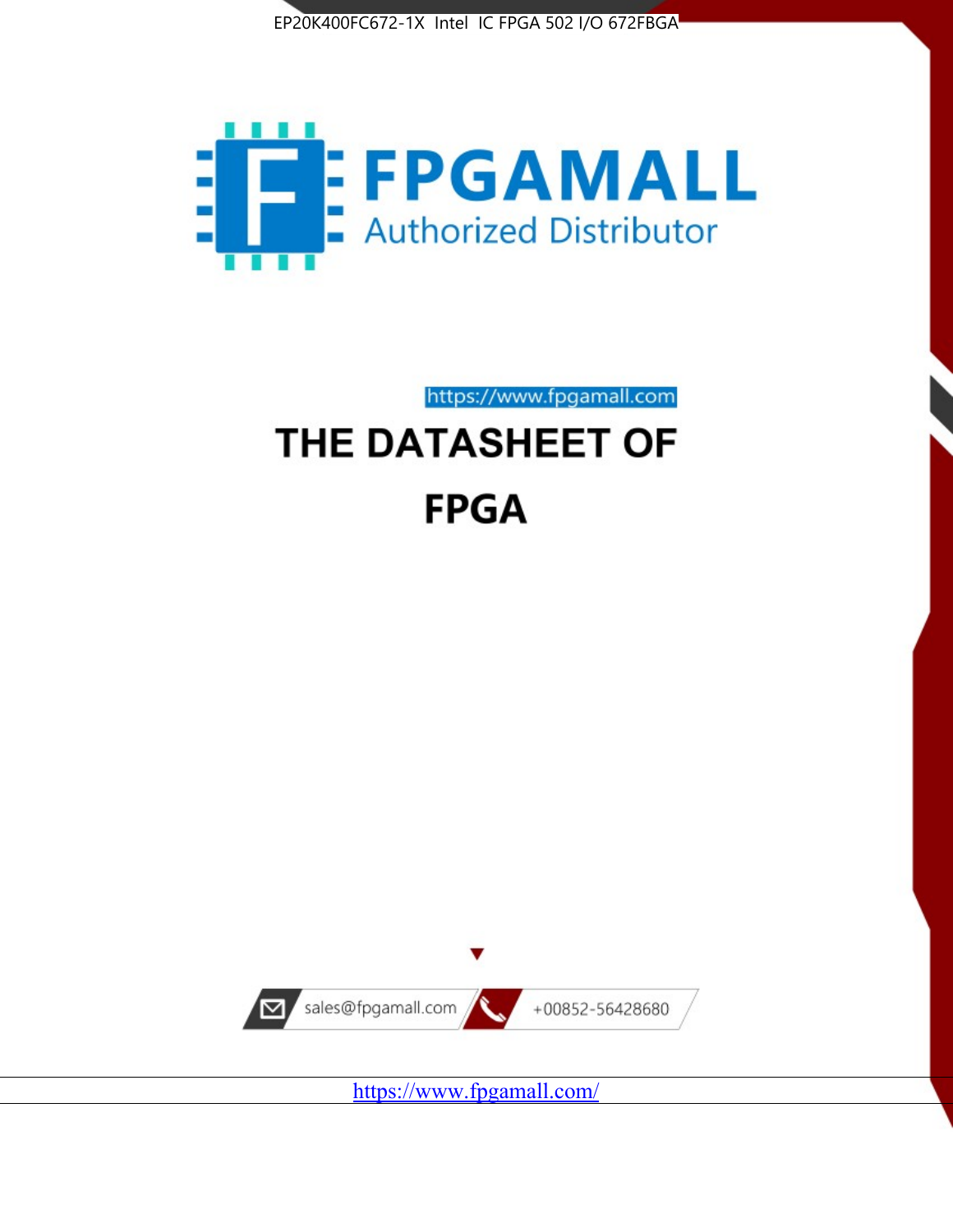#### EP20K400FC672-1X Intel IC FPGA 502 I/O 672FBGA



## **APEX 20K**

**Programmable Logic Device Family**

#### **March 2004, ver. 5.1 Data Sheet**

**Features ■** Industry's first programmable logic device (PLD) incorporating system-on-a-programmable-chip (SOPC) integration

- MultiCore™ architecture integrating look-up table (LUT) logic, product-term logic, and embedded memory
- LUT logic used for register-intensive functions
- Embedded system block (ESB) used to implement memory functions, including first-in first-out (FIFO) buffers, dual-port RAM, and content-addressable memory (CAM)
- ESB implementation of product-term logic used for combinatorial-intensive functions
- High density
	- 30,000 to 1.5 million typical gates (see Tables 1 and 2)
	- Up to 51,840 logic elements (LEs)
	- Up to 442,368 RAM bits that can be used without reducing available logic
	- Up to 3,456 product-term-based macrocells

|                             | Table 1. APEX 20K Device Features |          | Note $(1)$      |                  |                  |                 |                  |
|-----------------------------|-----------------------------------|----------|-----------------|------------------|------------------|-----------------|------------------|
| <b>Feature</b>              | <b>EP20K30E</b>                   | EP20K60E | <b>EP20K100</b> | <b>EP20K100E</b> | <b>EP20K160E</b> | <b>EP20K200</b> | <b>EP20K200E</b> |
| Maximum<br>system<br>gates  | 113,000                           | 162,000  | 263,000         | 263,000          | 404.000          | 526,000         | 526,000          |
| Typical<br>gates            | 30,000                            | 60.000   | 100,000         | 100,000          | 160,000          | 200,000         | 200,000          |
| <b>LEs</b>                  | 1,200                             | 2,560    | 4,160           | 4.160            | 6.400            | 8,320           | 8,320            |
| <b>ESBs</b>                 | 12                                | 16       | 26              | 26               | 40               | 52              | 52               |
| Maximum<br>RAM bits         | 24,576                            | 32,768   | 53,248          | 53,248           | 81,920           | 106,496         | 106,496          |
| Maximum<br>macrocells       | 192                               | 256      | 416             | 416              | 640              | 832             | 832              |
| Maximum<br>user I/O<br>pins | 128                               | 196      | 252             | 246              | 316              | 382             | 376              |

#### **Altera Corporation 1**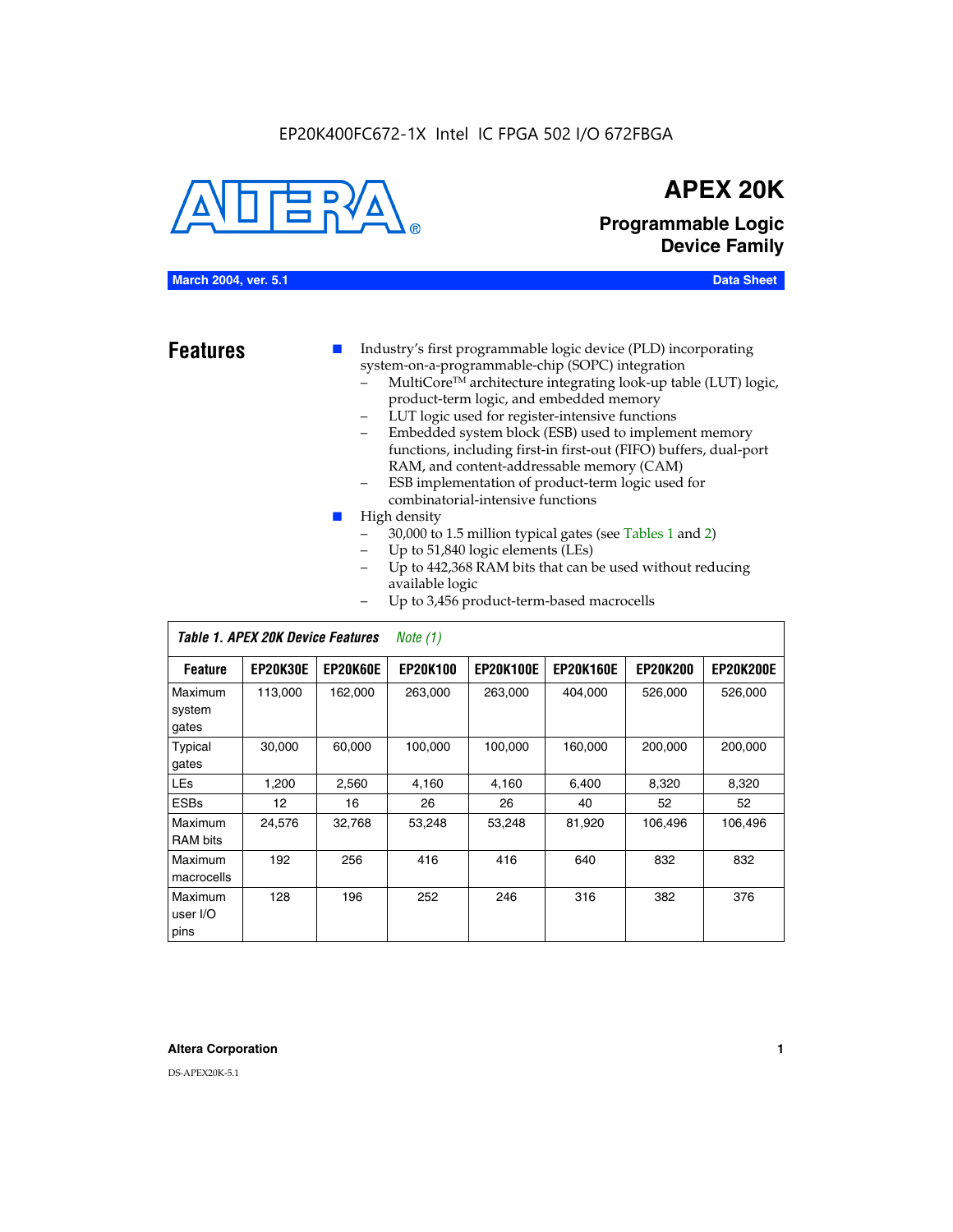| Table 2. Additional APEX 20K Device Features |                  |                 | Note (1)         |                  |                   |                   |
|----------------------------------------------|------------------|-----------------|------------------|------------------|-------------------|-------------------|
| <b>Feature</b>                               | <b>EP20K300E</b> | <b>EP20K400</b> | <b>EP20K400E</b> | <b>EP20K600E</b> | <b>EP20K1000E</b> | <b>EP20K1500E</b> |
| Maximum system<br>gates                      | 728,000          | 1,052,000       | 1,052,000        | 1,537,000        | 1,772,000         | 2,392,000         |
| <b>Typical gates</b>                         | 300,000          | 400,000         | 400,000          | 600,000          | 1,000,000         | 1,500,000         |
| <b>LEs</b>                                   | 11,520           | 16,640          | 16,640           | 24,320           | 38,400            | 51,840            |
| <b>ESBs</b>                                  | 72               | 104             | 104              | 152              | 160               | 216               |
| Maximum<br><b>RAM bits</b>                   | 147,456          | 212,992         | 212,992          | 311,296          | 327.680           | 442,368           |
| Maximum<br>macrocells                        | 1.152            | 1.664           | 1.664            | 2.432            | 2,560             | 3,456             |
| Maximum user I/O<br>pins                     | 408              | 502             | 488              | 588              | 708               | 808               |

#### *Note to Tables 1 and 2:*

(1) The embedded IEEE Std. 1149.1 Joint Test Action Group (JTAG) boundary-scan circuitry contributes up to 57,000 additional gates.

**Additional Features**

- Designed for low-power operation
	- 1.8-V and 2.5-V supply voltage (see Table 3)
	- $-$  MultiVolt<sup>TM</sup> I/O interface support to interface with 1.8-V, 2.5-V, 3.3-V, and 5.0-V devices (see Table 3)
	- ESB offering programmable power-saving mode

| <b>Table 3. APEX 20K Supply Voltages</b>                                       |                                                       |                                                                                                                                                                          |  |  |  |  |  |
|--------------------------------------------------------------------------------|-------------------------------------------------------|--------------------------------------------------------------------------------------------------------------------------------------------------------------------------|--|--|--|--|--|
| <b>Feature</b>                                                                 | <b>Device</b>                                         |                                                                                                                                                                          |  |  |  |  |  |
|                                                                                | <b>EP20K100</b><br><b>EP20K200</b><br><b>EP20K400</b> | EP20K30E<br>EP20K60E<br><b>EP20K100E</b><br><b>EP20K160E</b><br>EP20K200E<br><b>EP20K300E</b><br><b>EP20K400E</b><br>EP20K600E<br><b>EP20K1000E</b><br><b>EP20K1500E</b> |  |  |  |  |  |
| Internal supply voltage (V <sub>CCINT</sub> )                                  | 2.5V                                                  | 1.8V                                                                                                                                                                     |  |  |  |  |  |
| MultiVolt I/O interface voltage levels $(V_{\text{CCIO}})$ 2.5 V, 3.3 V, 5.0 V |                                                       | 1.8 V, 2.5 V, 3.3 V, 5.0 V $(1)$                                                                                                                                         |  |  |  |  |  |

#### *Note to Table 3:*

(1) APEX 20KE devices can be 5.0-V tolerant by using an external resistor.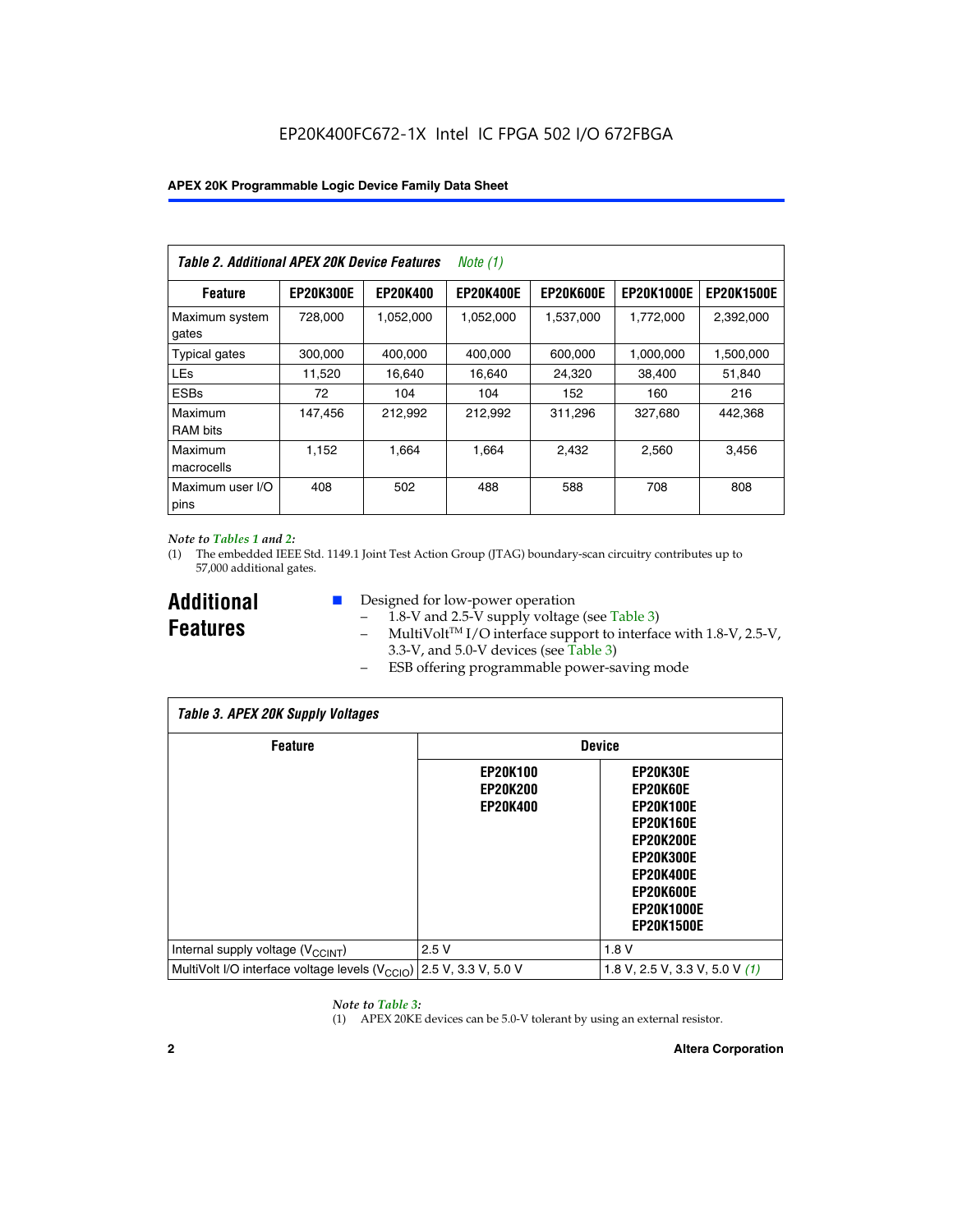### EP20K400FC672-1X Intel IC FPGA 502 I/O 672FBGA

#### **APEX 20K Programmable Logic Device Family Data Sheet**

- Flexible clock management circuitry with up to four phase-locked loops (PLLs)
	- Built-in low-skew clock tree
	- Up to eight global clock signals
	- $ClockLock^{\circledR}$  feature reducing clock delay and skew
	- $ClockBoost^{\circledR}$  feature providing clock multiplication and division
	- ClockShiftTM programmable clock phase and delay shifting
- Powerful I/O features
	- Compliant with peripheral component interconnect Special Interest Group (PCI SIG) *PCI Local Bus Specification, Revision 2.2* for 3.3-V operation at 33 or 66 MHz and 32 or 64 bits
	- Support for high-speed external memories, including DDR SDRAM and ZBT SRAM (ZBT is a trademark of Integrated Device Technology, Inc.)
	- Bidirectional I/O performance  $(t_{CO} + t_{SU})$  up to 250 MHz
	- LVDS performance up to 840 Mbits per channel
	- Direct connection from I/O pins to local interconnect providing fast  $t_{CO}$  and  $t_{SU}$  times for complex logic
	- MultiVolt I/O interface support to interface with 1.8-V, 2.5-V, 3.3-V, and 5.0-V devices (see Table 3)
	- Programmable clamp to  $V_{\text{C}CD}$
	- Individual tri-state output enable control for each pin
	- Programmable output slew-rate control to reduce switching noise
	- Support for advanced I/O standards, including low-voltage differential signaling (LVDS), LVPECL, PCI-X, AGP, CTT, stubseries terminated logic (SSTL-3 and SSTL-2), Gunning transceiver logic plus (GTL+), and high-speed terminated logic (HSTL Class I)
	- Pull-up on I/O pins before and during configuration
- Advanced interconnect structure
	- Four-level hierarchical FastTrack® Interconnect structure providing fast, predictable interconnect delays
	- Dedicated carry chain that implements arithmetic functions such as fast adders, counters, and comparators (automatically used by software tools and megafunctions)
	- Dedicated cascade chain that implements high-speed, high-fan-in logic functions (automatically used by software tools and megafunctions)
	- Interleaved local interconnect allows one LE to drive 29 other LEs through the fast local interconnect
- Advanced packaging options
	- Available in a variety of packages with 144 to 1,020 pins (see Tables 4 through 7)
	- FineLine BGA® packages maximize board space efficiency
- Advanced software support
	- Software design support and automatic place-and-route provided by the Altera® Quartus® II development system for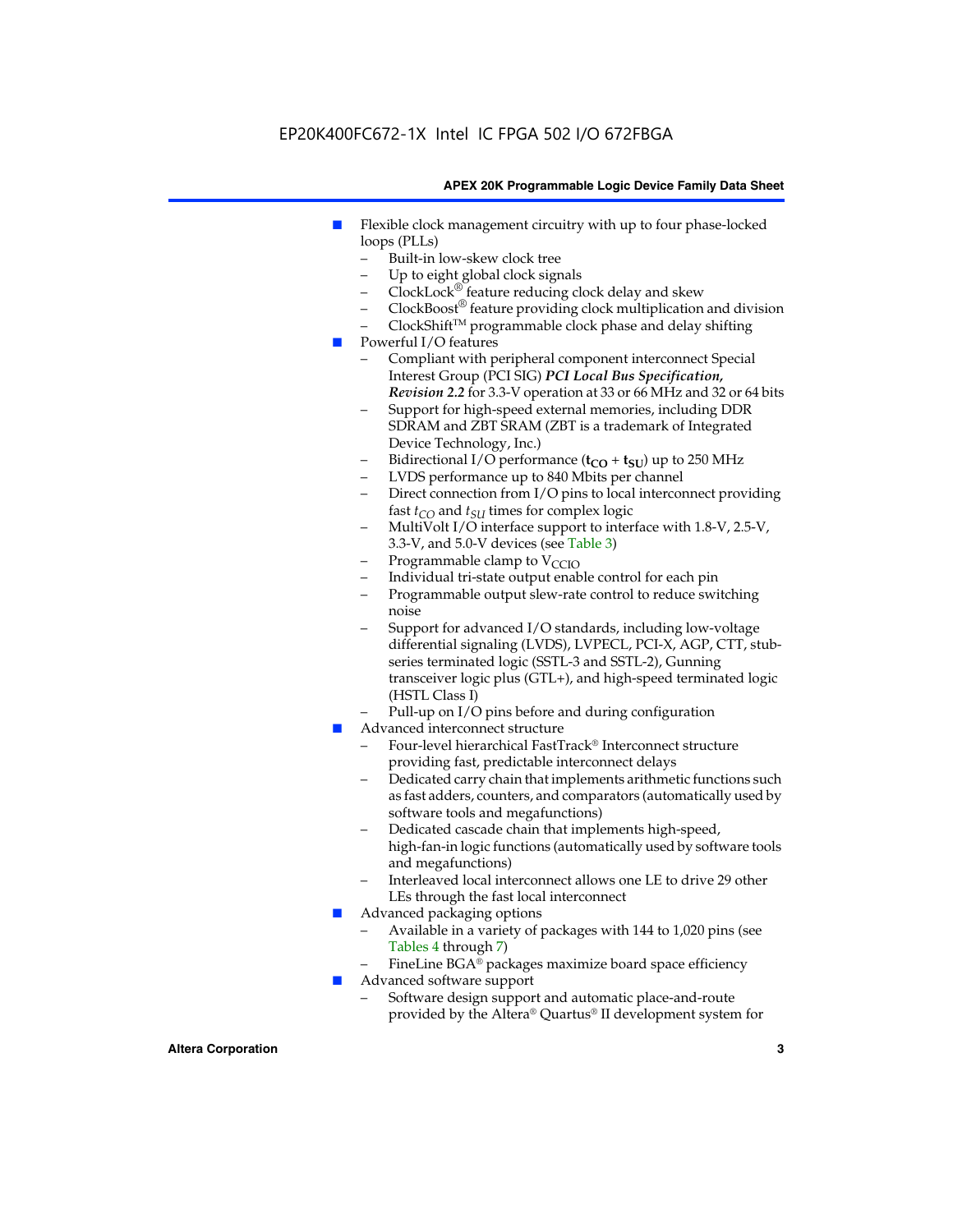Windows-based PCs, Sun SPARCstations, and HP 9000 Series 700/800 workstations

- Altera MegaCore® functions and Altera Megafunction Partners Program (AMPP<sup>SM</sup>) megafunctions
- NativeLink™ integration with popular synthesis, simulation, and timing analysis tools
- Quartus II SignalTap® embedded logic analyzer simplifies in-system design evaluation by giving access to internal nodes during device operation
- Supports popular revision-control software packages including PVCS, Revision Control System (RCS), and Source Code Control System (SCCS )

#### *Table 4. APEX 20K QFP, BGA & PGA Package Options & I/O Count Notes (1), (2)*

| <b>Device</b>   | 144-Pin<br><b>TQFP</b> | 208-Pin<br><b>PQFP</b><br><b>ROFP</b> | 240-Pin<br><b>PQFP</b><br><b>ROFP</b> |     | 356-Pin BGA   652-Pin BGA | 655-Pin PGA |
|-----------------|------------------------|---------------------------------------|---------------------------------------|-----|---------------------------|-------------|
| EP20K30E        | 92                     | 125                                   |                                       |     |                           |             |
| <b>EP20K60E</b> | 92                     | 148                                   | 151                                   | 196 |                           |             |
| EP20K100        | 101                    | 159                                   | 189                                   | 252 |                           |             |
| EP20K100E       | 92                     | 151                                   | 183                                   | 246 |                           |             |
| EP20K160E       | 88                     | 143                                   | 175                                   | 271 |                           |             |
| EP20K200        |                        | 144                                   | 174                                   | 277 |                           |             |
| EP20K200E       |                        | 136                                   | 168                                   | 271 | 376                       |             |
| EP20K300E       |                        |                                       | 152                                   |     | 408                       |             |
| EP20K400        |                        |                                       |                                       |     | 502                       | 502         |
| EP20K400E       |                        |                                       |                                       |     | 488                       |             |
| EP20K600E       |                        |                                       |                                       |     | 488                       |             |
| EP20K1000E      |                        |                                       |                                       |     | 488                       |             |
| EP20K1500E      |                        |                                       |                                       |     | 488                       |             |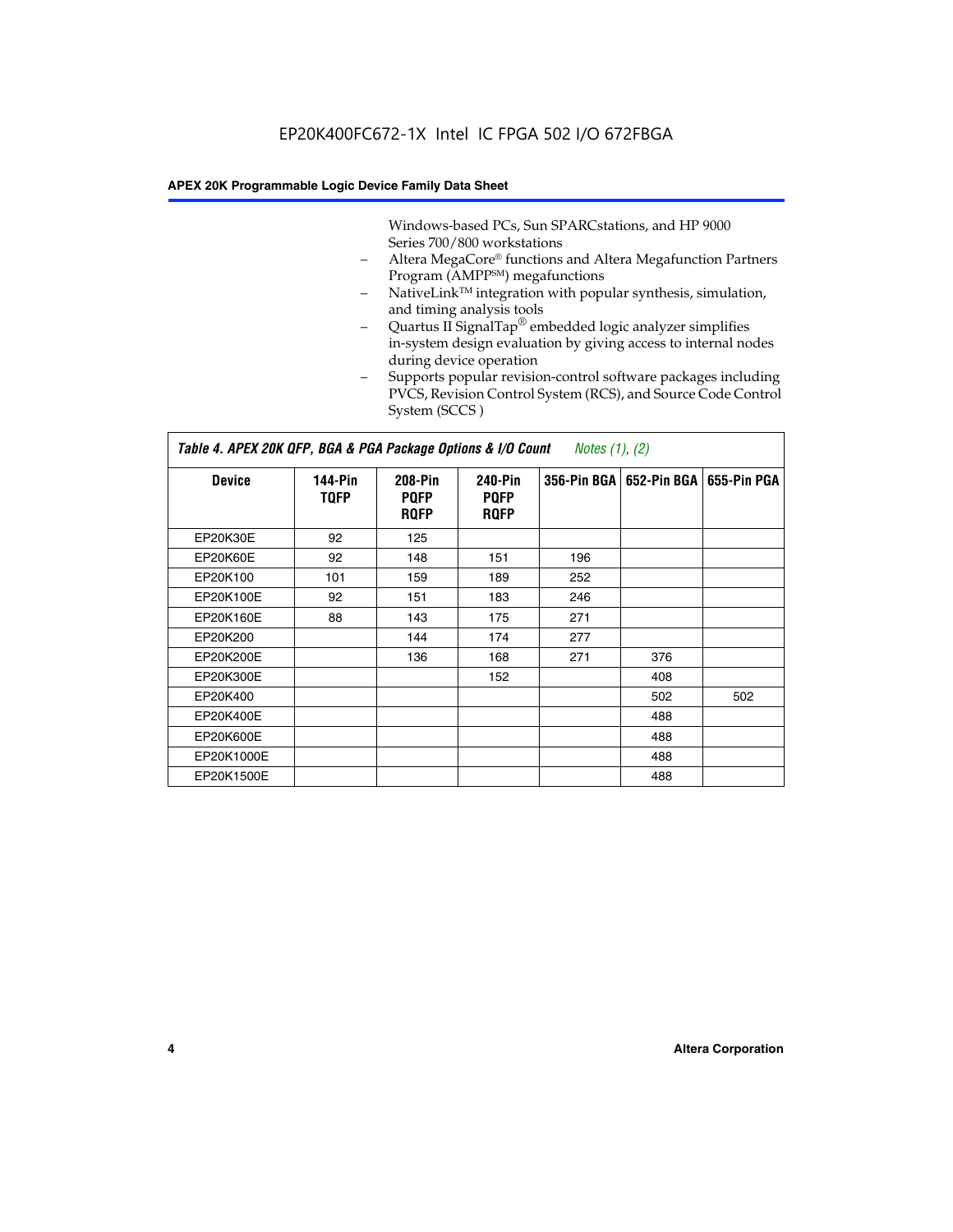| <b>APEX 20K Programmable Logic Device Family Data Sheet</b> |  |  |
|-------------------------------------------------------------|--|--|
|-------------------------------------------------------------|--|--|

| Table 5. APEX 20K FineLine BGA Package Options & I/O Count<br>Notes $(1)$ , $(2)$ |                |                |                |           |           |  |  |
|-----------------------------------------------------------------------------------|----------------|----------------|----------------|-----------|-----------|--|--|
| <b>Device</b>                                                                     | <b>144 Pin</b> | <b>324 Pin</b> | <b>484 Pin</b> | 672 Pin   | 1,020 Pin |  |  |
| EP20K30E                                                                          | 93             | 128            |                |           |           |  |  |
| <b>EP20K60E</b>                                                                   | 93             | 196            |                |           |           |  |  |
| EP20K100                                                                          |                | 252            |                |           |           |  |  |
| EP20K100E                                                                         | 93             | 246            |                |           |           |  |  |
| EP20K160E                                                                         |                |                | 316            |           |           |  |  |
| EP20K200                                                                          |                |                | 382            |           |           |  |  |
| EP20K200E                                                                         |                |                | 376            | 376       |           |  |  |
| EP20K300E                                                                         |                |                |                | 408       |           |  |  |
| EP20K400                                                                          |                |                |                | 502 $(3)$ |           |  |  |
| EP20K400E                                                                         |                |                |                | 488 $(3)$ |           |  |  |
| EP20K600E                                                                         |                |                |                | 508 $(3)$ | 588       |  |  |
| EP20K1000E                                                                        |                |                |                | 508 $(3)$ | 708       |  |  |
| EP20K1500E                                                                        |                |                |                |           | 808       |  |  |

#### *Notes to Tables 4 and 5:*

(1) I/O counts include dedicated input and clock pins.

(2) APEX 20K device package types include thin quad flat pack (TQFP), plastic quad flat pack (PQFP), power quad flat pack (RQFP), 1.27-mm pitch ball-grid array (BGA), 1.00-mm pitch FineLine BGA, and pin-grid array (PGA) packages.

(3) This device uses a thermally enhanced package, which is taller than the regular package. Consult the *Altera Device Package Information Data Sheet* for detailed package size information.

| Table 6. APEX 20K QFP, BGA & PGA Package Sizes                                                            |                |                    |                    |                |                |                    |  |  |
|-----------------------------------------------------------------------------------------------------------|----------------|--------------------|--------------------|----------------|----------------|--------------------|--|--|
| 208-Pin QFP<br>240-Pin QFP<br>652-Pin BGA<br>144-Pin TQFP<br>356-Pin BGA<br>655-Pin PGA<br><b>Feature</b> |                |                    |                    |                |                |                    |  |  |
| Pitch (mm)                                                                                                | 0.50           | 0.50               | 0.50               | 1.27           | 1.27           |                    |  |  |
| Area ( $mm2$ )                                                                                            | 484            | 924                | 1.218              | 1.225          | 2.025          | 3,906              |  |  |
| Length $\times$ Width<br>$(mm \times mm)$                                                                 | $22 \times 22$ | $30.4 \times 30.4$ | $34.9 \times 34.9$ | $35 \times 35$ | $45 \times 45$ | $62.5 \times 62.5$ |  |  |

| Table 7. APEX 20K FineLine BGA Package Sizes |                |                |                |                |                |  |  |  |
|----------------------------------------------|----------------|----------------|----------------|----------------|----------------|--|--|--|
| <b>Feature</b>                               | <b>144 Pin</b> | <b>324 Pin</b> | 484 Pin        | 672 Pin        | 1,020 Pin      |  |  |  |
| Pitch (mm)                                   | 1.00           | 1.00           | 1.00           | 1.00           | 1.00           |  |  |  |
| Area ( $mm2$ )                               | 169            | 361            | 529            | 729            | 1,089          |  |  |  |
| Length $\times$ Width (mm $\times$ mm)       | $13 \times 13$ | $19 \times 19$ | $23 \times 23$ | $27 \times 27$ | $33 \times 33$ |  |  |  |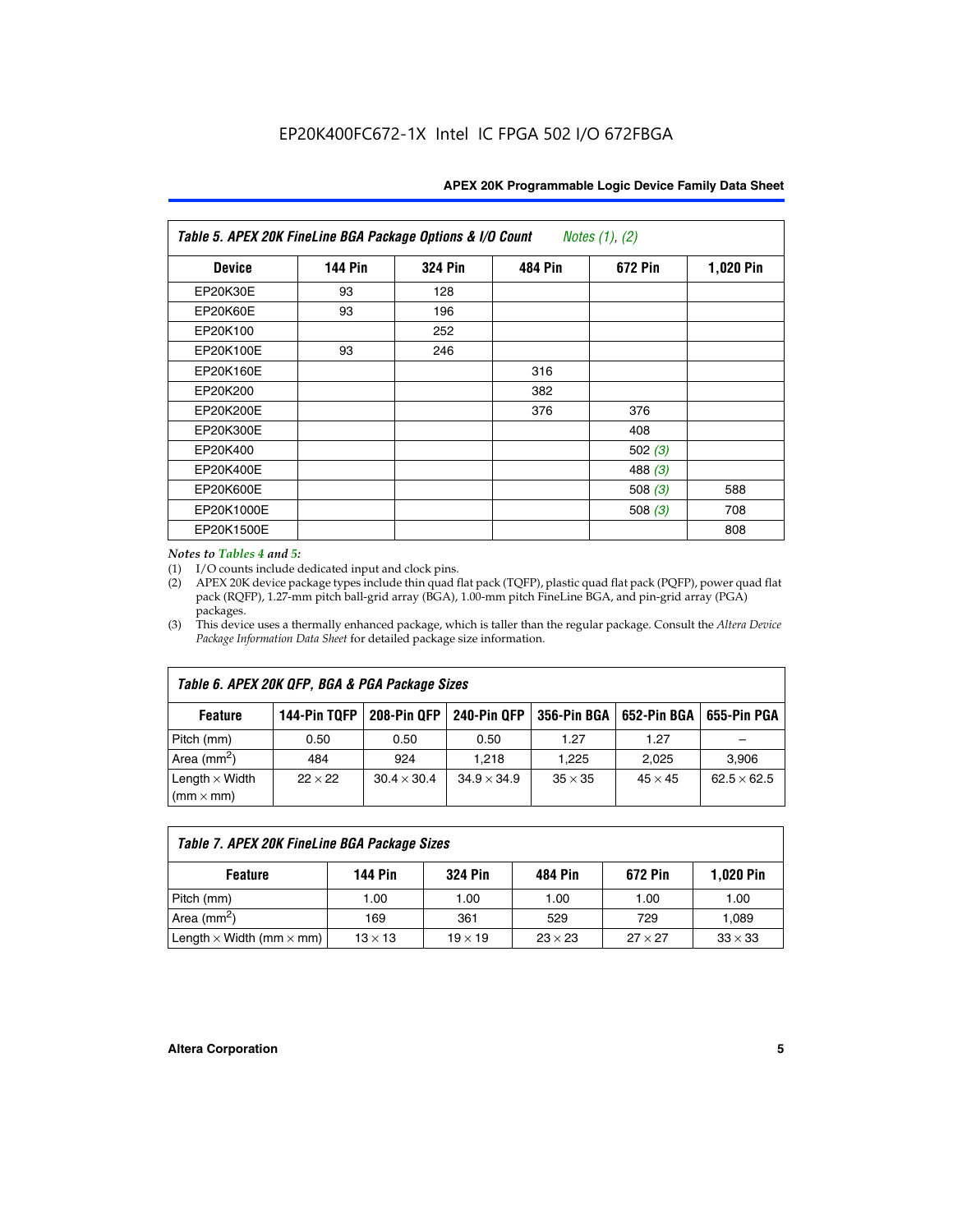### **General Description**

APEXTM 20K devices are the first PLDs designed with the MultiCore architecture, which combines the strengths of LUT-based and productterm-based devices with an enhanced memory structure. LUT-based logic provides optimized performance and efficiency for data-path, registerintensive, mathematical, or digital signal processing (DSP) designs. Product-term-based logic is optimized for complex combinatorial paths, such as complex state machines. LUT- and product-term-based logic combined with memory functions and a wide variety of MegaCore and AMPP functions make the APEX 20K device architecture uniquely suited for system-on-a-programmable-chip designs. Applications historically requiring a combination of LUT-, product-term-, and memory-based devices can now be integrated into one APEX 20K device.

APEX 20KE devices are a superset of APEX 20K devices and include additional features such as advanced I/O standard support, CAM, additional global clocks, and enhanced ClockLock clock circuitry. In addition, APEX 20KE devices extend the APEX 20K family to 1.5 million gates. APEX 20KE devices are denoted with an "E" suffix in the device name (e.g., the EP20K1000E device is an APEX 20KE device). Table 8 compares the features included in APEX 20K and APEX 20KE devices.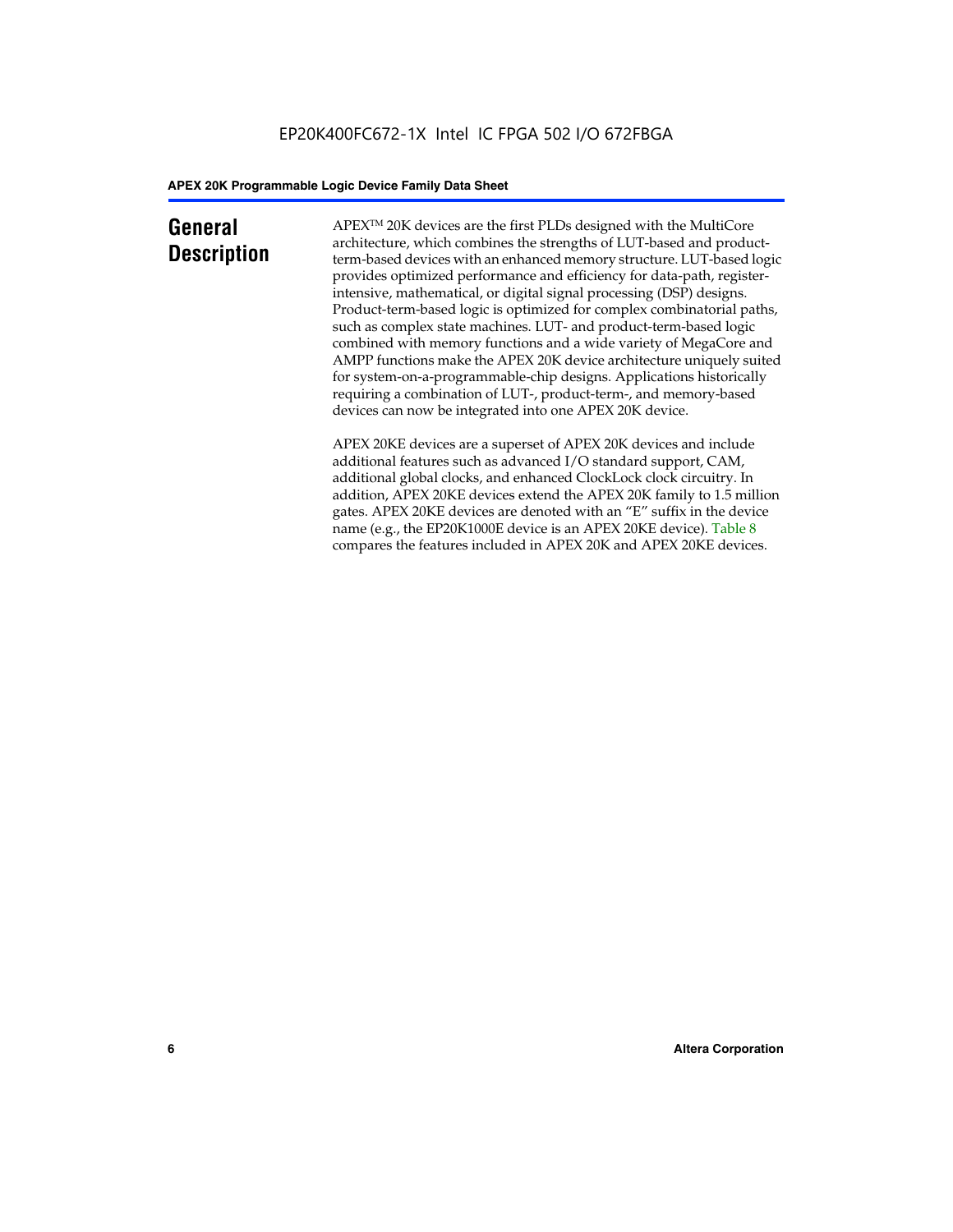| Table 8. Comparison of APEX 20K & APEX 20KE Features |                                                                                                                                                                     |                                                                                                                                                                                                                                                                                                                                                                                                                                                                                       |  |  |  |  |
|------------------------------------------------------|---------------------------------------------------------------------------------------------------------------------------------------------------------------------|---------------------------------------------------------------------------------------------------------------------------------------------------------------------------------------------------------------------------------------------------------------------------------------------------------------------------------------------------------------------------------------------------------------------------------------------------------------------------------------|--|--|--|--|
| <b>Feature</b>                                       | <b>APEX 20K Devices</b>                                                                                                                                             | <b>APEX 20KE Devices</b>                                                                                                                                                                                                                                                                                                                                                                                                                                                              |  |  |  |  |
| MultiCore system integration                         | Full support                                                                                                                                                        | Full support                                                                                                                                                                                                                                                                                                                                                                                                                                                                          |  |  |  |  |
| SignalTap logic analysis                             | Full support                                                                                                                                                        | Full support                                                                                                                                                                                                                                                                                                                                                                                                                                                                          |  |  |  |  |
| 32/64-Bit, 33-MHz PCI                                | Full compliance in -1, -2 speed<br>grades                                                                                                                           | Full compliance in -1, -2 speed grades                                                                                                                                                                                                                                                                                                                                                                                                                                                |  |  |  |  |
| 32/64-Bit, 66-MHz PCI                                |                                                                                                                                                                     | Full compliance in -1 speed grade                                                                                                                                                                                                                                                                                                                                                                                                                                                     |  |  |  |  |
| MultiVolt I/O                                        | 2.5-V or 3.3-V V <sub>CCIO</sub><br>V <sub>CCIO</sub> selected for device<br>Certain devices are 5.0-V tolerant                                                     | 1.8-V, 2.5-V, or 3.3-V V <sub>CCIO</sub><br>V <sub>CCIO</sub> selected block-by-block<br>5.0-V tolerant with use of external resistor                                                                                                                                                                                                                                                                                                                                                 |  |  |  |  |
| ClockLock support                                    | Clock delay reduction<br>$2\times$ and $4\times$ clock multiplication                                                                                               | Clock delay reduction<br>$m/(n \times v)$ or $m/(n \times k)$ clock multiplication<br>Drive ClockLock output off-chip<br>External clock feedback<br><b>ClockShift</b><br>LVDS support<br>Up to four PLLs<br>ClockShift, clock phase adjustment                                                                                                                                                                                                                                        |  |  |  |  |
| Dedicated clock and input pins                       | <b>Six</b>                                                                                                                                                          | Eight                                                                                                                                                                                                                                                                                                                                                                                                                                                                                 |  |  |  |  |
| I/O standard support                                 | 2.5-V, 3.3-V, 5.0-V I/O<br>3.3-V PCI<br>Low-voltage complementary<br>metal-oxide semiconductor<br>(LVCMOS)<br>Low-voltage transistor-to-transistor<br>logic (LVTTL) | 1.8-V, 2.5-V, 3.3-V, 5.0-V I/O<br>2.5-V I/O<br>3.3-V PCI and PCI-X<br>3.3-V Advanced Graphics Port (AGP)<br>Center tap terminated (CTT)<br>$GTL+$<br><b>LVCMOS</b><br>LVTTL<br>True-LVDS and LVPECL data pins<br>(in EP20K300E and larger devices)<br>LVDS and LVPECL signaling (in all BGA<br>and FineLine BGA devices)<br>LVDS and LVPECL data pins up to<br>156 Mbps (in -1 speed grade devices)<br><b>HSTL Class I</b><br>PCI-X<br>SSTL-2 Class I and II<br>SSTL-3 Class I and II |  |  |  |  |
| Memory support                                       | Dual-port RAM<br><b>FIFO</b><br><b>RAM</b><br><b>ROM</b>                                                                                                            | CAM<br>Dual-port RAM<br><b>FIFO</b><br>RAM<br><b>ROM</b>                                                                                                                                                                                                                                                                                                                                                                                                                              |  |  |  |  |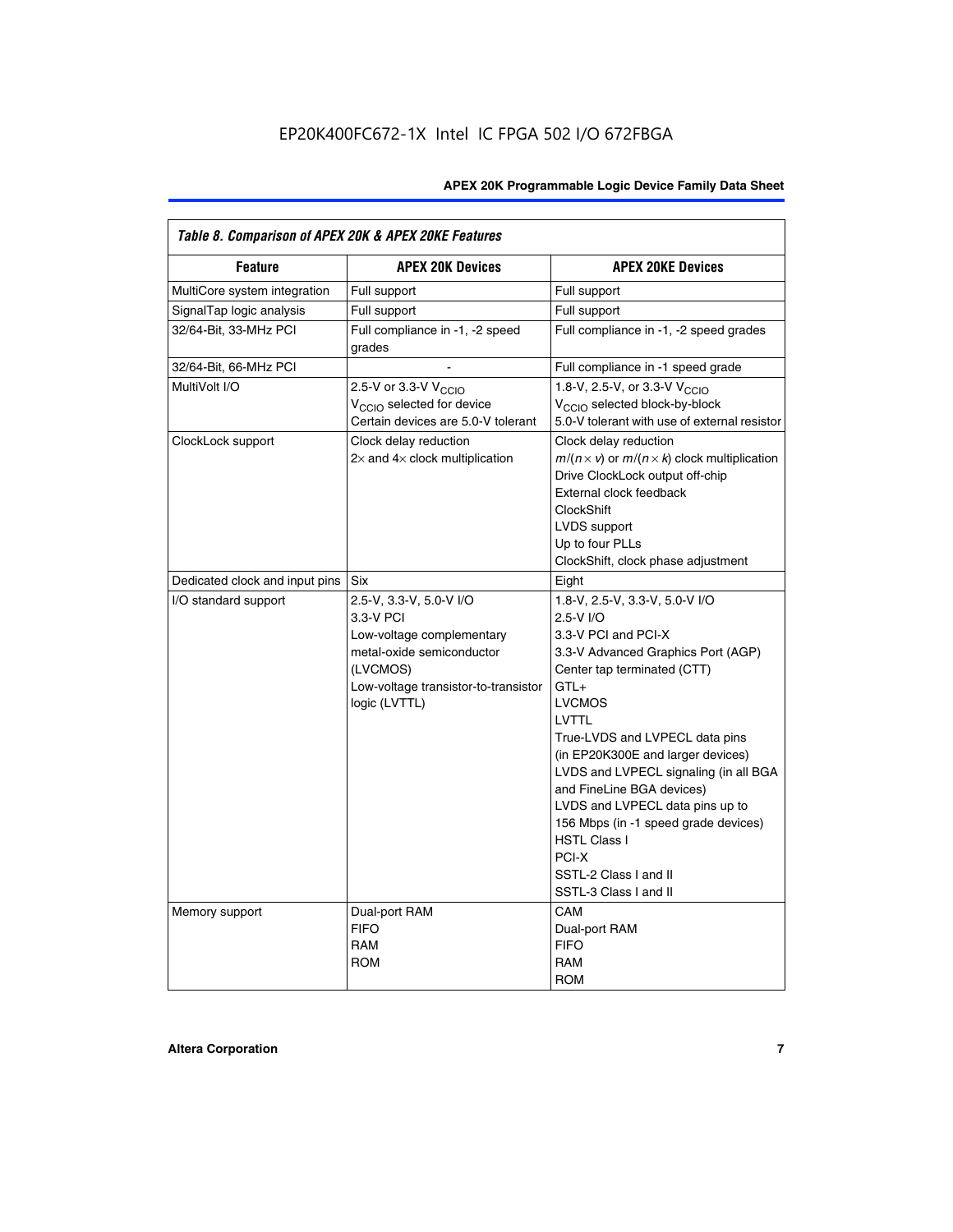All APEX 20K devices are reconfigurable and are 100% tested prior to shipment. As a result, test vectors do not have to be generated for fault coverage purposes. Instead, the designer can focus on simulation and design verification. In addition, the designer does not need to manage inventories of different application-specific integrated circuit (ASIC) designs; APEX 20K devices can be configured on the board for the specific functionality required.

APEX 20K devices are configured at system power-up with data stored in an Altera serial configuration device or provided by a system controller. Altera offers in-system programmability (ISP)-capable EPC1, EPC2, and EPC16 configuration devices, which configure APEX 20K devices via a serial data stream. Moreover, APEX 20K devices contain an optimized interface that permits microprocessors to configure APEX 20K devices serially or in parallel, and synchronously or asynchronously. The interface also enables microprocessors to treat APEX 20K devices as memory and configure the device by writing to a virtual memory location, making reconfiguration easy.

After an APEX 20K device has been configured, it can be reconfigured in-circuit by resetting the device and loading new data. Real-time changes can be made during system operation, enabling innovative reconfigurable computing applications.

APEX 20K devices are supported by the Altera Quartus II development system, a single, integrated package that offers HDL and schematic design entry, compilation and logic synthesis, full simulation and worst-case timing analysis, SignalTap logic analysis, and device configuration. The Quartus II software runs on Windows-based PCs, Sun SPARCstations, and HP 9000 Series 700/800 workstations.

The Quartus II software provides NativeLink interfaces to other industrystandard PC- and UNIX workstation-based EDA tools. For example, designers can invoke the Quartus II software from within third-party design tools. Further, the Quartus II software contains built-in optimized synthesis libraries; synthesis tools can use these libraries to optimize designs for APEX 20K devices. For example, the Synopsys Design Compiler library, supplied with the Quartus II development system, includes DesignWare functions optimized for the APEX 20K architecture.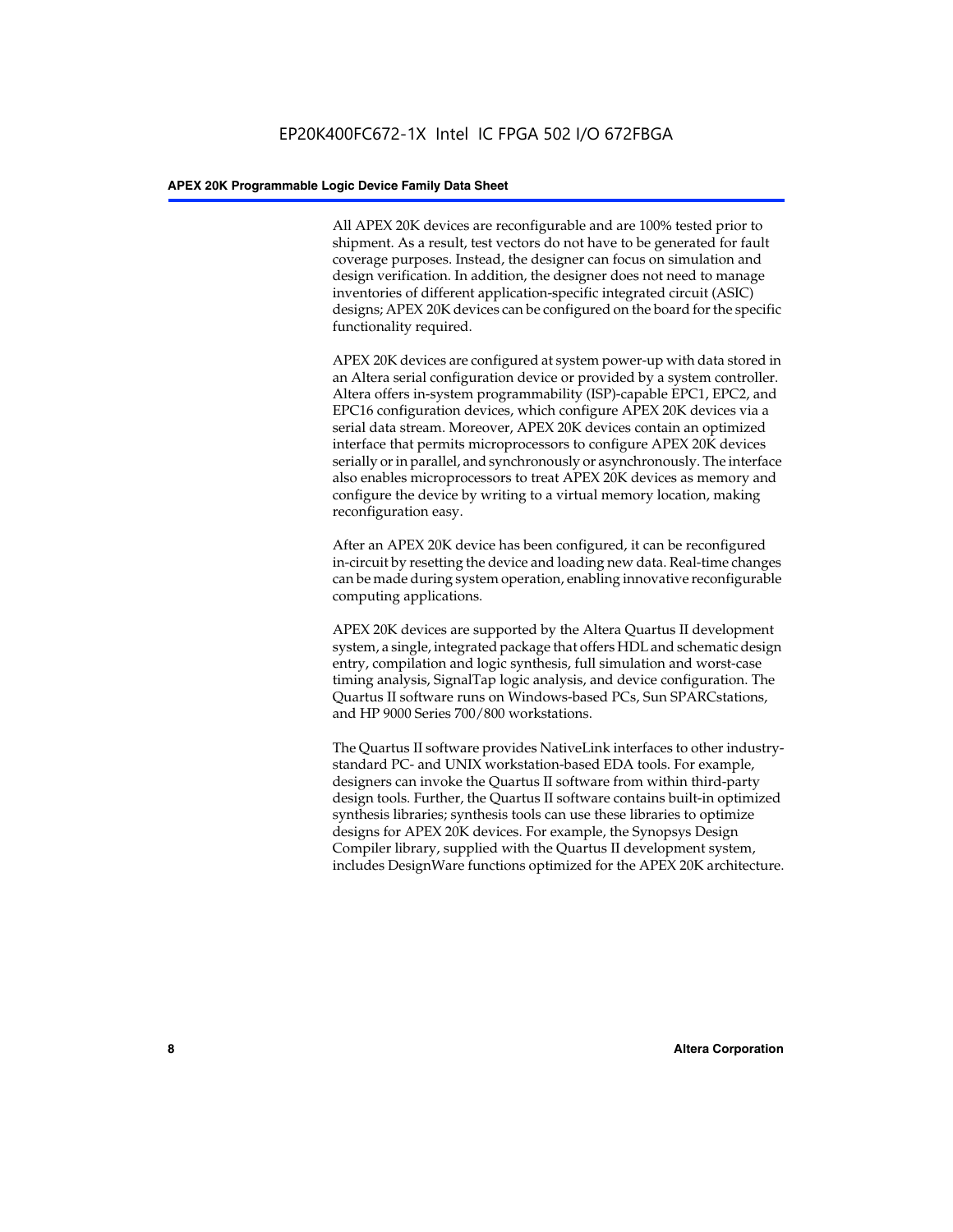| <b>Functional</b><br><b>Description</b> | APEX 20K devices incorporate LUT-based logic, product-term-based<br>logic, and memory into one device. Signal interconnections within<br>APEX 20K devices (as well as to and from device pins) are provided by the<br>FastTrack <sup>®</sup> Interconnect—a series of fast, continuous row and column<br>channels that run the entire length and width of the device.                                                                                                                                                                                                                                                                                                                                                                                              |
|-----------------------------------------|--------------------------------------------------------------------------------------------------------------------------------------------------------------------------------------------------------------------------------------------------------------------------------------------------------------------------------------------------------------------------------------------------------------------------------------------------------------------------------------------------------------------------------------------------------------------------------------------------------------------------------------------------------------------------------------------------------------------------------------------------------------------|
|                                         | Each I/O pin is fed by an I/O element (IOE) located at the end of each row<br>and column of the FastTrack Interconnect. Each IOE contains a<br>bidirectional I/O buffer and a register that can be used as either an input<br>or output register to feed input, output, or bidirectional signals. When<br>used with a dedicated clock pin, these registers provide exceptional<br>performance. IOEs provide a variety of features, such as 3.3-V, 64-bit,<br>66-MHz PCI compliance; JTAG BST support; slew-rate control; and<br>tri-state buffers. APEX 20KE devices offer enhanced I/O support,<br>including support for 1.8-V I/O, 2.5-V I/O, LVCMOS, LVTTL, LVPECL,<br>3.3-V PCI, PCI-X, LVDS, GTL+, SSTL-2, SSTL-3, HSTL, CTT, and 3.3-V<br>AGP I/O standards. |
|                                         | The ESB can implement a variety of memory functions, including CAM,<br>RAM, dual-port RAM, ROM, and FIFO functions. Embedding the<br>memory directly into the die improves performance and reduces die area<br>compared to distributed-RAM implementations. Moreover, the<br>abundance of cascadable ESBs ensures that the APEX 20K device can<br>implement multiple wide memory blocks for high-density designs. The<br>ESB's high speed ensures it can implement small memory blocks without<br>any speed penalty. The abundance of ESBs ensures that designers can<br>create as many different-sized memory blocks as the system requires.                                                                                                                      |



Figure 1 shows an overview of the APEX 20K device.

#### *Figure 1. APEX 20K Device Block Diagram*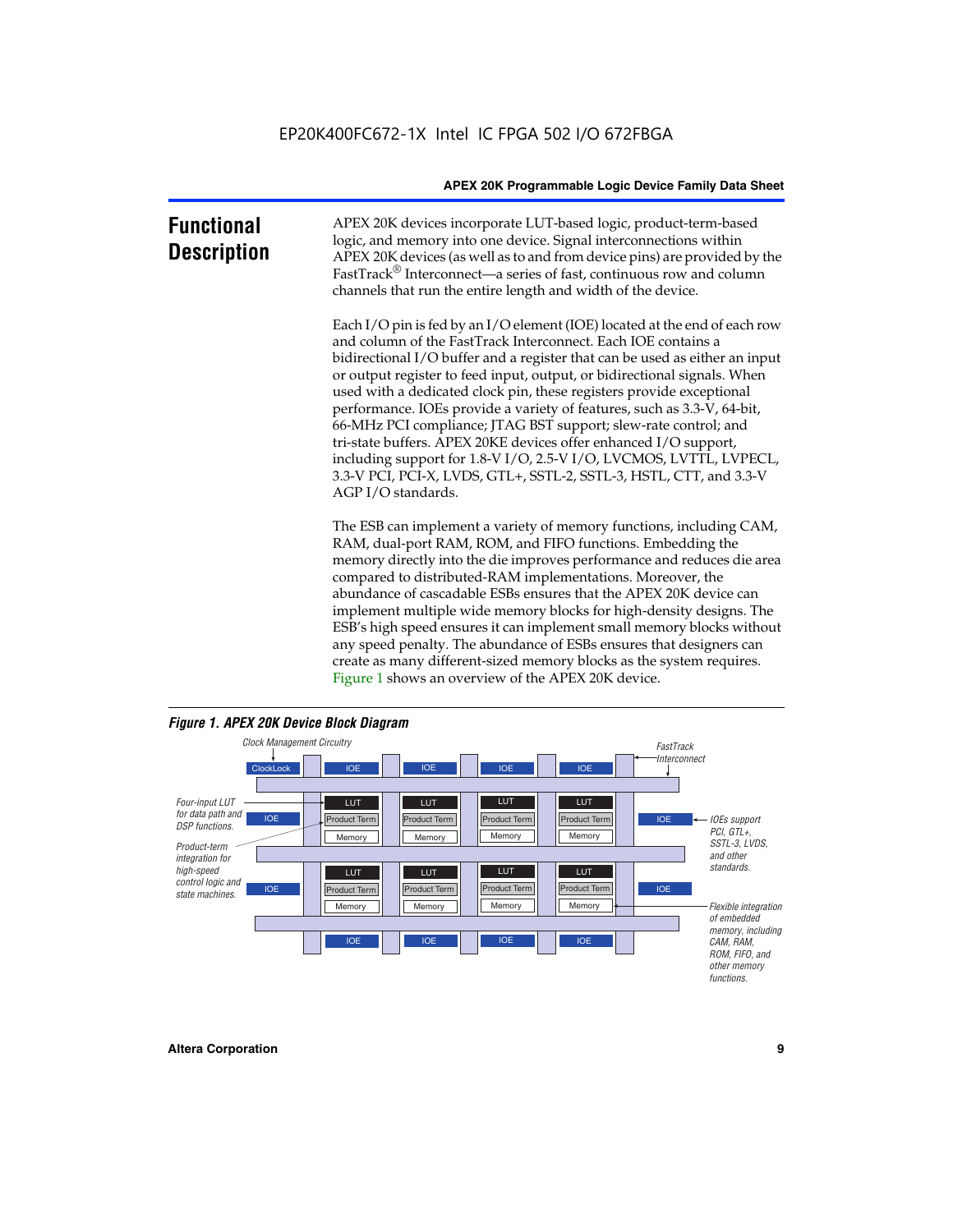APEX 20K devices provide two dedicated clock pins and four dedicated input pins that drive register control inputs. These signals ensure efficient distribution of high-speed, low-skew control signals. These signals use dedicated routing channels to provide short delays and low skews. Four of the dedicated inputs drive four global signals. These four global signals can also be driven by internal logic, providing an ideal solution for a clock divider or internally generated asynchronous clear signals with high fan-out. The dedicated clock pins featured on the APEX 20K devices can also feed logic. The devices also feature ClockLock and ClockBoost clock management circuitry. APEX 20KE devices provide two additional dedicated clock pins, for a total of four dedicated clock pins.

#### **MegaLAB Structure**

APEX 20K devices are constructed from a series of MegaLAB<sup>™</sup> structures. Each MegaLAB structure contains a group of logic array blocks (LABs), one ESB, and a MegaLAB interconnect, which routes signals within the MegaLAB structure. The EP20K30E device has 10 LABs, EP20K60E through EP20K600E devices have 16 LABs, and the EP20K1000E and EP20K1500E devices have 24 LABs. Signals are routed between MegaLAB structures and I/O pins via the FastTrack Interconnect. In addition, edge LABs can be driven by I/O pins through the local interconnect. Figure 2 shows the MegaLAB structure.



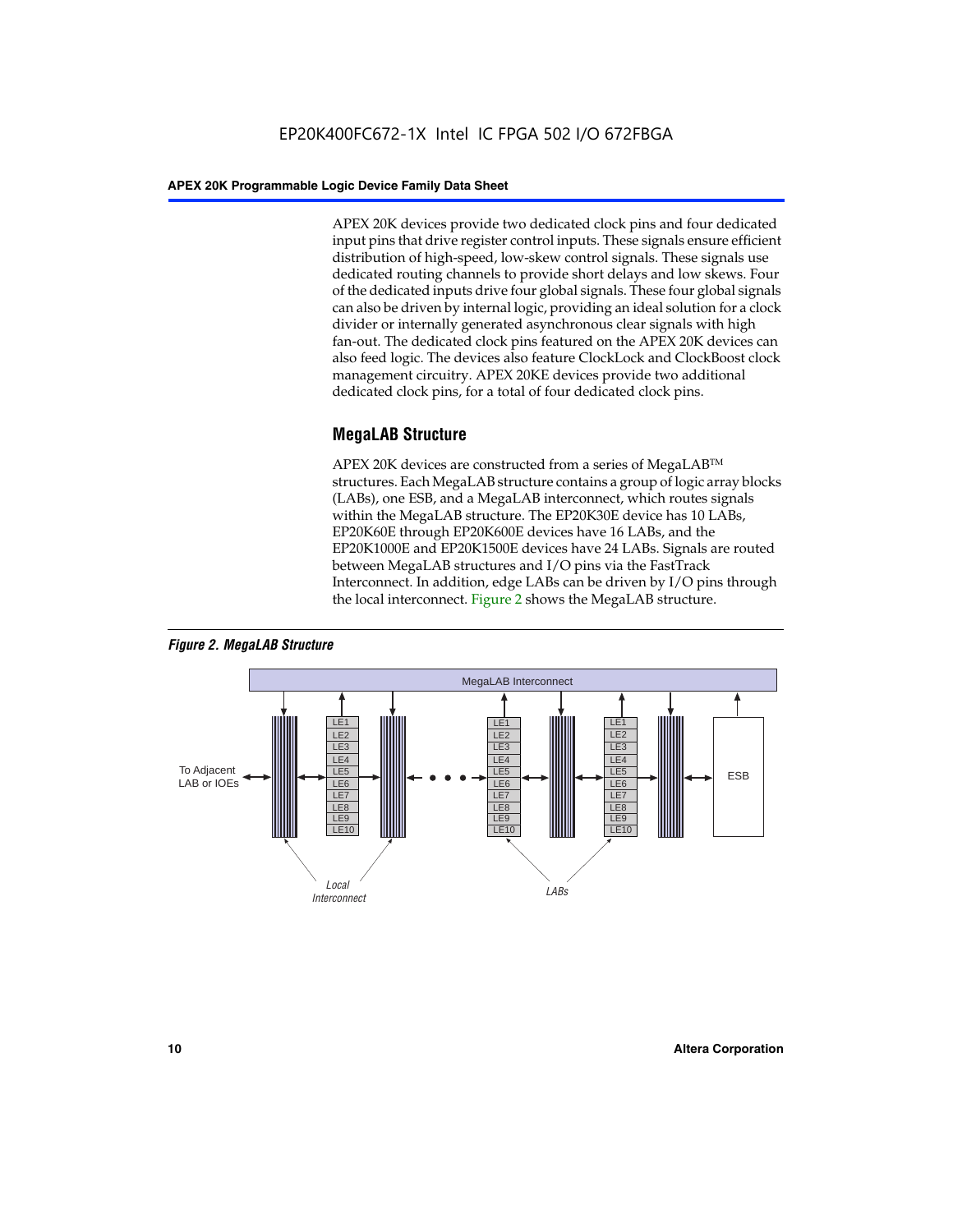#### **Logic Array Block**

Each LAB consists of 10 LEs, the LEs' associated carry and cascade chains, LAB control signals, and the local interconnect. The local interconnect transfers signals between LEs in the same or adjacent LABs, IOEs, or ESBs. The Quartus II Compiler places associated logic within an LAB or adjacent LABs, allowing the use of a fast local interconnect for high performance. Figure 3 shows the APEX 20K LAB.

APEX 20K devices use an interleaved LAB structure. This structure allows each LE to drive two local interconnect areas. This feature minimizes use of the MegaLAB and FastTrack interconnect, providing higher performance and flexibility. Each LE can drive 29 other LEs through the fast local interconnect.

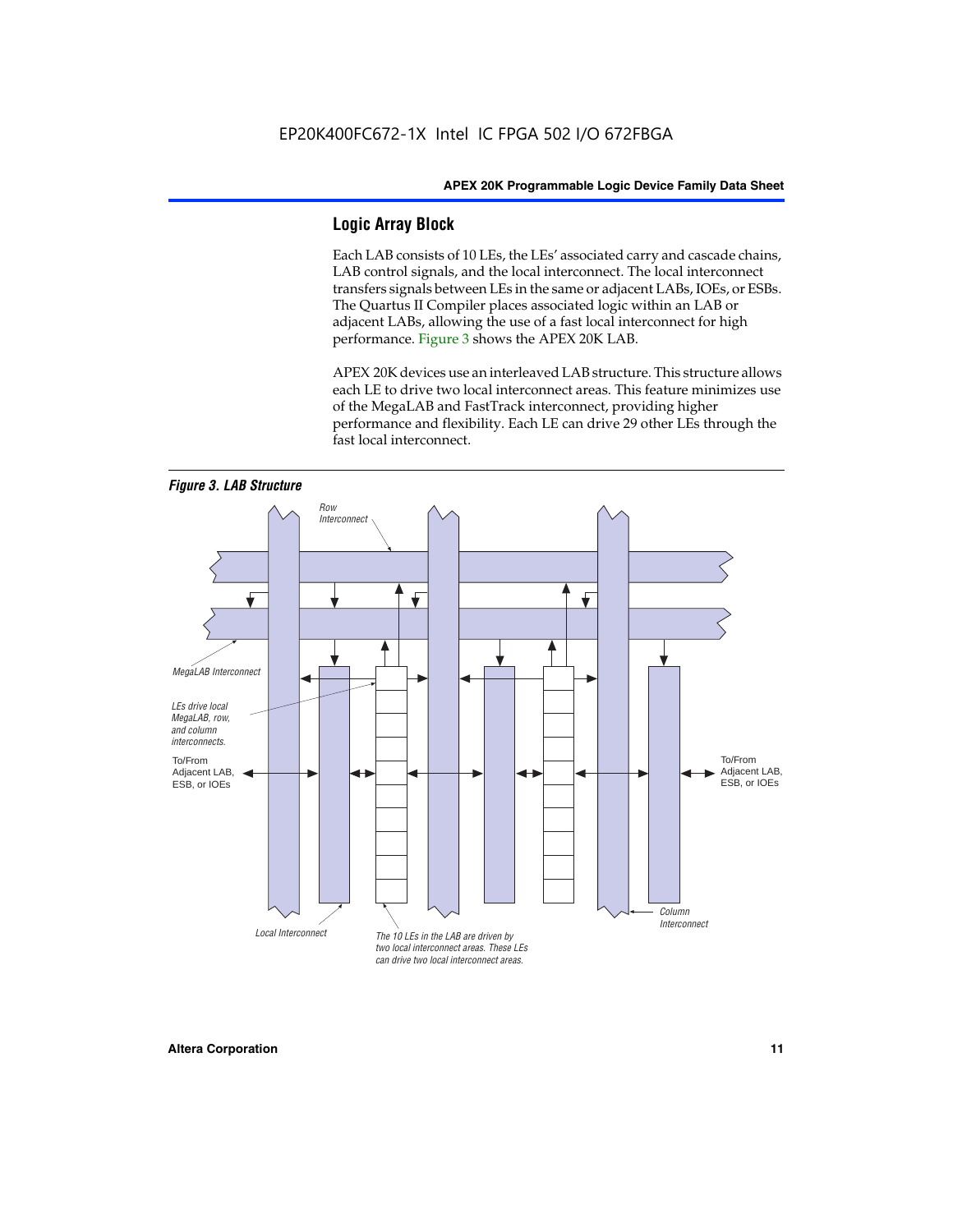Each LAB contains dedicated logic for driving control signals to its LEs and ESBs. The control signals include clock, clock enable, asynchronous clear, asynchronous preset, asynchronous load, synchronous clear, and synchronous load signals. A maximum of six control signals can be used at a time. Although synchronous load and clear signals are generally used when implementing counters, they can also be used with other functions.

Each LAB can use two clocks and two clock enable signals. Each LAB's clock and clock enable signals are linked (e.g., any LE in a particular LAB using CLK1 will also use CLKENA1). LEs with the same clock but different clock enable signals either use both clock signals in one LAB or are placed into separate LABs.

If both the rising and falling edges of a clock are used in a LAB, both LABwide clock signals are used.

The LAB-wide control signals can be generated from the LAB local interconnect, global signals, and dedicated clock pins. The inherent low skew of the FastTrack Interconnect enables it to be used for clock distribution. Figure 4 shows the LAB control signal generation circuit.



#### *Figure 4. LAB Control Signal Generation*

#### *Notes to Figure 4:*

- (1) APEX 20KE devices have four dedicated clocks.
- (2) The LABCLR1 and LABCLR2 signals also control asynchronous load and asynchronous preset for LEs within the LAB.
- (3) The SYNCCLR signal can be generated by the local interconnect or global signals.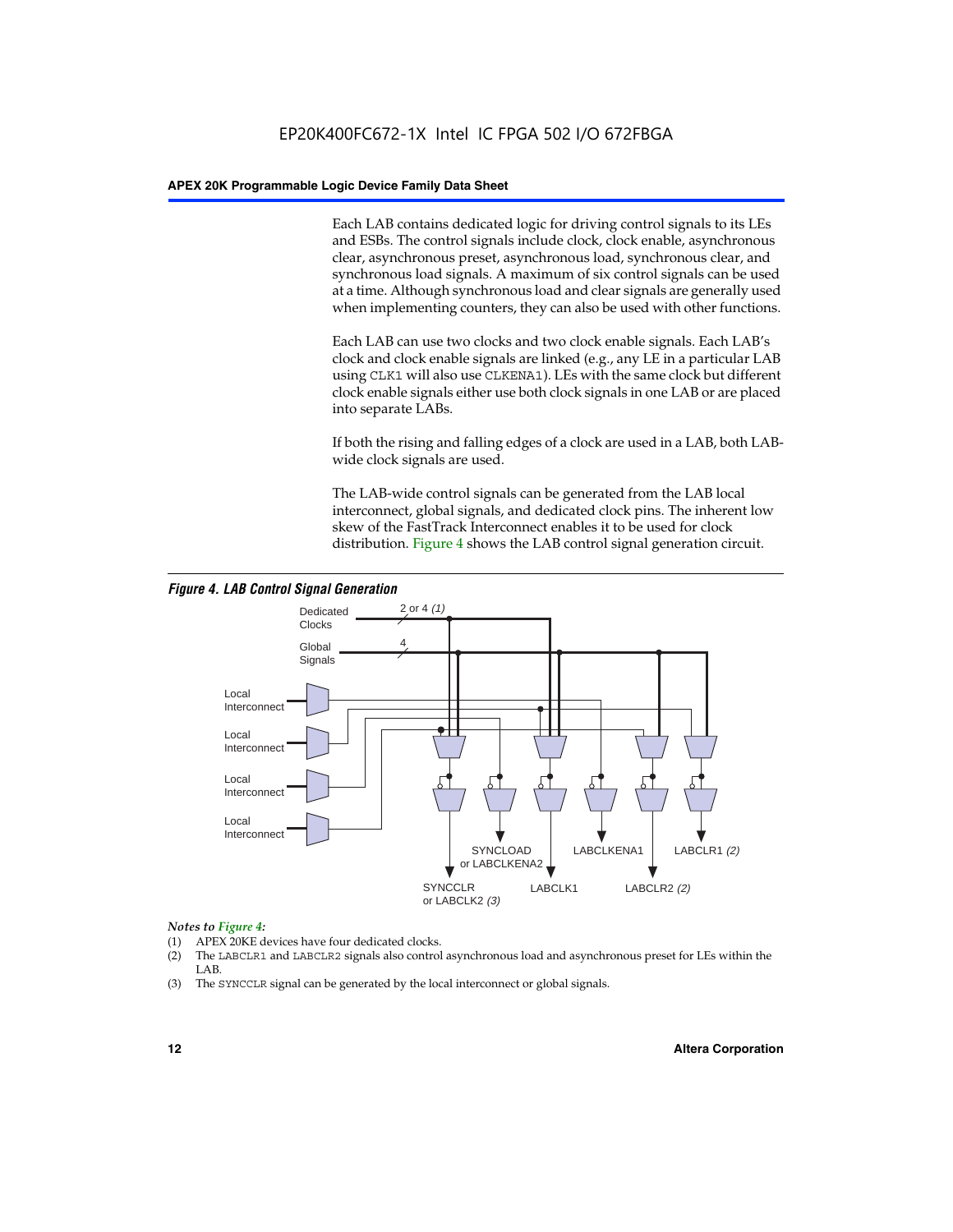#### **Logic Element**

The LE, the smallest unit of logic in the APEX 20K architecture, is compact and provides efficient logic usage. Each LE contains a four-input LUT, which is a function generator that can quickly implement any function of four variables. In addition, each LE contains a programmable register and carry and cascade chains. Each LE drives the local interconnect, MegaLAB interconnect, and FastTrack Interconnect routing structures. See Figure 5.



Each LE's programmable register can be configured for D, T, JK, or SR operation. The register's clock and clear control signals can be driven by global signals, general-purpose I/O pins, or any internal logic. For combinatorial functions, the register is bypassed and the output of the LUT drives the outputs of the LE.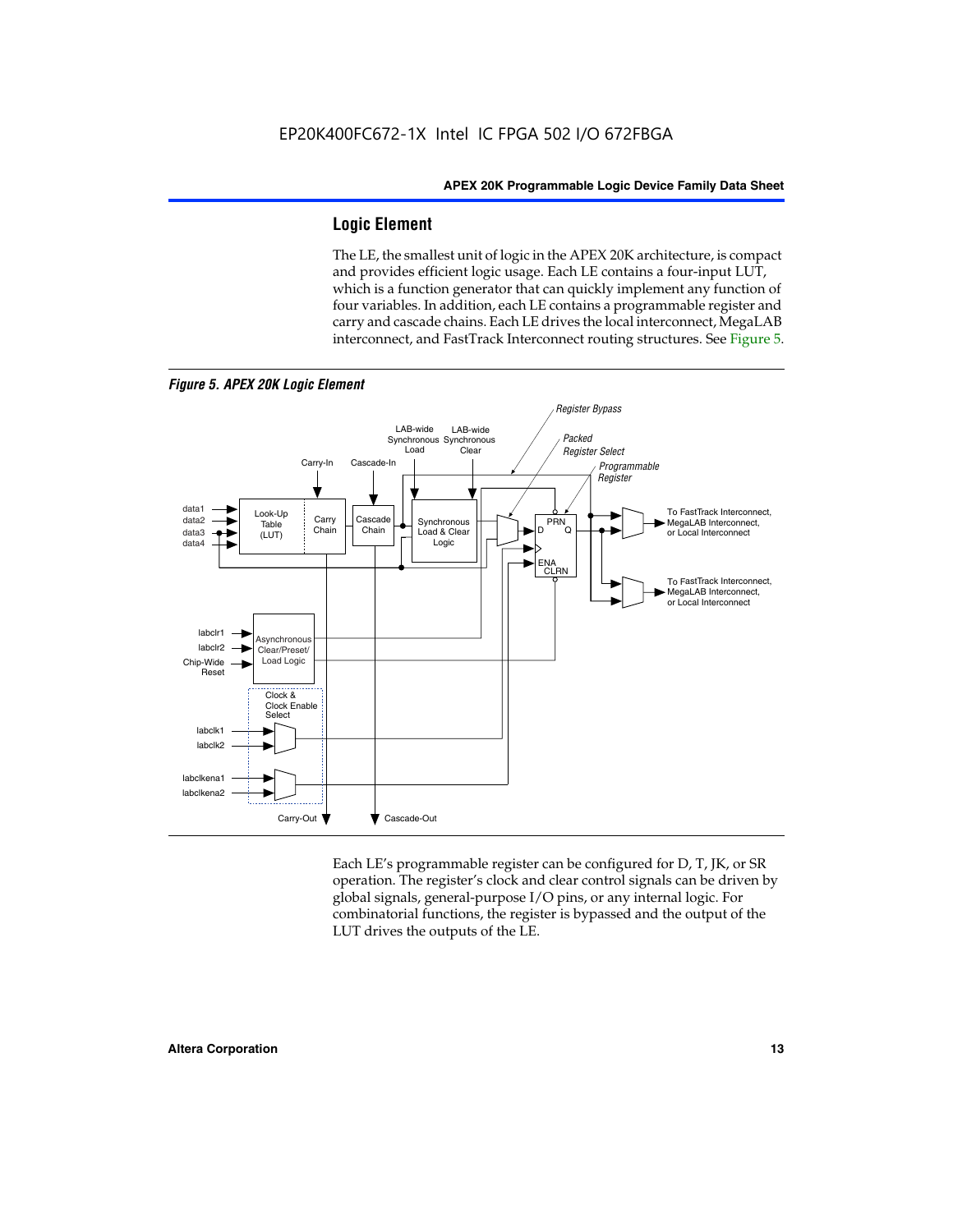Each LE has two outputs that drive the local, MegaLAB, or FastTrack Interconnect routing structure. Each output can be driven independently by the LUT's or register's output. For example, the LUT can drive one output while the register drives the other output. This feature, called register packing, improves device utilization because the register and the LUT can be used for unrelated functions. The LE can also drive out registered and unregistered versions of the LUT output.

The APEX 20K architecture provides two types of dedicated high-speed data paths that connect adjacent LEs without using local interconnect paths: carry chains and cascade chains. A carry chain supports high-speed arithmetic functions such as counters and adders, while a cascade chain implements wide-input functions such as equality comparators with minimum delay. Carry and cascade chains connect LEs 1 through 10 in an LAB and all LABs in the same MegaLAB structure.

#### *Carry Chain*

The carry chain provides a very fast carry-forward function between LEs. The carry-in signal from a lower-order bit drives forward into the higherorder bit via the carry chain, and feeds into both the LUT and the next portion of the carry chain. This feature allows the APEX 20K architecture to implement high-speed counters, adders, and comparators of arbitrary width. Carry chain logic can be created automatically by the Quartus II software Compiler during design processing, or manually by the designer during design entry. Parameterized functions such as library of parameterized modules (LPM) and DesignWare functions automatically take advantage of carry chains for the appropriate functions.

The Quartus II software Compiler creates carry chains longer than ten LEs by linking LABs together automatically. For enhanced fitting, a long carry chain skips alternate LABs in a MegaLAB<sup>™</sup> structure. A carry chain longer than one LAB skips either from an even-numbered LAB to the next evennumbered LAB, or from an odd-numbered LAB to the next oddnumbered LAB. For example, the last LE of the first LAB in the upper-left MegaLAB structure carries to the first LE of the third LAB in the MegaLAB structure.

Figure 6 shows how an *n*-bit full adder can be implemented in *n* + 1 LEs with the carry chain. One portion of the LUT generates the sum of two bits using the input signals and the carry-in signal; the sum is routed to the output of the LE. The register can be bypassed for simple adders or used for accumulator functions. Another portion of the LUT and the carry chain logic generates the carry-out signal, which is routed directly to the carryin signal of the next-higher-order bit. The final carry-out signal is routed to an LE, where it is driven onto the local, MegaLAB, or FastTrack Interconnect routing structures.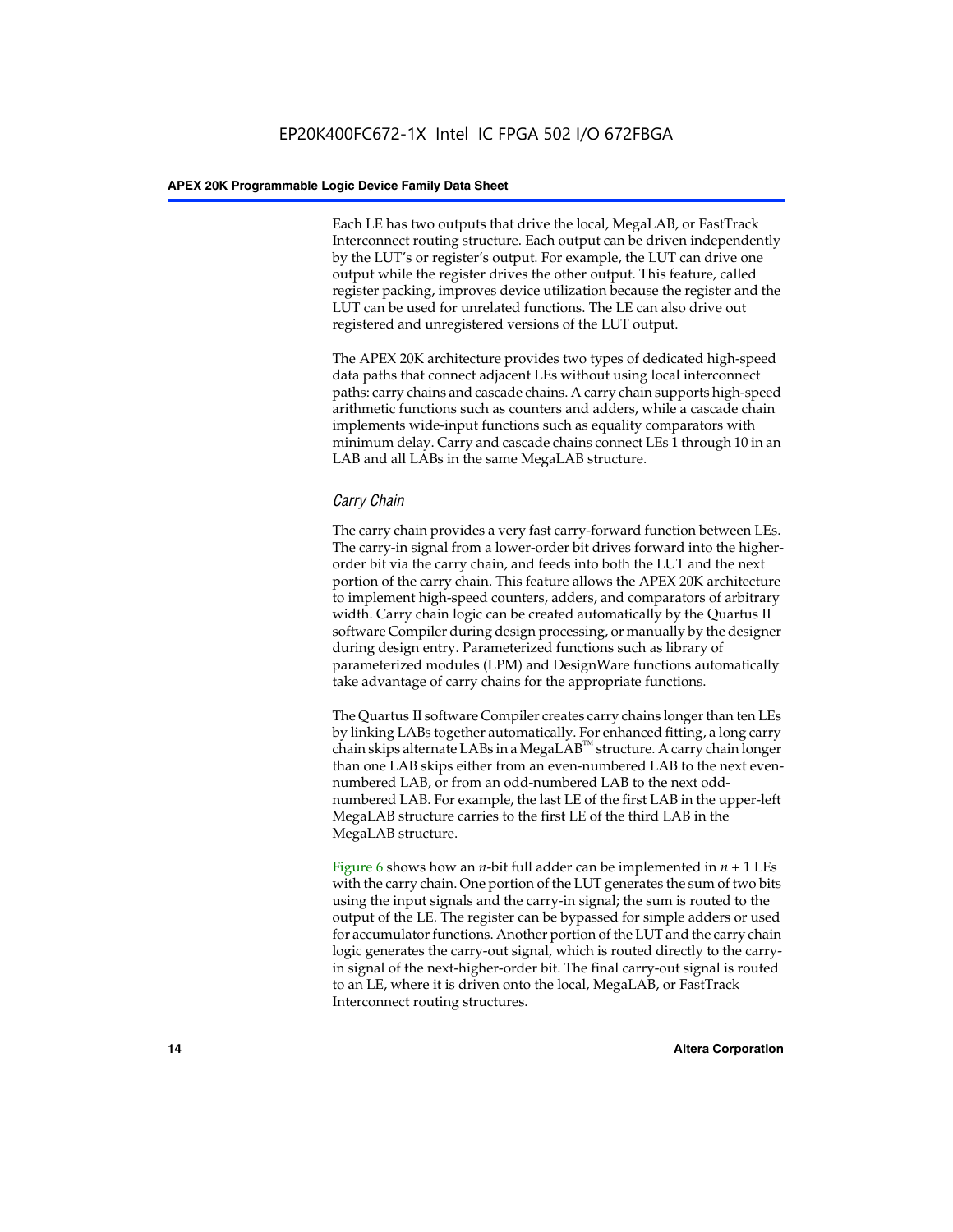

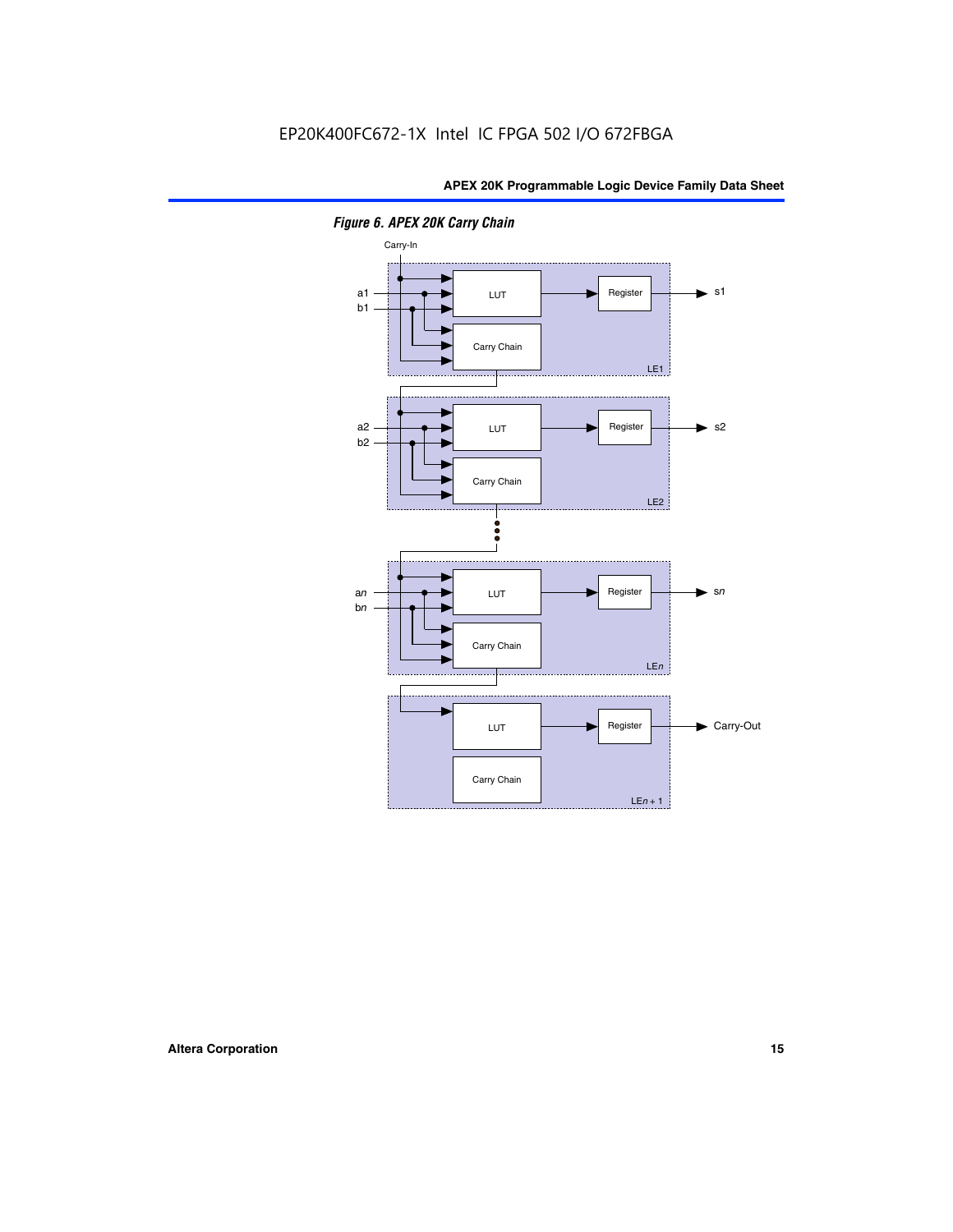#### *Cascade Chain*

With the cascade chain, the APEX 20K architecture can implement functions with a very wide fan-in. Adjacent LUTs can compute portions of a function in parallel; the cascade chain serially connects the intermediate values. The cascade chain can use a logical AND or logical OR (via De Morgan's inversion) to connect the outputs of adjacent LEs. Each additional LE provides four more inputs to the effective width of a function, with a short cascade delay. Cascade chain logic can be created automatically by the Quartus II software Compiler during design processing, or manually by the designer during design entry.

Cascade chains longer than ten LEs are implemented automatically by linking LABs together. For enhanced fitting, a long cascade chain skips alternate LABs in a MegaLAB structure. A cascade chain longer than one LAB skips either from an even-numbered LAB to the next even-numbered LAB, or from an odd-numbered LAB to the next odd-numbered LAB. For example, the last LE of the first LAB in the upper-left MegaLAB structure carries to the first LE of the third LAB in the MegaLAB structure. Figure 7 shows how the cascade function can connect adjacent LEs to form functions with a wide fan-in.



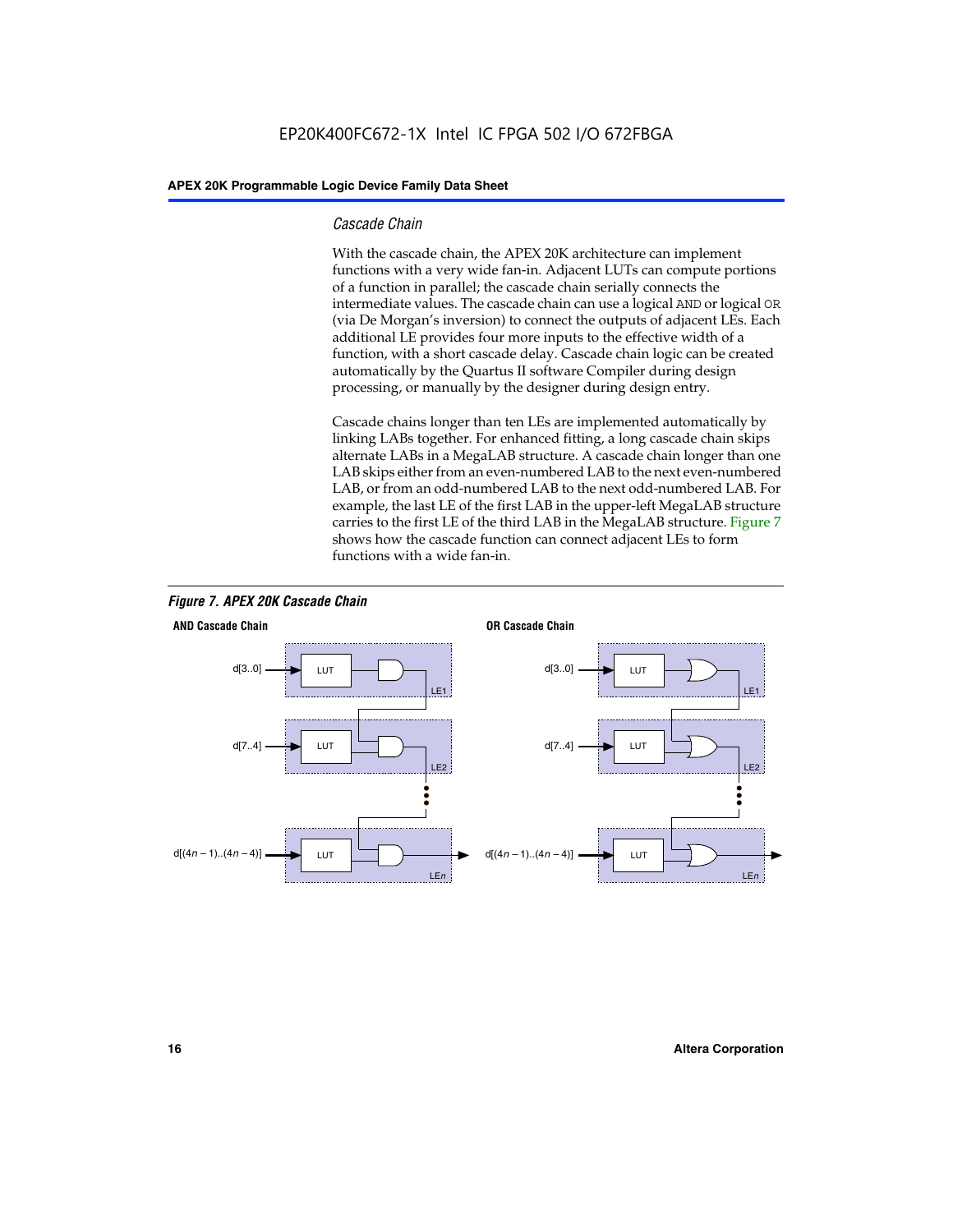#### *LE Operating Modes*

The APEX 20K LE can operate in one of the following three modes:

- Normal mode
- Arithmetic mode
- Counter mode

Each mode uses LE resources differently. In each mode, seven available inputs to the LE—the four data inputs from the LAB local interconnect, the feedback from the programmable register, and the carry-in and cascade-in from the previous LE—are directed to different destinations to implement the desired logic function. LAB-wide signals provide clock, asynchronous clear, asynchronous preset, asynchronous load, synchronous clear, synchronous load, and clock enable control for the register. These LAB-wide signals are available in all LE modes.

The Quartus II software, in conjunction with parameterized functions such as LPM and DesignWare functions, automatically chooses the appropriate mode for common functions such as counters, adders, and multipliers. If required, the designer can also create special-purpose functions that specify which LE operating mode to use for optimal performance. Figure 8 shows the LE operating modes.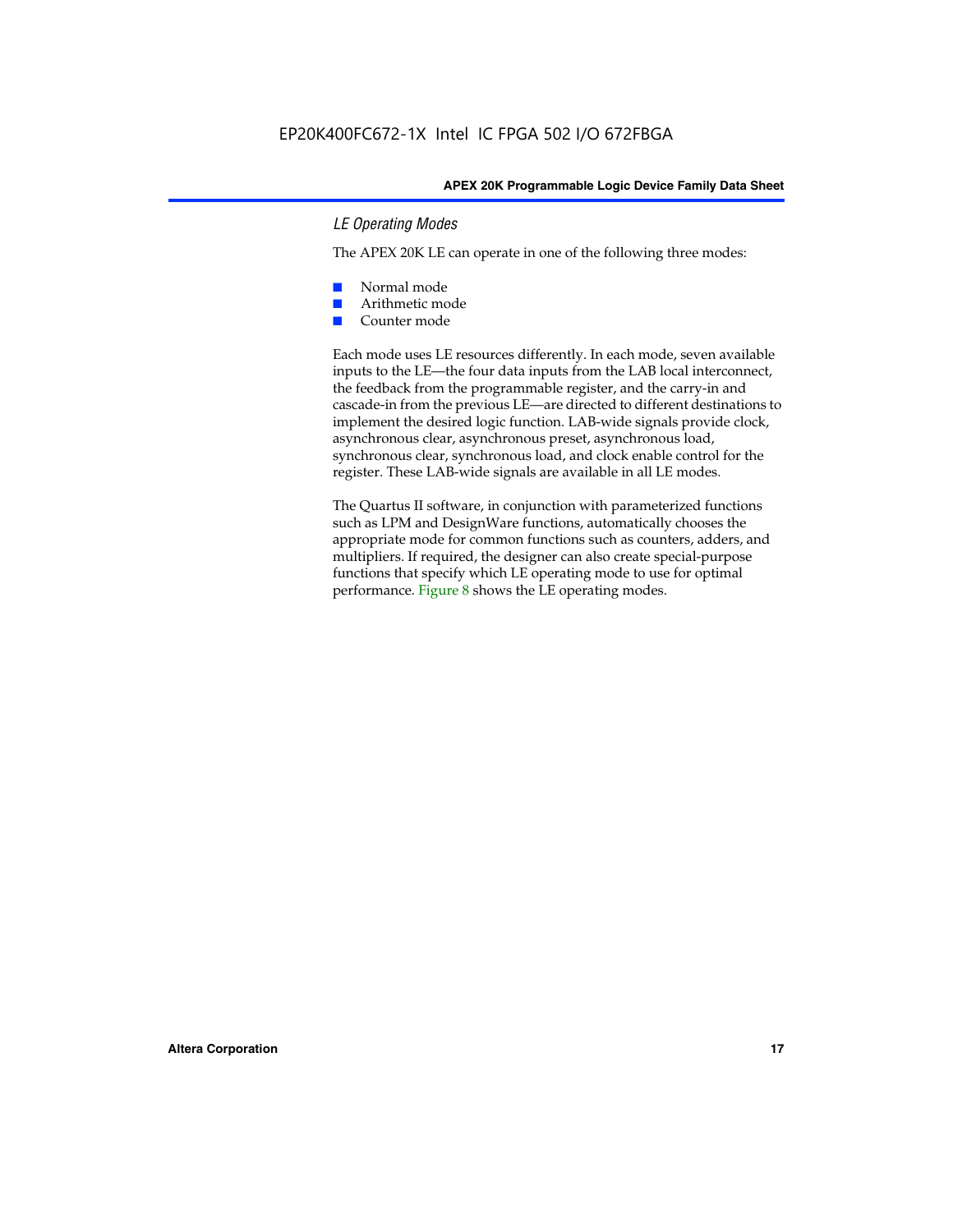#### *Figure 8. APEX 20K LE Operating Modes*



#### *Notes to Figure 8:*

- (1) LEs in normal mode support register packing.
- (2) There are two LAB-wide clock enables per LAB.
- (3) When using the carry-in in normal mode, the packed register feature is unavailable.
- (4) A register feedback multiplexer is available on LE1 of each LAB.
- (5) The DATA1 and DATA2 input signals can supply counter enable, up or down control, or register feedback signals for LEs other than the second LE in an LAB.
- (6) The LAB-wide synchronous clear and LAB wide synchronous load affect all registers in an LAB.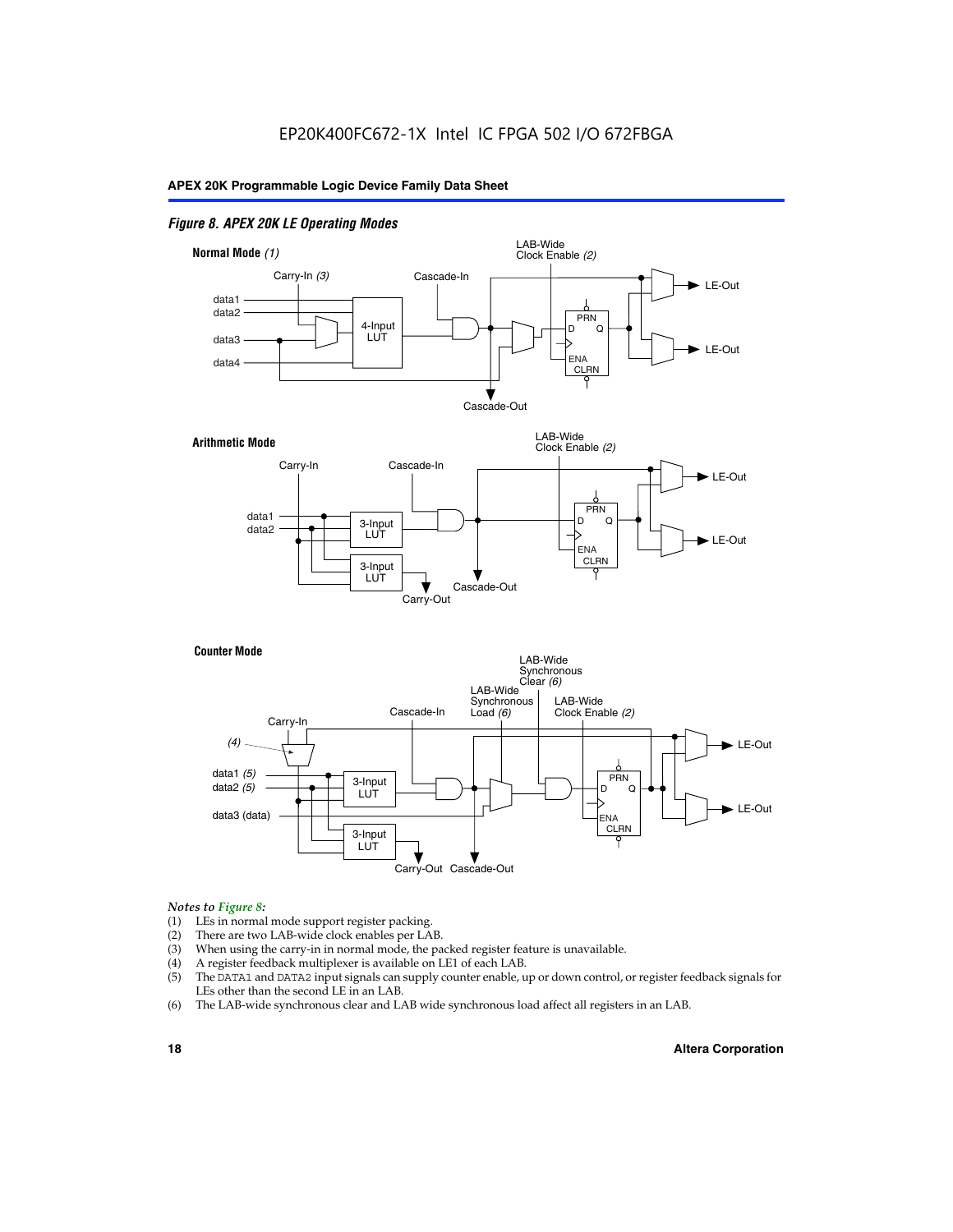#### **Normal Mode**

The normal mode is suitable for general logic applications, combinatorial functions, or wide decoding functions that can take advantage of a cascade chain. In normal mode, four data inputs from the LAB local interconnect and the carry-in are inputs to a four-input LUT. The Quartus II software Compiler automatically selects the carry-in or the DATA3 signal as one of the inputs to the LUT. The LUT output can be combined with the cascade-in signal to form a cascade chain through the cascade-out signal. LEs in normal mode support packed registers.

#### **Arithmetic Mode**

The arithmetic mode is ideal for implementing adders, accumulators, and comparators. An LE in arithmetic mode uses two 3-input LUTs. One LUT computes a three-input function; the other generates a carry output. As shown in Figure 8, the first LUT uses the carry-in signal and two data inputs from the LAB local interconnect to generate a combinatorial or registered output. For example, when implementing an adder, this output is the sum of three signals: DATA1, DATA2, and carry-in. The second LUT uses the same three signals to generate a carry-out signal, thereby creating a carry chain. The arithmetic mode also supports simultaneous use of the cascade chain. LEs in arithmetic mode can drive out registered and unregistered versions of the LUT output.

The Quartus II software implements parameterized functions that use the arithmetic mode automatically where appropriate; the designer does not need to specify how the carry chain will be used.

#### **Counter Mode**

The counter mode offers clock enable, counter enable, synchronous up/down control, synchronous clear, and synchronous load options. The counter enable and synchronous up/down control signals are generated from the data inputs of the LAB local interconnect. The synchronous clear and synchronous load options are LAB-wide signals that affect all registers in the LAB. Consequently, if any of the LEs in an LAB use the counter mode, other LEs in that LAB must be used as part of the same counter or be used for a combinatorial function. The Quartus II software automatically places any registers that are not used by the counter into other LABs.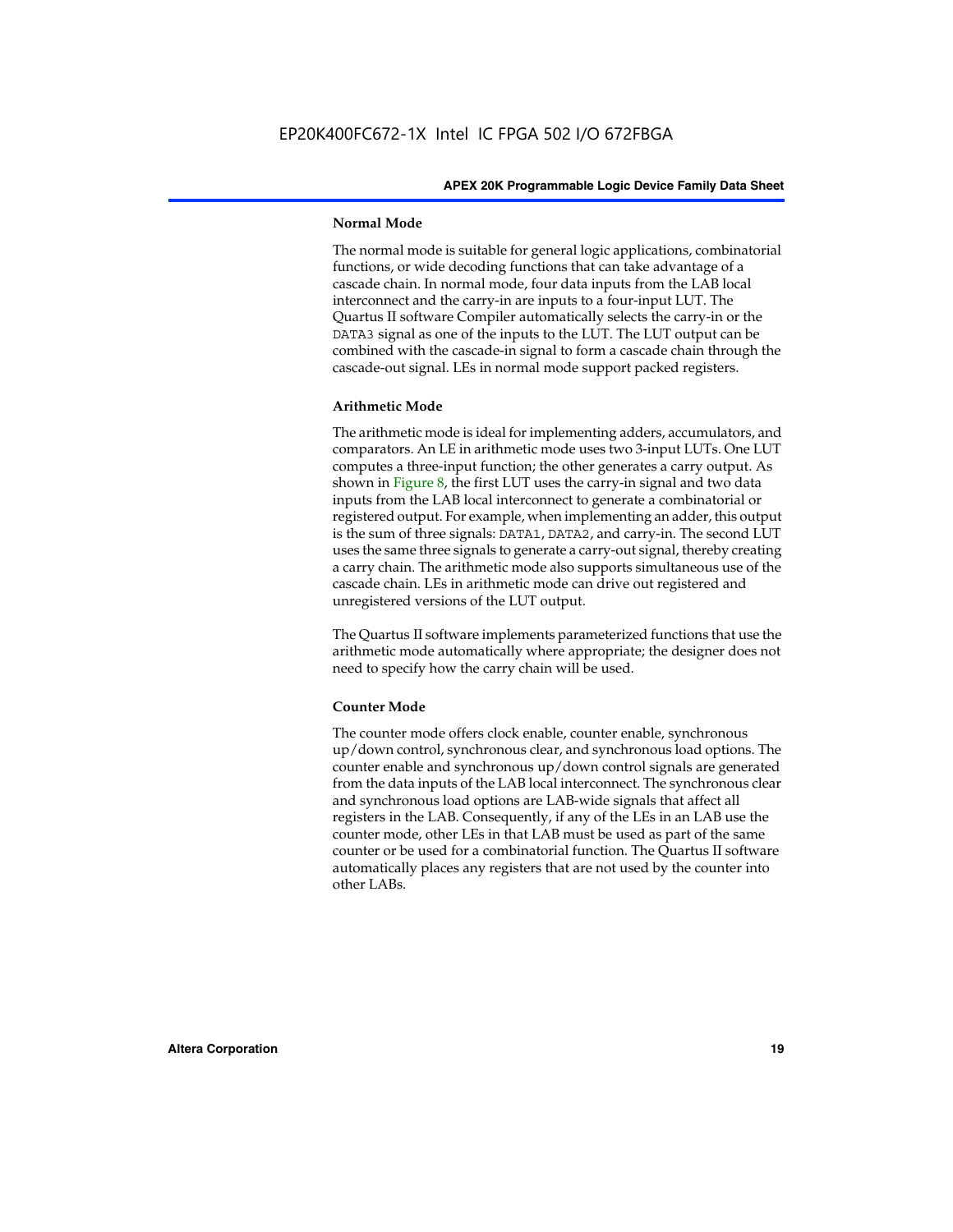The counter mode uses two three-input LUTs: one generates the counter data, and the other generates the fast carry bit. A 2-to-1 multiplexer provides synchronous loading, and another AND gate provides synchronous clearing. If the cascade function is used by an LE in counter mode, the synchronous clear or load overrides any signal carried on the cascade chain. The synchronous clear overrides the synchronous load. LEs in arithmetic mode can drive out registered and unregistered versions of the LUT output.

#### *Clear & Preset Logic Control*

Logic for the register's clear and preset signals is controlled by LAB-wide signals. The LE directly supports an asynchronous clear function. The Quartus II software Compiler can use a NOT-gate push-back technique to emulate an asynchronous preset. Moreover, the Quartus II software Compiler can use a programmable NOT-gate push-back technique to emulate simultaneous preset and clear or asynchronous load. However, this technique uses three additional LEs per register. All emulation is performed automatically when the design is compiled. Registers that emulate simultaneous preset and load will enter an unknown state upon power-up or when the chip-wide reset is asserted.

In addition to the two clear and preset modes, APEX 20K devices provide a chip-wide reset pin (DEV\_CLRn) that resets all registers in the device. Use of this pin is controlled through an option in the Quartus II software that is set before compilation. The chip-wide reset overrides all other control signals. Registers using an asynchronous preset are preset when the chip-wide reset is asserted; this effect results from the inversion technique used to implement the asynchronous preset.

#### **FastTrack Interconnect**

In the APEX 20K architecture, connections between LEs, ESBs, and I/O pins are provided by the FastTrack Interconnect. The FastTrack Interconnect is a series of continuous horizontal and vertical routing channels that traverse the device. This global routing structure provides predictable performance, even in complex designs. In contrast, the segmented routing in FPGAs requires switch matrices to connect a variable number of routing paths, increasing the delays between logic resources and reducing performance.

The FastTrack Interconnect consists of row and column interconnect channels that span the entire device. The row interconnect routes signals throughout a row of MegaLAB structures; the column interconnect routes signals throughout a column of MegaLAB structures. When using the row and column interconnect, an LE, IOE, or ESB can drive any other LE, IOE, or ESB in a device. See Figure 9.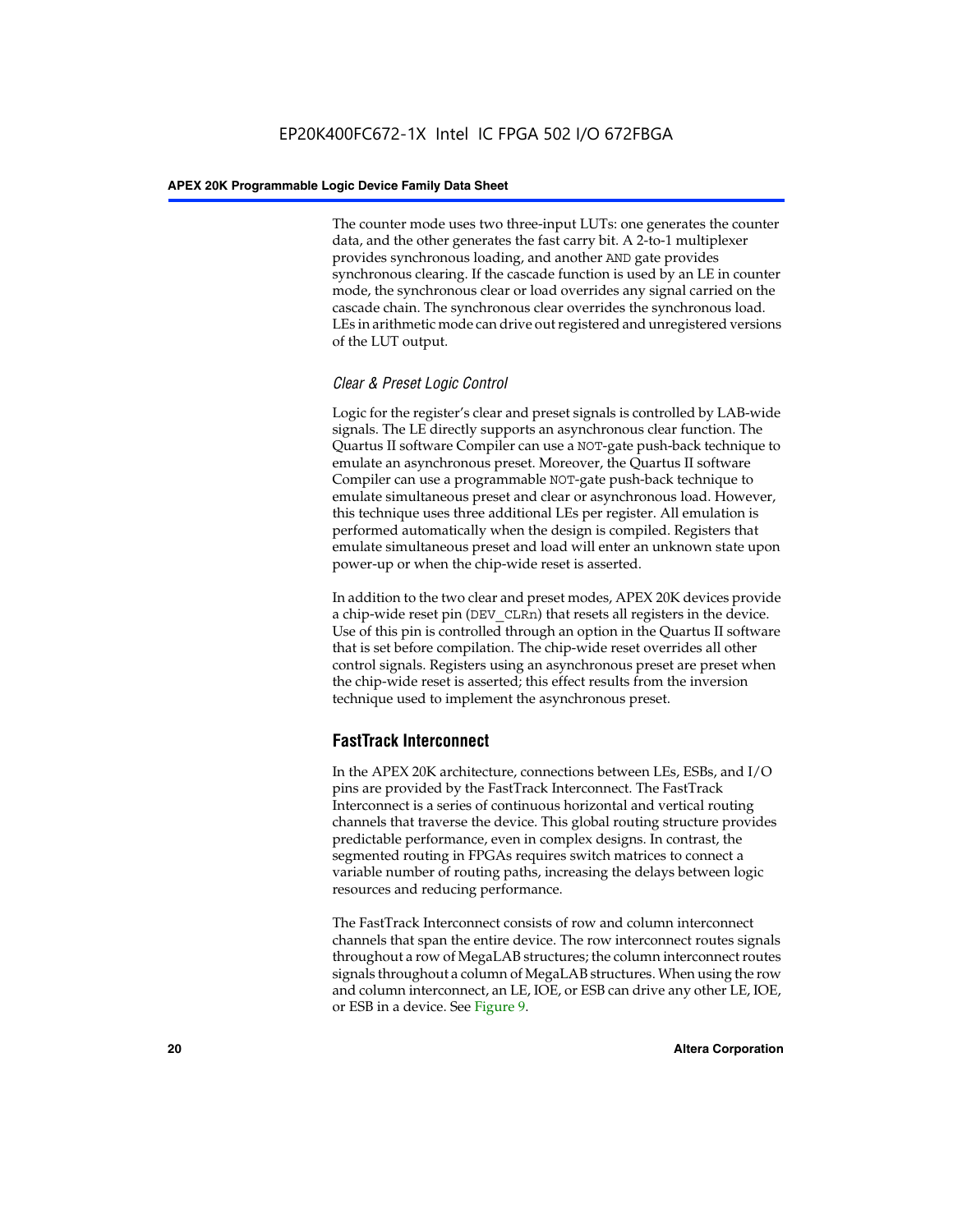



#### *Figure 9. APEX 20K Interconnect Structure*

A row line can be driven directly by LEs, IOEs, or ESBs in that row. Further, a column line can drive a row line, allowing an LE, IOE, or ESB to drive elements in a different row via the column and row interconnect. The row interconnect drives the MegaLAB interconnect to drive LEs, IOEs, or ESBs in a particular MegaLAB structure.

A column line can be directly driven by LEs, IOEs, or ESBs in that column. A column line on a device's left or right edge can also be driven by row IOEs. The column line is used to route signals from one row to another. A column line can drive a row line; it can also drive the MegaLAB interconnect directly, allowing faster connections between rows.

Figure 10 shows how the FastTrack Interconnect uses the local interconnect to drive LEs within MegaLAB structures.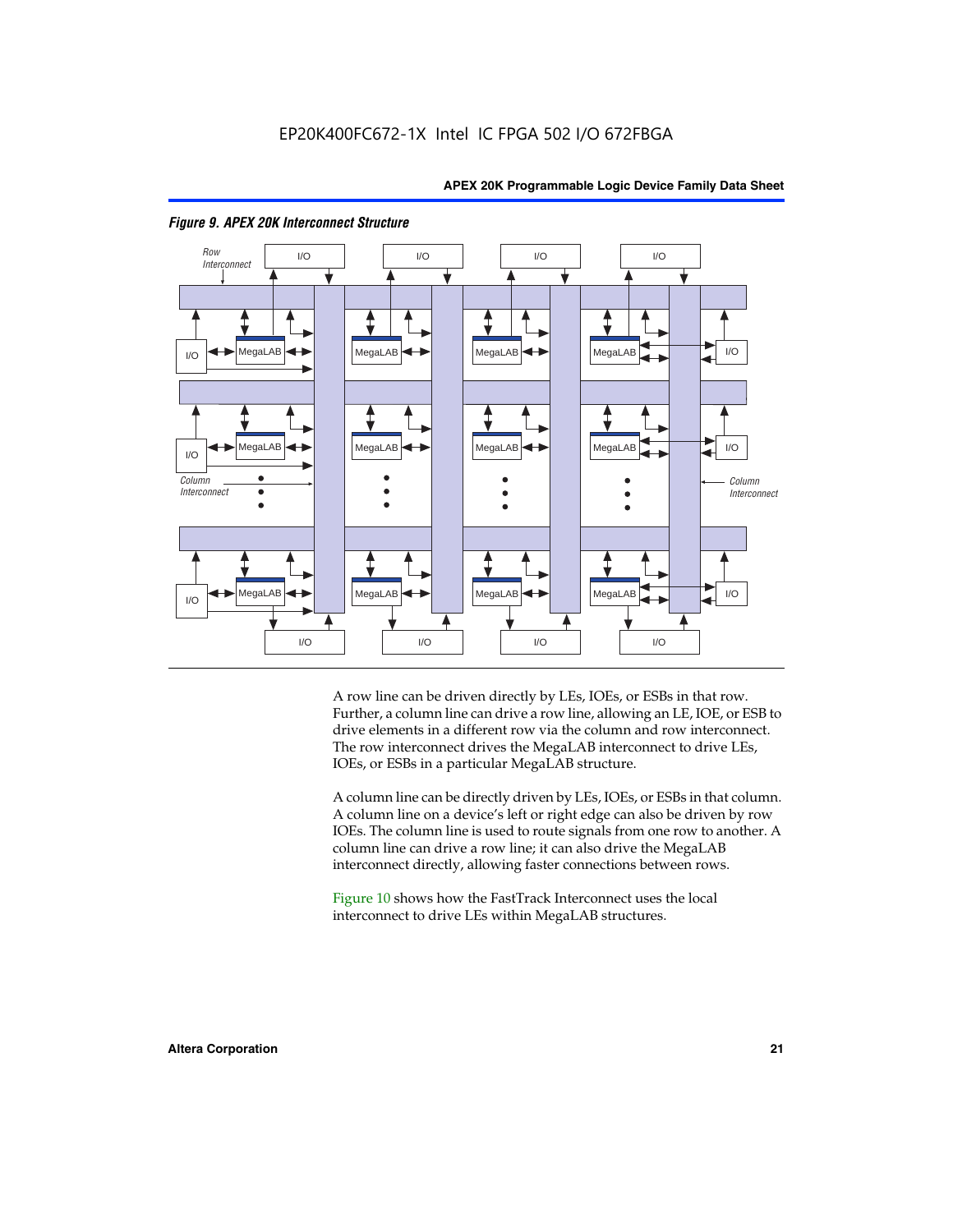

*Figure 10. FastTrack Connection to Local Interconnect*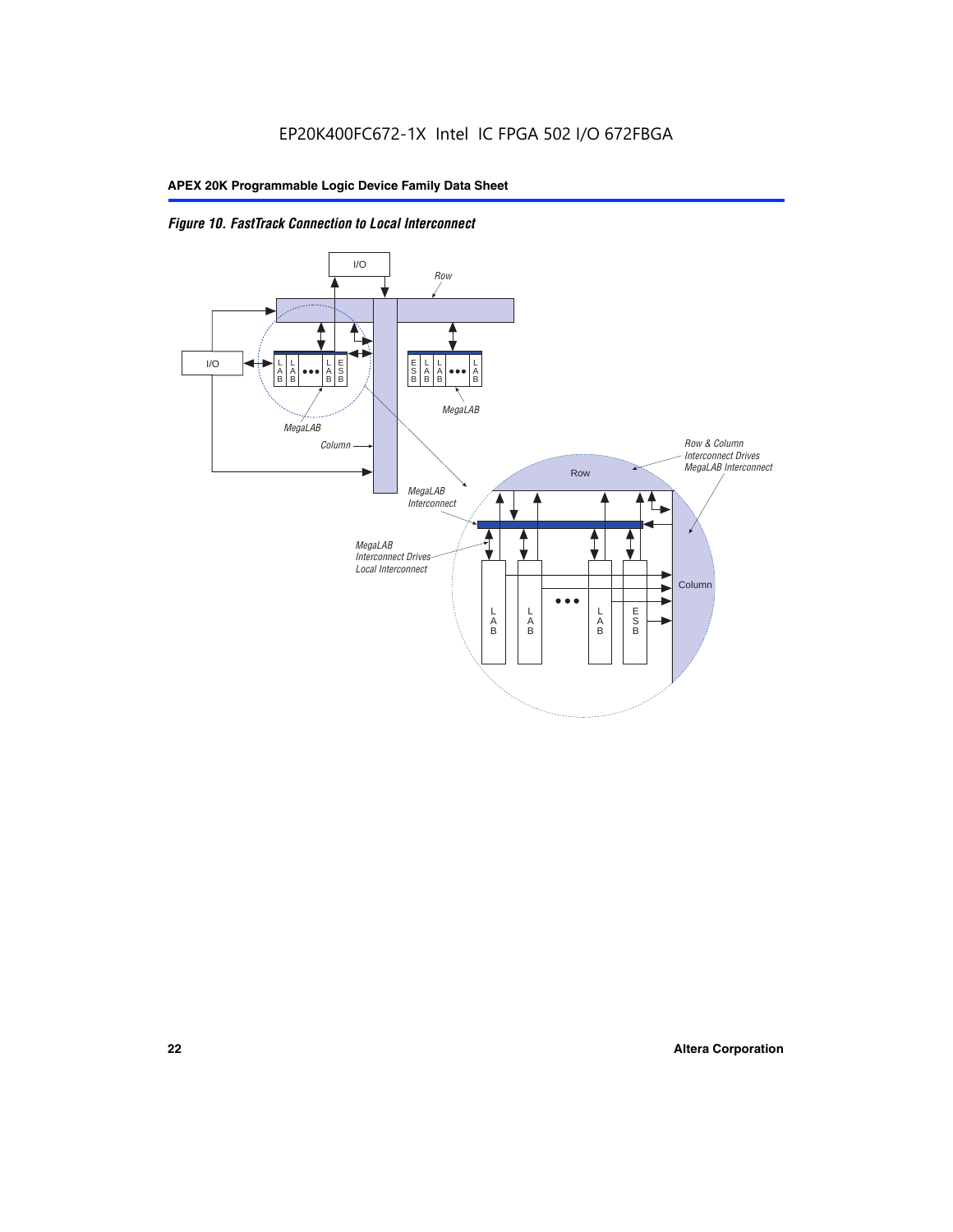Figure 11 shows the intersection of a row and column interconnect, and how these forms of interconnects and LEs drive each other.





APEX 20KE devices include an enhanced interconnect structure for faster routing of input signals with high fan-out. Column I/O pins can drive the FastRow<sup>™</sup> interconnect, which routes signals directly into the local interconnect without having to drive through the MegaLAB interconnect. FastRow lines traverse two MegaLAB structures. Also, these pins can drive the local interconnect directly for fast setup times. On EP20K300E and larger devices, the FastRow interconnect drives the two MegaLABs in the top left corner, the two MegaLABs in the top right corner, the two MegaLABS in the bottom left corner, and the two MegaLABs in the bottom right corner. On EP20K200E and smaller devices, FastRow interconnect drives the two MegaLABs on the top and the two MegaLABs on the bottom of the device. On all devices, the FastRow interconnect drives all local interconnect in the appropriate MegaLABs except the local interconnect on the side of the MegaLAB opposite the ESB. Pins using the FastRow interconnect achieve a faster set-up time, as the signal does not need to use a MegaLAB interconnect line to reach the destination LE. Figure 12 shows the FastRow interconnect.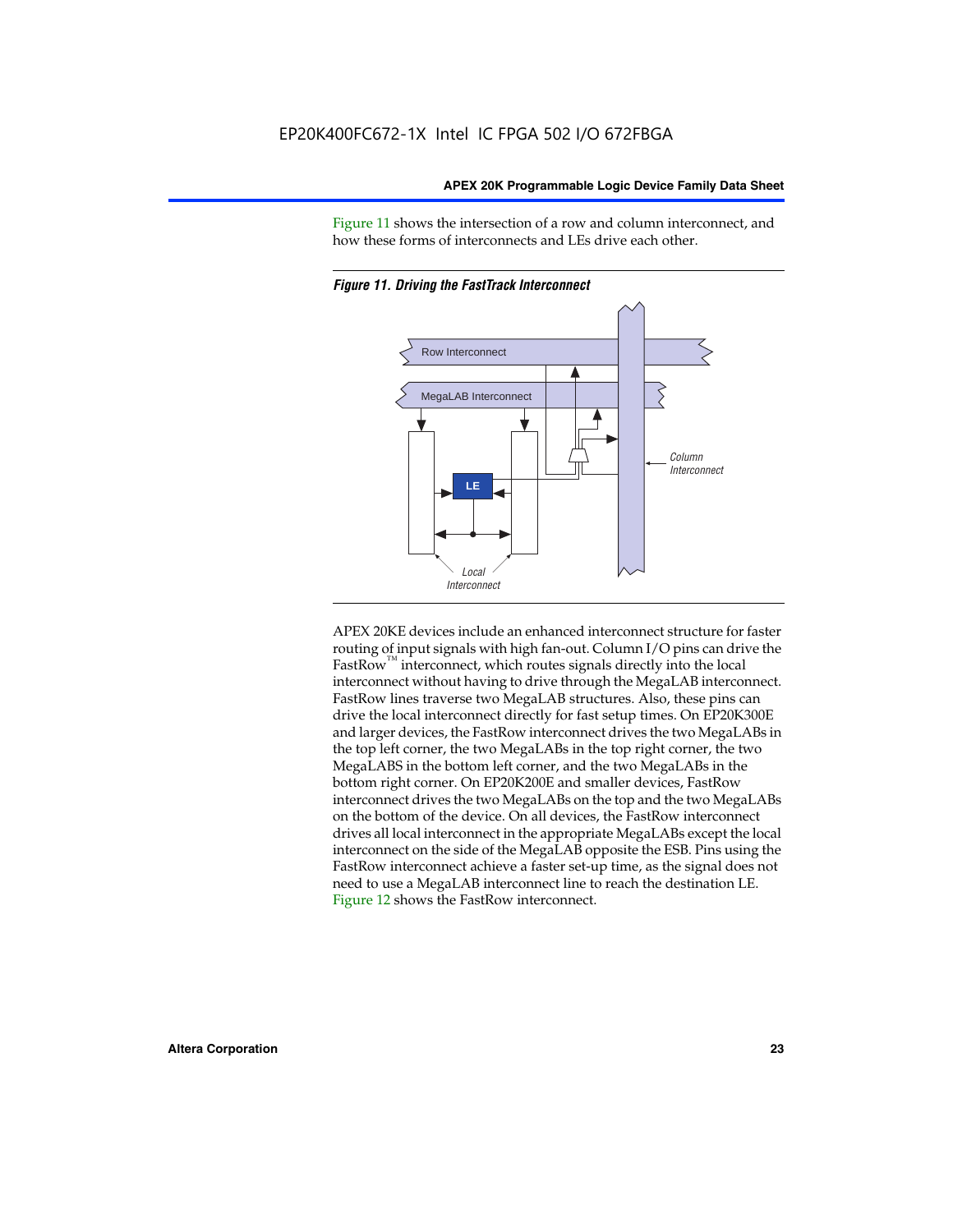

Table 9 summarizes how various elements of the APEX 20K architecture drive each other.

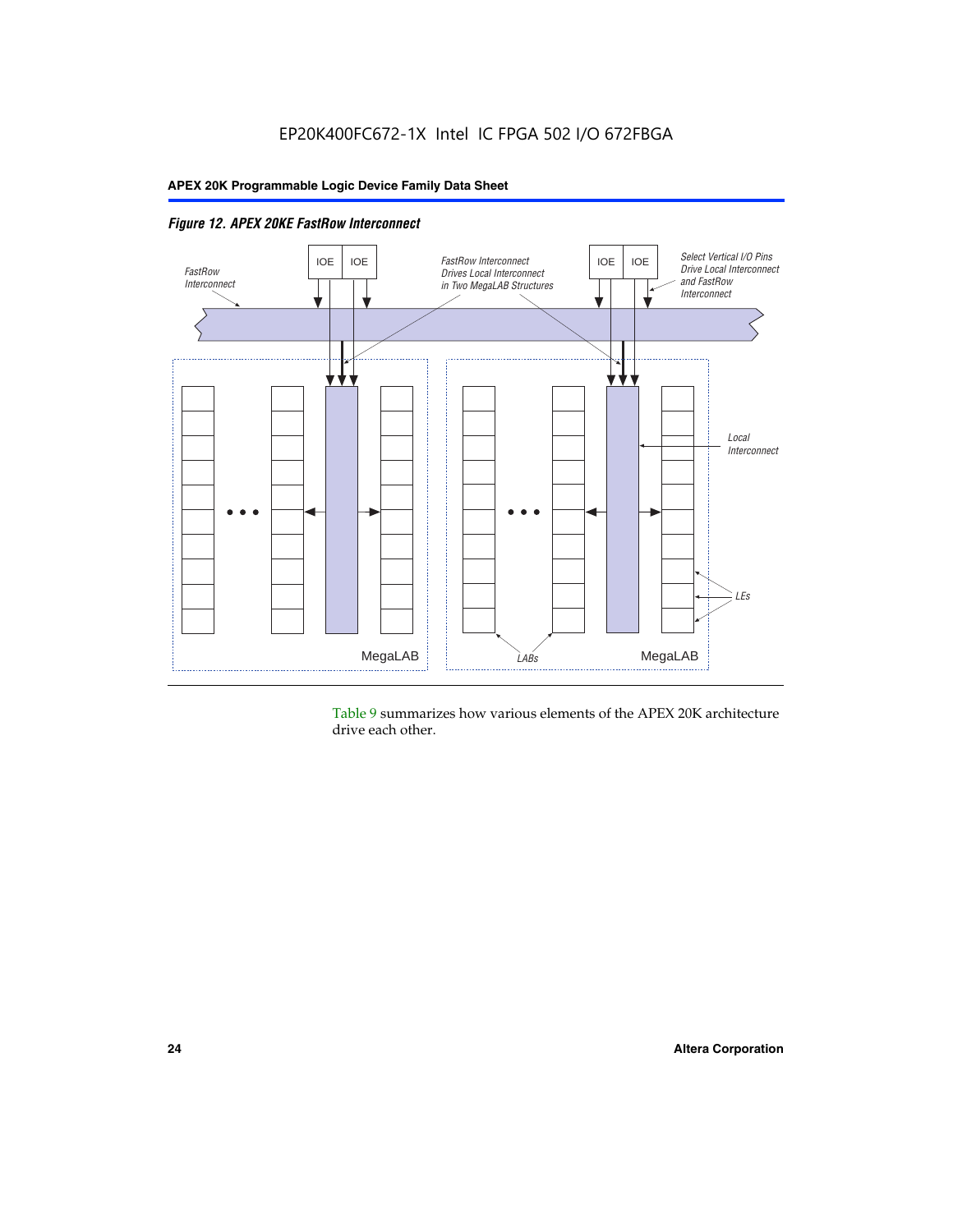| <b>Table 9. APEX 20K Routing Scheme</b> |                          |                      |              |              |                       |                                |                                         |                                            |                                |
|-----------------------------------------|--------------------------|----------------------|--------------|--------------|-----------------------|--------------------------------|-----------------------------------------|--------------------------------------------|--------------------------------|
| <b>Source</b>                           |                          |                      |              |              |                       | <b>Destination</b>             |                                         |                                            |                                |
|                                         | <b>Row</b><br>$I/O P$ in | Column<br>$I/O P$ in | LE           | <b>ESB</b>   | Local<br>Interconnect | <b>MegaLAB</b><br>Interconnect | Row<br><b>FastTrack</b><br>Interconnect | Column<br><b>FastTrack</b><br>Interconnect | <b>FastRow</b><br>Interconnect |
| Row I/O Pin                             |                          |                      |              |              | $\checkmark$          | $\checkmark$                   | $\checkmark$                            | $\checkmark$                               |                                |
| Column I/O<br>Pin                       |                          |                      |              |              |                       |                                |                                         | $\checkmark$                               | $\checkmark$<br>(1)            |
| LE                                      |                          |                      |              |              | $\checkmark$          | $\checkmark$                   | $\checkmark$                            | $\checkmark$                               |                                |
| <b>ESB</b>                              |                          |                      |              |              | $\checkmark$          | $\checkmark$                   | $\checkmark$                            | $\checkmark$                               |                                |
| Local<br>Interconnect                   | $\checkmark$             | $\checkmark$         | $\checkmark$ | $\checkmark$ |                       |                                |                                         |                                            |                                |
| MegaLAB<br>Interconnect                 |                          |                      |              |              | $\checkmark$          |                                |                                         |                                            |                                |
| Row<br>FastTrack<br>Interconnect        |                          |                      |              |              |                       | $\checkmark$                   |                                         | $\checkmark$                               |                                |
| Column<br>FastTrack<br>Interconnect     |                          |                      |              |              |                       | $\checkmark$                   | $\checkmark$                            |                                            |                                |
| FastRow<br>Interconnect                 |                          |                      |              |              | $\checkmark$<br>(1)   |                                |                                         |                                            |                                |

#### *Note to Table 9:*

(1) This connection is supported in APEX 20KE devices only.

#### **Product-Term Logic**

The product-term portion of the MultiCore architecture is implemented with the ESB. The ESB can be configured to act as a block of macrocells on an ESB-by-ESB basis. Each ESB is fed by 32 inputs from the adjacent local interconnect; therefore, it can be driven by the MegaLAB interconnect or the adjacent LAB. Also, nine ESB macrocells feed back into the ESB through the local interconnect for higher performance. Dedicated clock pins, global signals, and additional inputs from the local interconnect drive the ESB control signals.

In product-term mode, each ESB contains 16 macrocells. Each macrocell consists of two product terms and a programmable register. Figure 13 shows the ESB in product-term mode.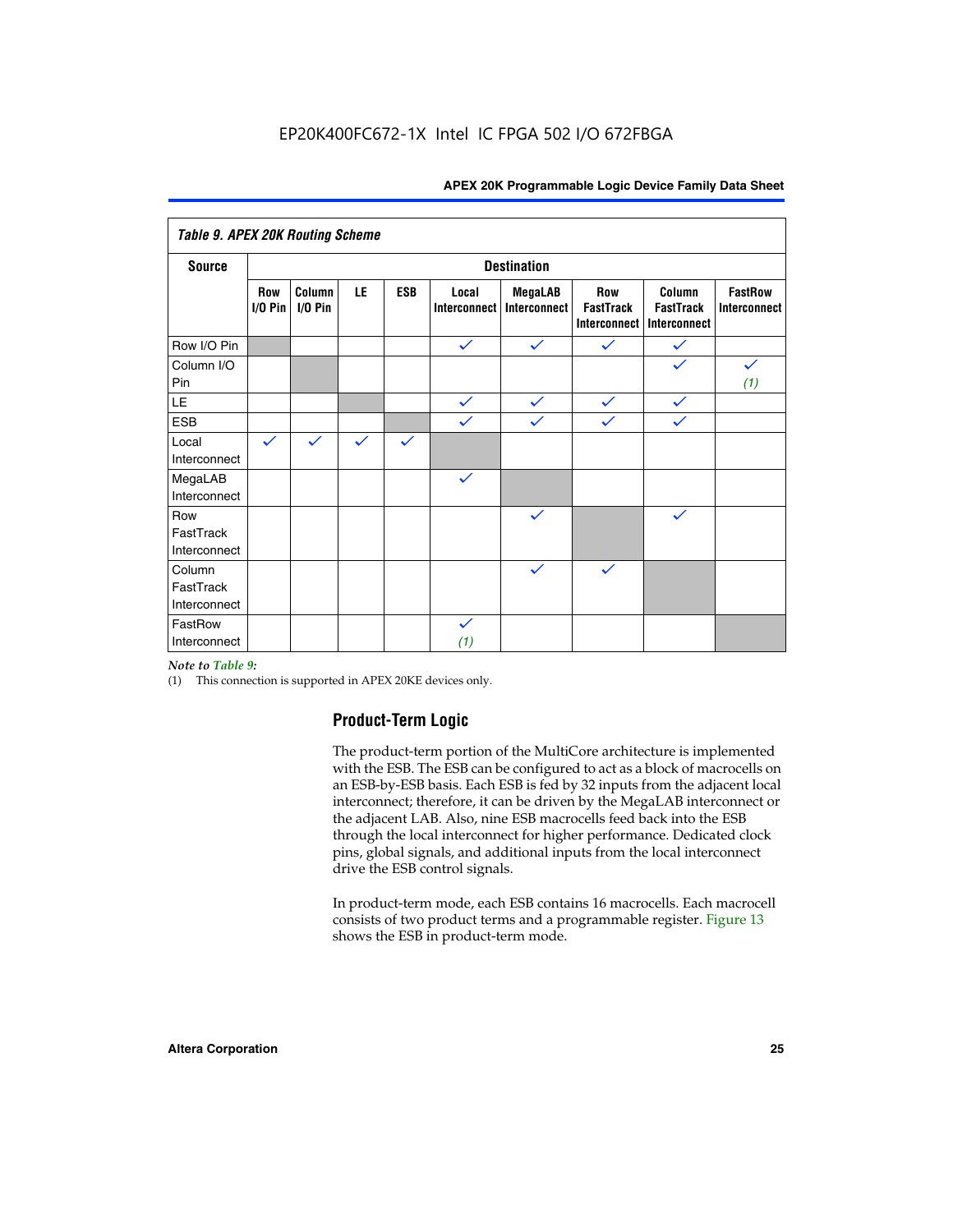#### *Figure 13. Product-Term Logic in ESB*



(1) APEX 20KE devices have four dedicated clocks.

#### *Macrocells*

APEX 20K macrocells can be configured individually for either sequential or combinatorial logic operation. The macrocell consists of three functional blocks: the logic array, the product-term select matrix, and the programmable register.

Combinatorial logic is implemented in the product terms. The productterm select matrix allocates these product terms for use as either primary logic inputs (to the OR and XOR gates) to implement combinatorial functions, or as parallel expanders to be used to increase the logic available to another macrocell. One product term can be inverted; the Quartus II software uses this feature to perform DeMorgan's inversion for more efficient implementation of wide OR functions. The Quartus II software Compiler can use a NOT-gate push-back technique to emulate an asynchronous preset. Figure 14 shows the APEX 20K macrocell.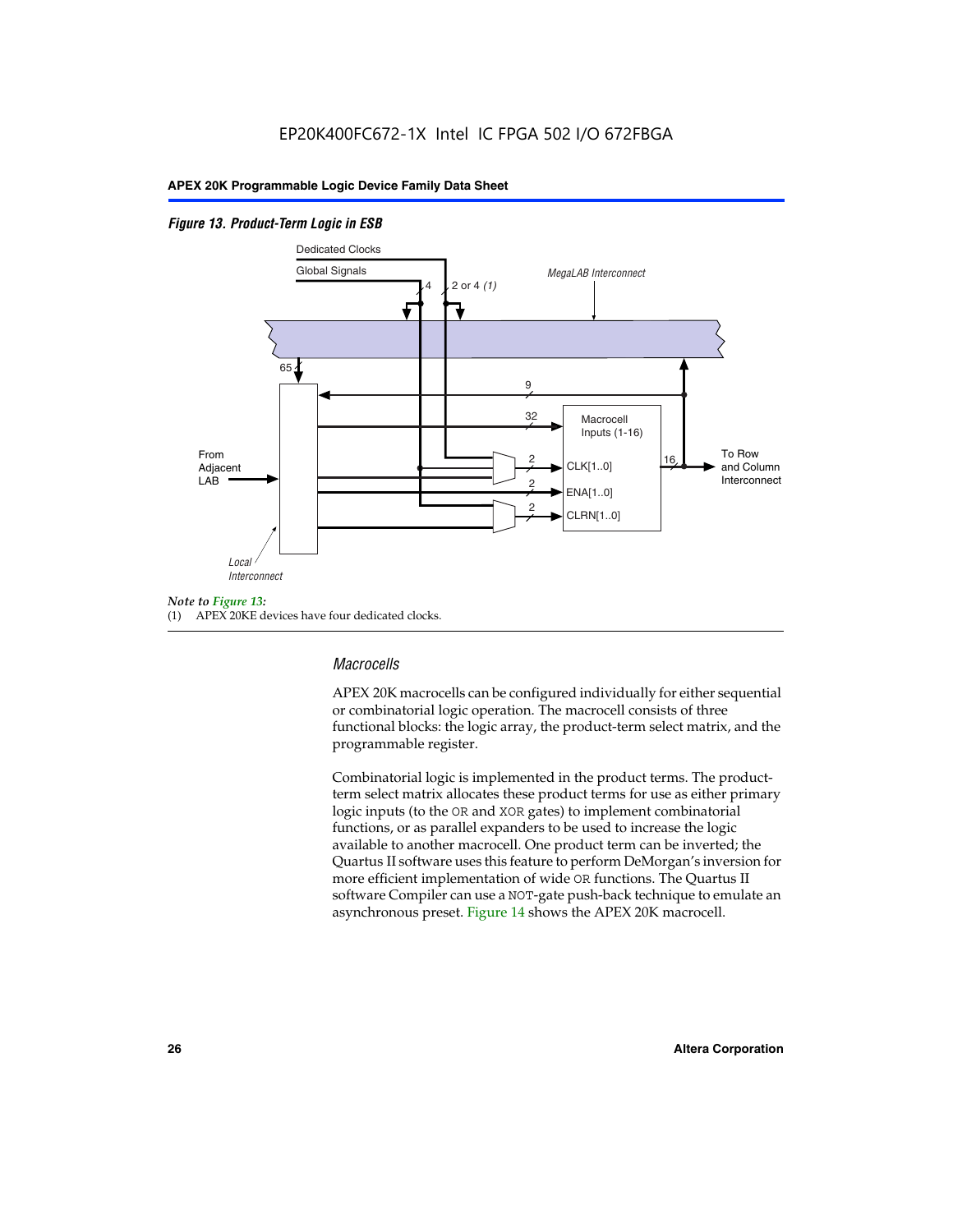

#### *Figure 14. APEX 20K Macrocell*

For registered functions, each macrocell register can be programmed individually to implement D, T, JK, or SR operation with programmable clock control. The register can be bypassed for combinatorial operation. During design entry, the designer specifies the desired register type; the Quartus II software then selects the most efficient register operation for each registered function to optimize resource utilization. The Quartus II software or other synthesis tools can also select the most efficient register operation automatically when synthesizing HDL designs.

Each programmable register can be clocked by one of two ESB-wide clocks. The ESB-wide clocks can be generated from device dedicated clock pins, global signals, or local interconnect. Each clock also has an associated clock enable, generated from the local interconnect. The clock and clock enable signals are related for a particular ESB; any macrocell using a clock also uses the associated clock enable.

If both the rising and falling edges of a clock are used in an ESB, both ESB-wide clock signals are used.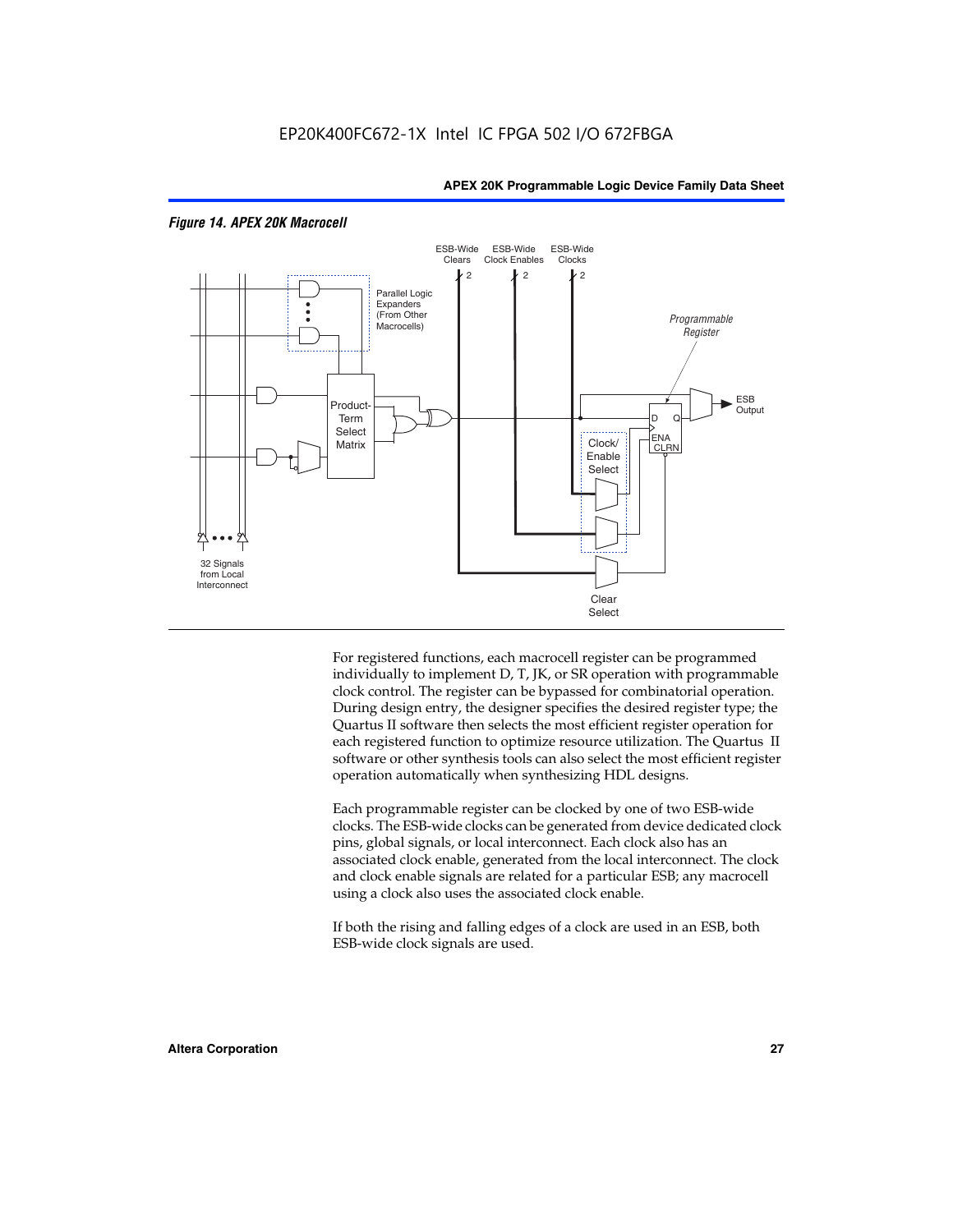The programmable register also supports an asynchronous clear function. Within the ESB, two asynchronous clears are generated from global signals and the local interconnect. Each macrocell can either choose between the two asynchronous clear signals or choose to not be cleared. Either of the two clear signals can be inverted within the ESB. Figure 15 shows the ESB control logic when implementing product-terms.





(1) APEX 20KE devices have four dedicated clocks.

#### *Parallel Expanders*

Parallel expanders are unused product terms that can be allocated to a neighboring macrocell to implement fast, complex logic functions. Parallel expanders allow up to 32 product terms to feed the macrocell OR logic directly, with two product terms provided by the macrocell and 30 parallel expanders provided by the neighboring macrocells in the ESB.

The Quartus II software Compiler can allocate up to 15 sets of up to two parallel expanders per set to the macrocells automatically. Each set of two parallel expanders incurs a small, incremental timing delay. Figure 16 shows the APEX 20K parallel expanders.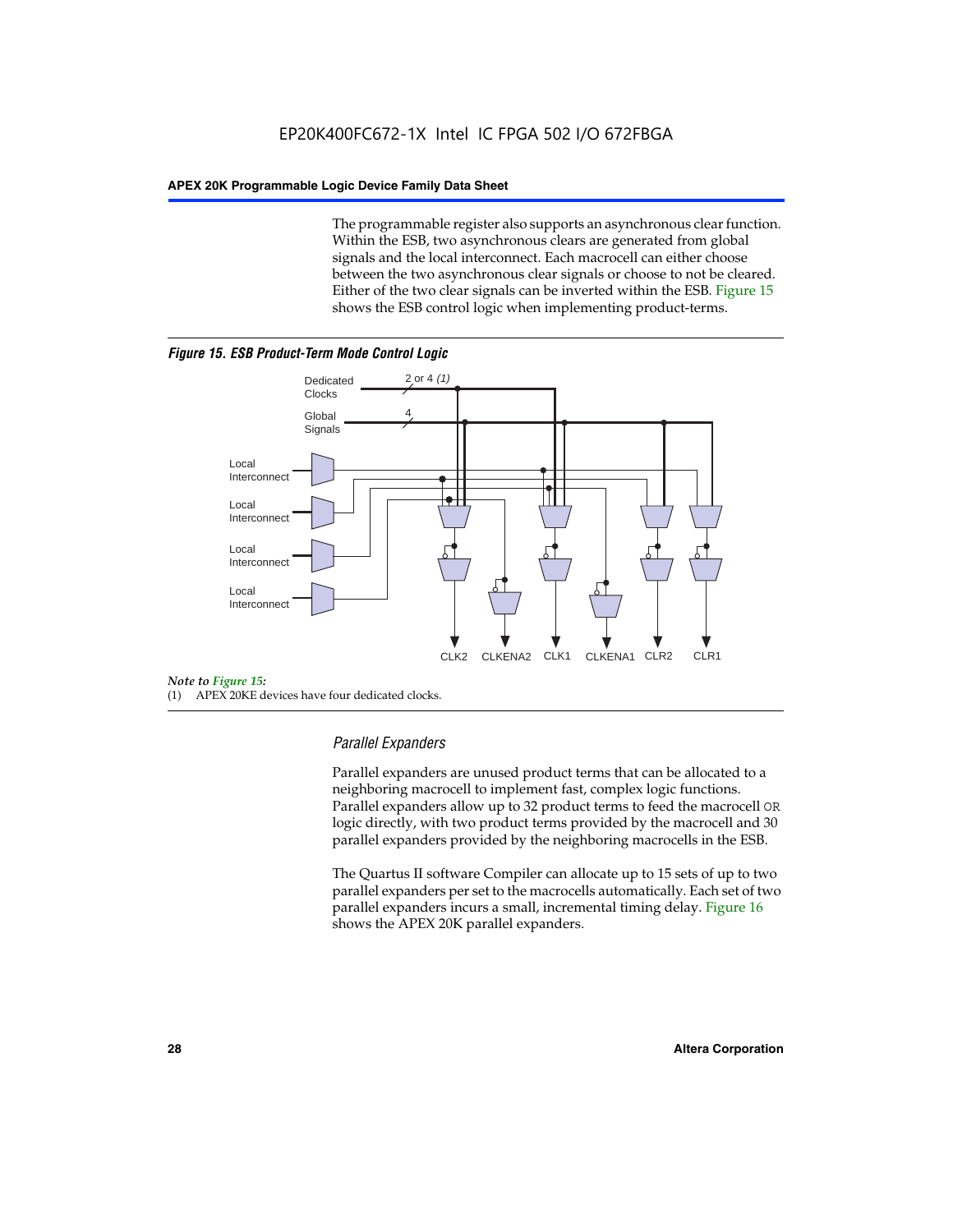



## **Embedded System Block**

The ESB can implement various types of memory blocks, including dual-port RAM, ROM, FIFO, and CAM blocks. The ESB includes input and output registers; the input registers synchronize writes, and the output registers can pipeline designs to improve system performance. The ESB offers a dual-port mode, which supports simultaneous reads and writes at two different clock frequencies. Figure 17 shows the ESB block diagram.



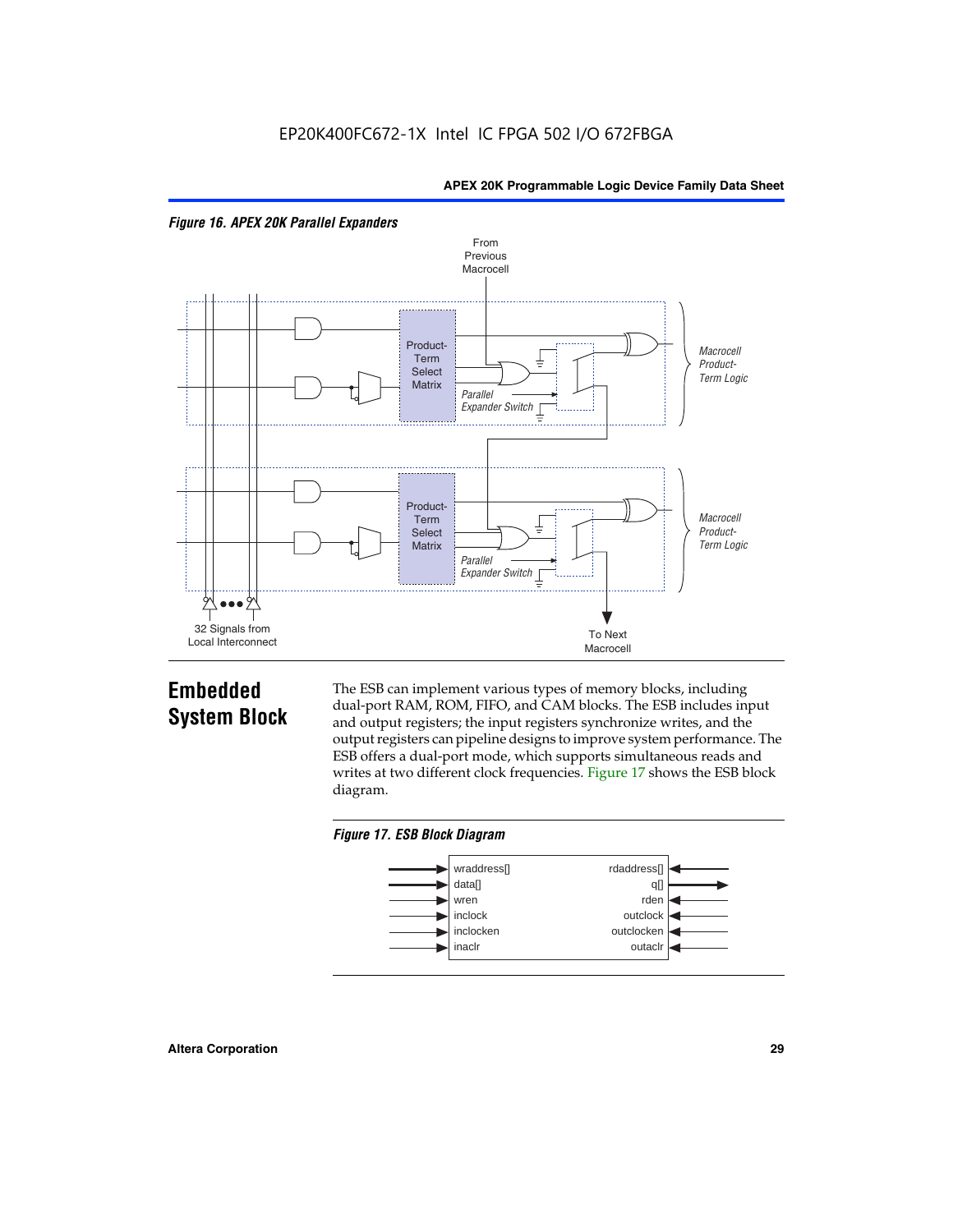ESBs can implement synchronous RAM, which is easier to use than asynchronous RAM. A circuit using asynchronous RAM must generate the RAM write enable (WE) signal, while ensuring that its data and address signals meet setup and hold time specifications relative to the WE signal. In contrast, the ESB's synchronous RAM generates its own WE signal and is self-timed with respect to the global clock. Circuits using the ESB's selftimed RAM must only meet the setup and hold time specifications of the global clock.

ESB inputs are driven by the adjacent local interconnect, which in turn can be driven by the MegaLAB or FastTrack Interconnect. Because the ESB can be driven by the local interconnect, an adjacent LE can drive it directly for fast memory access. ESB outputs drive the MegaLAB and FastTrack Interconnect. In addition, ten ESB outputs, nine of which are unique output lines, drive the local interconnect for fast connection to adjacent LEs or for fast feedback product-term logic.

When implementing memory, each ESB can be configured in any of the following sizes:  $128 \times 16$ ,  $256 \times 8$ ,  $512 \times 4$ ,  $1,024 \times 2$ , or  $2,048 \times 1$ . By combining multiple ESBs, the Quartus II software implements larger memory blocks automatically. For example, two  $128 \times 16$  RAM blocks can be combined to form a  $128 \times 32$  RAM block, and two  $512 \times 4$  RAM blocks can be combined to form a  $512 \times 8$  RAM block. Memory performance does not degrade for memory blocks up to 2,048 words deep. Each ESB can implement a 2,048-word-deep memory; the ESBs are used in parallel, eliminating the need for any external control logic and its associated delays.

To create a high-speed memory block that is more than 2,048 words deep, ESBs drive tri-state lines. Each tri-state line connects all ESBs in a column of MegaLAB structures, and drives the MegaLAB interconnect and row and column FastTrack Interconnect throughout the column. Each ESB incorporates a programmable decoder to activate the tri-state driver appropriately. For instance, to implement 8,192-word-deep memory, four ESBs are used. Eleven address lines drive the ESB memory, and two more drive the tri-state decoder. Depending on which 2,048-word memory page is selected, the appropriate ESB driver is turned on, driving the output to the tri-state line. The Quartus II software automatically combines ESBs with tri-state lines to form deeper memory blocks. The internal tri-state control logic is designed to avoid internal contention and floating lines. See Figure 18.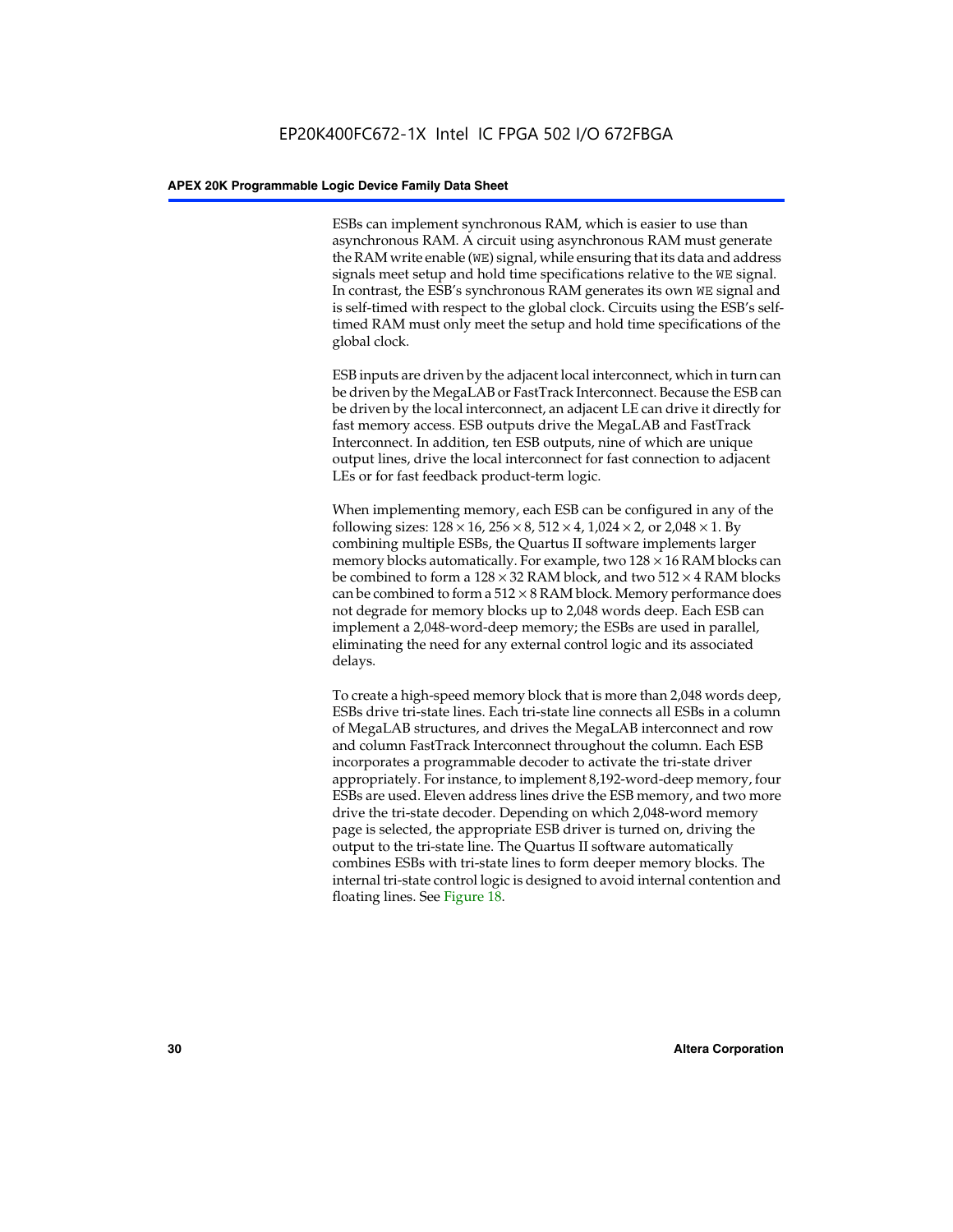

*Figure 18. Deep Memory Block Implemented with Multiple ESBs*

The ESB implements two forms of dual-port memory: read/write clock mode and input/output clock mode. The ESB can also be used for bidirectional, dual-port memory applications in which two ports read or write simultaneously. To implement this type of dual-port memory, two or four ESBs are used to support two simultaneous reads or writes. This functionality is shown in Figure 19.

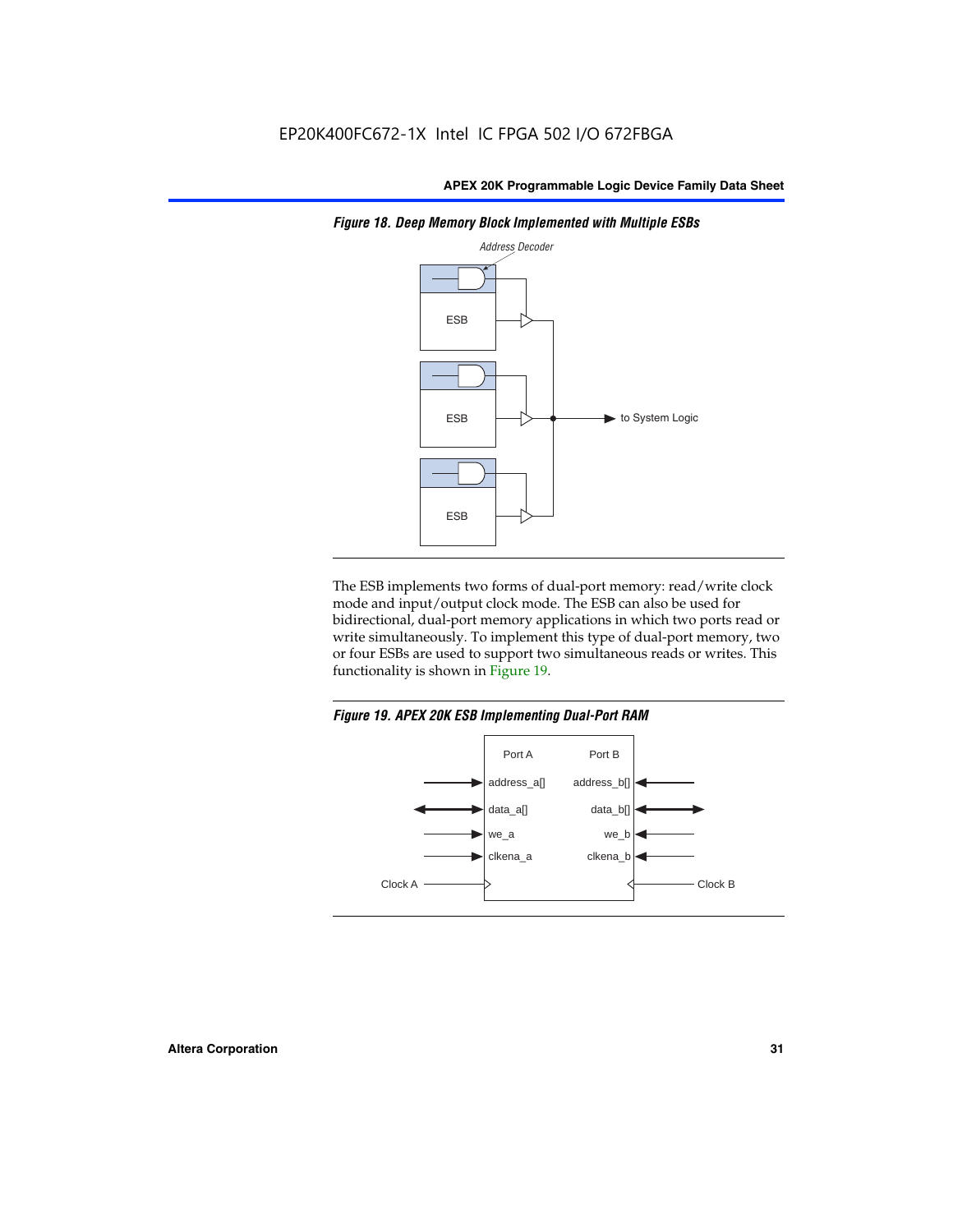#### **Read/Write Clock Mode**

The read/write clock mode contains two clocks. One clock controls all registers associated with writing: data input, WE, and write address. The other clock controls all registers associated with reading: read enable (RE), read address, and data output. The ESB also supports clock enable and asynchronous clear signals; these signals also control the read and write registers independently. Read/write clock mode is commonly used for applications where reads and writes occur at different system frequencies. Figure 20 shows the ESB in read/write clock mode.



## *Notes to Figure 20:*

- (1) All registers can be cleared asynchronously by ESB local interconnect signals, global signals, or the chip-wide reset.
- (2) APEX 20KE devices have four dedicated clocks.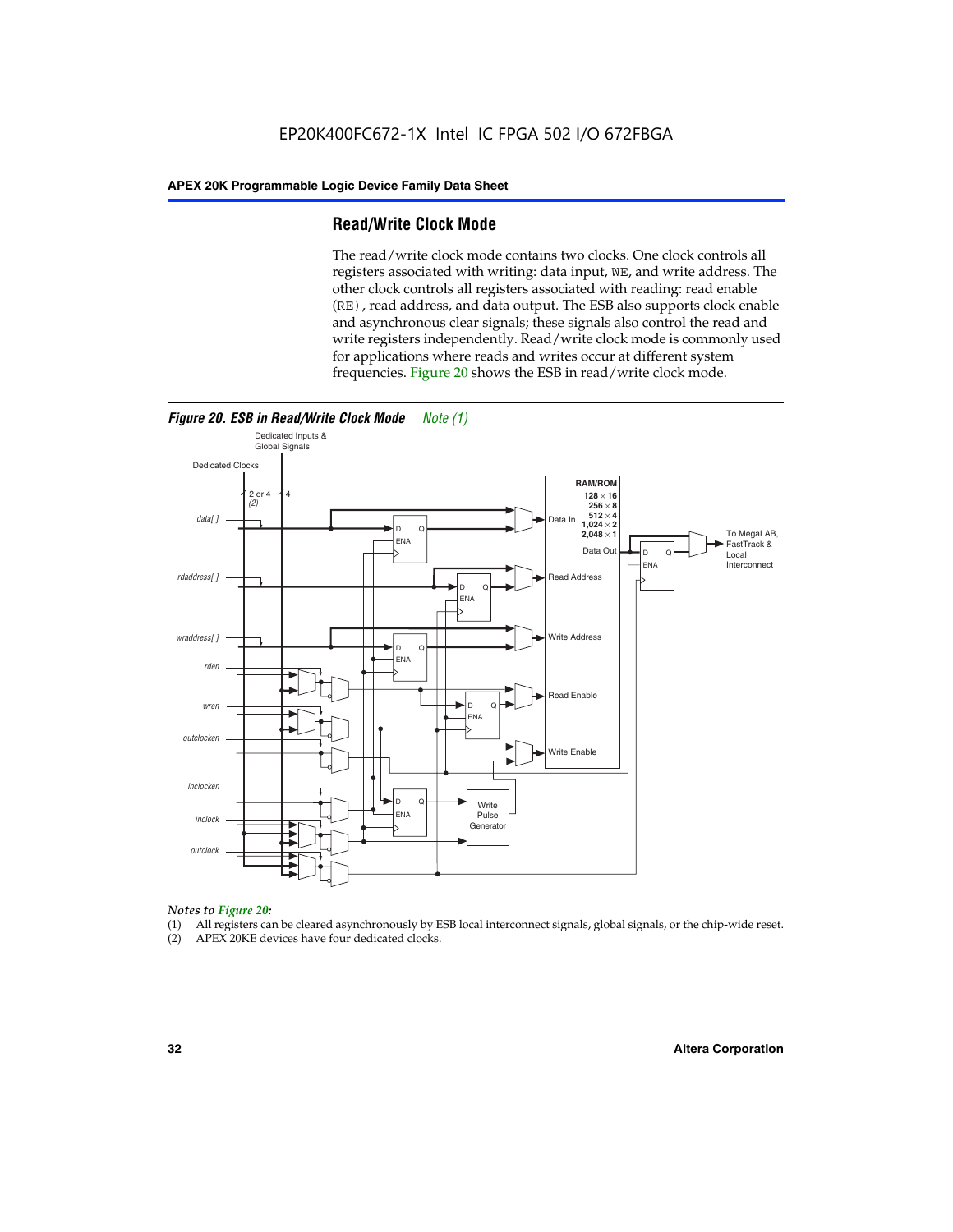#### **Input/Output Clock Mode**

The input/output clock mode contains two clocks. One clock controls all registers for inputs into the ESB: data input, WE, RE, read address, and write address. The other clock controls the ESB data output registers. The ESB also supports clock enable and asynchronous clear signals; these signals also control the reading and writing of registers independently. Input/output clock mode is commonly used for applications where the reads and writes occur at the same system frequency, but require different clock enable signals for the input and output registers. Figure 21 shows the ESB in input/output clock mode.



#### *Figure 21. ESB in Input/Output Clock Mode Note (1)*

#### *Notes to Figure 21:*

(1) All registers can be cleared asynchronously by ESB local interconnect signals, global signals, or the chip-wide reset.

(2) APEX 20KE devices have four dedicated clocks.

#### **Single-Port Mode**

The APEX 20K ESB also supports a single-port mode, which is used when simultaneous reads and writes are not required. See Figure 22.

#### **Altera Corporation 33**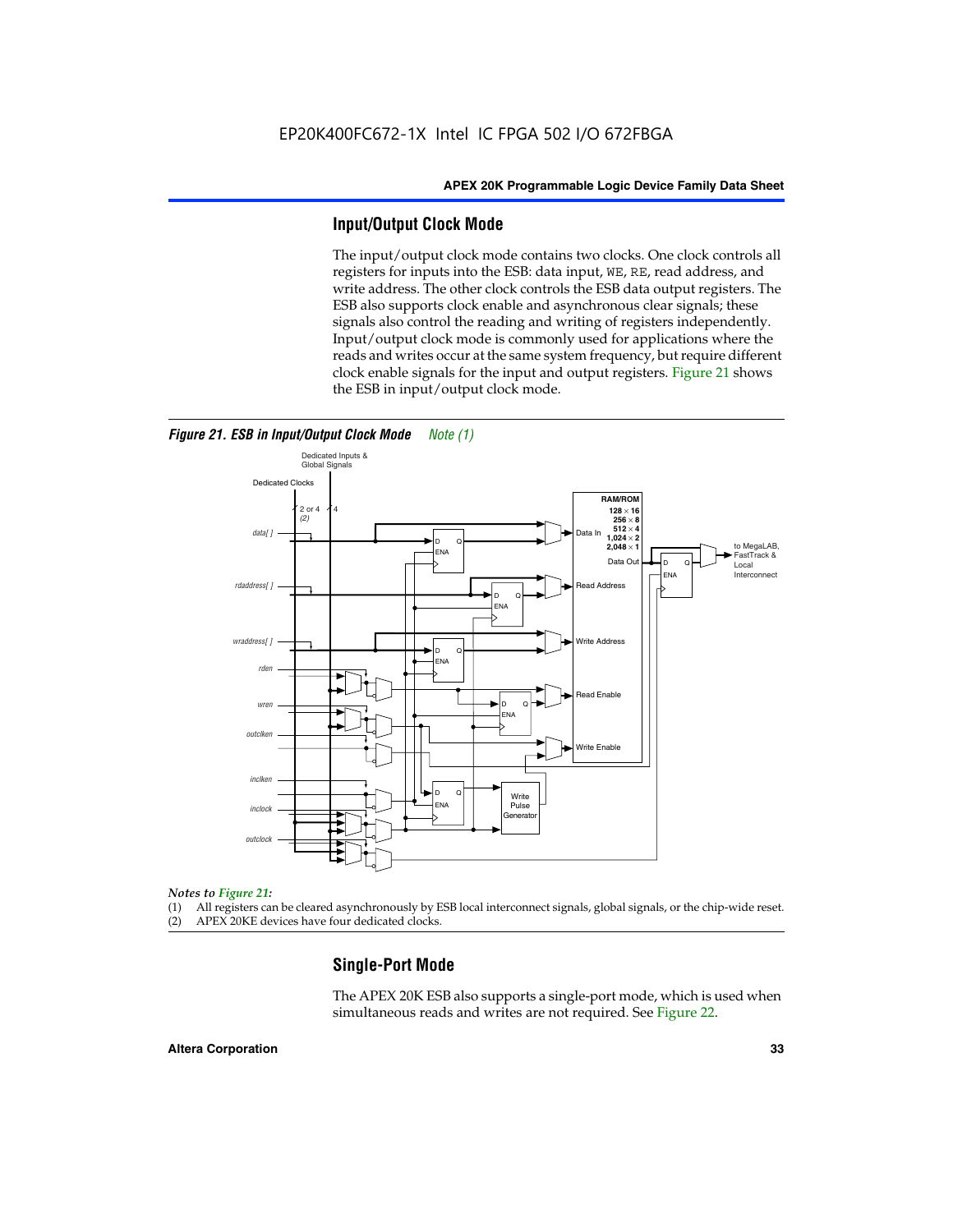#### *Figure 22. ESB in Single-Port Mode Note (1)*



#### *Notes to Figure 22:*

(1) All registers can be asynchronously cleared by ESB local interconnect signals, global signals, or the chip-wide reset.

(2) APEX 20KE devices have four dedicated clocks.

#### **Content-Addressable Memory**

In APEX 20KE devices, the ESB can implement CAM. CAM can be thought of as the inverse of RAM. When read, RAM outputs the data for a given address. Conversely, CAM outputs an address for a given data word. For example, if the data FA12 is stored in address 14, the CAM outputs 14 when FA12 is driven into it.

CAM is used for high-speed search operations. When searching for data within a RAM block, the search is performed serially. Thus, finding a particular data word can take many cycles. CAM searches all addresses in parallel and outputs the address storing a particular word. When a match is found, a match flag is set high. Figure 23 shows the CAM block diagram.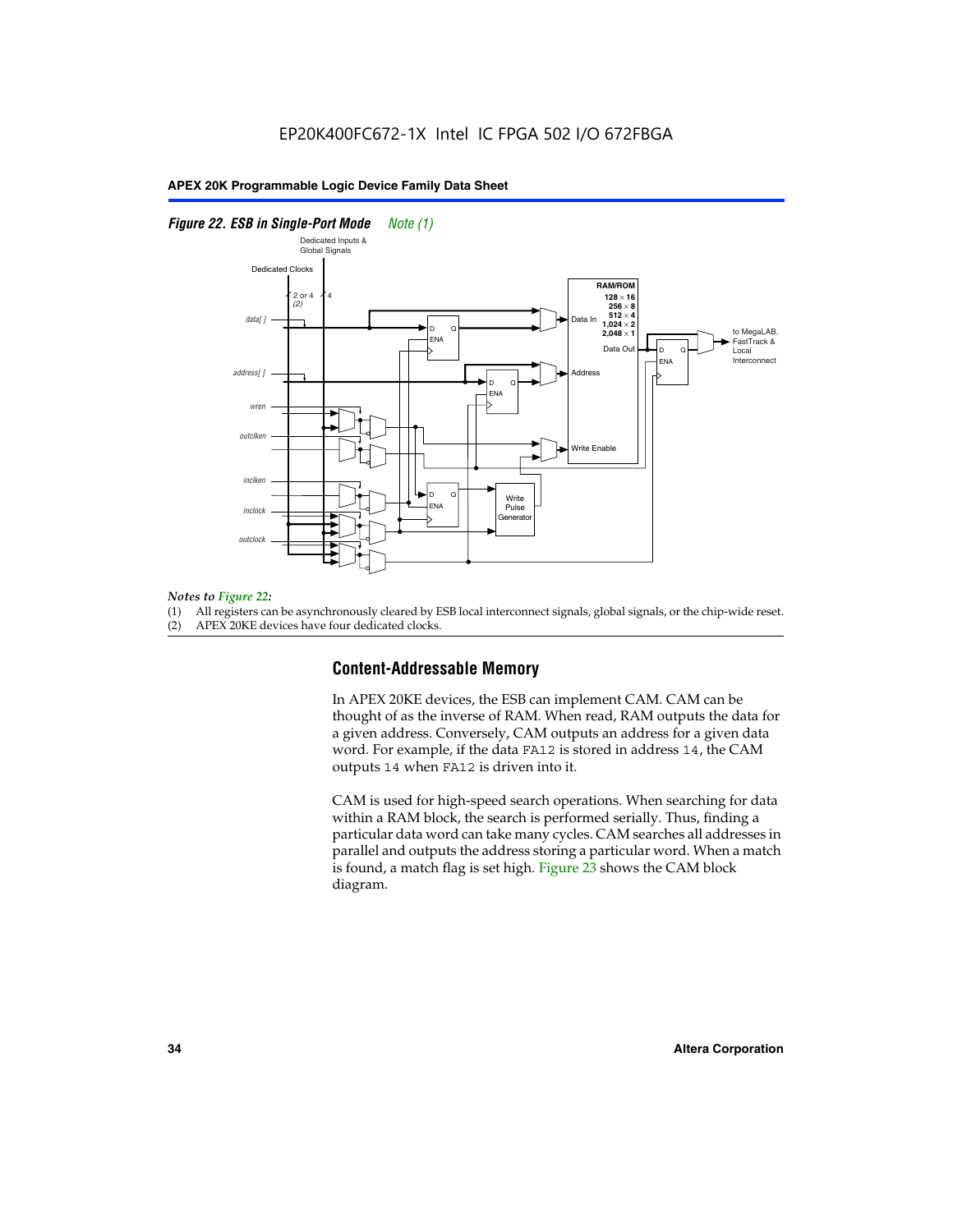

#### *Figure 23. APEX 20KE CAM Block Diagram*

CAM can be used in any application requiring high-speed searches, such as networking, communications, data compression, and cache management.

The APEX 20KE on-chip CAM provides faster system performance than traditional discrete CAM. Integrating CAM and logic into the APEX 20KE device eliminates off-chip and on-chip delays, improving system performance.

When in CAM mode, the ESB implements 32-word, 32-bit CAM. Wider or deeper CAM can be implemented by combining multiple CAMs with some ancillary logic implemented in LEs. The Quartus II software combines ESBs and LEs automatically to create larger CAMs.

CAM supports writing "don't care" bits into words of the memory. The "don't-care" bit can be used as a mask for CAM comparisons; any bit set to "don't-care" has no effect on matches.

The output of the CAM can be encoded or unencoded. When encoded, the ESB outputs an encoded address of the data's location. For instance, if the data is located in address 12, the ESB output is 12. When unencoded, the ESB uses its 16 outputs to show the location of the data over two clock cycles. In this case, if the data is located in address 12, the 12th output line goes high. When using unencoded outputs, two clock cycles are required to read the output because a 16-bit output bus is used to show the status of 32 words.

The encoded output is better suited for designs that ensure duplicate data is not written into the CAM. If duplicate data is written into two locations, the CAM's output will be incorrect. If the CAM may contain duplicate data, the unencoded output is a better solution; CAM with unencoded outputs can distinguish multiple data locations.

CAM can be pre-loaded with data during configuration, or it can be written during system operation. In most cases, two clock cycles are required to write each word into CAM. When "don't-care" bits are used, a third clock cycle is required.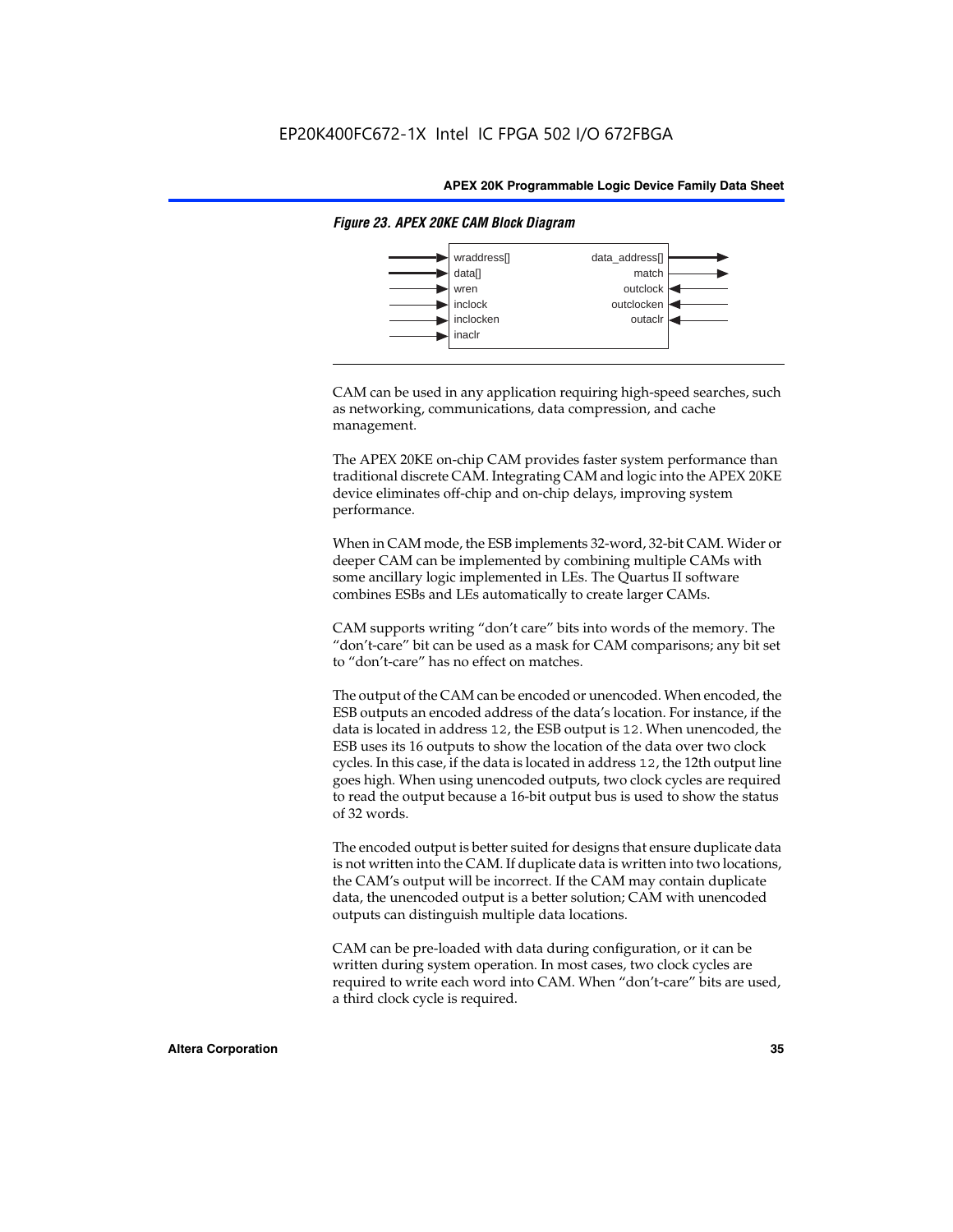

For more information on APEX 20KE devices and CAM, see *Application Note 119 (Implementing High-Speed Search Applications with APEX CAM).*

# **Driving Signals to the ESB**

ESBs provide flexible options for driving control signals. Different clocks can be used for the ESB inputs and outputs. Registers can be inserted independently on the data input, data output, read address, write address, WE, and RE signals. The global signals and the local interconnect can drive the WE and RE signals. The global signals, dedicated clock pins, and local interconnect can drive the ESB clock signals. Because the LEs drive the local interconnect, the LEs can control the WE and RE signals and the ESB clock, clock enable, and asynchronous clear signals. Figure 24 shows the ESB control signal generation logic.





#### *Note to Figure 24:*

(1) APEX 20KE devices have four dedicated clocks.

An ESB is fed by the local interconnect, which is driven by adjacent LEs (for high-speed connection to the ESB) or the MegaLAB interconnect. The ESB can drive the local, MegaLAB, or FastTrack Interconnect routing structure to drive LEs and IOEs in the same MegaLAB structure or anywhere in the device.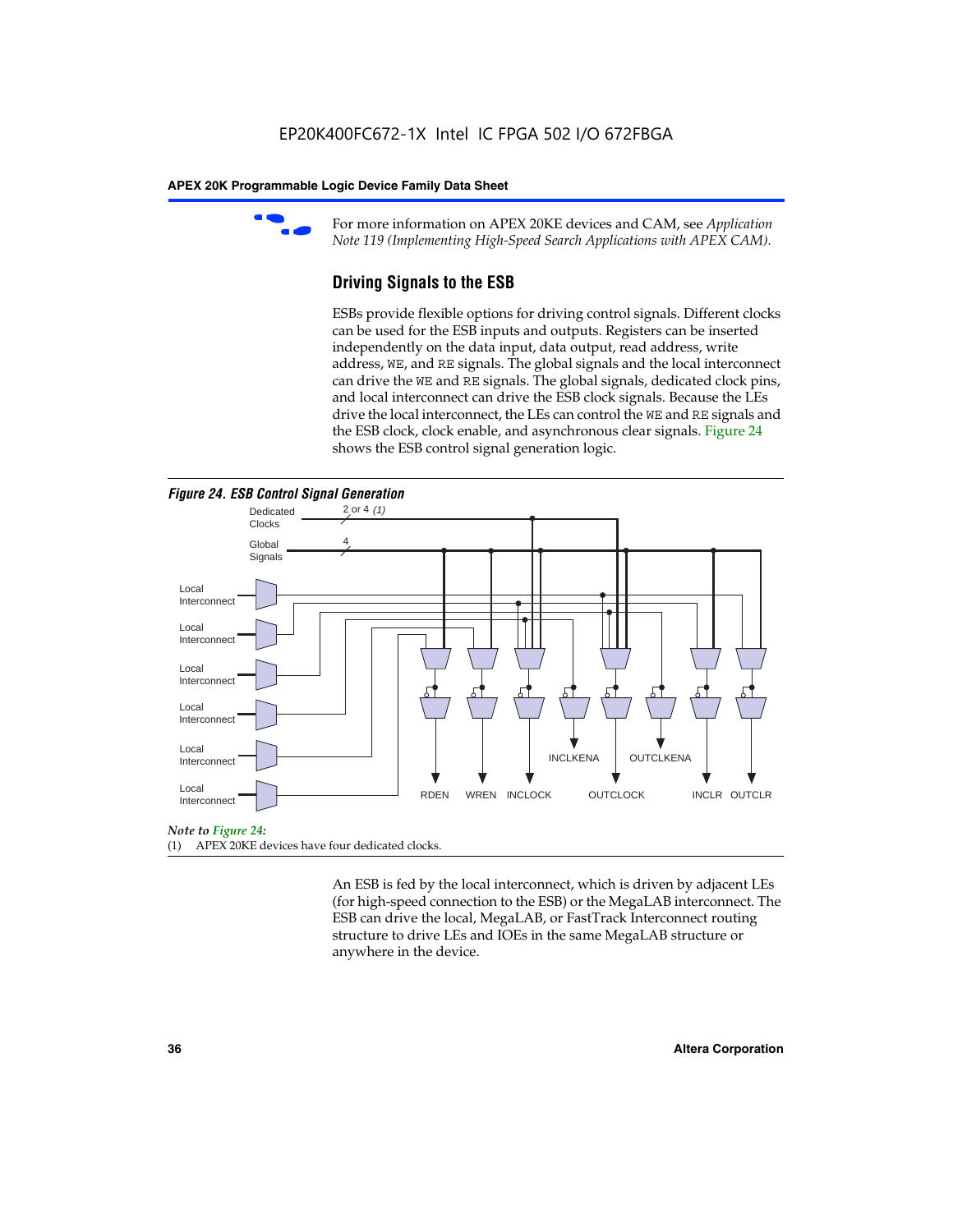# **Implementing Logic in ROM**

In addition to implementing logic with product terms, the ESB can implement logic functions when it is programmed with a read-only pattern during configuration, creating a large LUT. With LUTs, combinatorial functions are implemented by looking up the results, rather than by computing them. This implementation of combinatorial functions can be faster than using algorithms implemented in general logic, a performance advantage that is further enhanced by the fast access times of ESBs. The large capacity of ESBs enables designers to implement complex functions in one logic level without the routing delays associated with linked LEs or distributed RAM blocks. Parameterized functions such as LPM functions can take advantage of the ESB automatically. Further, the Quartus II software can implement portions of a design with ESBs where appropriate.

# **Programmable Speed/Power Control**

APEX 20K ESBs offer a high-speed mode that supports very fast operation on an ESB-by-ESB basis. When high speed is not required, this feature can be turned off to reduce the ESB's power dissipation by up to 50%. ESBs that run at low power incur a nominal timing delay adder. This Turbo  $Bit^{TM}$  option is available for ESBs that implement product-term logic or memory functions. An ESB that is not used will be powered down so that it does not consume DC current.

Designers can program each ESB in the APEX 20K device for either high-speed or low-power operation. As a result, speed-critical paths in the design can run at high speed, while the remaining paths operate at reduced power.

**I/O Structure** The APEX 20K IOE contains a bidirectional I/O buffer and a register that can be used either as an input register for external data requiring fast setup times, or as an output register for data requiring fast clock-to-output performance. IOEs can be used as input, output, or bidirectional pins. For fast bidirectional I/O timing, LE registers using local routing can improve setup times and OE timing. The Quartus II software Compiler uses the programmable inversion option to invert signals from the row and column interconnect automatically where appropriate. Because the APEX 20K IOE offers one output enable per pin, the Quartus II software Compiler can emulate open-drain operation efficiently.

> The APEX 20K IOE includes programmable delays that can be activated to ensure zero hold times, minimum clock-to-output times, input IOE register-to-core register transfers, or core-to-output IOE register transfers. A path in which a pin directly drives a register may require the delay to ensure zero hold time, whereas a path in which a pin drives a register through combinatorial logic may not require the delay.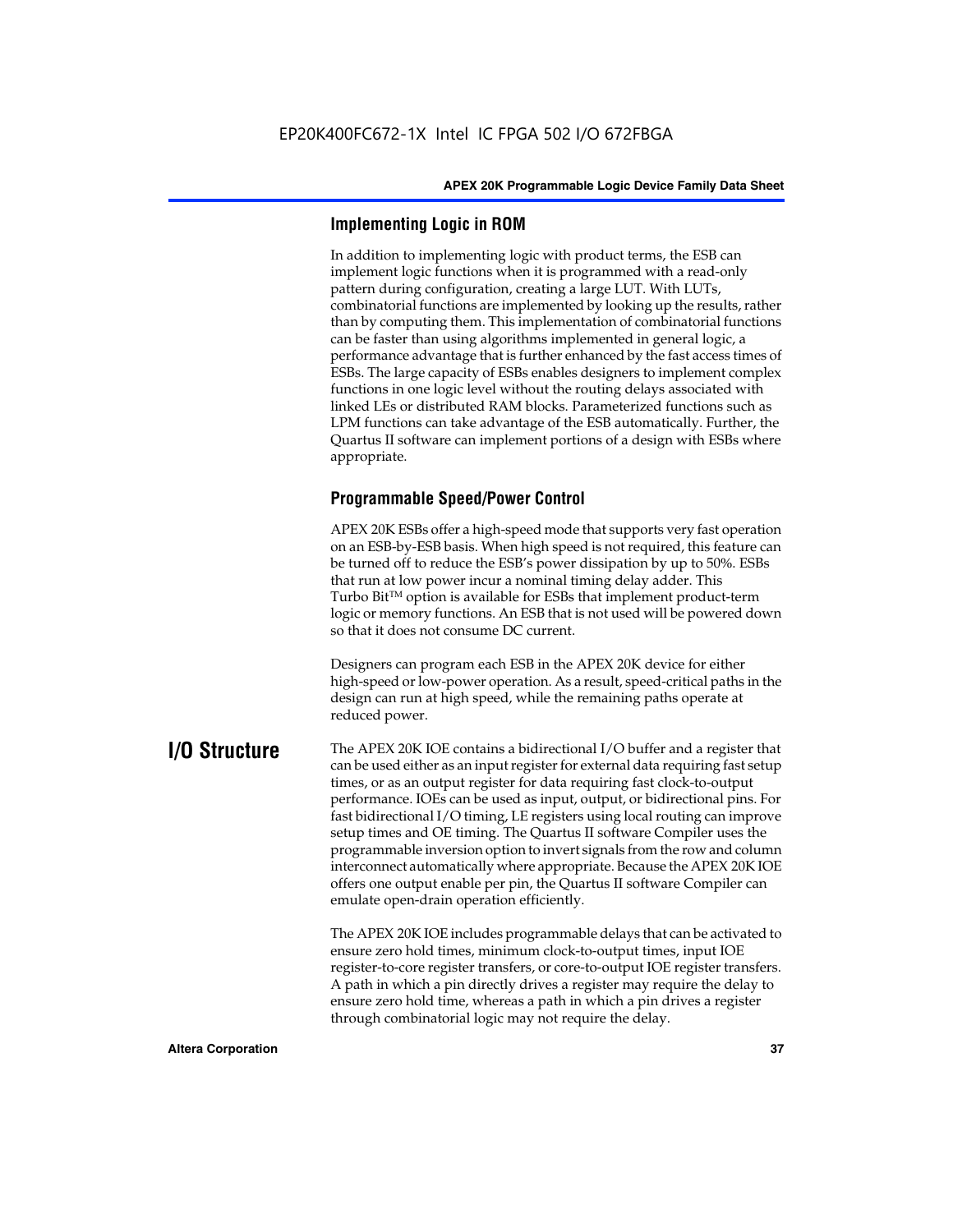Table 10 describes the APEX 20K programmable delays and their logic options in the Quartus II software.

| Table 10. APEX 20K Programmable Delay Chains                 |                                         |  |  |  |  |
|--------------------------------------------------------------|-----------------------------------------|--|--|--|--|
| <b>Quartus II Logic Option</b><br><b>Programmable Delays</b> |                                         |  |  |  |  |
| Input pin to core delay                                      | Decrease input delay to internal cells  |  |  |  |  |
| Input pin to input register delay                            | Decrease input delay to input register  |  |  |  |  |
| Core to output register delay                                | Decrease input delay to output register |  |  |  |  |
| Output register $t_{\rm CO}$ delay                           | Increase delay to output pin            |  |  |  |  |

The Quartus II software compiler can program these delays automatically to minimize setup time while providing a zero hold time. Figure 25 shows how fast bidirectional I/Os are implemented in APEX 20K devices.

The register in the APEX 20K IOE can be programmed to power-up high or low after configuration is complete. If it is programmed to power-up low, an asynchronous clear can control the register. If it is programmed to power-up high, the register cannot be asynchronously cleared or preset. This feature is useful for cases where the APEX 20K device controls an active-low input or another device; it prevents inadvertent activation of the input upon power-up.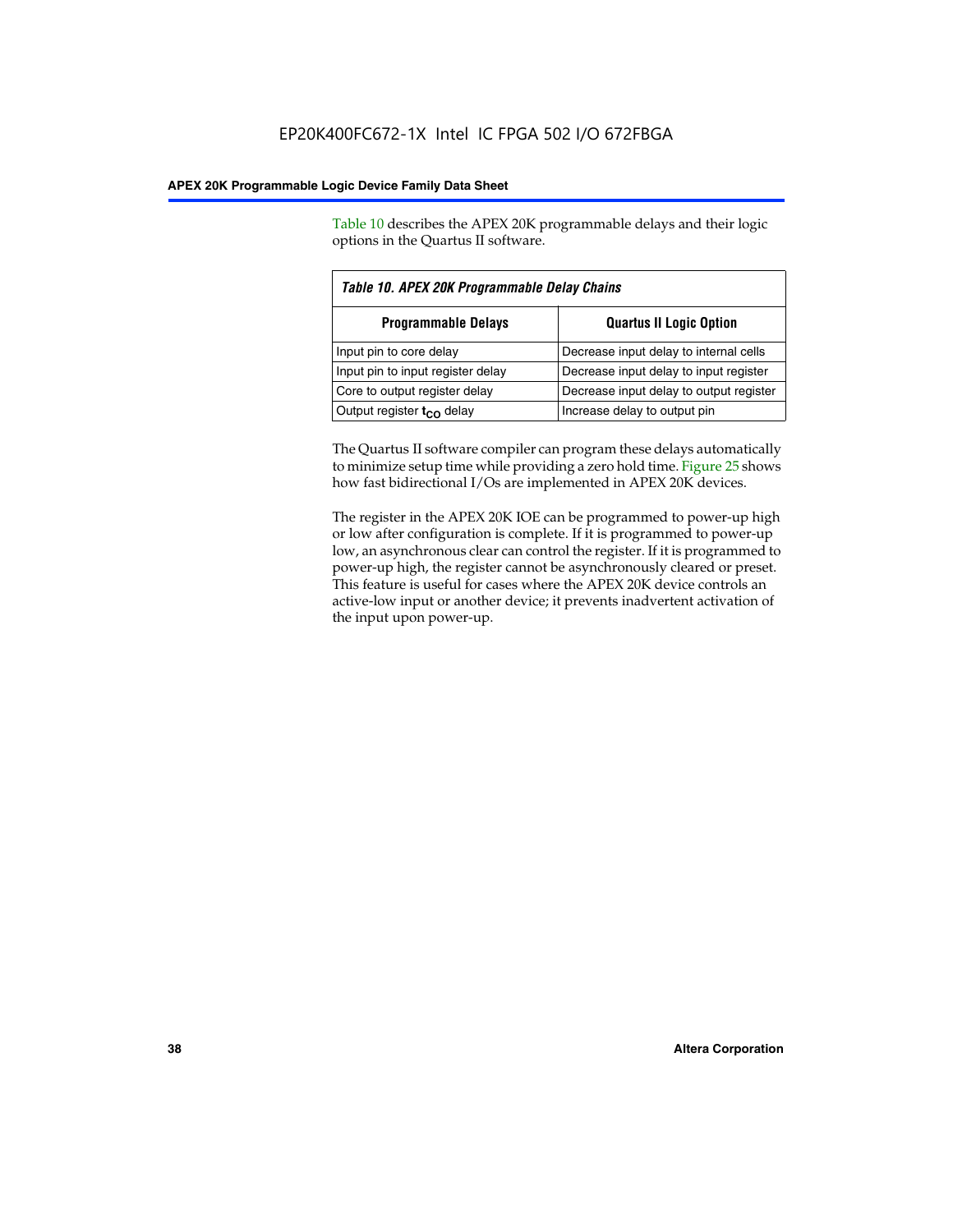

# *Figure 25. APEX 20K Bidirectional I/O Registers Note (1)*



#### **Altera Corporation 39**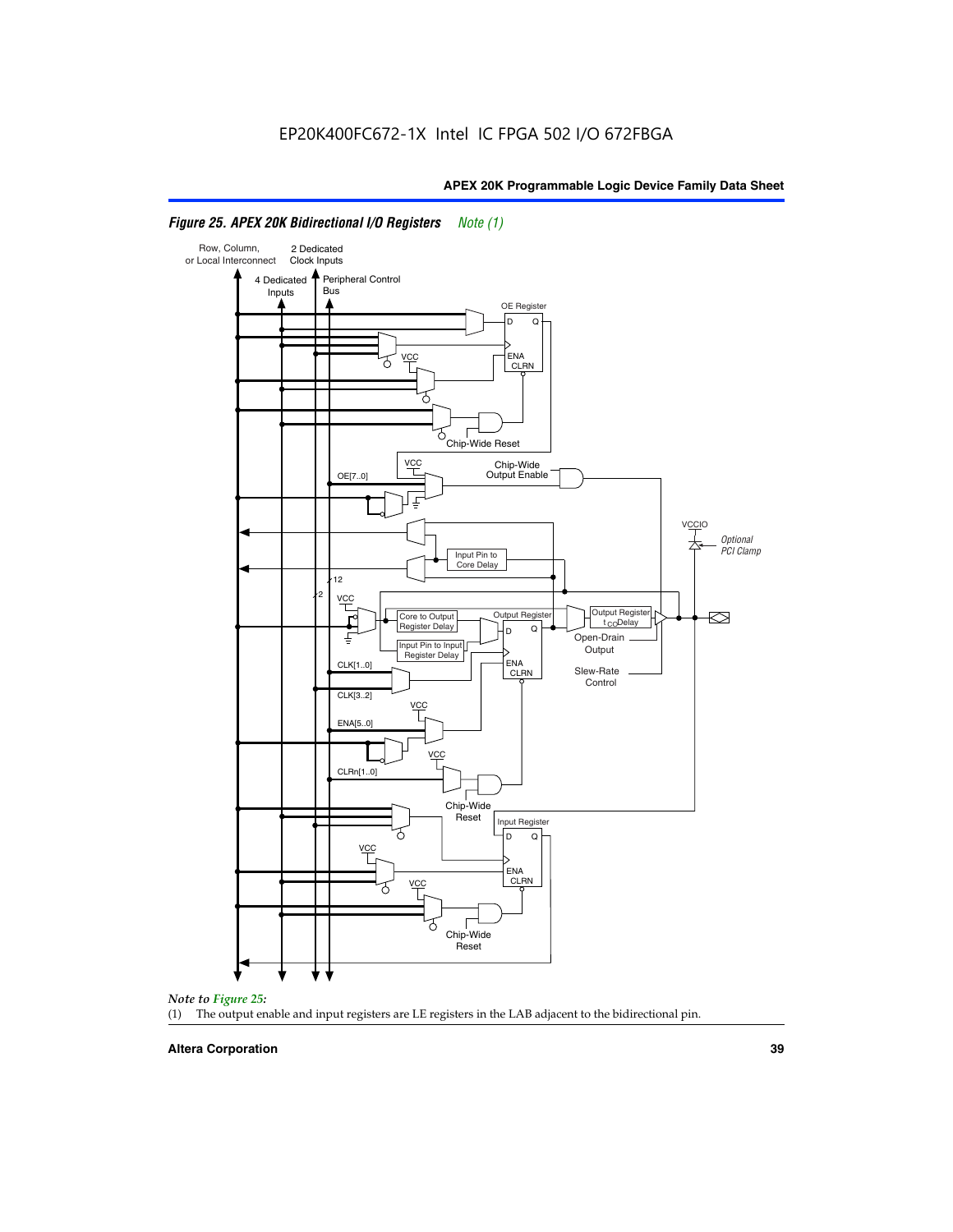APEX 20KE devices include an enhanced IOE, which drives the FastRow interconnect. The FastRow interconnect connects a column I/O pin directly to the LAB local interconnect within two MegaLAB structures. This feature provides fast setup times for pins that drive high fan-outs with complex logic, such as PCI designs. For fast bidirectional I/O timing, LE registers using local routing can improve setup times and OE timing. The APEX 20KE IOE also includes direct support for open-drain operation, giving faster clock-to-output for open-drain signals. Some programmable delays in the APEX 20KE IOE offer multiple levels of delay to fine-tune setup and hold time requirements. The Quartus II software compiler can set these delays automatically to minimize setup time while providing a zero hold time.

Table 11 describes the APEX 20KE programmable delays and their logic options in the Quartus II software.

| Table 11. APEX 20KE Programmable Delay Chains |                                         |  |  |  |
|-----------------------------------------------|-----------------------------------------|--|--|--|
| <b>Programmable Delays</b>                    | <b>Quartus II Logic Option</b>          |  |  |  |
| Input Pin to Core Delay                       | Decrease input delay to internal cells  |  |  |  |
| Input Pin to Input Register Delay             | Decrease input delay to input registers |  |  |  |
| Core to Output Register Delay                 | Decrease input delay to output register |  |  |  |
| Output Register t <sub>CO</sub> Delay         | Increase delay to output pin            |  |  |  |
| <b>Clock Enable Delay</b>                     | Increase clock enable delay             |  |  |  |

The register in the APEX 20KE IOE can be programmed to power-up high or low after configuration is complete. If it is programmed to power-up low, an asynchronous clear can control the register. If it is programmed to power-up high, an asynchronous preset can control the register. Figure 26 shows how fast bidirectional I/O pins are implemented in APEX 20KE devices. This feature is useful for cases where the APEX 20KE device controls an active-low input or another device; it prevents inadvertent activation of the input upon power-up.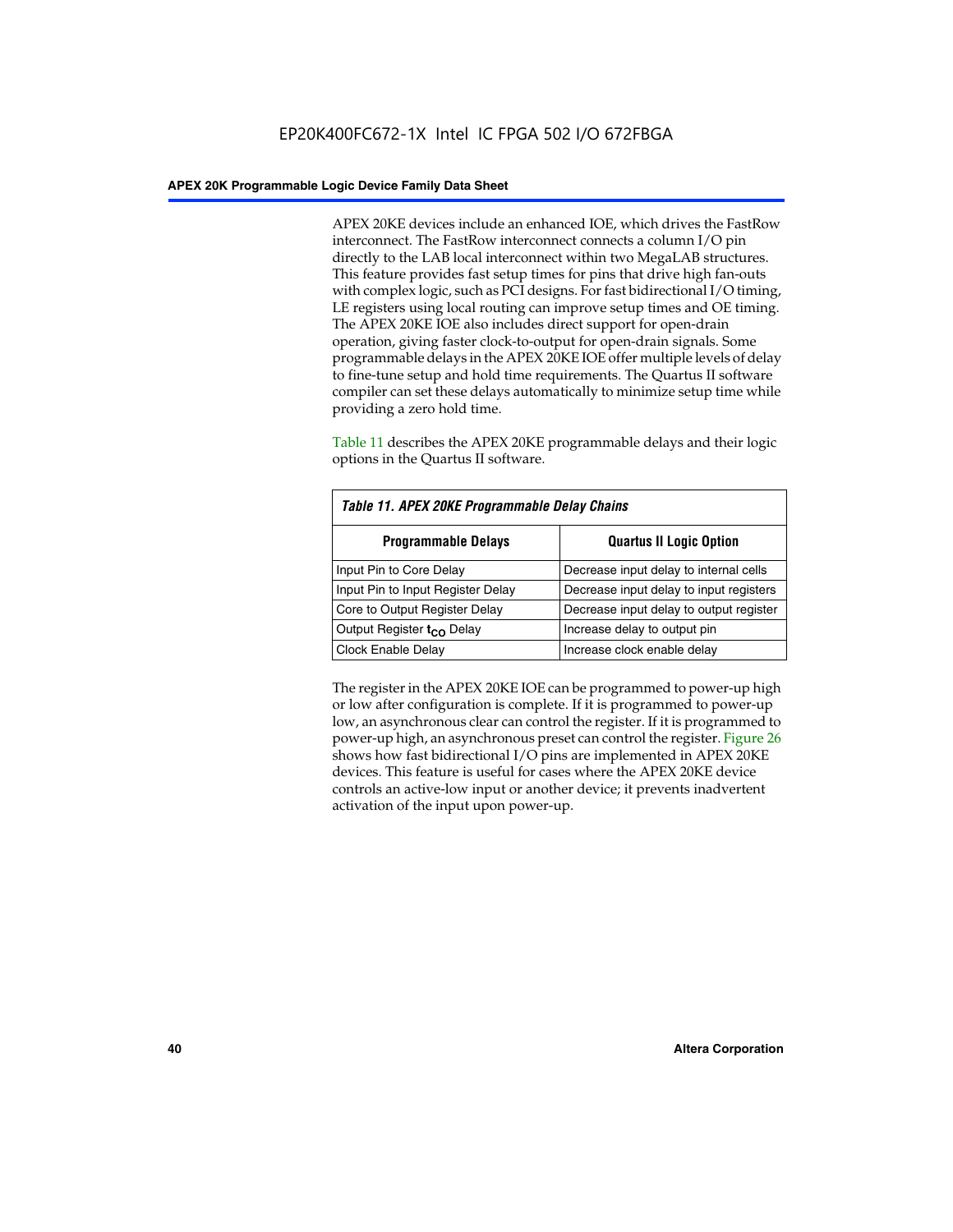#### Row, Column, FastRow, 4 Dedicated or Local Interconnect Clock Inputs Peripheral Control 4 Dedicated **Bus** Inputs OE Register D Q ENA VCC CLRN 7 Chip-Wide Reset vcc Chip-Wide Output Enable OE[7..0] VC Input Pin to **Optional** Core Delay (1) PCI Clamp Input Pin to Core Delay (1) 12 4 **VCC** Output Register **Output Registe**  $\approx$ Core to Output | Output Hegister | Durbut Tropieding | Contput Tropieding | Durbut Tropieding | Output Tropied<br>Register Delay | Durbut Tropieding | Contput Tropieding | Contput Tropieding | O t<sub>CO</sub>Delay  $D$  Q ŧ Open-Drain Input Pin to Input **Output** Register Delay ENA CLK[1..0] CLRN/ Slew-Rate PR<sub>N</sub> Control CLK[3..0] VCC ENA[5..0] Clock Enable Delay (1) VCC CLRn[1..0] Chip-Wide Input Pin to Core Delay (1) Reset Input Register D Q <u>vcc</u> .<br>ENA CLRN **VCC** Chip-Wide Reset

# *Figure 26. APEX 20KE Bidirectional I/O Registers Notes (1), (2)*

#### *Notes to Figure 26:*

- (1) This programmable delay has four settings: off and three levels of delay.<br>(2) The output enable and input registers are LE registers in the LAB adjacer
- The output enable and input registers are LE registers in the LAB adjacent to the bidirectional pin.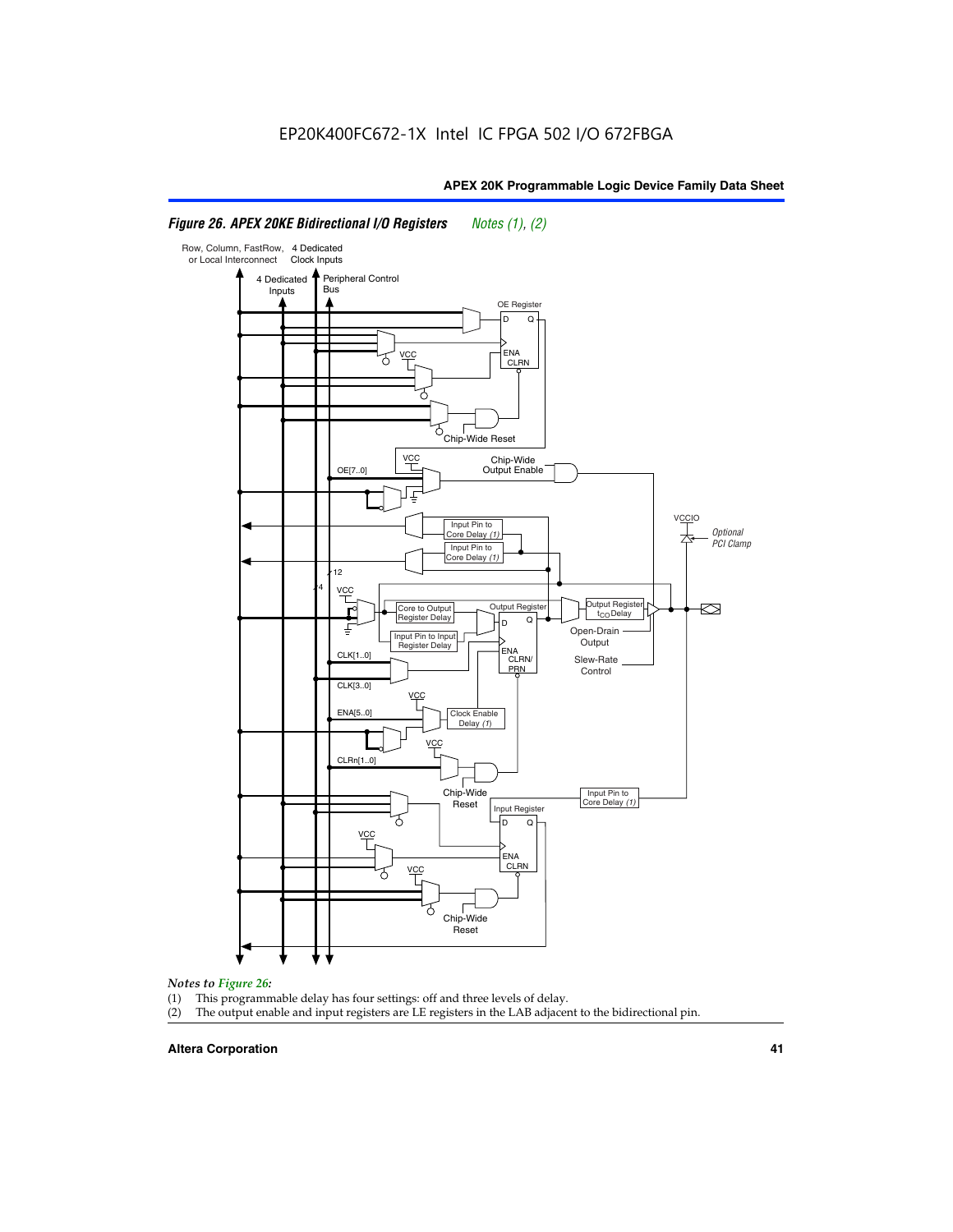Each IOE drives a row, column, MegaLAB, or local interconnect when used as an input or bidirectional pin. A row IOE can drive a local, MegaLAB, row, and column interconnect; a column IOE can drive the column interconnect. Figure 27 shows how a row IOE connects to the interconnect.

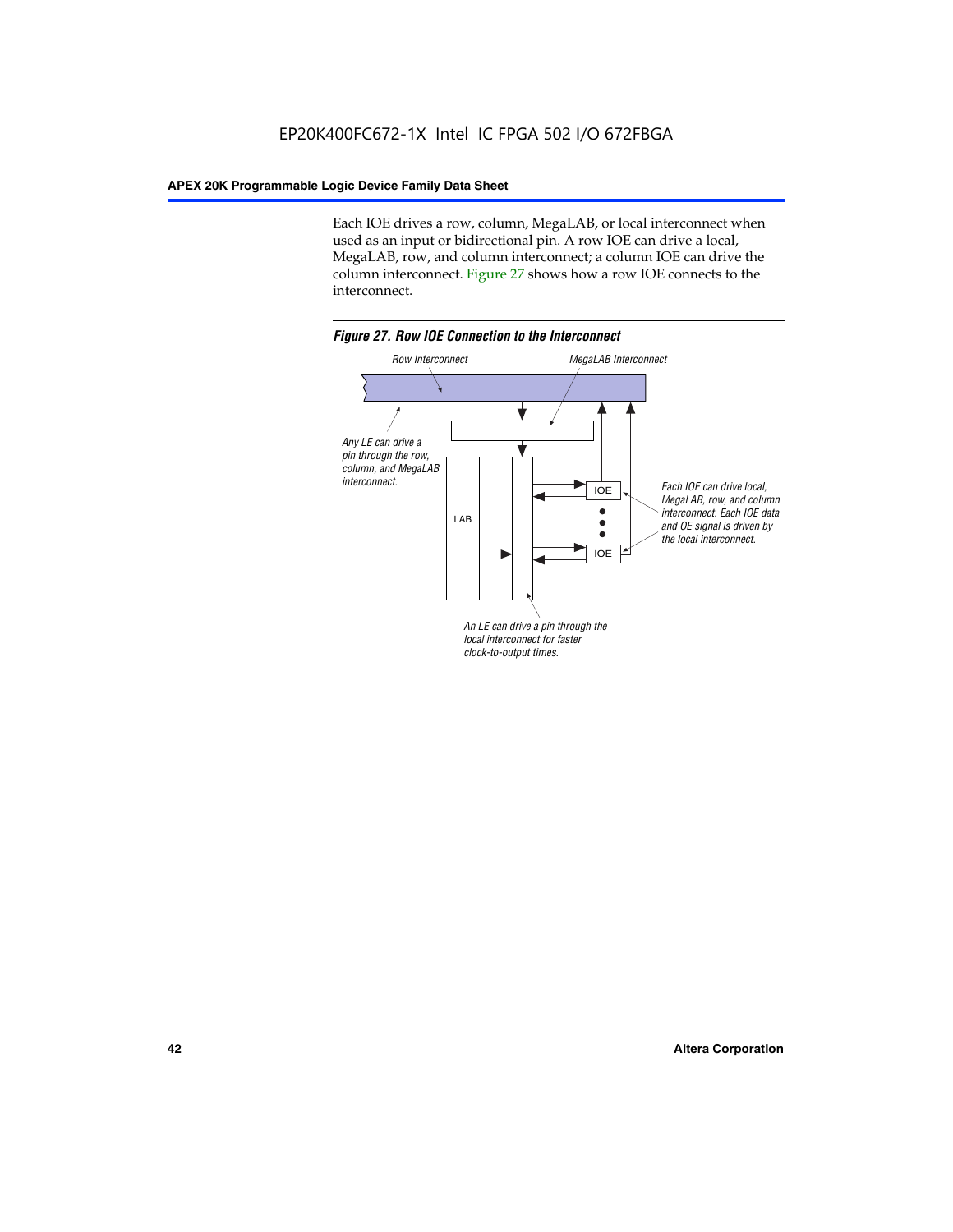Figure 28 shows how a column IOE connects to the interconnect.

# *Figure 28. Column IOE Connection to the Interconnect*



# **Dedicated Fast I/O Pins**

APEX 20KE devices incorporate an enhancement to support bidirectional pins with high internal fanout such as PCI control signals. These pins are called Dedicated Fast I/O pins (FAST1, FAST2, FAST3, and FAST4) and replace dedicated inputs. These pins can be used for fast clock, clear, or high fanout logic signal distribution. They also can drive out. The Dedicated Fast I/O pin data output and tri-state control are driven by local interconnect from the adjacent MegaLAB for high speed.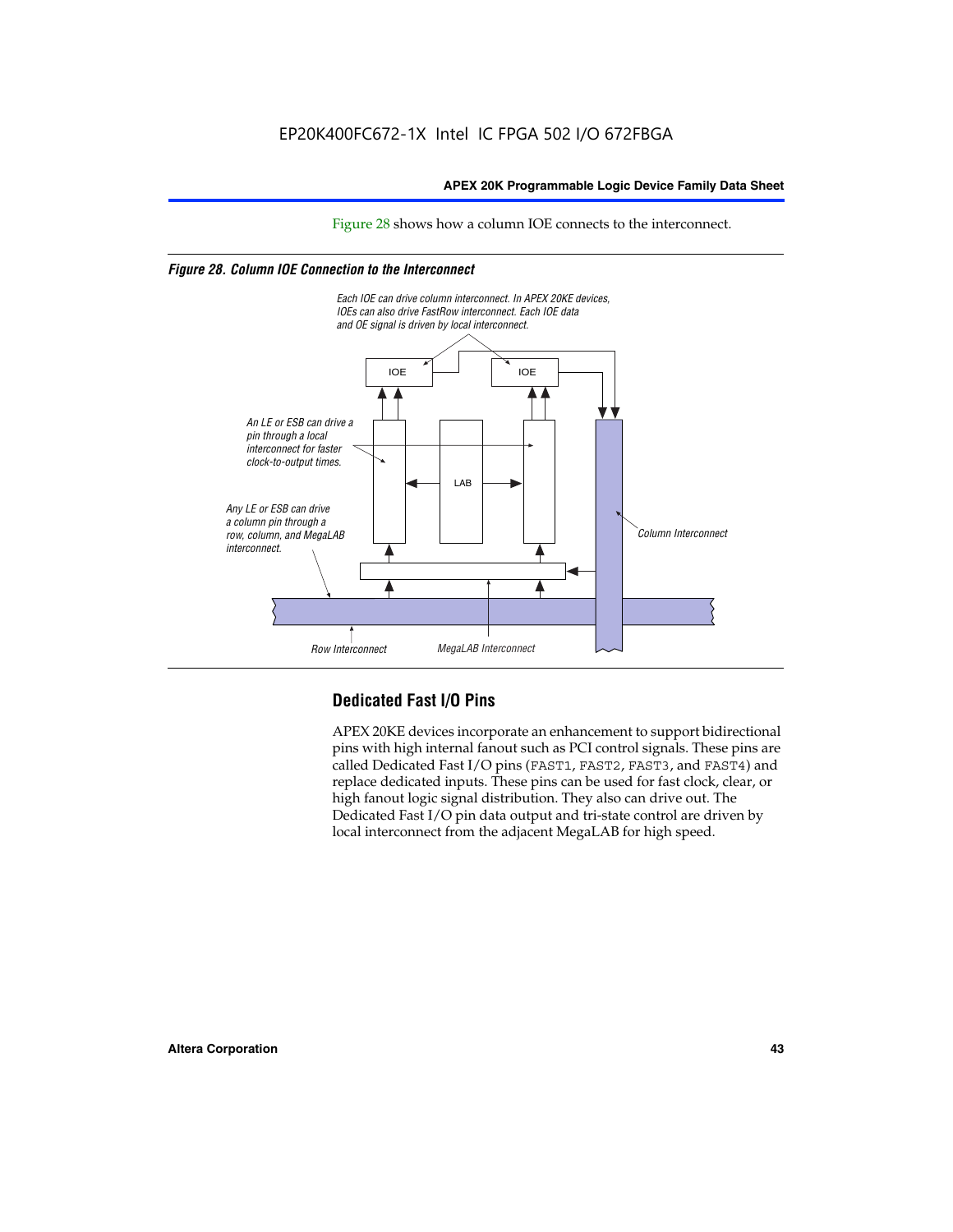# **Advanced I/O Standard Support**

APEX 20KE IOEs support the following I/O standards: LVTTL, LVCMOS, 1.8-V I/O, 2.5-V I/O, 3.3-V PCI, PCI-X, 3.3-V AGP, LVDS, LVPECL, GTL+, CTT, HSTL Class I, SSTL-3 Class I and II, and SSTL-2 Class I and II.



For more information on I/O standards supported by APEX 20KE devices, see *Application Note 117 (Using Selectable I/O Standards in Altera Devices)*.

The APEX 20KE device contains eight I/O banks. In QFP packages, the banks are linked to form four I/O banks. The I/O banks directly support all standards except LVDS and LVPECL. All I/O banks can support LVDS and LVPECL with the addition of external resistors. In addition, one block within a bank contains circuitry to support high-speed True-LVDS and LVPECL inputs, and another block within a particular bank supports high-speed True-LVDS and LVPECL outputs. The LVDS blocks support all of the I/O standards. Each I/O bank has its own VCCIO pins. A single device can support 1.8-V, 2.5-V, and 3.3-V interfaces; each bank can support a different standard independently. Each bank can also use a separate  $V_{\text{REF}}$  level so that each bank can support any of the terminated standards (such as SSTL-3) independently. Within a bank, any one of the terminated standards can be supported. EP20K300E and larger APEX 20KE devices support the LVDS interface for data pins (smaller devices support LVDS clock pins, but not data pins). All EP20K300E and larger devices support the LVDS interface for data pins up to 155 Mbit per channel; EP20K400E devices and larger with an X-suffix on the ordering code add a serializer/deserializer circuit and PLL for higher-speed support.

Each bank can support multiple standards with the same VCCIO for output pins. Each bank can support one voltage-referenced I/O standard, but it can support multiple I/O standards with the same VCCIO voltage level. For example, when VCCIO is 3.3 V, a bank can support LVTTL, LVCMOS, 3.3-V PCI, and SSTL-3 for inputs and outputs.

When the LVDS banks are not used as LVDS I/O banks, they support all of the other I/O standards. Figure 29 shows the arrangement of the APEX 20KE I/O banks.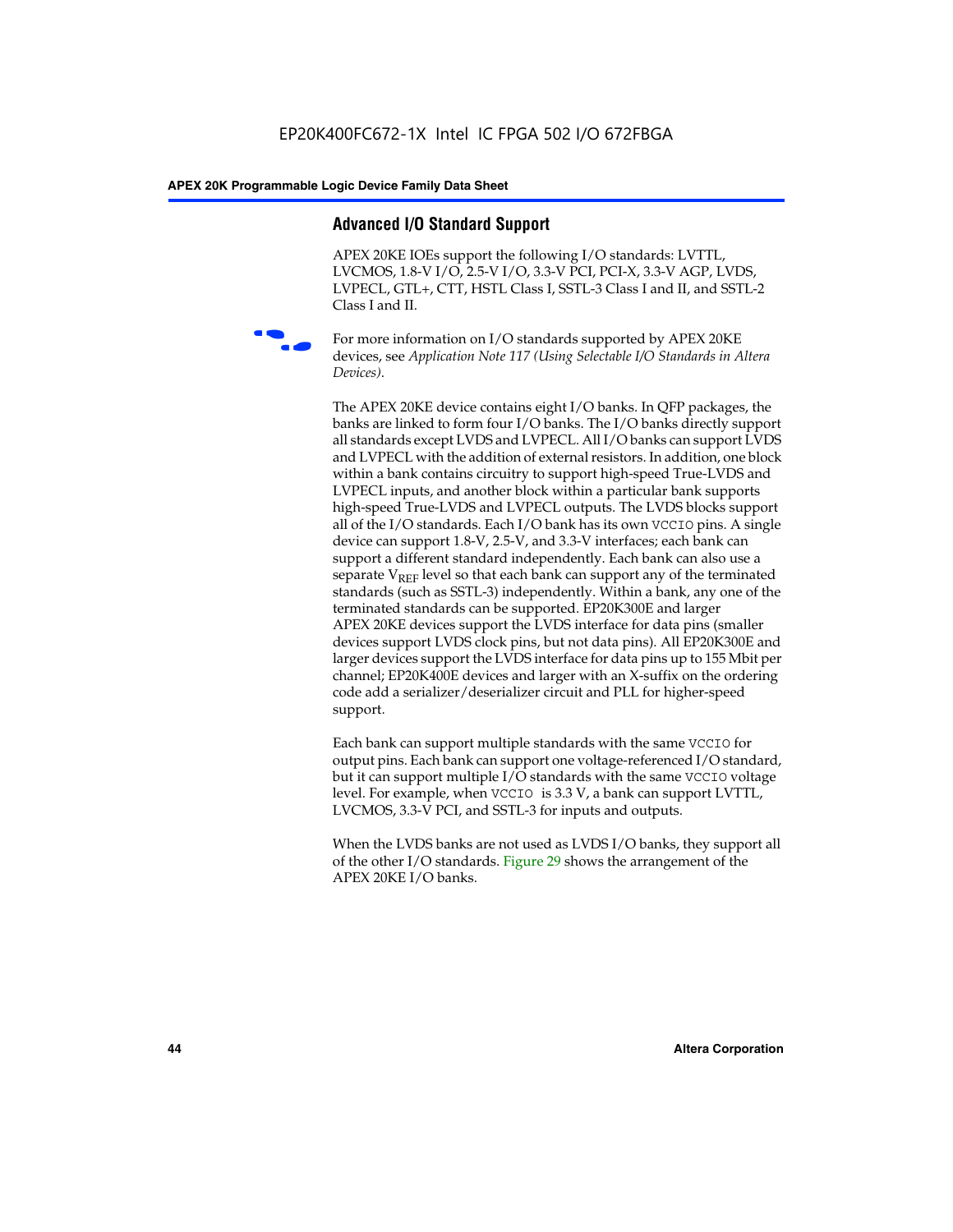

# *Figure 29. APEX 20KE I/O Banks*

#### *Notes to Figure 29:*

- (1) For more information on placing I/O pins in LVDS blocks, refer to the *Guidelines for Using LVDS Blocks* section in *Application Note 120 (Using LVDS in APEX 20KE Devices*).
- (2) If the LVDS input and output blocks are not used for LVDS, they can support all of the I/O standards and can be used as input, output, or bidirectional pins with  $V_{\text{C} \cap \text{O}}$  set to 3.3 V, 2.5 V, or 1.8 V.

# **Power Sequencing & Hot Socketing**

Because APEX 20K and APEX 20KE devices can be used in a mixedvoltage environment, they have been designed specifically to tolerate any possible power-up sequence. Therefore, the  $V_{\text{CCIO}}$  and  $V_{\text{CCINT}}$  power supplies may be powered in any order.

For more information, please refer to the "Power Sequencing Considerations" section in the *Configuring APEX 20KE & APEX 20KC Devices* chapter of the *Configuration Devices Handbook*.

Signals can be driven into APEX 20K devices before and during power-up without damaging the device. In addition, APEX 20K devices do not drive out during power-up. Once operating conditions are reached and the device is configured, APEX 20K and APEX 20KE devices operate as specified by the user.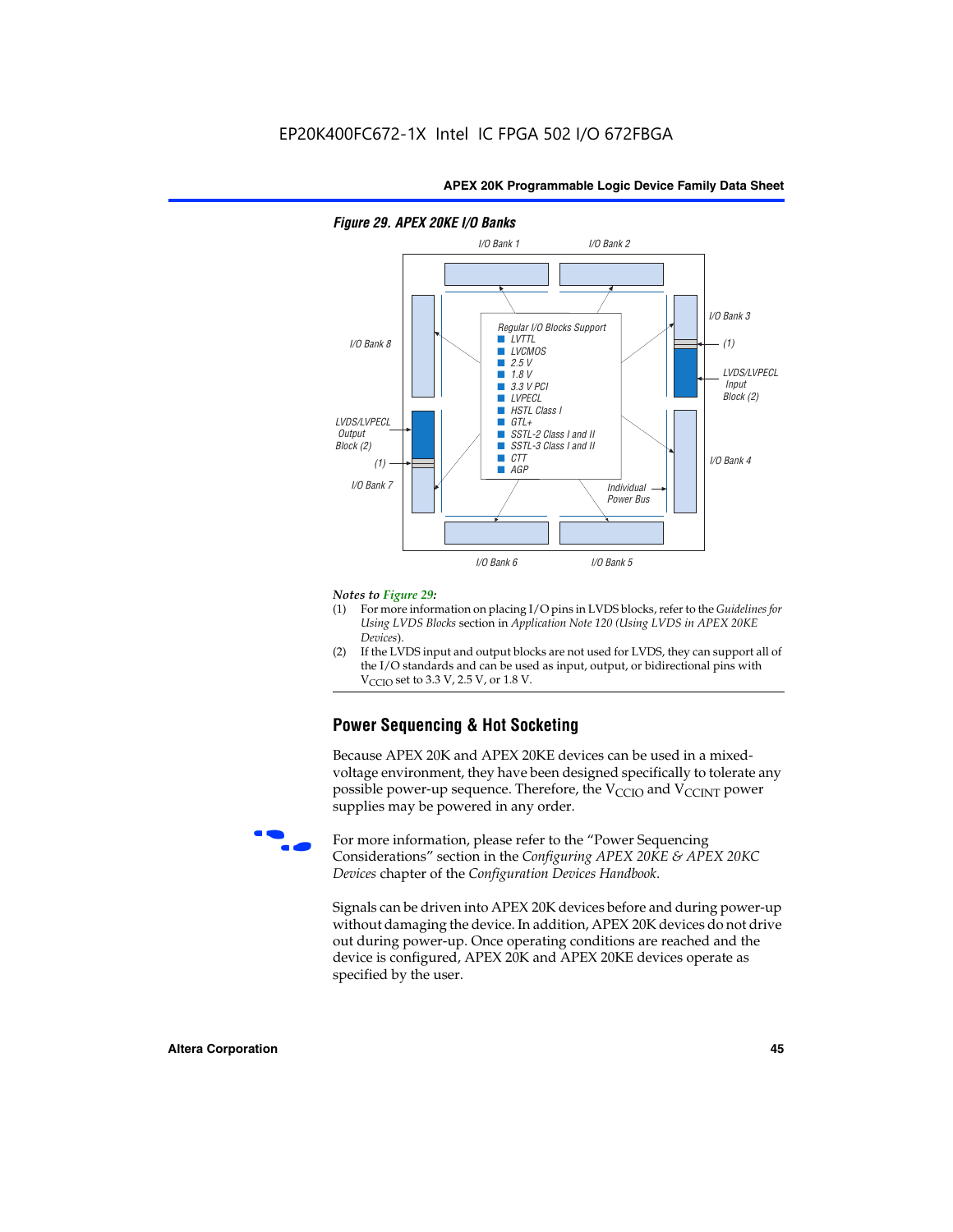Under hot socketing conditions, APEX 20KE devices will not sustain any damage, but the I/O pins will drive out.

# **MultiVolt I/O Interface**

The APEX device architecture supports the MultiVolt I/O interface feature, which allows APEX devices in all packages to interface with systems of different supply voltages. The devices have one set of VCC pins for internal operation and input buffers (VCCINT), and another set for I/O output drivers (VCCIO).

The APEX 20K VCCINT pins must always be connected to a 2.5 V power supply. With a 2.5-V  $V_{\text{CCMT}}$  level, input pins are 2.5-V, 3.3-V, and 5.0-V tolerant. The VCCIO pins can be connected to either a 2.5-V or 3.3-V power supply, depending on the output requirements. When VCCIO pins are connected to a 2.5-V power supply, the output levels are compatible with 2.5-V systems. When the VCCIO pins are connected to a 3.3-V power supply, the output high is 3.3 V and is compatible with 3.3-V or 5.0-V systems.

| Table 12. 5.0-V Tolerant APEX 20K MultiVolt I/O Support |                                                |                  |     |     |     |     |  |
|---------------------------------------------------------|------------------------------------------------|------------------|-----|-----|-----|-----|--|
| $V_{\text{CCIO}}(V)$                                    | Input Signals (V)<br><b>Output Signals (V)</b> |                  |     |     |     |     |  |
|                                                         | 2.5                                            | 3.3              | 5.0 | 2.5 | 3.3 | 5.0 |  |
| 2.5                                                     |                                                | $\checkmark$ (1) |     |     |     |     |  |
| 3.3                                                     |                                                |                  |     |     |     |     |  |

Table 12 summarizes 5.0-V tolerant APEX 20K MultiVolt I/O support.

#### *Notes to Table 12:*

- (1) The PCI clamping diode must be disabled to drive an input with voltages higher than  $V_{CCIO}$ .
- (2) When  $V_{CCIO} = 3.3 V$ , an APEX 20K device can drive a 2.5-V device with 3.3-V tolerant inputs.

Open-drain output pins on 5.0-V tolerant APEX 20K devices (with a pullup resistor to the 5.0-V supply) can drive 5.0-V CMOS input pins that require a  $V_{IH}$  of 3.5 V. When the pin is inactive, the trace will be pulled up to 5.0 V by the resistor. The open-drain pin will only drive low or tri-state; it will never drive high. The rise time is dependent on the value of the pullup resistor and load impedance. The  $I_{OI}$  current specification should be considered when selecting a pull-up resistor.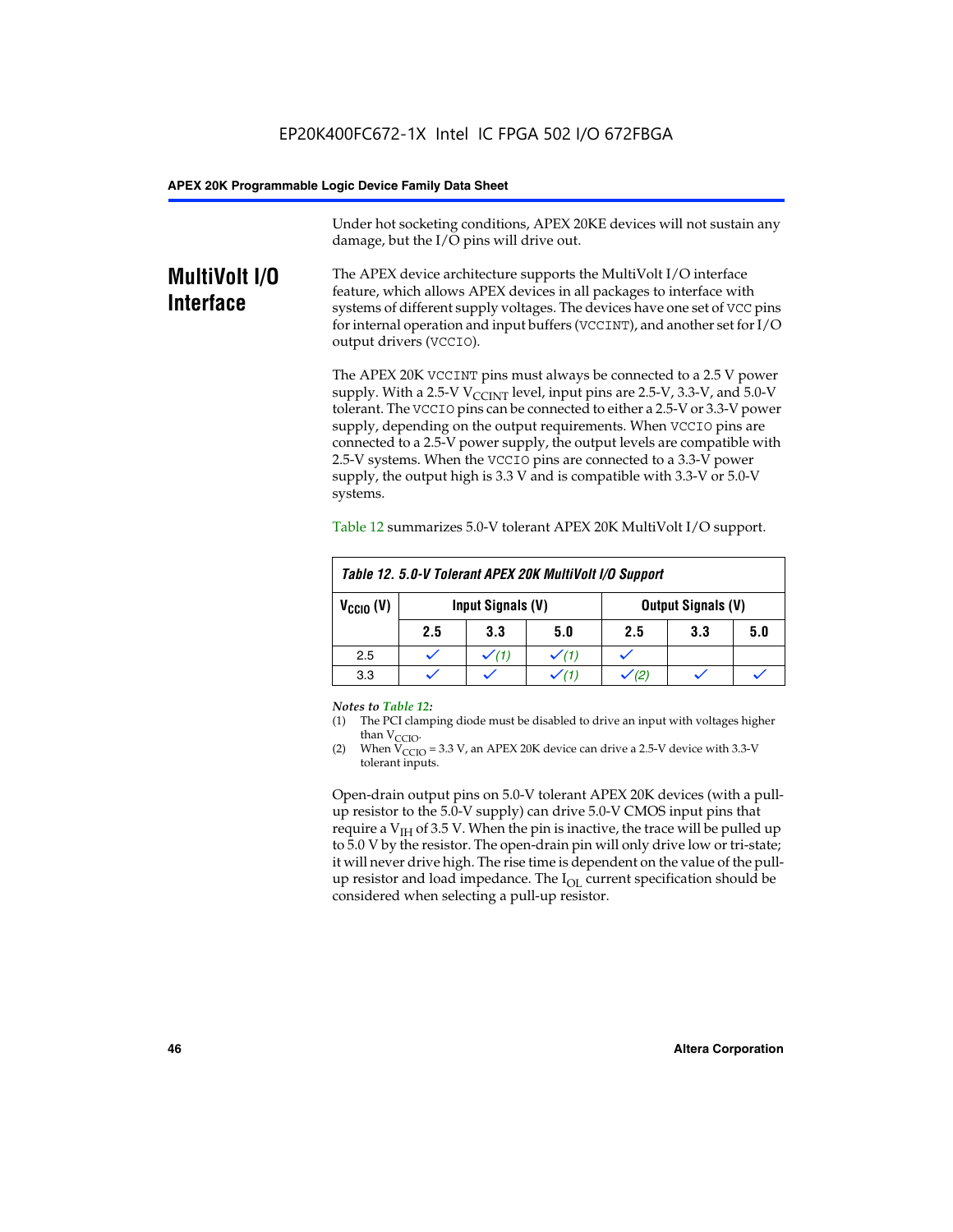APEX 20KE devices also support the MultiVolt I/O interface feature. The APEX 20KE VCCINT pins must always be connected to a 1.8-V power supply. With a 1.8-V  $V_{\text{CCINT}}$  level, input pins are 1.8-V, 2.5-V, and 3.3-V tolerant. The VCCIO pins can be connected to either a 1.8-V, 2.5-V, or 3.3-V power supply, depending on the I/O standard requirements. When the VCCIO pins are connected to a 1.8-V power supply, the output levels are compatible with 1.8-V systems. When VCCIO pins are connected to a 2.5-V power supply, the output levels are compatible with 2.5-V systems. When VCCIO pins are connected to a 3.3-V power supply, the output high is 3.3 V and compatible with 3.3-V or 5.0-V systems. An APEX 20KE device is 5.0-V tolerant with the addition of a resistor.

# Table 13 summarizes APEX 20KE MultiVolt I/O support.

| Table 13. APEX 20KE MultiVolt I/O Support<br>Note (1) |                   |     |     |     |     |     |                           |     |
|-------------------------------------------------------|-------------------|-----|-----|-----|-----|-----|---------------------------|-----|
| $V_{\text{CCIO}}(V)$                                  | Input Signals (V) |     |     |     |     |     | <b>Output Signals (V)</b> |     |
|                                                       | 1.8               | 2.5 | 3.3 | 5.0 | 1.8 | 2.5 | 3.3                       | 5.0 |
| 1.8                                                   |                   |     |     |     |     |     |                           |     |
| 2.5                                                   |                   |     |     |     |     |     |                           |     |
| 3.3                                                   |                   |     |     | (2) |     |     | (3)                       |     |

## *Notes to Table 13:*

(1) The PCI clamping diode must be disabled to drive an input with voltages higher than  $V_{CCIO}$ , except for the 5.0-V input case.

(2) An APEX 20KE device can be made 5.0-V tolerant with the addition of an external resistor. You also need a PCI clamp and series resistor.

(3) When  $V_{\text{CCIO}} = 3.3$  V, an APEX 20KE device can drive a 2.5-V device with 3.3-V tolerant inputs.

# **ClockLock & ClockBoost Features**

APEX 20K devices support the ClockLock and ClockBoost clock management features, which are implemented with PLLs. The ClockLock circuitry uses a synchronizing PLL that reduces the clock delay and skew within a device. This reduction minimizes clock-to-output and setup times while maintaining zero hold times. The ClockBoost circuitry, which provides a clock multiplier, allows the designer to enhance device area efficiency by sharing resources within the device. The ClockBoost circuitry allows the designer to distribute a low-speed clock and multiply that clock on-device. APEX 20K devices include a high-speed clock tree; unlike ASICs, the user does not have to design and optimize the clock tree. The ClockLock and ClockBoost features work in conjunction with the APEX 20K device's high-speed clock to provide significant improvements in system performance and band-width. Devices with an X-suffix on the ordering code include the ClockLock circuit.

The ClockLock and ClockBoost features in APEX 20K devices are enabled through the Quartus II software. External devices are not required to use these features.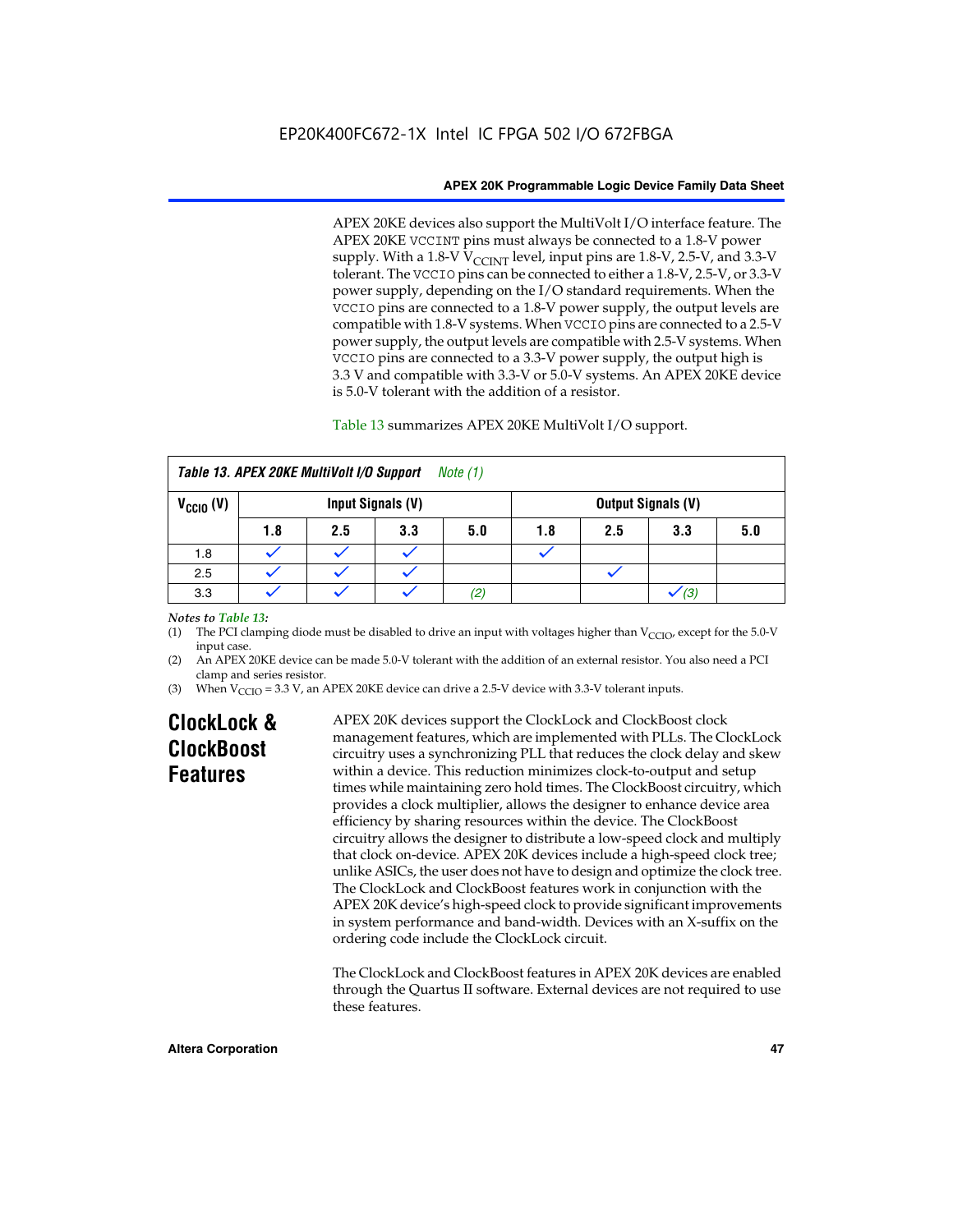For designs that require both a multiplied and non-multiplied clock, the clock trace on the board can be connected to CLK2p. Table 14 shows the combinations supported by the ClockLock and ClockBoost circuitry. The CLK2p pin can feed both the ClockLock and ClockBoost circuitry in the APEX 20K device. However, when both circuits are used, the other clock pin (CLK1p) cannot be used.

| <b>Table 14. Multiplication Factor Combinations</b> |            |  |  |  |
|-----------------------------------------------------|------------|--|--|--|
| Clock <sub>1</sub><br>Clock <sub>2</sub>            |            |  |  |  |
| $\times$ 1                                          | ×1         |  |  |  |
| $\times$ 1, $\times$ 2                              | $\times 2$ |  |  |  |
| $\times$ 1, $\times$ 2, $\times$ 4                  | ×4         |  |  |  |

# **APEX 20KE ClockLock Feature**

APEX 20KE devices include an enhanced ClockLock feature set. These devices include up to four PLLs, which can be used independently. Two PLLs are designed for either general-purpose use or LVDS use (on devices that support LVDS I/O pins). The remaining two PLLs are designed for general-purpose use. The EP20K200E and smaller devices have two PLLs; the EP20K300E and larger devices have four PLLs.

The following sections describe some of the features offered by the APEX 20KE PLLs.

# *External PLL Feedback*

The ClockLock circuit's output can be driven off-chip to clock other devices in the system; further, the feedback loop of the PLL can be routed off-chip. This feature allows the designer to exercise fine control over the I/O interface between the APEX 20KE device and another high-speed device, such as SDRAM.

# *Clock Multiplication*

The APEX 20KE ClockBoost circuit can multiply or divide clocks by a programmable number. The clock can be multiplied by *m*/(*n* × *k*) or  $m/(n \times v)$ , where *m* and *k* range from 2 to 160, and *n* and *v* range from 1 to 16. Clock multiplication and division can be used for time-domain multiplexing and other functions, which can reduce design LE requirements.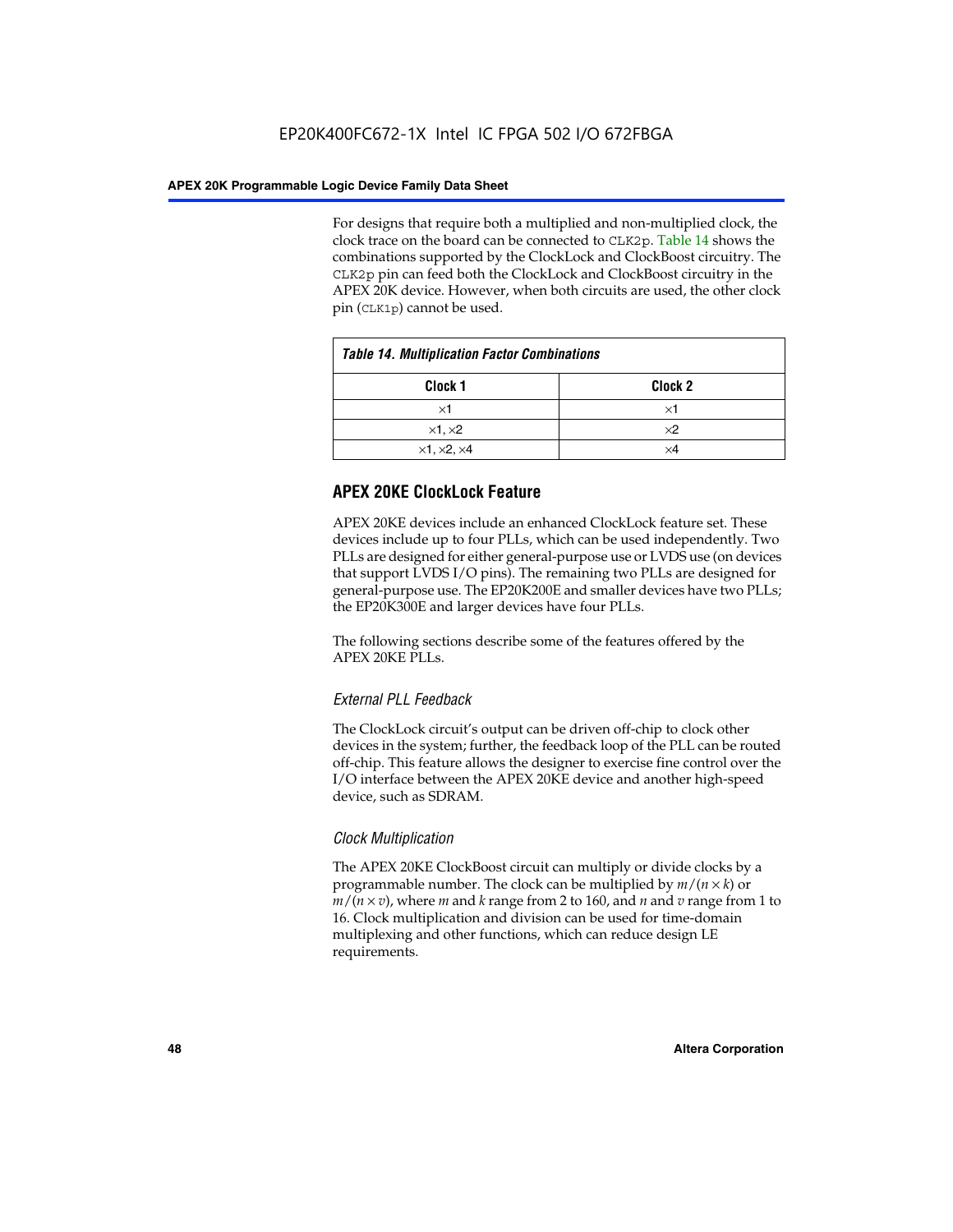# *Clock Phase & Delay Adjustment*

The APEX 20KE ClockShift feature allows the clock phase and delay to be adjusted. The clock phase can be adjusted by 90° steps. The clock delay can be adjusted to increase or decrease the clock delay by an arbitrary amount, up to one clock period.

# *LVDS Support*

Two PLLs are designed to support the LVDS interface. When using LVDS, the I/O clock runs at a slower rate than the data transfer rate. Thus, PLLs are used to multiply the I/O clock internally to capture the LVDS data. For example, an I/O clock may run at 105 MHz to support 840 megabits per second (Mbps) LVDS data transfer. In this example, the PLL multiplies the incoming clock by eight to support the high-speed data transfer. You can use PLLs in EP20K400E and larger devices for high-speed LVDS interfacing.

# *Lock Signals*

The APEX 20KE ClockLock circuitry supports individual LOCK signals. The LOCK signal drives high when the ClockLock circuit has locked onto the input clock. The LOCK signals are optional for each ClockLock circuit; when not used, they are I/O pins.

# **ClockLock & ClockBoost Timing Parameters**

For the ClockLock and ClockBoost circuitry to function properly, the incoming clock must meet certain requirements. If these specifications are not met, the circuitry may not lock onto the incoming clock, which generates an erroneous clock within the device. The clock generated by the ClockLock and ClockBoost circuitry must also meet certain specifications. If the incoming clock meets these requirements during configuration, the APEX 20K ClockLock and ClockBoost circuitry will lock onto the clock during configuration. The circuit will be ready for use immediately after configuration. In APEX 20KE devices, the clock input standard is programmable, so the PLL cannot respond to the clock until the device is configured. The PLL locks onto the input clock as soon as configuration is complete. Figure 30 shows the incoming and generated clock specifications.

 $\mathbb{I} \mathcal{F}$  For more information on ClockLock and ClockBoost circuitry, see *Application Note 115: Using the ClockLock and ClockBoost PLL Features in APEX Devices*.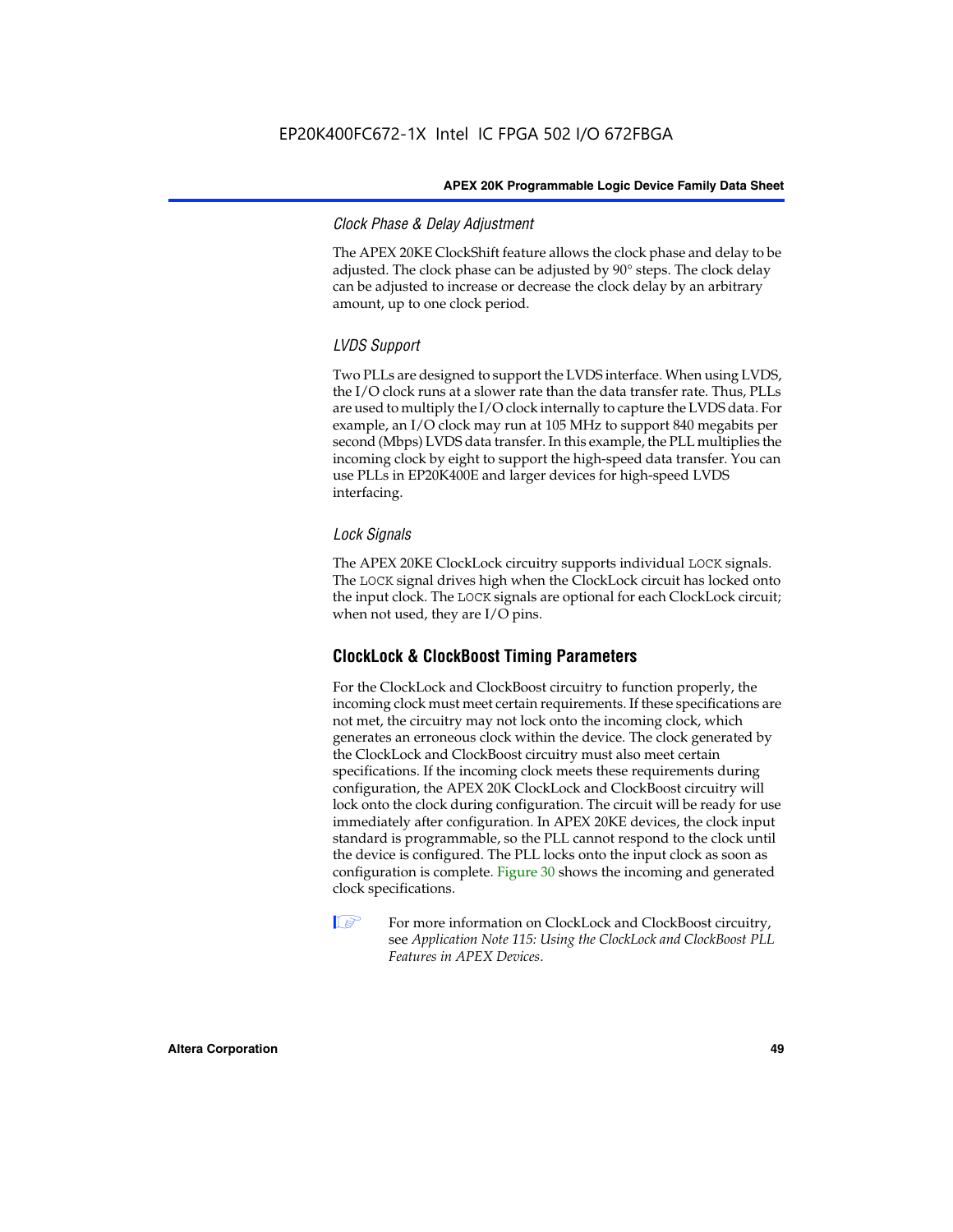

# *Figure 30. Specifications for the Incoming & Generated Clocks Note (1)*

# *Note to Figure 30:*

The tI parameter refers to the nominal input clock period; the tO parameter refers to the nominal output clock period.

Table 15 summarizes the APEX 20K ClockLock and ClockBoost parameters for -1 speed-grade devices.

| <b>Symbol</b>     | <b>Parameter</b>                                                                                                                 | Min | Max       | <b>Unit</b> |
|-------------------|----------------------------------------------------------------------------------------------------------------------------------|-----|-----------|-------------|
| $f_{OUT}$         | Output frequency                                                                                                                 | 25  | 180       | MHz         |
| $f_{CLK1}$ $(1)$  | Input clock frequency (ClockBoost clock<br>multiplication factor equals 1)                                                       |     | 180 $(1)$ | <b>MHz</b>  |
| $f_{CLK2}$        | Input clock frequency (ClockBoost clock<br>multiplication factor equals 2)                                                       | 16  | 90        | <b>MHz</b>  |
| $f_{CLK4}$        | 10<br>48<br>Input clock frequency (ClockBoost clock<br>multiplication factor equals 4)                                           |     |           | <b>MHz</b>  |
| toutputy          | Duty cycle for ClockLock/ClockBoost-generated<br>clock                                                                           | 40  | 60        | %           |
| <b>f</b> CLKDEV   | Input deviation from user specification in the<br>Quartus II software (ClockBoost clock<br>multiplication factor equals 1) $(2)$ |     | 25,000(3) | <b>PPM</b>  |
| $t_{\mathsf{R}}$  | Input rise time                                                                                                                  |     | 5         | ns          |
| $t_{\mathsf{F}}$  | Input fall time                                                                                                                  |     | 5         | ns          |
| <sup>t</sup> LOCK | Time required for ClockLock/ClockBoost to<br>acquire lock (4)                                                                    |     | 10        | μs          |

 $\mathsf I$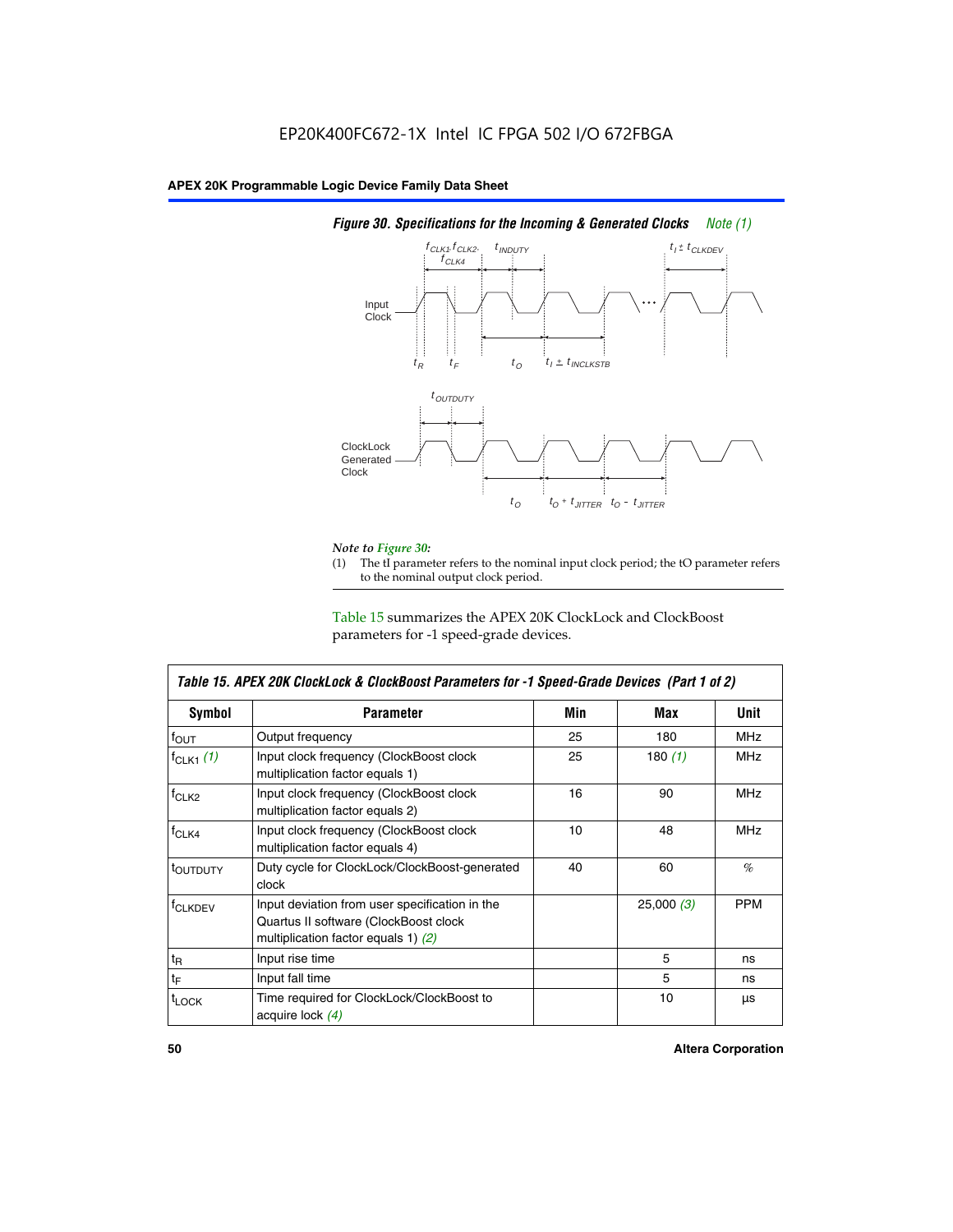| Table 15. APEX 20K ClockLock & ClockBoost Parameters for -1 Speed-Grade Devices (Part 2 of 2) |                                                                     |     |     |      |  |  |
|-----------------------------------------------------------------------------------------------|---------------------------------------------------------------------|-----|-----|------|--|--|
| <b>Symbol</b>                                                                                 | <b>Parameter</b>                                                    | Min | Max | Unit |  |  |
| t <sub>SKEW</sub>                                                                             | Skew delay between related<br>ClockLock/ClockBoost-generated clocks |     | 500 | ps   |  |  |
| <b>UITTER</b>                                                                                 | Jitter on ClockLock/ClockBoost-generated clock<br>(5)               |     | 200 | ps   |  |  |
| <b>INCLKSTB</b>                                                                               | Input clock stability (measured between adjacent<br>clocks)         |     | 50  | ps   |  |  |

*Notes to Table 15:*

- (1) The PLL input frequency range for the EP20K100-1X device for 1x multiplication is 25 MHz to 175 MHz.
- (2) All input clock specifications must be met. The PLL may not lock onto an incoming clock if the clock specifications are not met, creating an erroneous clock within the device.
- (3) During device configuration, the ClockLock and ClockBoost circuitry is configured first. If the incoming clock is supplied during configuration, the ClockLock and ClockBoost circuitry locks during configuration, because the lock time is less than the configuration time.
- (4) The jitter specification is measured under long-term observation.
- (5) If the input clock stability is 100 ps,  $t_{\text{JITTER}}$  is 250 ps.

# Table 16 summarizes the APEX 20K ClockLock and ClockBoost parameters for -2 speed grade devices.

| Symbol                | <b>Parameter</b>                                                                                                                   | Min | Max        | Unit       |
|-----------------------|------------------------------------------------------------------------------------------------------------------------------------|-----|------------|------------|
| $f_{\text{OUT}}$      | Output frequency                                                                                                                   | 25  | 170        | <b>MHz</b> |
| $r$ CLK1              | Input clock frequency (ClockBoost clock multiplication<br>factor equals 1)                                                         | 25  | 170        | <b>MHz</b> |
| f <sub>CLK2</sub>     | 16<br>Input clock frequency (ClockBoost clock multiplication<br>80<br>factor equals 2)                                             |     | <b>MHz</b> |            |
| $f_{CLK4}$            | 10<br>Input clock frequency (ClockBoost clock multiplication<br>factor equals 4)                                                   |     | 34         | <b>MHz</b> |
| <sup>t</sup> OUTDUTY  | Duty cycle for ClockLock/ClockBoost-generated clock                                                                                | 40  | 60         | $\%$       |
| <sup>T</sup> CLKDEV   | Input deviation from user specification in the Quartus II<br>software (ClockBoost clock multiplication factor equals<br>one) $(1)$ |     | 25,000(2)  | <b>PPM</b> |
| $t_{\mathsf{R}}$      | Input rise time                                                                                                                    |     | 5          | ns         |
| $t_F$                 | Input fall time                                                                                                                    |     | 5          | ns         |
| $t_{\text{LOCK}}$     | Time required for ClockLock/ ClockBoost to acquire<br>lock $(3)$                                                                   |     | 10         | μs         |
| t <sub>SKEW</sub>     | Skew delay between related ClockLock/ ClockBoost-<br>500<br>500<br>generated clock                                                 |     | ps         |            |
| <sup>t</sup> JITTER   | Jitter on ClockLock/ ClockBoost-generated clock (4)                                                                                |     | 200        | ps         |
| <sup>I</sup> INCLKSTB | Input clock stability (measured between adjacent<br>clocks)                                                                        |     | 50         | ps         |

# *Table 16. APEX 20K ClockLock & ClockBoost Parameters for -2 Speed Grade Devices*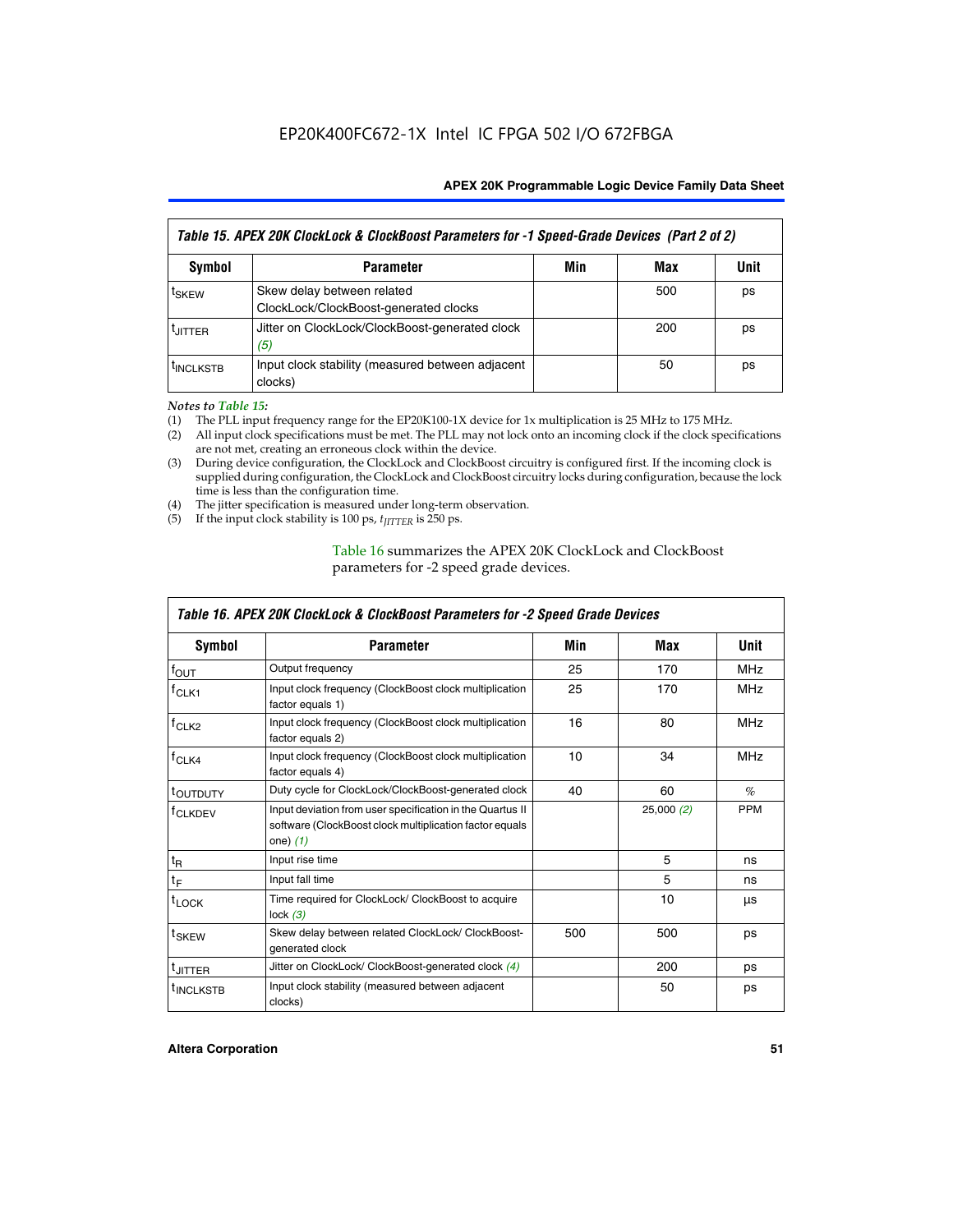- *Notes to Table 16:* (1) To implement the ClockLock and ClockBoost circuitry with the Quartus II software, designers must specify the input frequency. The Quartus II software tunes the PLL in the ClockLock and ClockBoost circuitry to this frequency. The *f<sub>CLKDEV</sub>* parameter specifies how much the incoming clock can differ from the specified frequency during device operation. Simulation does not reflect this parameter.
- (2) Twenty-five thousand parts per million (PPM) equates to 2.5% of input clock period.
- (3) During device configuration, the ClockLock and ClockBoost circuitry is configured before the rest of the device. If the incoming clock is supplied during configuration, the ClockLock and ClockBoost circuitry locks during configuration because the  $t_{LOCK}$  value is less than the time required for configuration.
- (4) The  $t_{\text{ITTTER}}$  specification is measured under long-term observation.

Tables 17 and 18 summarize the ClockLock and ClockBoost parameters for APEX 20KE devices.

| Table 17. APEX 20KE ClockLock & ClockBoost Parameters<br>Note (1) |                                                              |                   |     |     |                             |                  |  |  |
|-------------------------------------------------------------------|--------------------------------------------------------------|-------------------|-----|-----|-----------------------------|------------------|--|--|
| Symbol                                                            | <b>Parameter</b>                                             | <b>Conditions</b> | Min | Typ | Max                         | Unit             |  |  |
| $t_{R}$                                                           | Input rise time                                              |                   |     |     | 5                           | ns               |  |  |
| tF                                                                | Input fall time                                              |                   |     |     | 5                           | ns               |  |  |
| <sup>t</sup> INDUTY                                               | Input duty cycle                                             |                   | 40  |     | 60                          | %                |  |  |
| <sup>t</sup> INJITTER                                             | Input jitter peak-to-peak                                    |                   |     |     | 2% of input<br>period       | peak-to-<br>peak |  |  |
| <sup>t</sup> OUTJITTER                                            | Jitter on ClockLock or ClockBoost-<br>generated clock        |                   |     |     | $0.35%$ of<br>output period | <b>RMS</b>       |  |  |
| t <sub>outputy</sub>                                              | Duty cycle for ClockLock or<br>ClockBoost-generated clock    |                   | 45  |     | 55                          | $\%$             |  |  |
| $t_{\text{LOCK}}$ (2), (3)                                        | Time required for ClockLock or<br>ClockBoost to acquire lock |                   |     |     | 40                          | μs               |  |  |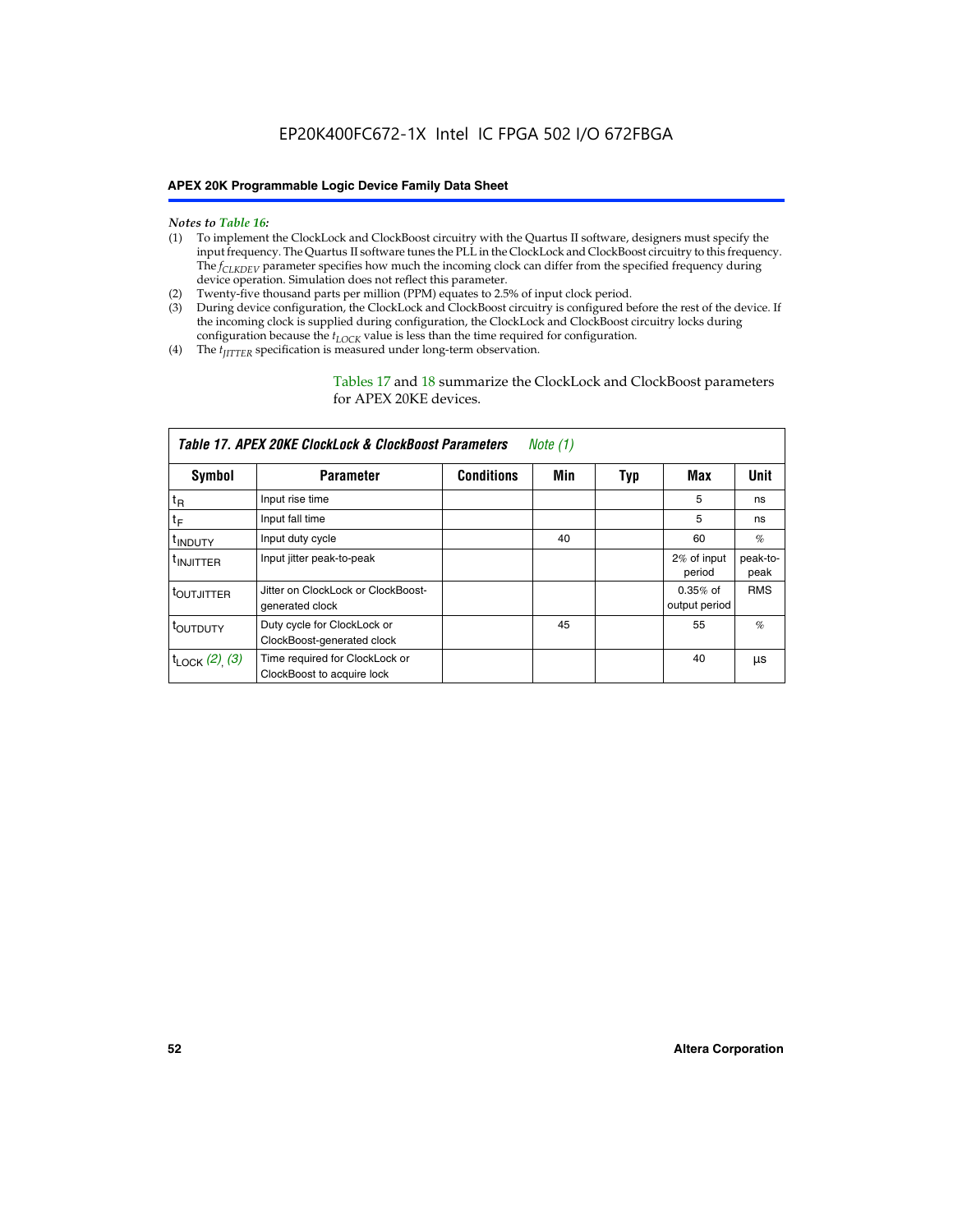| APEX 20K Programmable Logic Device Family Data Sheet |  |  |  |
|------------------------------------------------------|--|--|--|
|------------------------------------------------------|--|--|--|

| <b>Symbol</b>           | <b>Parameter</b>                                 | I/O Standard      |     | -1X Speed Grade |     | -2X Speed Grade                                                      | <b>Units</b> |
|-------------------------|--------------------------------------------------|-------------------|-----|-----------------|-----|----------------------------------------------------------------------|--------------|
|                         |                                                  |                   | Min | <b>Max</b>      | Min | Max                                                                  |              |
| $f_{VCO}$ (4)           | Voltage controlled oscillator<br>operating range |                   | 200 | 500             | 200 | 500                                                                  | <b>MHz</b>   |
| f <sub>CLOCK0</sub>     | Clock0 PLL output frequency<br>for internal use  |                   | 1.5 | 335             | 1.5 | 200                                                                  | <b>MHz</b>   |
| f <sub>CLOCK1</sub>     | Clock1 PLL output frequency<br>for internal use  |                   | 20  | 335             | 20  | 200                                                                  | MHz          |
| f <sub>CLOCK0_EXT</sub> | Output clock frequency for                       | 3.3-V LVTTL       | 1.5 | 245             | 1.5 | 226                                                                  | <b>MHz</b>   |
|                         | external clock0 output                           | 2.5-V LVTTL       | 1.5 | 234             | 1.5 | 221                                                                  | <b>MHz</b>   |
|                         |                                                  | 1.8-V LVTTL       | 1.5 | 223             | 1.5 | 216                                                                  | <b>MHz</b>   |
|                         |                                                  | $GTL+$            | 1.5 | 205             | 1.5 | 193                                                                  | <b>MHz</b>   |
|                         |                                                  | SSTL-2 Class<br>L | 1.5 | 158             | 1.5 | 157                                                                  | <b>MHz</b>   |
|                         |                                                  | SSTL-2 Class<br>Ш | 1.5 | 142             | 1.5 | 142                                                                  | <b>MHz</b>   |
|                         |                                                  | SSTL-3 Class<br>I | 1.5 | 166             | 1.5 | 162                                                                  | <b>MHz</b>   |
|                         |                                                  | SSTL-3 Class<br>Ш | 1.5 | 149             | 1.5 | 146                                                                  | <b>MHz</b>   |
|                         |                                                  | <b>LVDS</b>       | 1.5 | 420             | 1.5 | 350                                                                  | <b>MHz</b>   |
| f <sub>CLOCK1_EXT</sub> | Output clock frequency for                       | 3.3-V LVTTL       | 20  | 245             | 20  | 226<br>20<br>221<br>20<br>216<br>20<br>193<br>20<br>157<br>20<br>142 | <b>MHz</b>   |
|                         | external clock1 output                           | 2.5-V LVTTL       | 20  | 234             |     |                                                                      | <b>MHz</b>   |
|                         |                                                  | 1.8-V LVTTL       | 20  | 223             |     |                                                                      | <b>MHz</b>   |
|                         |                                                  | $GTL+$            | 20  | 205             |     |                                                                      | <b>MHz</b>   |
|                         |                                                  | SSTL-2 Class      | 20  | 158             |     |                                                                      | <b>MHz</b>   |
|                         |                                                  | SSTL-2 Class<br>Ш | 20  | 142             |     |                                                                      | <b>MHz</b>   |
|                         |                                                  | SSTL-3 Class<br>ı | 20  | 166             | 20  | 162                                                                  | <b>MHz</b>   |
|                         |                                                  | SSTL-3 Class<br>Ш | 20  | 149             | 20  | 146                                                                  | <b>MHz</b>   |
|                         |                                                  | <b>LVDS</b>       | 20  | 420             | 20  | 350                                                                  | <b>MHz</b>   |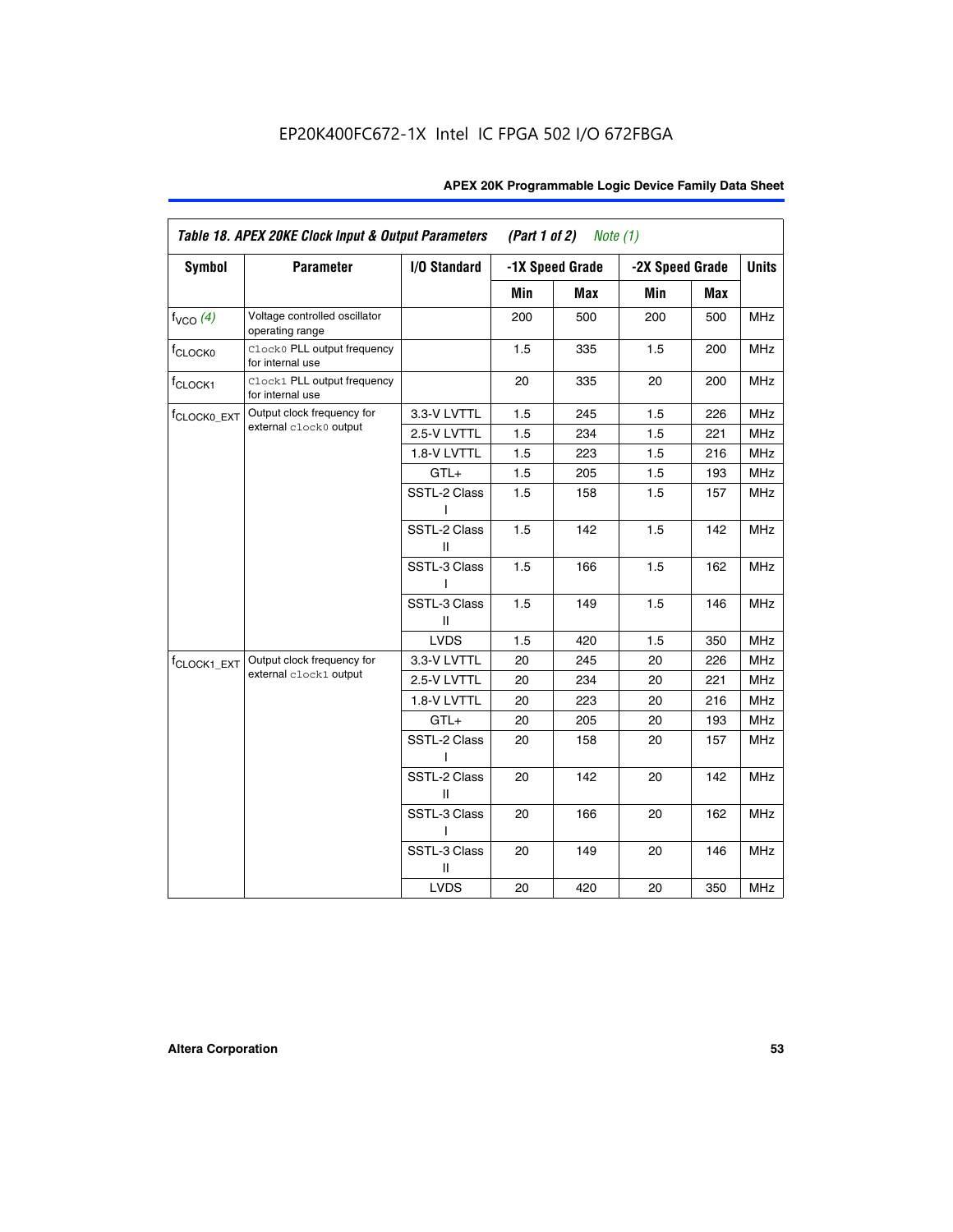|                 | Table 18. APEX 20KE Clock Input & Output Parameters<br>(Part 2 of 2)<br>Note (1) |                     |     |                 |                 |     |              |  |  |  |
|-----------------|----------------------------------------------------------------------------------|---------------------|-----|-----------------|-----------------|-----|--------------|--|--|--|
| Symbol          | <b>Parameter</b>                                                                 | <b>I/O Standard</b> |     | -1X Speed Grade | -2X Speed Grade |     | <b>Units</b> |  |  |  |
|                 |                                                                                  |                     | Min | Max             | Min             | Max |              |  |  |  |
| $f_{\text{IN}}$ | Input clock frequency                                                            | 3.3-V LVTTL         | 1.5 | 290             | 1.5             | 257 | MHz          |  |  |  |
|                 |                                                                                  | 2.5-V LVTTL         | 1.5 | 281             | 1.5             | 250 | <b>MHz</b>   |  |  |  |
|                 |                                                                                  | 1.8-V LVTTL         | 1.5 | 272             | 1.5             | 243 | <b>MHz</b>   |  |  |  |
|                 |                                                                                  | $GTL+$              | 1.5 | 303             | 1.5             | 261 | <b>MHz</b>   |  |  |  |
|                 |                                                                                  | SSTL-2 Class        | 1.5 | 291             | 1.5             | 253 | <b>MHz</b>   |  |  |  |
|                 |                                                                                  | SSTL-2 Class<br>Ш   | 1.5 | 291             | 1.5             | 253 | <b>MHz</b>   |  |  |  |
|                 |                                                                                  | SSTL-3 Class        | 1.5 | 300             | 1.5             | 260 | <b>MHz</b>   |  |  |  |
|                 |                                                                                  | SSTL-3 Class<br>Ш   | 1.5 | 300             | 1.5             | 260 | <b>MHz</b>   |  |  |  |
|                 |                                                                                  | <b>LVDS</b>         | 1.5 | 420             | 1.5             | 350 | <b>MHz</b>   |  |  |  |

#### *Notes to Tables 17 and 18:*

(1) All input clock specifications must be met. The PLL may not lock onto an incoming clock if the clock specifications are not met, creating an erroneous clock within the device.

- (2) The maximum lock time is 40 µs or 2000 input clock cycles, whichever occurs first.
- (3) Before configuration, the PLL circuits are disable and powered down. During configuration, the PLLs are still disabled. The PLLs begin to lock once the device is in the user mode. If the clock enable feature is used, lock begins once the CLKLK\_ENA pin goes high in user mode.
- (4) The PLL VCO operating range is 200 MHz  $\eth$  f<sub>VCO</sub>  $\eth$  840 MHz for LVDS mode.

# **SignalTap Embedded Logic Analyzer**

APEX 20K devices include device enhancements to support the SignalTap embedded logic analyzer. By including this circuitry, the APEX 20K device provides the ability to monitor design operation over a period of time through the IEEE Std. 1149.1 (JTAG) circuitry; a designer can analyze internal logic at speed without bringing internal signals to the I/O pins. This feature is particularly important for advanced packages such as FineLine BGA packages because adding a connection to a pin during the debugging process can be difficult after a board is designed and manufactured.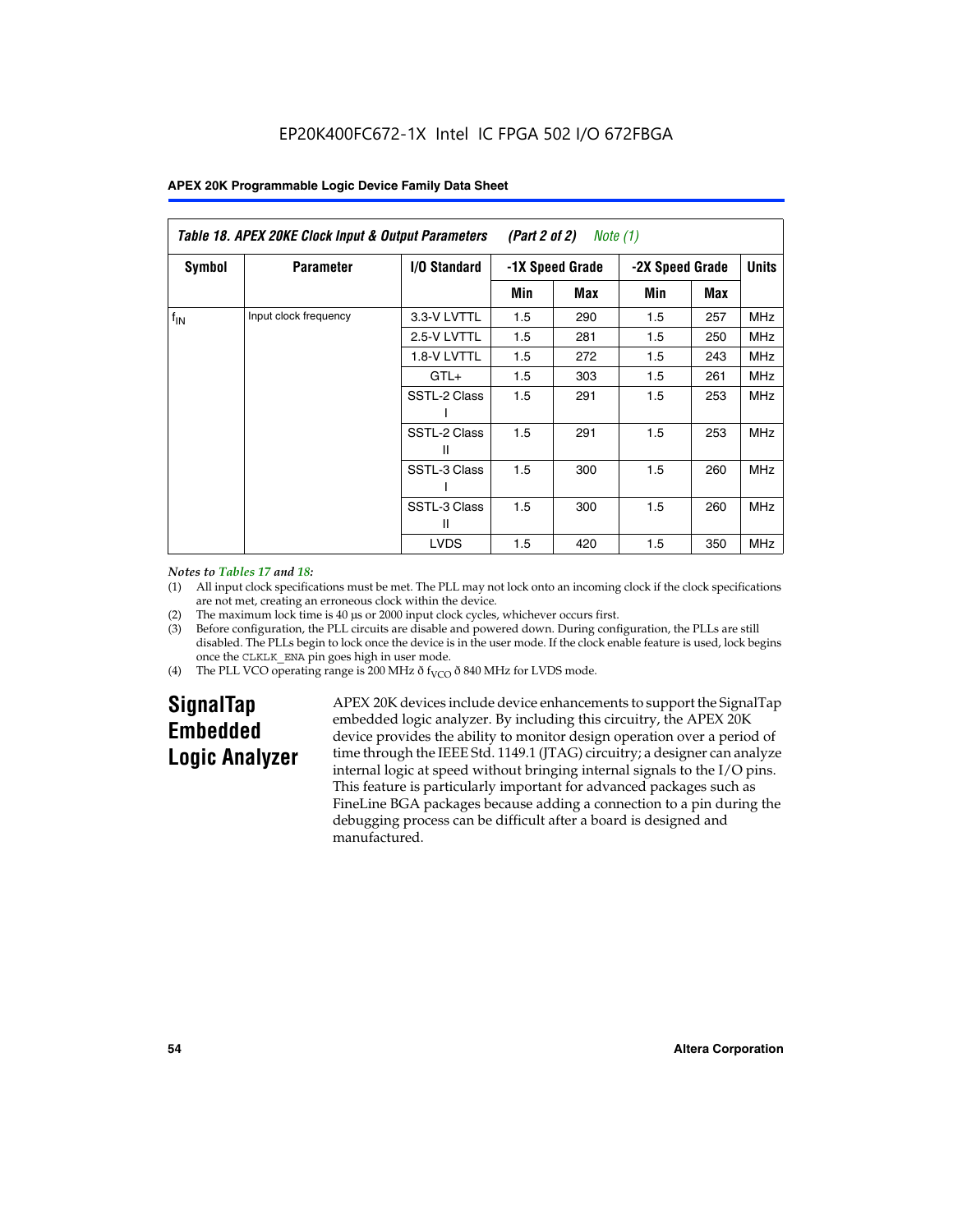# **IEEE Std. 1149.1 (JTAG) Boundary-Scan Support**

All APEX 20K devices provide JTAG BST circuitry that complies with the IEEE Std. 1149.1-1990 specification. JTAG boundary-scan testing can be performed before or after configuration, but not during configuration. APEX 20K devices can also use the JTAG port for configuration with the Quartus II software or with hardware using either Jam Files (**.jam**) or Jam Byte-Code Files (**.jbc**). Finally, APEX 20K devices use the JTAG port to monitor the logic operation of the device with the SignalTap embedded logic analyzer. APEX 20K devices support the JTAG instructions shown in Table 19. Although EP20K1500E devices support the JTAG BYPASS and SignalTap instructions, they do not support boundary-scan testing or the use of the JTAG port for configuration.

| <i><b>Table 19. APEX 20K JTAG Instructions</b></i> |                                                                                                                                                                                                                                            |  |  |  |
|----------------------------------------------------|--------------------------------------------------------------------------------------------------------------------------------------------------------------------------------------------------------------------------------------------|--|--|--|
| <b>JTAG Instruction</b>                            | <b>Description</b>                                                                                                                                                                                                                         |  |  |  |
| SAMPLE/PRELOAD                                     | Allows a snapshot of signals at the device pins to be captured and examined during<br>normal device operation, and permits an initial data pattern to be output at the device<br>pins. Also used by the SignalTap embedded logic analyzer. |  |  |  |
| <b>EXTEST</b>                                      | Allows the external circuitry and board-level interconnections to be tested by forcing a<br>test pattern at the output pins and capturing test results at the input pins.                                                                  |  |  |  |
| BYPASS (1)                                         | Places the 1-bit bypass register between the TDI and TDO pins, which allows the BST<br>data to pass synchronously through selected devices to adjacent devices during<br>normal device operation.                                          |  |  |  |
| <b>USERCODE</b>                                    | Selects the 32-bit USERCODE register and places it between the TDI and TDO pins,<br>allowing the USERCODE to be serially shifted out of TDO.                                                                                               |  |  |  |
| <b>IDCODE</b>                                      | Selects the IDCODE register and places it between TDI and TDO, allowing the<br>IDCODE to be serially shifted out of TDO.                                                                                                                   |  |  |  |
| <b>ICR Instructions</b>                            | Used when configuring an APEX 20K device via the JTAG port with a MasterBlaster™<br>or ByteBlasterMV™ download cable, or when using a Jam File or Jam Byte-Code File<br>via an embedded processor.                                         |  |  |  |
| SignalTap Instructions<br>(1)                      | Monitors internal device operation with the SignalTap embedded logic analyzer.                                                                                                                                                             |  |  |  |

 $\overline{\phantom{a}}$ 

# *Note to Table 19:*

(1) The EP20K1500E device supports the JTAG BYPASS instruction and the SignalTap instructions.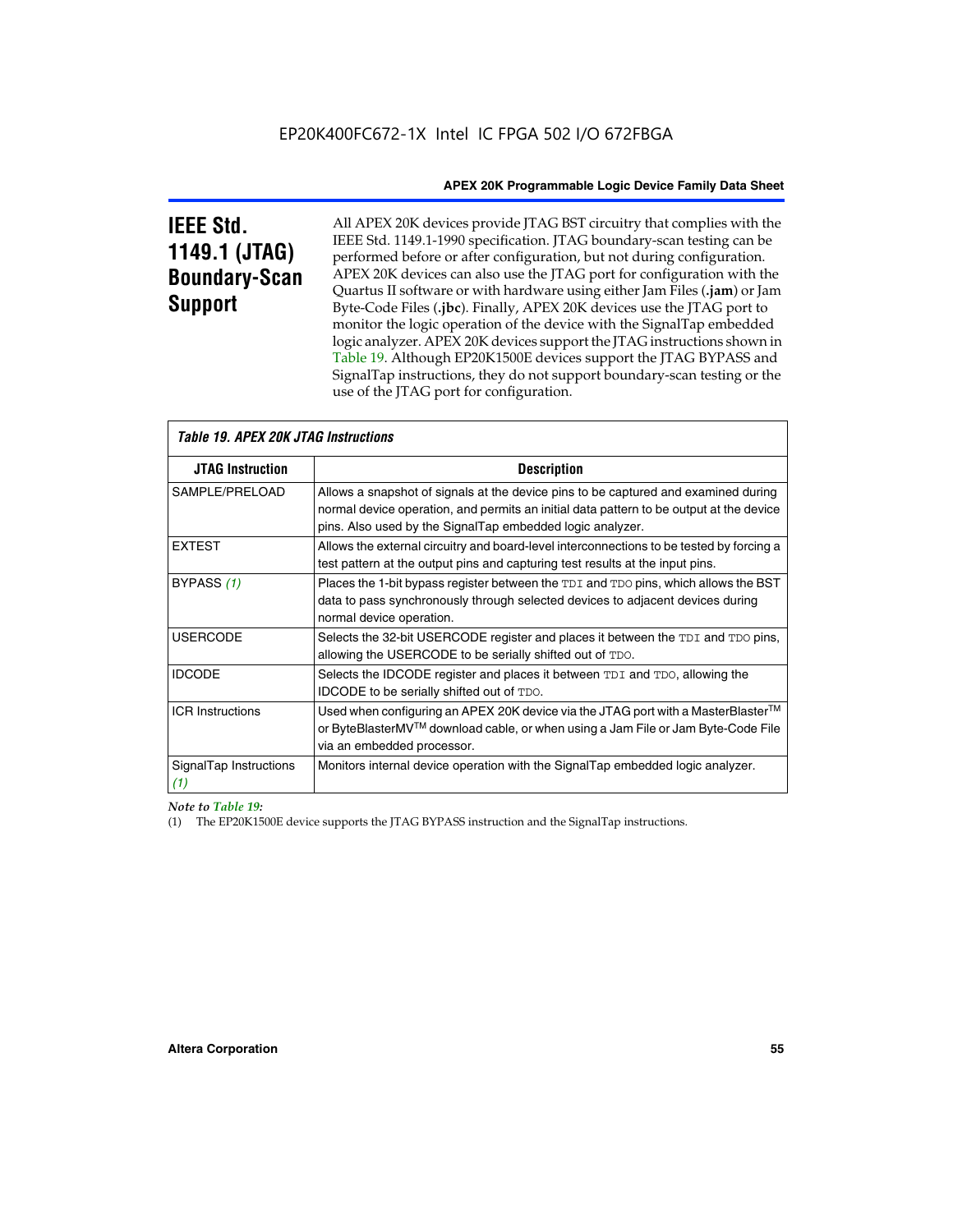The APEX 20K device instruction register length is 10 bits. The APEX 20K device USERCODE register length is 32 bits. Tables 20 and 21 show the boundary-scan register length and device IDCODE information for APEX 20K devices.

| Table 20. APEX 20K Boundary-Scan Register Length |                                      |
|--------------------------------------------------|--------------------------------------|
| <b>Device</b>                                    | <b>Boundary-Scan Register Length</b> |
| EP20K30E                                         | 420                                  |
| EP20K60E                                         | 624                                  |
| EP20K100                                         | 786                                  |
| EP20K100E                                        | 774                                  |
| EP20K160E                                        | 984                                  |
| EP20K200                                         | 1,176                                |
| EP20K200E                                        | 1,164                                |
| EP20K300E                                        | 1,266                                |
| EP20K400                                         | 1,536                                |
| EP20K400E                                        | 1,506                                |
| EP20K600E                                        | 1,806                                |
| EP20K1000E                                       | 2,190                                |
| EP20K1500E                                       | 1 $(1)$                              |

#### *Note to Table 20:*

(1) This device does not support JTAG boundary scan testing.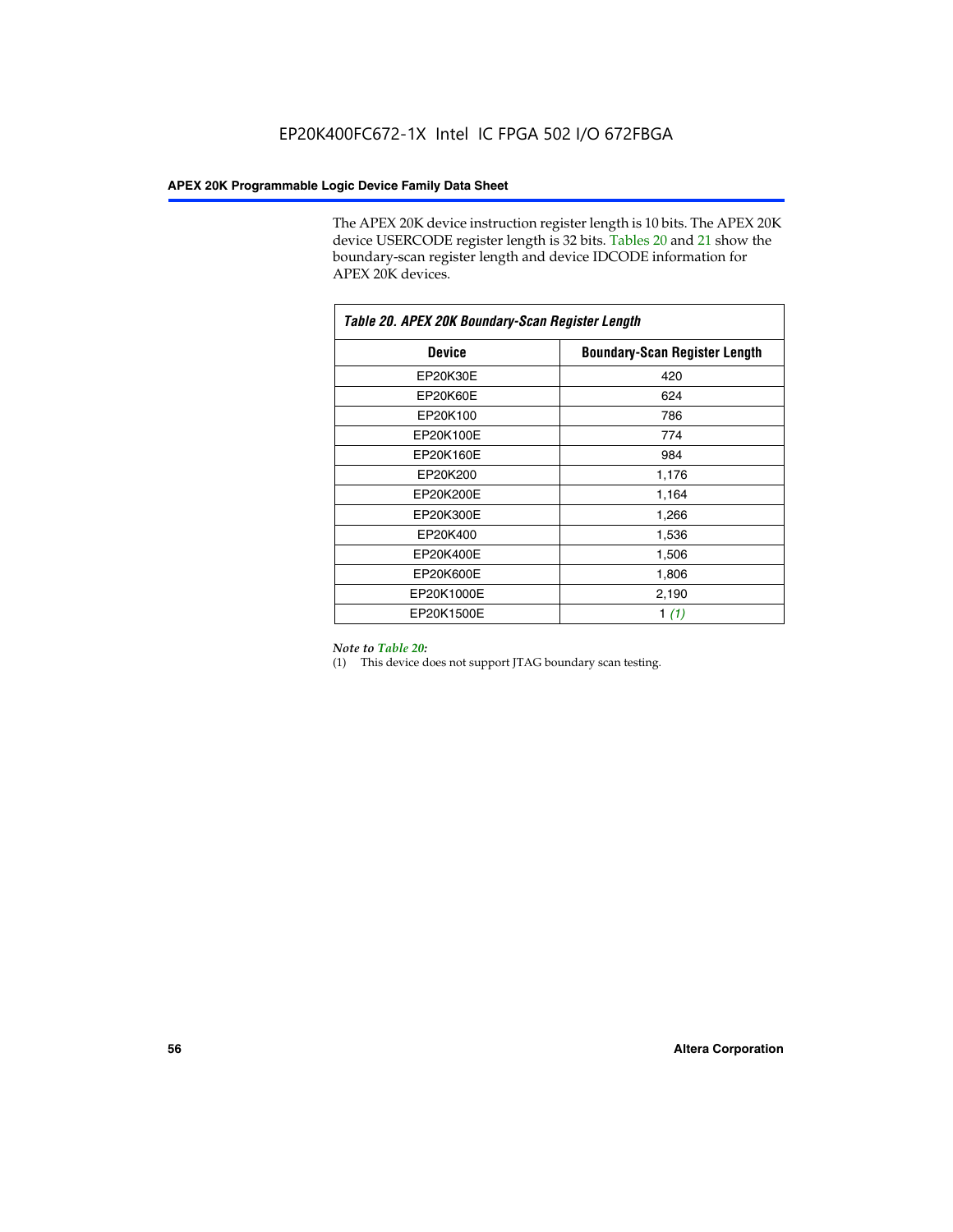| Table 21. 32-Bit APEX 20K Device IDCODE |                            |                                          |                                           |                  |  |  |
|-----------------------------------------|----------------------------|------------------------------------------|-------------------------------------------|------------------|--|--|
| <b>Device</b>                           |                            | <b>IDCODE (32 Bits) <math>(1)</math></b> |                                           |                  |  |  |
|                                         | <b>Version</b><br>(4 Bits) | Part Number (16 Bits)                    | <b>Manufacturer</b><br>Identity (11 Bits) | 1 (1 Bit)<br>(2) |  |  |
| EP20K30E                                | 0000                       | 0000 0011 0000<br>1000                   | 0110 1110<br>000                          | 1                |  |  |
| EP20K60E                                | 0000                       | 0000<br>0110<br>0000<br>1000             | 0110 1110<br>000                          | 1                |  |  |
| EP20K100                                | 0000                       | 0000<br>0100<br>0001 0110                | 000<br>0110 1110                          | 1                |  |  |
| EP20K100E                               | 0000                       | 0001 0000<br>0000<br>1000                | 0110 1110<br>000                          | 1                |  |  |
| EP20K160E                               | 0000                       | 0001 0110<br>0000<br>1000                | 0110 1110<br>000                          | 1                |  |  |
| EP20K200                                | 0000                       | 0000<br>1000<br>0011 0010                | 0110 1110<br>000                          | 1                |  |  |
| EP20K200E                               | 0000                       | 0010<br>0000<br>0000<br>1000             | 0110 1110<br>000                          | 1                |  |  |
| EP20K300E                               | 0000                       | 0011 0000 0000<br>1000                   | 0110 1110<br>000                          | 1                |  |  |
| EP20K400                                | 0000                       | 0110<br>0110<br>0100<br>0001             | 0110 1110<br>000                          | 1                |  |  |
| EP20K400E                               | 0000                       | 0100<br>0000<br>0000<br>1000             | 0110 1110<br>000                          | 1                |  |  |
| EP20K600E                               | 0000                       | 0110<br>0000<br>0000<br>1000             | 0110 1110<br>000                          | 1                |  |  |
| EP20K1000E                              | 0000                       | 0000<br>0000<br>0000<br>1001             | 000<br>0110 1110                          | 1                |  |  |

*Notes to Table 21:*

The most significant bit (MSB) is on the left.

(2) The IDCODE's least significant bit (LSB) is always 1.

# Figure 31 shows the timing requirements for the JTAG signals.



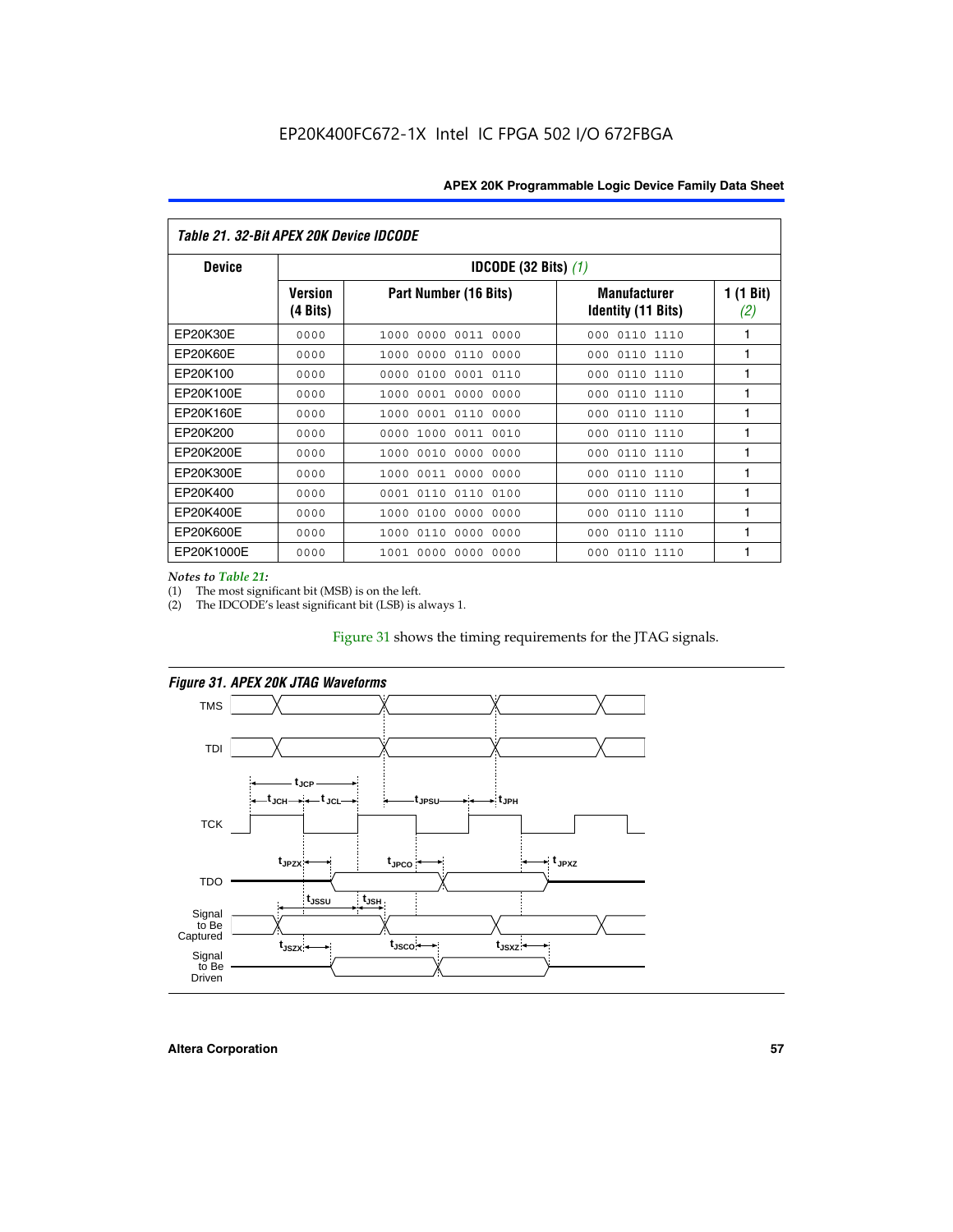Table 22 shows the JTAG timing parameters and values for APEX 20K devices.

|                   | TADIG LL. AF LA LUN JTAU THIIHIY FAIAHIGIGIS & VAIUGS |     |     |      |
|-------------------|-------------------------------------------------------|-----|-----|------|
| Symbol            | Parameter                                             | Min | Max | Unit |
| $t_{JCP}$         | <b>TCK clock period</b>                               | 100 |     | ns   |
| $t_{\text{JCH}}$  | TCK clock high time                                   | 50  |     | ns   |
| $t_{JCL}$         | TCK clock low time                                    | 50  |     | ns   |
| t <sub>JPSU</sub> | JTAG port setup time                                  | 20  |     | ns   |
| $t_{\rm JPH}$     | JTAG port hold time                                   | 45  |     | ns   |
| <sup>t</sup> JPCO | JTAG port clock to output                             |     | 25  | ns   |
| t <sub>JPZX</sub> | JTAG port high impedance to valid output              |     | 25  | ns   |
| t <sub>JPXZ</sub> | JTAG port valid output to high impedance              |     | 25  | ns   |
| tussu             | Capture register setup time                           | 20  |     | ns   |
| $t_{\rm JSH}$     | Capture register hold time                            | 45  |     | ns   |
| t <sub>JSCO</sub> | Update register clock to output                       |     | 35  | ns   |
| t <sub>JSZX</sub> | Update register high impedance to valid output        |     | 35  | ns   |
| t <sub>JSXZ</sub> | Update register valid output to high impedance        |     | 35  | ns   |

*Table 22. APEX 20K JTAG Timing Parameters & Values*

For more information, see the following documents:

- *Application Note 39 (IEEE Std. 1149.1 (JTAG) Boundary-Scan Testing in Altera Devices)*
- Jam Programming & Test Language Specification

**Generic Testing** Each APEX 20K device is functionally tested. Complete testing of each configurable static random access memory (SRAM) bit and all logic functionality ensures 100% yield. AC test measurements for APEX 20K devices are made under conditions equivalent to those shown in Figure 32. Multiple test patterns can be used to configure devices during all stages of the production flow.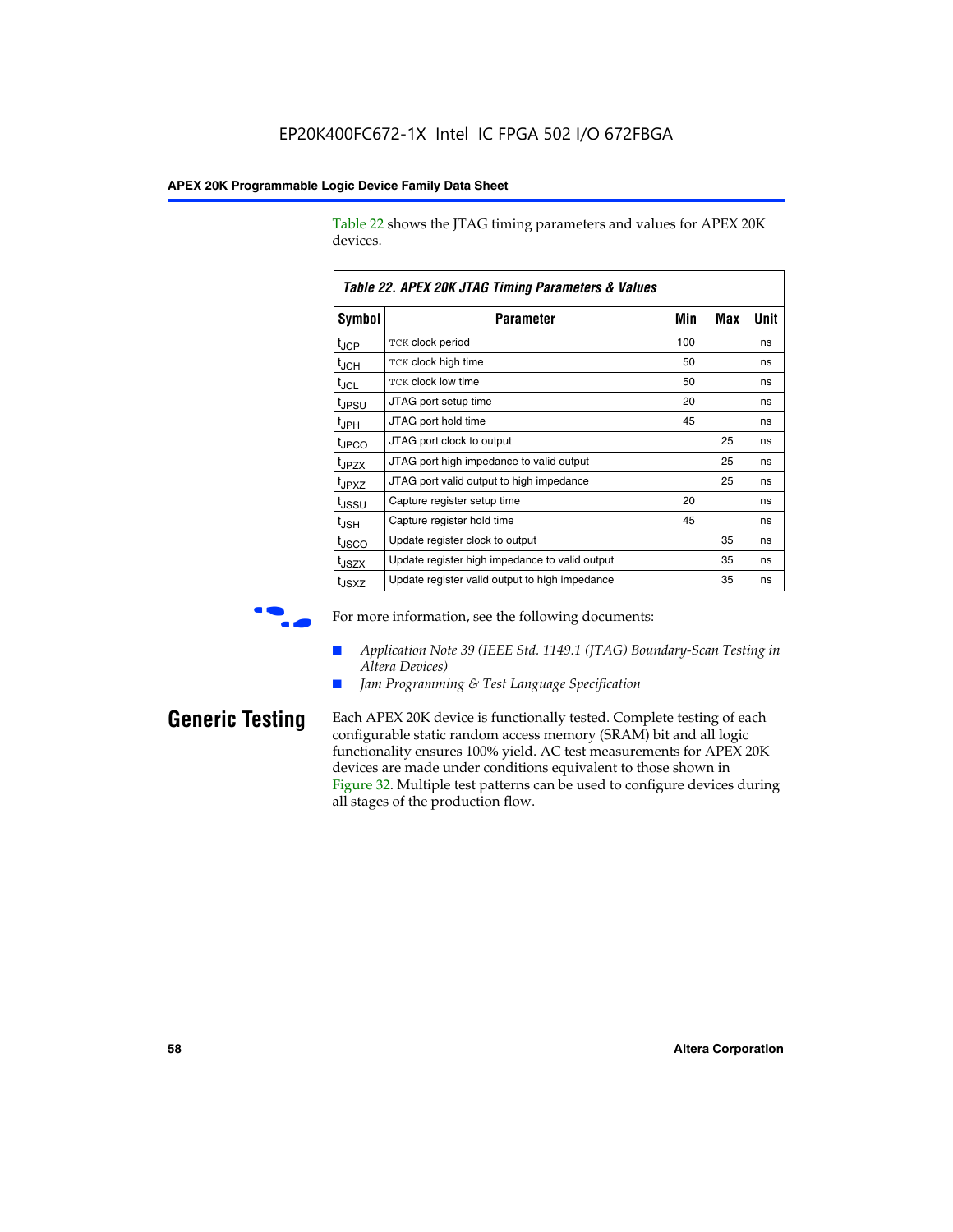

#### *Note to Figure 32:*

(1) Power supply transients can affect AC measurements. Simultaneous transitions of multiple outputs should be avoided for accurate measurement. Threshold tests must not be performed under AC conditions. Large-amplitude, fast-groundcurrent transients normally occur as the device outputs discharge the load capacitances. When these transients flow through the parasitic inductance between the device ground pin and the test system ground, significant reductions in observable noise immunity can result.

# **Operating Conditions**

Tables 23 through 26 provide information on absolute maximum ratings, recommended operating conditions, DC operating conditions, and capacitance for 2.5-V APEX 20K devices.

|                             | TADIG LU. MI LA LUN J.U-V TUIGIAIN DGVILG MUSUNUG MAANNUNI HAUNUS<br>$100103$ (1), (2) |                                                   |        |      |              |  |  |  |
|-----------------------------|----------------------------------------------------------------------------------------|---------------------------------------------------|--------|------|--------------|--|--|--|
| Symbol                      | <b>Parameter</b>                                                                       | <b>Conditions</b>                                 | Min    | Max  | <b>Unit</b>  |  |  |  |
| <b>V<sub>CCINT</sub></b>    | Supply voltage                                                                         | With respect to ground $(3)$                      | $-0.5$ | 3.6  | v            |  |  |  |
| V <sub>CCIO</sub>           |                                                                                        |                                                   | $-0.5$ | 4.6  | v            |  |  |  |
| $V_{\parallel}$             | DC input voltage                                                                       |                                                   | $-2.0$ | 5.75 | v            |  |  |  |
| $I_{\text{OUT}}$            | DC output current, per pin                                                             |                                                   | $-25$  | 25   | mA           |  |  |  |
| $\mathsf{T}_{\textsf{STG}}$ | Storage temperature                                                                    | No bias                                           | $-65$  | 150  | $^{\circ}$ C |  |  |  |
| $I_{\text{AMB}}$            | Ambient temperature                                                                    | Under bias                                        | $-65$  | 135  | $^{\circ}$ C |  |  |  |
| $T_{\rm J}$                 | Junction temperature                                                                   | PQFP, RQFP, TQFP, and BGA packages,<br>under bias |        | 135  | $^{\circ}$ C |  |  |  |
|                             |                                                                                        | Ceramic PGA packages, under bias                  |        | 150  | $^{\circ}$ C |  |  |  |

| Table 23. APEX 20K 5.0-V Tolerant Device Absolute Maximum Ratings | Notes (1), (2) |
|-------------------------------------------------------------------|----------------|
|-------------------------------------------------------------------|----------------|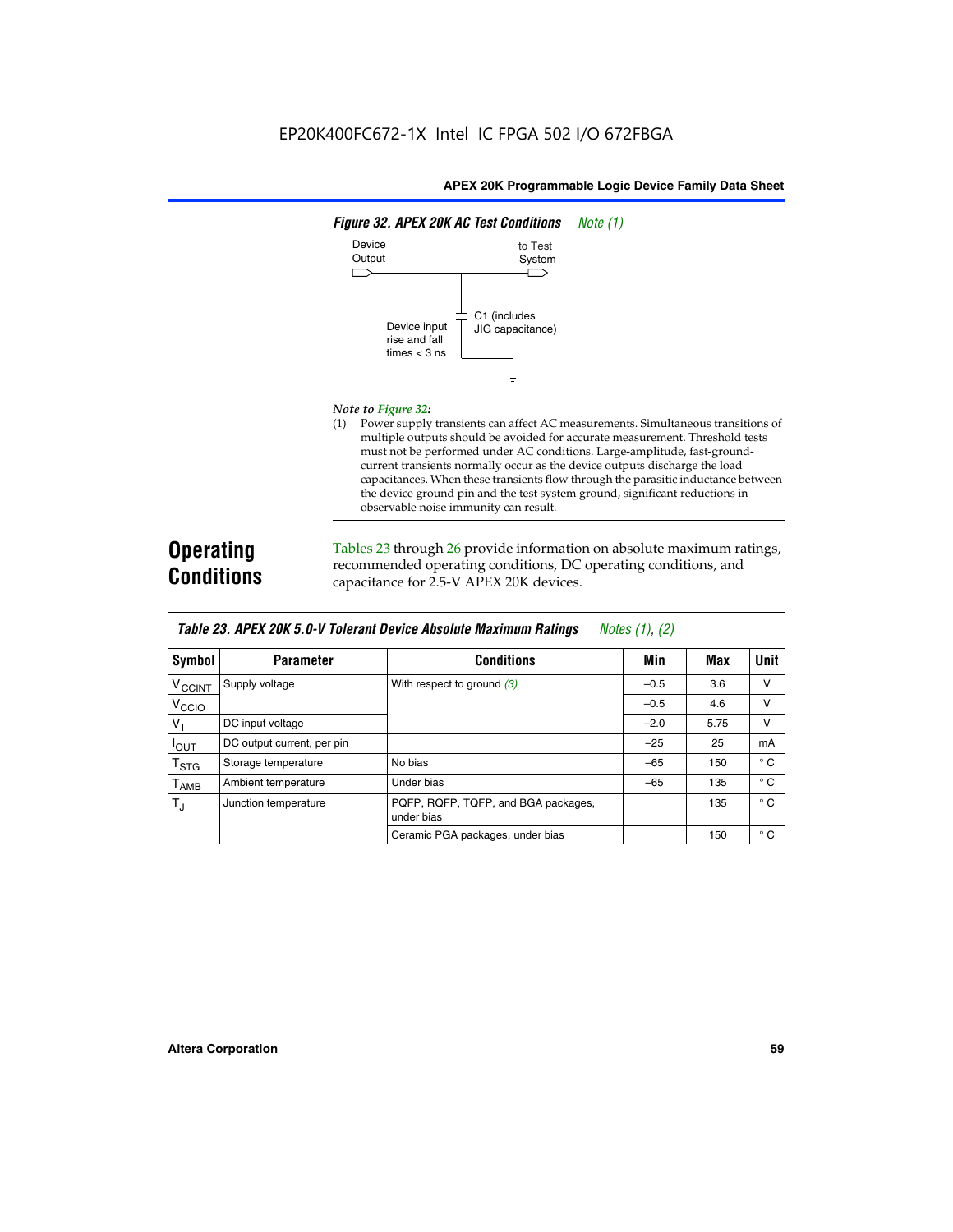# EP20K400FC672-1X Intel IC FPGA 502 I/O 672FBGA

# **APEX 20K Programmable Logic Device Family Data Sheet**

| Table 24. APEX 20K 5.0-V Tolerant Device Recommended Operating Conditions<br><i>Note</i> $(2)$ |                                                        |                    |                  |                   |              |
|------------------------------------------------------------------------------------------------|--------------------------------------------------------|--------------------|------------------|-------------------|--------------|
| <b>Symbol</b>                                                                                  | <b>Parameter</b>                                       | <b>Conditions</b>  | Min              | Max               | <b>Unit</b>  |
| <b>V<sub>CCINT</sub></b>                                                                       | Supply voltage for internal logic<br>and input buffers | $(4)$ , $(5)$      | 2.375<br>(2.375) | 2.625<br>(2.625)  | $\vee$       |
| V <sub>CCIO</sub>                                                                              | Supply voltage for output buffers,<br>3.3-V operation  | (4), (5)           | 3.00(3.00)       | 3.60(3.60)        | $\vee$       |
|                                                                                                | Supply voltage for output buffers,<br>2.5-V operation  | (4), (5)           | 2.375<br>(2.375) | 2.625<br>(2.625)  | $\vee$       |
| $V_{1}$                                                                                        | Input voltage                                          | (3), (6)           | $-0.5$           | 5.75              | $\vee$       |
| $V_{\rm O}$                                                                                    | Output voltage                                         |                    | $\Omega$         | V <sub>CCIO</sub> | $\vee$       |
| $T_{\rm J}$                                                                                    | Junction temperature                                   | For commercial use | $\Omega$         | 85                | $^{\circ}$ C |
|                                                                                                |                                                        | For industrial use | $-40$            | 100               | $^{\circ}$ C |
| $t_{R}$                                                                                        | Input rise time                                        |                    |                  | 40                | ns           |
| $t_F$                                                                                          | Input fall time                                        |                    |                  | 40                | ns           |

|                 | Table 25. APEX 20K 5.0-V Tolerant Device DC Operating Conditions (Part 1 of 2) Notes (2), (7), (8) |                                                                        |                                          |     |                                          |              |  |  |  |
|-----------------|----------------------------------------------------------------------------------------------------|------------------------------------------------------------------------|------------------------------------------|-----|------------------------------------------|--------------|--|--|--|
| Symbol          | <b>Parameter</b>                                                                                   | <b>Conditions</b>                                                      | Min                                      | Typ | Max                                      | Unit         |  |  |  |
| $V_{\text{IH}}$ | High-level input voltage                                                                           |                                                                        | 1.7, $0.5 \times V_{\text{CCIO}}$<br>(9) |     | 5.75                                     | $\mathsf{V}$ |  |  |  |
| $V_{\parallel}$ | Low-level input voltage                                                                            |                                                                        | $-0.5$                                   |     | 0.8, $0.3 \times V_{\text{CCIO}}$<br>(9) | $\mathsf{V}$ |  |  |  |
| $V_{OH}$        | 3.3-V high-level TTL output<br>voltage                                                             | $I_{OH} = -8$ mA DC,<br>$V_{\text{CCIO}} = 3.00 V (10)$                | 2.4                                      |     |                                          | $\mathsf{V}$ |  |  |  |
|                 | 3.3-V high-level CMOS output<br>voltage                                                            | $I_{OH} = -0.1$ mA DC,<br>$V_{\text{CCIO}} = 3.00 \text{ V} (10)$      | $V_{\text{CCIO}} - 0.2$                  |     |                                          | $\mathsf{v}$ |  |  |  |
|                 | 3.3-V high-level PCI output voltage                                                                | $I_{OH} = -0.5$ mA DC,<br>$V_{\text{GClO}} = 3.00$ to 3.60 V<br>(10)   | $0.9 \times V_{\text{CCIO}}$             |     |                                          | $\mathsf{V}$ |  |  |  |
|                 | 2.5-V high-level output voltage                                                                    | $I_{OH} = -0.1$ mA DC,<br>$V_{\text{CCIO}} = 2.30 \text{ V} (10)$      | 2.1                                      |     |                                          | $\mathsf{V}$ |  |  |  |
|                 |                                                                                                    | $I_{\text{OH}} = -1 \text{ mA DC},$<br>$V_{\text{CCIO}} = 2.30 V (10)$ | 2.0                                      |     |                                          | v            |  |  |  |
|                 |                                                                                                    | $I_{OH} = -2$ mA DC,<br>$V_{\text{CCIO}} = 2.30 V (10)$                | 1.7                                      |     |                                          | v            |  |  |  |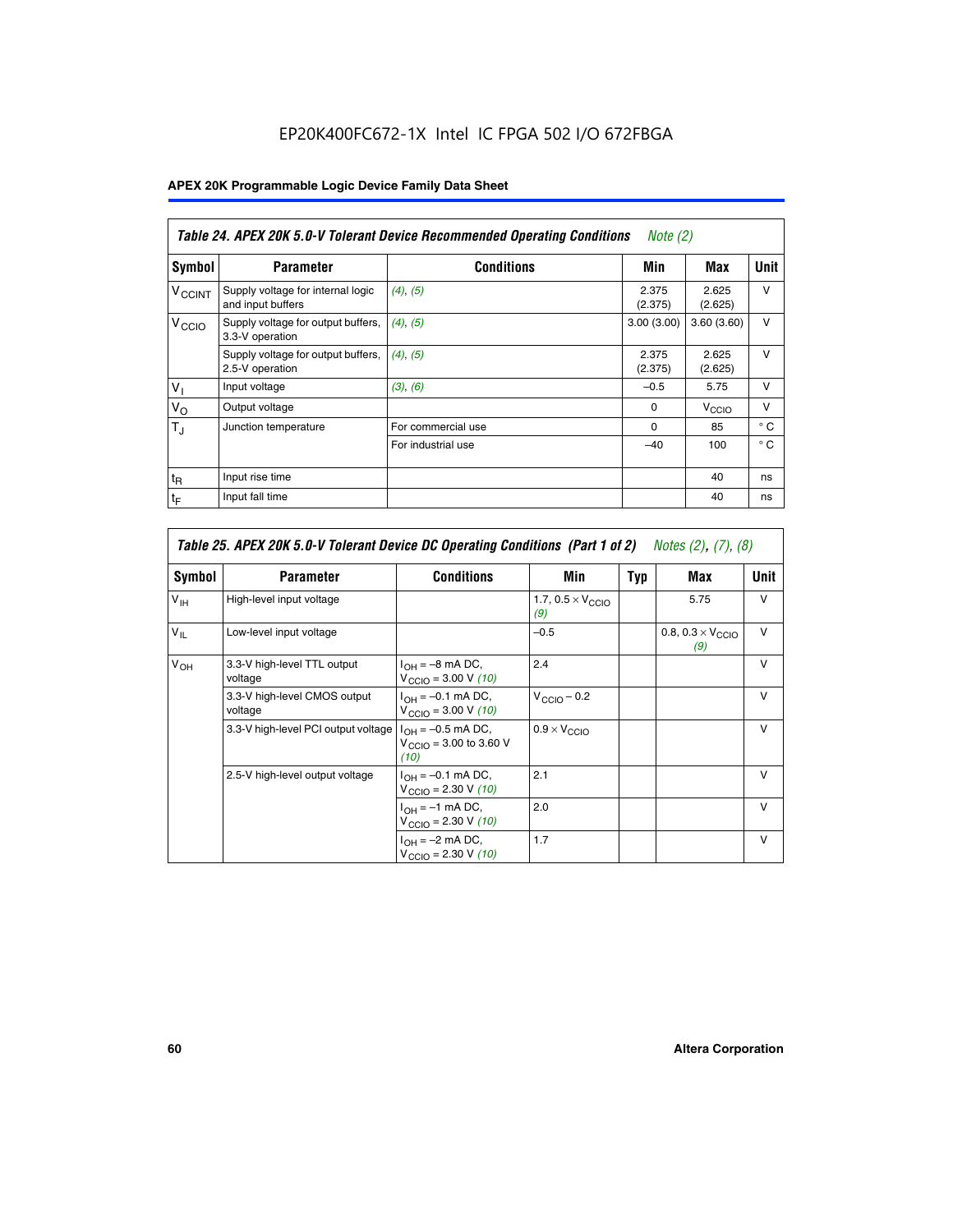|                   | Table 25. APEX 20K 5.0-V Tolerant Device DC Operating Conditions (Part 2 of 2) Notes (2), (7), (8) |                                                                                    |       |     |                              |        |  |  |
|-------------------|----------------------------------------------------------------------------------------------------|------------------------------------------------------------------------------------|-------|-----|------------------------------|--------|--|--|
| Symbol            | <b>Parameter</b>                                                                                   | <b>Conditions</b>                                                                  | Min   | Typ | Max                          | Unit   |  |  |
| $V_{OL}$          | 3.3-V low-level TTL output voltage                                                                 | $I_{\Omega}$ = 12 mA DC,<br>$V_{\text{CCIO}} = 3.00 \text{ V} (11)$                |       |     | 0.45                         | $\vee$ |  |  |
|                   | 3.3-V low-level CMOS output<br>voltage                                                             | $I_{\Omega I} = 0.1$ mA DC,<br>$V_{\text{CCIO}} = 3.00 V (11)$                     |       |     | 0.2                          | $\vee$ |  |  |
|                   | 3.3-V low-level PCI output voltage                                                                 | $I_{\Omega}$ = 1.5 mA DC,<br>$V_{CClO}$ = 3.00 to 3.60 V<br>(11)                   |       |     | $0.1 \times V_{\text{CCLO}}$ | $\vee$ |  |  |
|                   | 2.5-V low-level output voltage                                                                     | $I_{\Omega I} = 0.1$ mA DC,<br>$V_{\text{CCIO}} = 2.30 V (11)$                     |       |     | 0.2                          | $\vee$ |  |  |
|                   |                                                                                                    | $I_{\Omega}$ = 1 mA DC,<br>$V_{\text{CCIO}} = 2.30 V (11)$                         |       |     | 0.4                          | $\vee$ |  |  |
|                   |                                                                                                    | $I_{\Omega}$ = 2 mA DC,<br>$V_{\text{CCIO}} = 2.30 V (11)$                         |       |     | 0.7                          | v      |  |  |
| h,                | Input pin leakage current                                                                          | $V_1 = 5.75$ to $-0.5$ V                                                           | $-10$ |     | 10                           | μA     |  |  |
| $I_{OZ}$          | Tri-stated I/O pin leakage current                                                                 | $V_{\Omega}$ = 5.75 to -0.5 V                                                      | $-10$ |     | 10                           | μA     |  |  |
| ICCO              | $V_{CC}$ supply current (standby)<br>(All ESBs in power-down mode)                                 | $V_1$ = ground, no load, no<br>toggling inputs, -1 speed<br>grade $(12)$           |       | 10  |                              | mA     |  |  |
|                   |                                                                                                    | $V_1$ = ground, no load, no<br>toggling inputs,<br>$-2$ , $-3$ speed grades $(12)$ |       | 5   |                              | mA     |  |  |
| R <sub>CONF</sub> | Value of I/O pin pull-up resistor                                                                  | $V_{\text{CCIO}} = 3.0 V (13)$                                                     | 20    |     | 50                           | W      |  |  |
|                   | before and during configuration                                                                    | $V_{\text{CCIO}} = 2.375 \text{ V} (13)$                                           | 30    |     | 80                           | W      |  |  |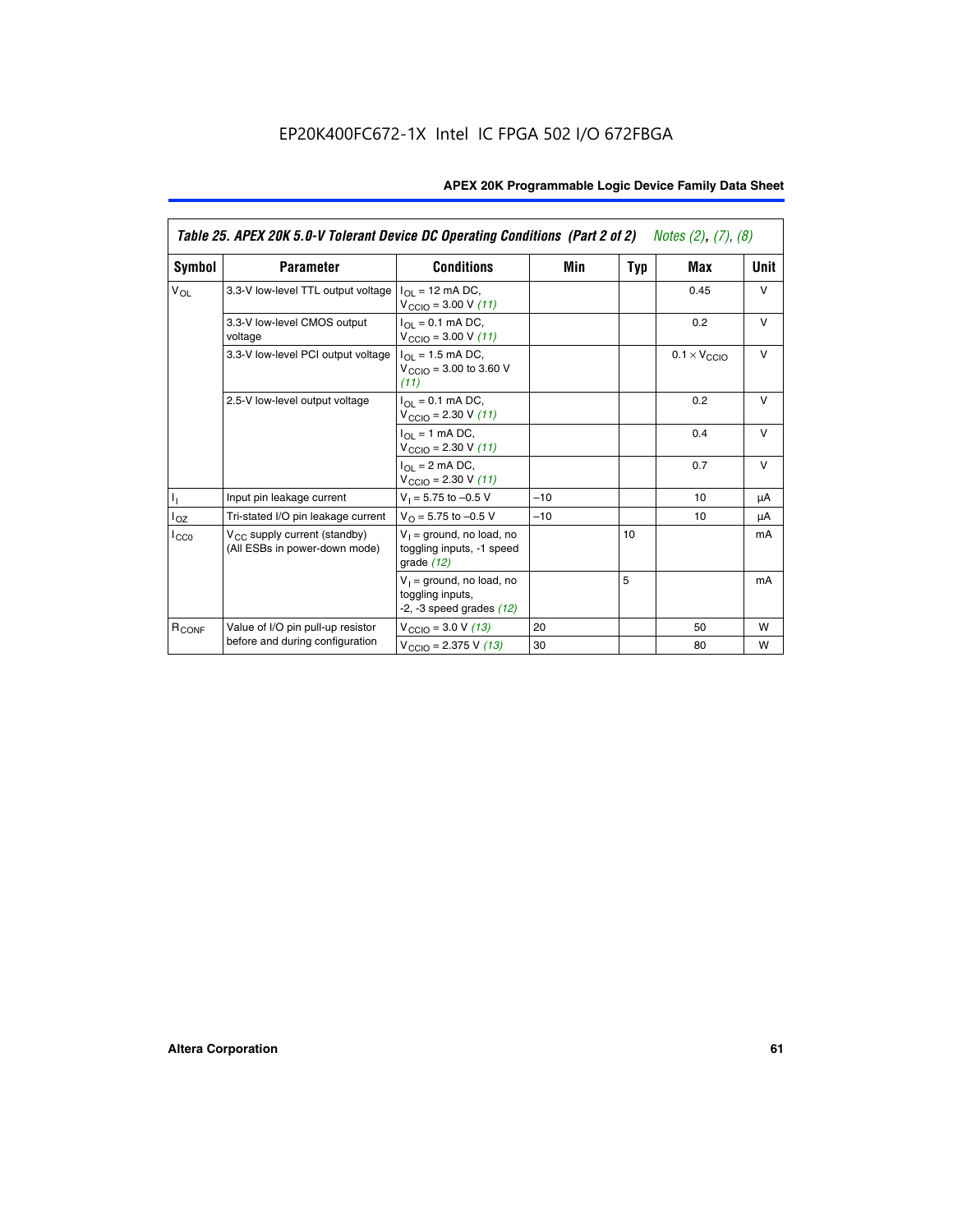| Table 26. APEX 20K 5.0-V Tolerant Device Capacitance<br>Notes (2), (14) |                                             |                                     |     |     |      |  |
|-------------------------------------------------------------------------|---------------------------------------------|-------------------------------------|-----|-----|------|--|
| Symbol                                                                  | <b>Parameter</b>                            | <b>Conditions</b>                   | Min | Max | Unit |  |
| $C_{IN}$                                                                | Input capacitance                           | $V_{1N} = 0 V$ , f = 1.0 MHz        |     | 8   | pF   |  |
| $C_{\text{INCLK}}$                                                      | Input capacitance on dedicated<br>clock pin | $V_{IN} = 0 V$ , f = 1.0 MHz        |     | 12  | pF   |  |
| $C_{OUT}$                                                               | Output capacitance                          | $V_{\text{OUT}} = 0 V, f = 1.0 MHz$ |     | 8   | pF   |  |

#### *Notes to Tables 23 through 26:*

- (1) See the *Operating Requirements for Altera Devices Data Sheet*.
- (2) All APEX 20K devices are 5.0-V tolerant.
- (3) Minimum DC input is –0.5 V. During transitions, the inputs may undershoot to –2.0 V or overshoot to 5.75 V for input currents less than 100 mA and periods shorter than 20 ns.
- (4) Numbers in parentheses are for industrial-temperature-range devices.
- (5) Maximum  $V_{CC}$  rise time is 100 ms, and  $V_{CC}$  must rise monotonically.<br>(6) All pins, including dedicated inputs, clock I/O, and JTAG pins, may b
- All pins, including dedicated inputs, clock I/O, and JTAG pins, may be driven before  $V_{\text{CCINT}}$  and  $V_{\text{CCIO}}$  are powered.
- (7) Typical values are for  $T_A = 25^\circ$  C, V<sub>CCINT</sub> = 2.5 V, and V<sub>CCIO</sub> = 2.5 or 3.3 V.<br>(8) These values are specified in the APEX 20K device recommended operat
- These values are specified in the APEX 20K device recommended operating conditions, shown in Table 26 on page 62.
- (9) The APEX 20K input buffers are compatible with 2.5-V and 3.3-V (LVTTL and LVCMOS) signals. Additionally, the input buffers are 3.3-V PCI compliant when  $V_{\text{CCIO}}$  and  $V_{\text{CCINI}}$  meet the relationship shown in Figure 33 on page 68.
- (10) The  $I<sub>OH</sub>$  parameter refers to high-level TTL, PCI or CMOS output current.
- (11) The I<sub>OL</sub> parameter refers to low-level TTL, PCI, or CMOS output current. This parameter applies to open-drain pins as well as output pins.
- (12) This value is specified for normal device operation. The value may vary during power-up.
- (13) Pin pull-up resistance values will be lower if an external source drives the pin higher than  $V_{\text{CCIO}}$ .
- (14) Capacitance is sample-tested only.

Tables 27 through 30 provide information on absolute maximum ratings, recommended operating conditions, DC operating conditions, and capacitance for 1.8-V APEX 20KE devices.

| Table 27. APEX 20KE Device Absolute Maximum Ratings<br>Note (1) |                            |                                                   |        |     |              |  |
|-----------------------------------------------------------------|----------------------------|---------------------------------------------------|--------|-----|--------------|--|
| Symbol                                                          | <b>Parameter</b>           | <b>Conditions</b>                                 | Min    | Max | Unit I       |  |
| $V_{\text{CCINT}}$                                              | Supply voltage             | With respect to ground $(2)$                      | $-0.5$ | 2.5 | v            |  |
| V <sub>CCIO</sub>                                               |                            |                                                   | $-0.5$ | 4.6 | v            |  |
| $V_{1}$                                                         | DC input voltage           |                                                   | $-0.5$ | 4.6 | v            |  |
| $I_{\text{OUT}}$                                                | DC output current, per pin |                                                   | $-25$  | 25  | mA           |  |
| $\mathsf{T}_{\text{STG}}$                                       | Storage temperature        | No bias                                           | $-65$  | 150 | $^{\circ}$ C |  |
| Т <sub>АМВ</sub>                                                | Ambient temperature        | Under bias                                        | $-65$  | 135 | $^{\circ}$ C |  |
| $\mathsf{T}_{\text{d}}$                                         | Junction temperature       | PQFP, RQFP, TQFP, and BGA packages,<br>under bias |        | 135 | $^{\circ}$ C |  |
|                                                                 |                            | Ceramic PGA packages, under bias                  |        | 150 | $^{\circ}$ C |  |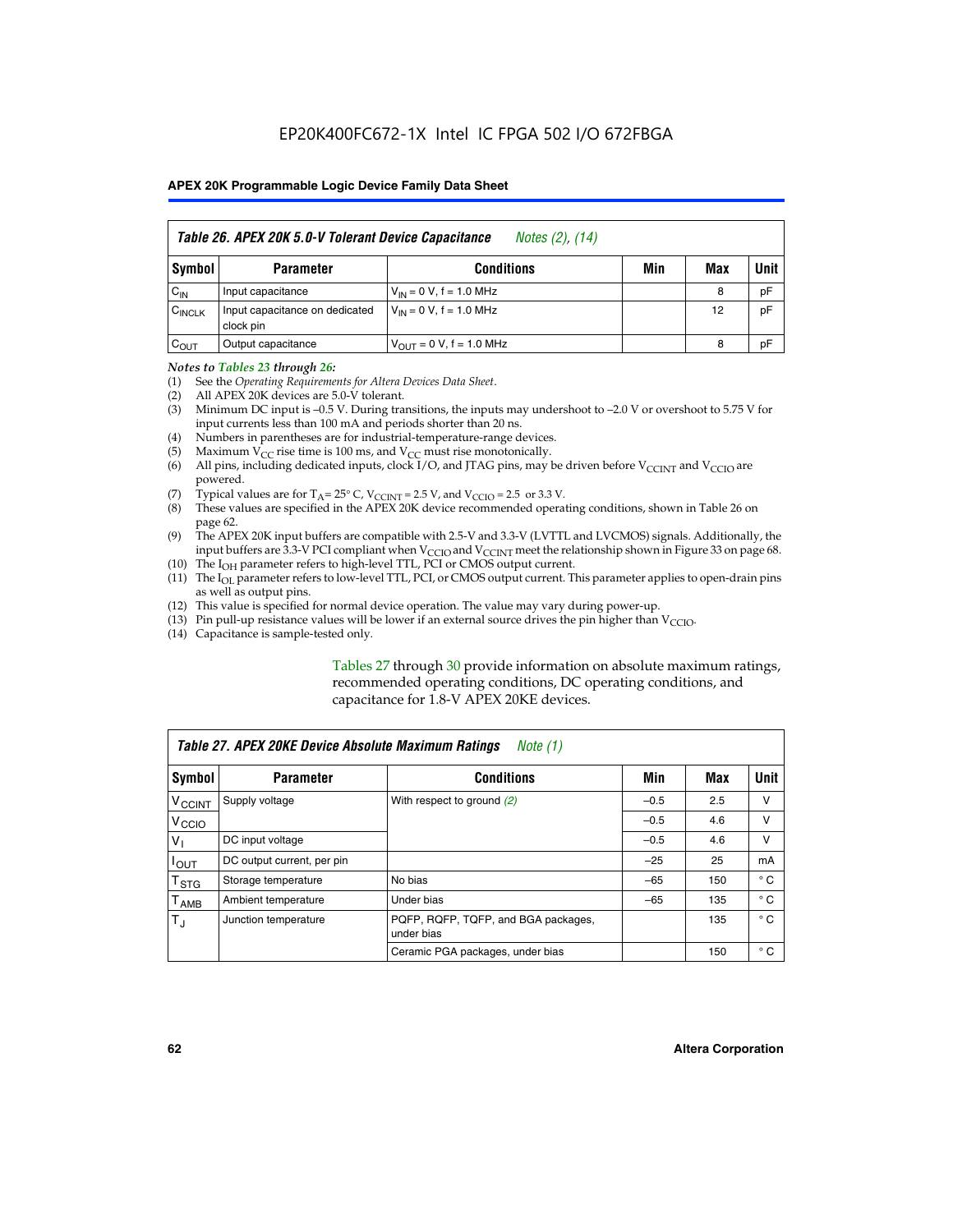|                          | <b>Table 28. APEX 20KE Device Recommended Operating Conditions</b> |                    |                  |                   |              |
|--------------------------|--------------------------------------------------------------------|--------------------|------------------|-------------------|--------------|
| <b>Symbol</b>            | <b>Parameter</b>                                                   | <b>Conditions</b>  | Min              | <b>Max</b>        | <b>Unit</b>  |
| <b>V<sub>CCINT</sub></b> | Supply voltage for internal logic and<br>input buffers             | (3), (4)           | 1.71(1.71)       | 1.89(1.89)        | $\vee$       |
| V <sub>CCIO</sub>        | Supply voltage for output buffers, 3.3-V<br>operation              | (3), (4)           | 3.00(3.00)       | 3.60(3.60)        | $\vee$       |
|                          | Supply voltage for output buffers, 2.5-V<br>operation              | (3), (4)           | 2.375<br>(2.375) | 2.625<br>(2.625)  | $\vee$       |
|                          | Supply voltage for output buffers, 1.8-V<br>operation              | (3), (4)           | 1.71(1.71)       | 1.89(1.89)        | V            |
| V <sub>1</sub>           | Input voltage                                                      | (5), (6)           | $-0.5$           | 4.0               | v            |
| $V_{\rm O}$              | Output voltage                                                     |                    | $\Omega$         | V <sub>CCIO</sub> | $\vee$       |
| $T_{\rm J}$              | Junction temperature                                               | For commercial use | $\Omega$         | 85                | $^{\circ}$ C |
|                          |                                                                    | For industrial use | $-40$            | 100               | $^{\circ}$ C |
| $t_{R}$                  | Input rise time                                                    |                    |                  | 40                | ns           |
| $t_F$                    | Input fall time                                                    |                    |                  | 40                | ns           |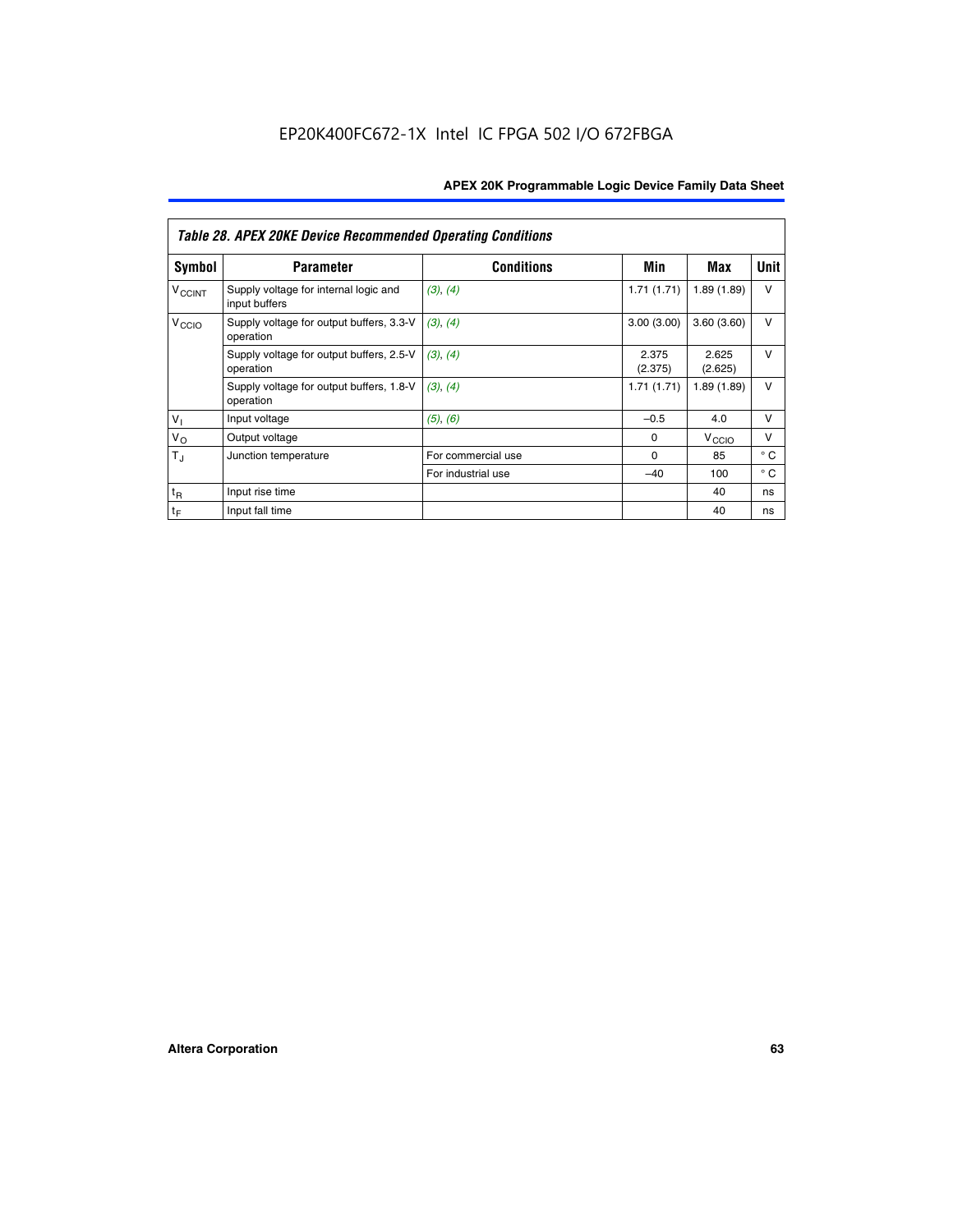# EP20K400FC672-1X Intel IC FPGA 502 I/O 672FBGA

# **APEX 20K Programmable Logic Device Family Data Sheet**

| <b>Symbol</b>              | <b>Parameter</b>                                                   | <b>Conditions</b>                                                                        | Min                                       | <b>Typ</b> | Max                                       | Unit      |
|----------------------------|--------------------------------------------------------------------|------------------------------------------------------------------------------------------|-------------------------------------------|------------|-------------------------------------------|-----------|
| $V_{\text{IH}}$            | High-level LVTTL, CMOS, or 3.3-V<br>PCI input voltage              |                                                                                          | 1.7, $0.5 \times V_{\text{CCIO}}$<br>(10) |            | 4.1                                       | V         |
| $\mathsf{V}_{\mathsf{IL}}$ | Low-level LVTTL, CMOS, or 3.3-V<br>PCI input voltage               |                                                                                          | $-0.5$                                    |            | 0.8, $0.3 \times V_{\text{CCIO}}$<br>(10) | $\vee$    |
| $V_{OH}$                   | 3.3-V high-level LVTTL output<br>voltage                           | $I_{OH} = -12$ mA DC,<br>$V_{\text{CCIO}} = 3.00 V (11)$                                 | 2.4                                       |            |                                           | v         |
|                            | 3.3-V high-level LVCMOS output<br>voltage                          | $I_{OH} = -0.1$ mA DC,<br>$V_{\text{CCIO}} = 3.00 V (11)$                                | $V_{\text{CGIO}} - 0.2$                   |            |                                           | v         |
|                            | 3.3-V high-level PCI output voltage $ I_{OH} = -0.5$ mA DC,        | $V_{\text{CGIO}} = 3.00$ to 3.60 V<br>(11)                                               | $0.9 \times V_{\text{CCIO}}$              |            |                                           | V         |
|                            | 2.5-V high-level output voltage                                    | $I_{OH} = -0.1$ mA DC,<br>$V_{\text{CCIO}} = 2.30 V (11)$                                | 2.1                                       |            |                                           | v         |
|                            |                                                                    | $I_{OH} = -1$ mA DC,<br>$V_{\text{CCIO}} = 2.30 V (11)$                                  | 2.0                                       |            |                                           | v         |
|                            |                                                                    | $I_{OH} = -2$ mA DC,<br>$V_{\text{CCIO}}$ = 2.30 V (11)                                  | 1.7                                       |            |                                           | V         |
| $V_{OL}$                   | 3.3-V low-level LVTTL output<br>voltage                            | $I_{\Omega}$ = 12 mA DC,<br>$V_{\text{CCIO}} = 3.00 V (12)$                              |                                           |            | 0.4                                       | v         |
|                            | 3.3-V low-level LVCMOS output<br>voltage                           | $I_{\Omega} = 0.1$ mA DC,<br>$V_{\text{CCIO}} = 3.00 V (12)$                             |                                           |            | 0.2                                       | $\vee$    |
|                            | 3.3-V low-level PCI output voltage                                 | $I_{\Omega}$ = 1.5 mA DC,<br>$V_{\text{CCIO}} = 3.00 \text{ to } 3.60 \text{ V}$<br>(12) |                                           |            | $0.1 \times V_{\text{CCIO}}$              | v         |
|                            | 2.5-V low-level output voltage                                     | $I_{\Omega} = 0.1$ mA DC,<br>$V_{\text{CCIO}}$ = 2.30 V (12)                             |                                           |            | 0.2                                       | V         |
|                            |                                                                    | $I_{\Omega} = 1$ mA DC,<br>$V_{\text{CCIO}}$ = 2.30 V (12)                               |                                           |            | 0.4                                       | v         |
|                            |                                                                    | $I_{OL}$ = 2 mA DC,<br>$V_{\text{CCIO}} = 2.30 V (12)$                                   |                                           |            | 0.7                                       | v         |
| ъ,                         | Input pin leakage current                                          | $V_1 = 4.1$ to -0.5 V (13)                                                               | $-10$                                     |            | 10                                        | μA        |
| $I_{OZ}$                   | Tri-stated I/O pin leakage current                                 | $V_O = 4.1$ to -0.5 V (13)                                                               | $-10$                                     |            | 10                                        | μA        |
| $I_{CC0}$                  | $V_{CC}$ supply current (standby)<br>(All ESBs in power-down mode) | $V_1$ = ground, no load, no<br>toggling inputs, -1 speed<br>grade                        |                                           | 10         |                                           | mA        |
|                            |                                                                    | $V_1$ = ground, no load, no<br>toggling inputs,<br>-2, -3 speed grades                   |                                           | 5          |                                           | mA        |
| R <sub>CONF</sub>          | Value of I/O pin pull-up resistor                                  | $V_{\text{CCIO}} = 3.0 V (14)$                                                           | 20                                        |            | 50                                        | $k\Omega$ |
|                            | before and during configuration                                    | $V_{\text{CGIO}} = 2.375 V (14)$                                                         | 30                                        |            | 80                                        | kΩ        |
|                            |                                                                    | $V_{\text{CCIO}} = 1.71 V (14)$                                                          | 60                                        |            | 150                                       | $k\Omega$ |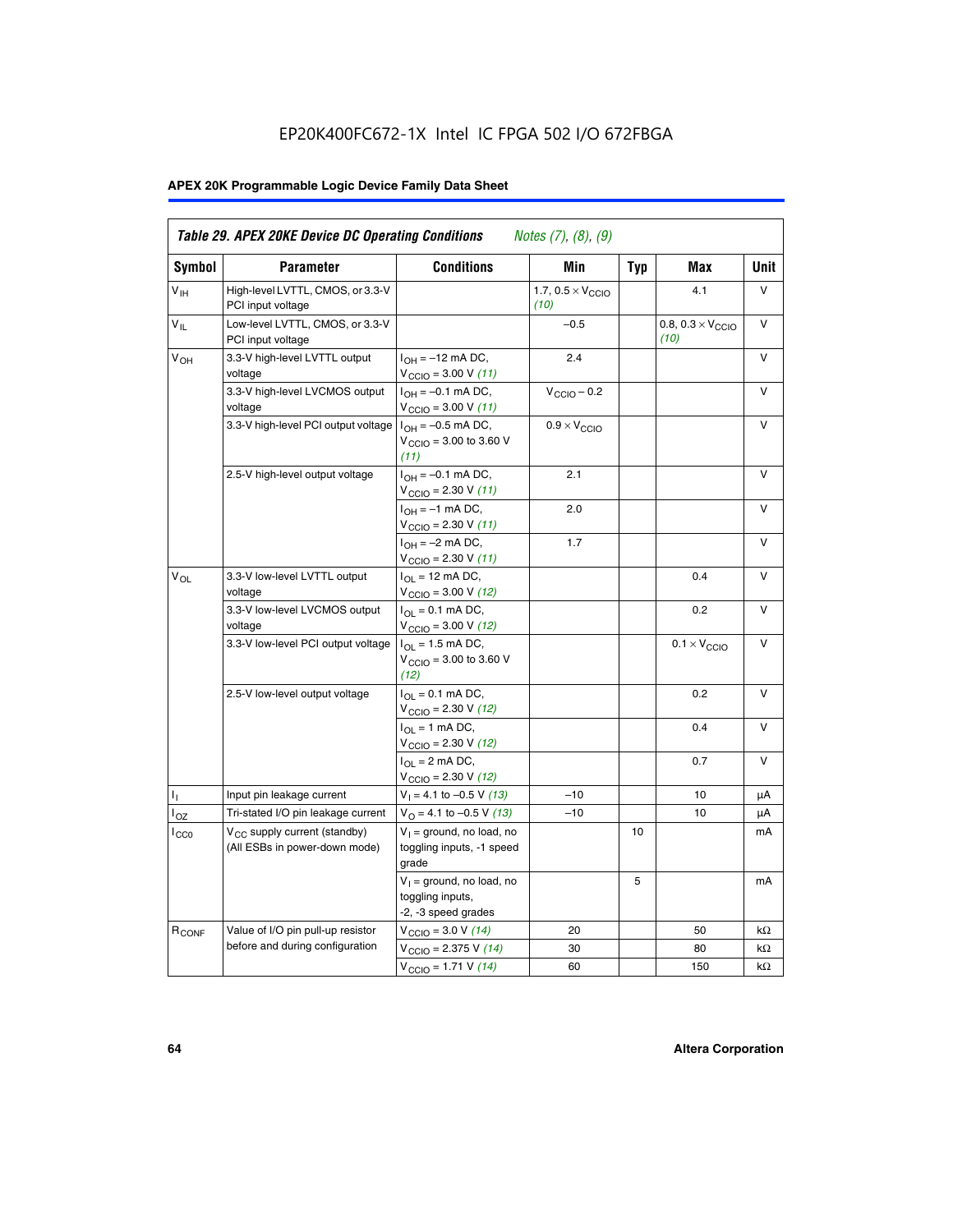**1 For DC Operating Specifications on APEX 20KE I/O standards,** please refer to *Application Note 117 (Using Selectable I/O Standards in Altera Devices).*

| Table 30. APEX 20KE Device Capacitance<br><i>Note</i> (15) |                                             |                                |     |     |      |  |  |
|------------------------------------------------------------|---------------------------------------------|--------------------------------|-----|-----|------|--|--|
| Symbol                                                     | <b>Parameter</b>                            | <b>Conditions</b>              | Min | Max | Unit |  |  |
| $C_{IN}$                                                   | Input capacitance                           | $V_{IN} = 0 V$ , f = 1.0 MHz   |     | 8   | рF   |  |  |
| $C_{\text{INCLK}}$                                         | Input capacitance on<br>dedicated clock pin | $V_{IN} = 0 V$ , f = 1.0 MHz   |     | 12  | pF   |  |  |
| $C_{\text{OUT}}$                                           | Output capacitance                          | $V_{OUIT} = 0 V$ , f = 1.0 MHz |     | 8   | рF   |  |  |

#### *Notes to Tables 27 through 30:*

- (1) See the *Operating Requirements for Altera Devices Data Sheet*.
- (2) Minimum DC input is –0.5 V. During transitions, the inputs may undershoot to –2.0 V or overshoot to 5.75 V for input currents less than 100 mA and periods shorter than 20 ns.
- (3) Numbers in parentheses are for industrial-temperature-range devices.
- (4) Maximum  $V_{CC}$  rise time is 100 ms, and  $V_{CC}$  must rise monotonically.<br>(5) Minimum DC input is -0.5 V. During transitions, the inputs may und
- Minimum DC input is  $-0.5$  V. During transitions, the inputs may undershoot to  $-2.0$  V or overshoot to the voltage shown in the following table based on input duty cycle for input currents less than 100 mA. The overshoot is dependent upon duty cycle of the signal. The DC case is equivalent to 100% duty cycle.

| Vin  | Max. Duty Cycle |
|------|-----------------|
| 4.0V | 100% (DC)       |
| 4.1  | 90%             |
| 4.2  | 50%             |
| 4.3  | 30%             |
|      |                 |

- 4.4  $17\%$ <br>4.5  $10\%$
- 10%
- (6) All pins, including dedicated inputs, clock, I/O, and JTAG pins, may be driven before  $V_{\text{CCINT}}$  and  $V_{\text{CCIO}}$  are powered.
- (7) Typical values are for  $T_A = 25^\circ$  C, V<sub>CCINT</sub> = 1.8 V, and V<sub>CCIO</sub> = 1.8 V, 2.5 V or 3.3 V.
- (8) These values are specified under the APEX 20KE device recommended operating conditions, shown in Table 24 on page 60.
- (9) Refer to *Application Note 117 (Using Selectable I/O Standards in Altera Devices)* for the V<sub>IH</sub>, V<sub>IL</sub>, V<sub>OH</sub>, V<sub>OL</sub>, and I<sub>I</sub> parameters when VCCIO = 1.8 V.
- (10) The APEX 20KE input buffers are compatible with 1.8-V, 2.5-V and 3.3-V (LVTTL and LVCMOS) signals. Additionally, the input buffers are 3.3-V PCI compliant. Input buffers also meet specifications for GTL+, CTT, AGP, SSTL-2, SSTL-3, and HSTL.
- (11) The  $I_{OH}$  parameter refers to high-level TTL, PCI, or CMOS output current.
- (12) The I<sub>OL</sub> parameter refers to low-level TTL, PCI, or CMOS output current. This parameter applies to open-drain pins as well as output pins.
- (13) This value is specified for normal device operation. The value may vary during power-up.
- (14) Pin pull-up resistance values will be lower if an external source drives the pin higher than  $V_{CCIO}$ .
- (15) Capacitance is sample-tested only.

Figure 33 shows the relationship between  $V_{\text{CCIO}}$  and  $V_{\text{CCINT}}$  for 3.3-V PCI compliance on APEX 20K devices.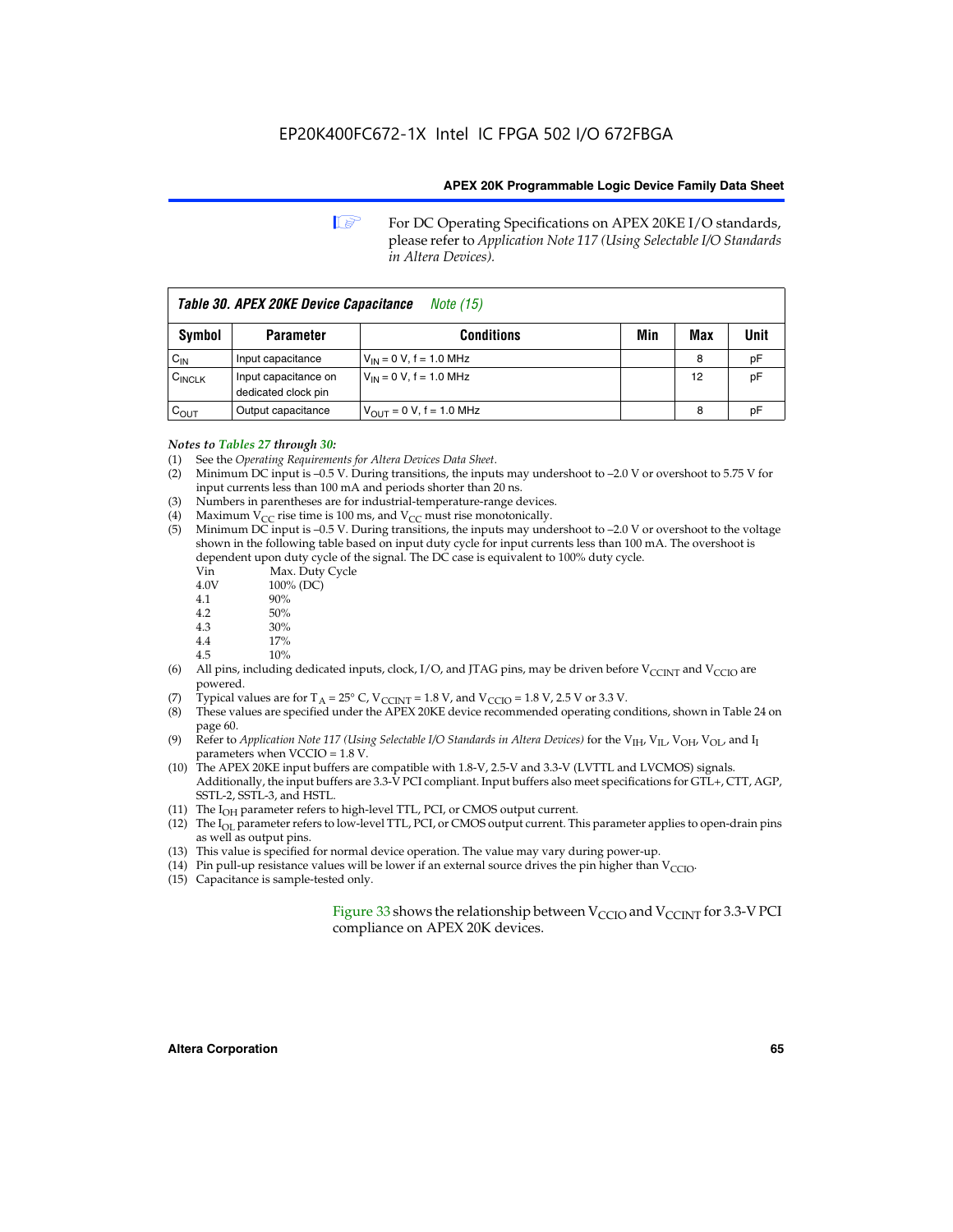

Figure 34 shows the typical output drive characteristics of APEX 20K devices with 3.3-V and 2.5-V V<sub>CCIO</sub>. The output driver is compatible with the 3.3-V *PCI Local Bus Specification, Revision 2.2* (when VCCIO pins are connected to 3.3 V). 5-V tolerant APEX 20K devices in the -1 speed grade are 5-V PCI compliant over all operating conditions.

*Figure 34. Output Drive Characteristics of APEX 20K Device Note (1)*





**66 Altera Corporation**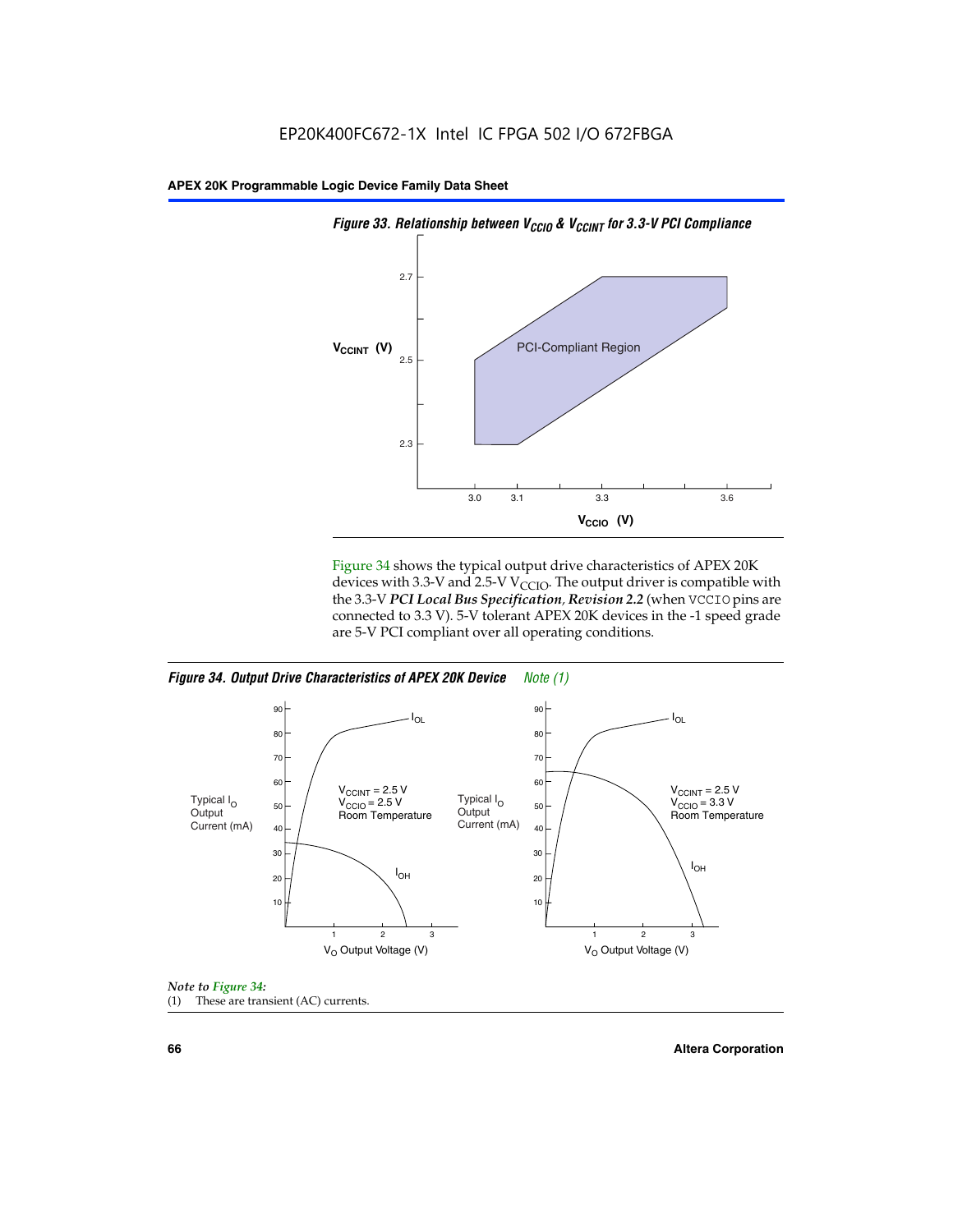

Figure 35 shows the output drive characteristics of APEX 20KE devices.

*Note to Figure 35:* (1) These are transient (AC) currents.

**Timing Model** The high-performance FastTrack and MegaLAB interconnect routing resources ensure predictable performance, accurate simulation, and accurate timing analysis. This predictable performance contrasts with that of FPGAs, which use a segmented connection scheme and therefore have unpredictable performance.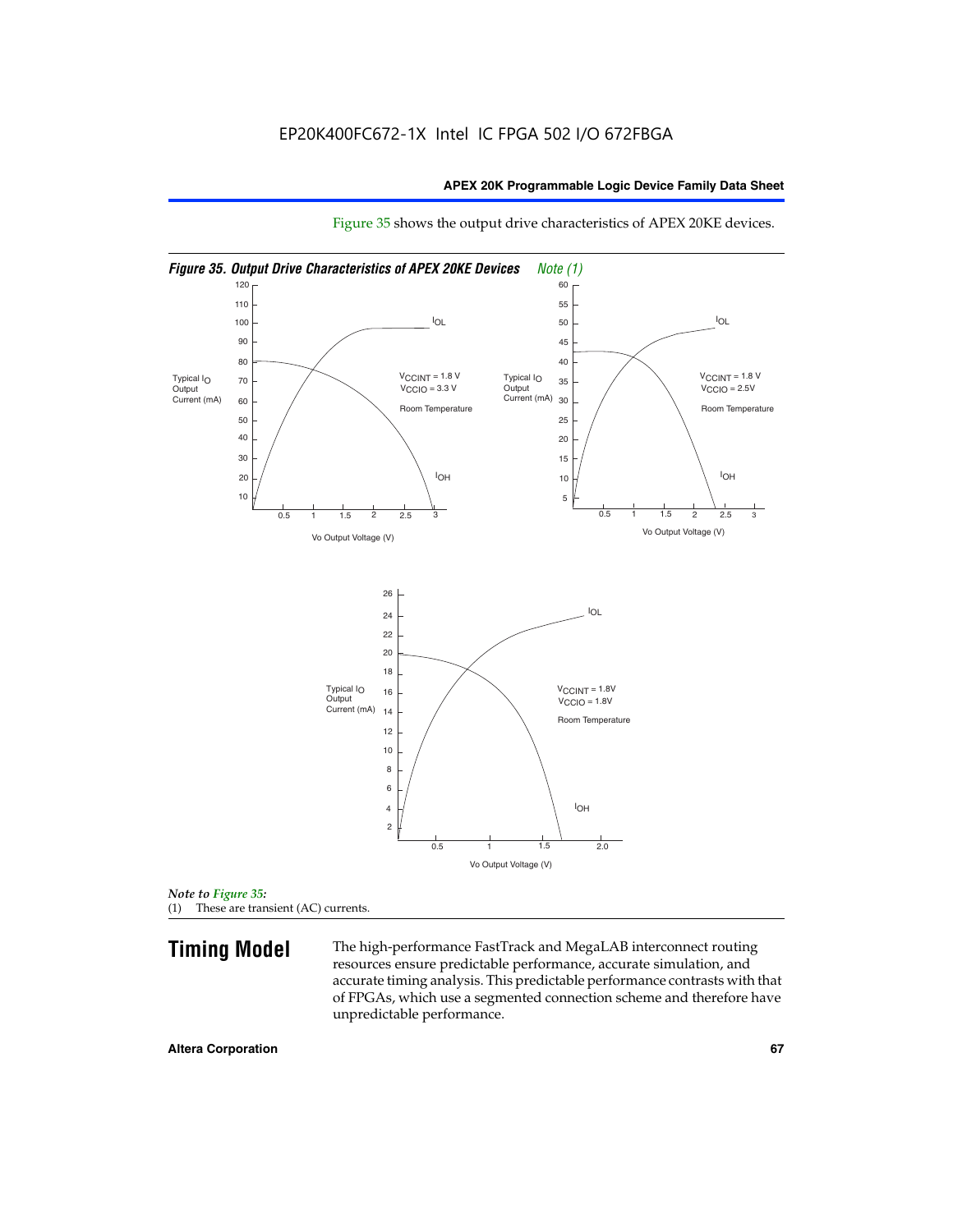All specifications are always representative of worst-case supply voltage and junction temperature conditions. All output-pin-timing specifications are reported for maximum driver strength.

Figure  $36$  shows the  $f_{MAX}$  timing model for APEX 20K devices.



Figure 37 shows the  $f_{MAX}$  timing model for APEX 20KE devices. These parameters can be used to estimate  $f_{MAX}$  for multiple levels of logic. Quartus II software timing analysis should be used for more accurate timing information.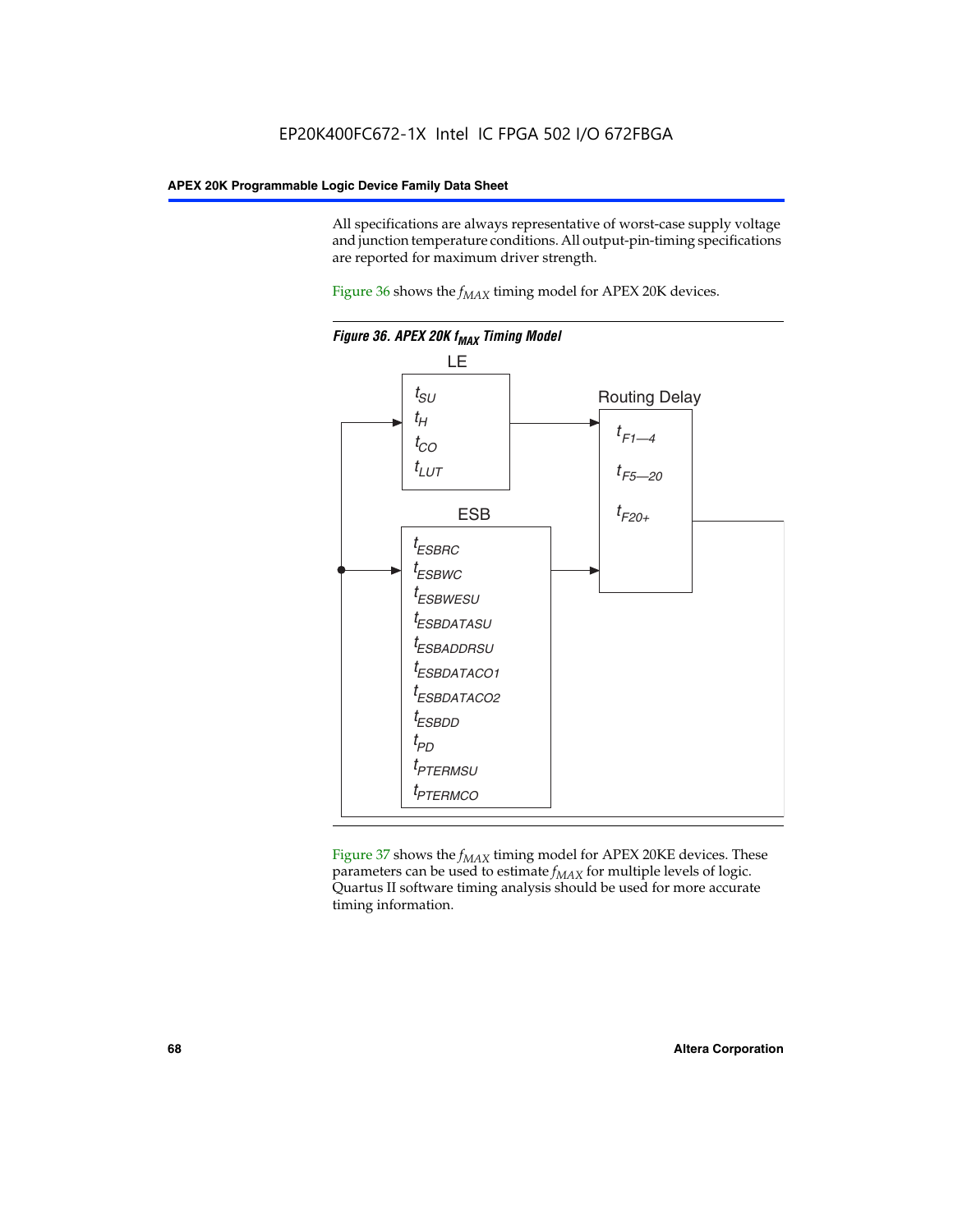

**Figure 37. APEX 20KE f<sub>MAX</sub> Timing Model**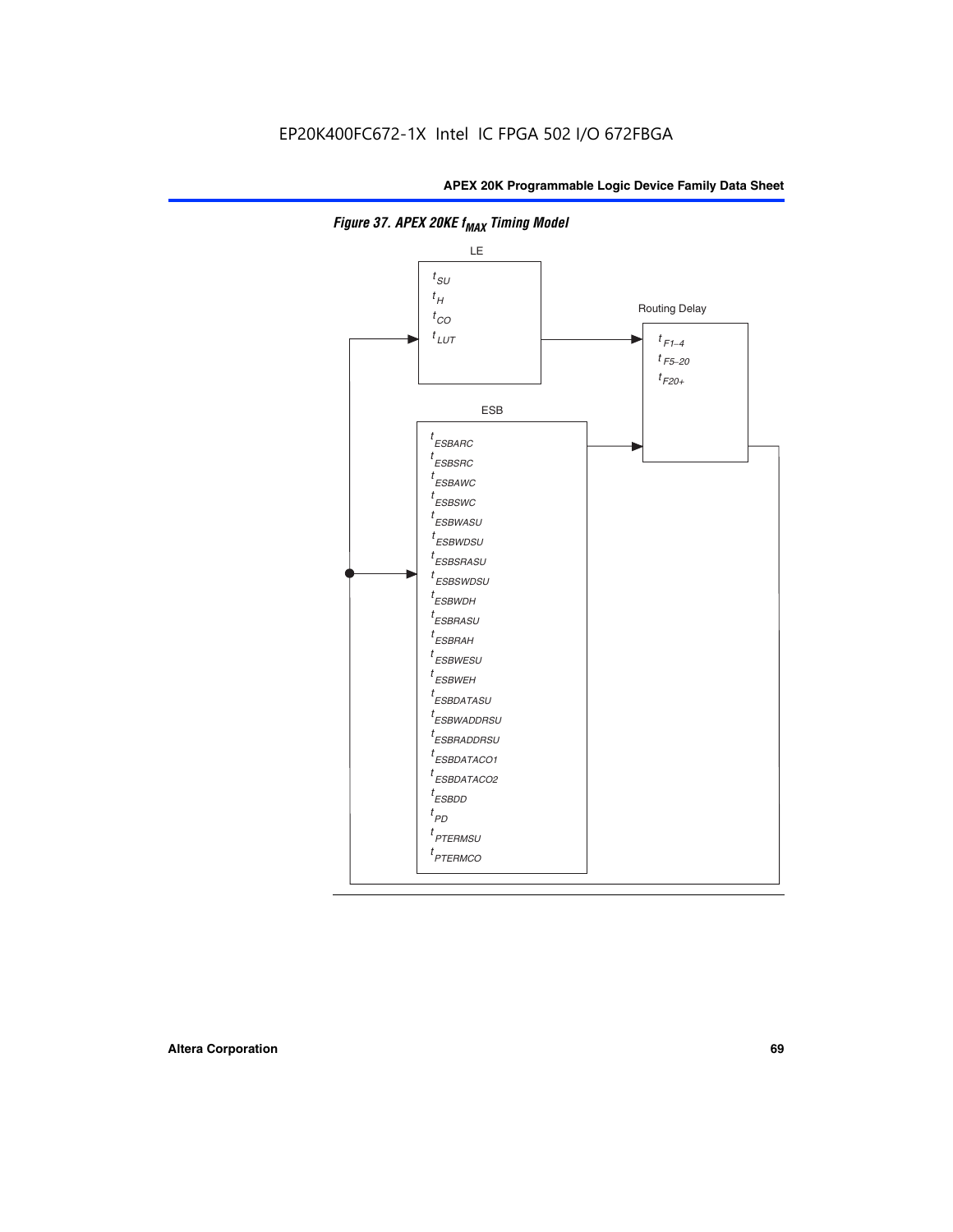Figures 38 and 39 show the asynchronous and synchronous timing waveforms, respectively, for the ESB macroparameters in Table 31.



*Figure 38. ESB Asynchronous Timing Waveforms*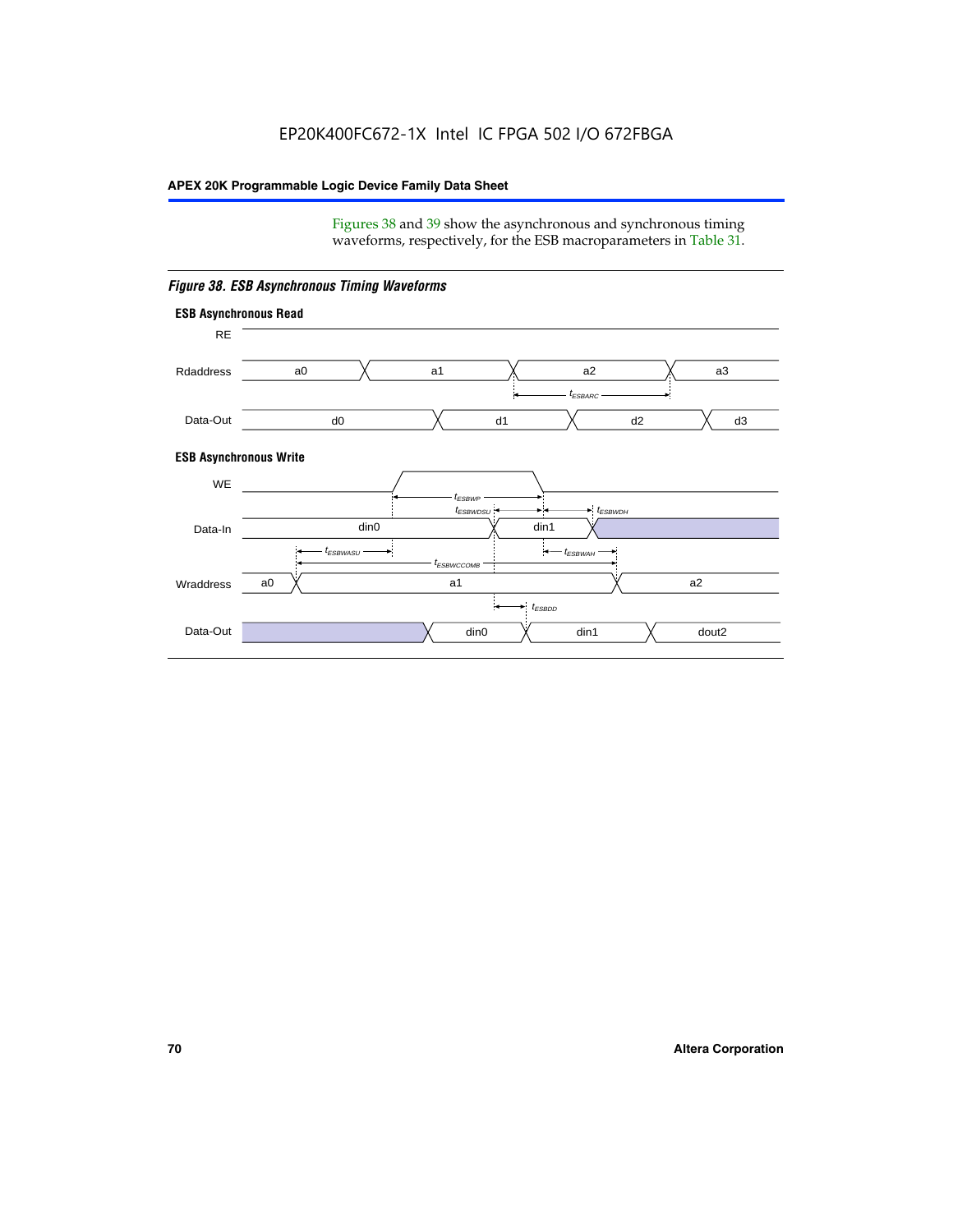

# *Figure 39. ESB Synchronous Timing Waveforms*

# **ESB Synchronous Write (ESB Output Registers Used)**



Figure 40 shows the timing model for bidirectional I/O pin timing.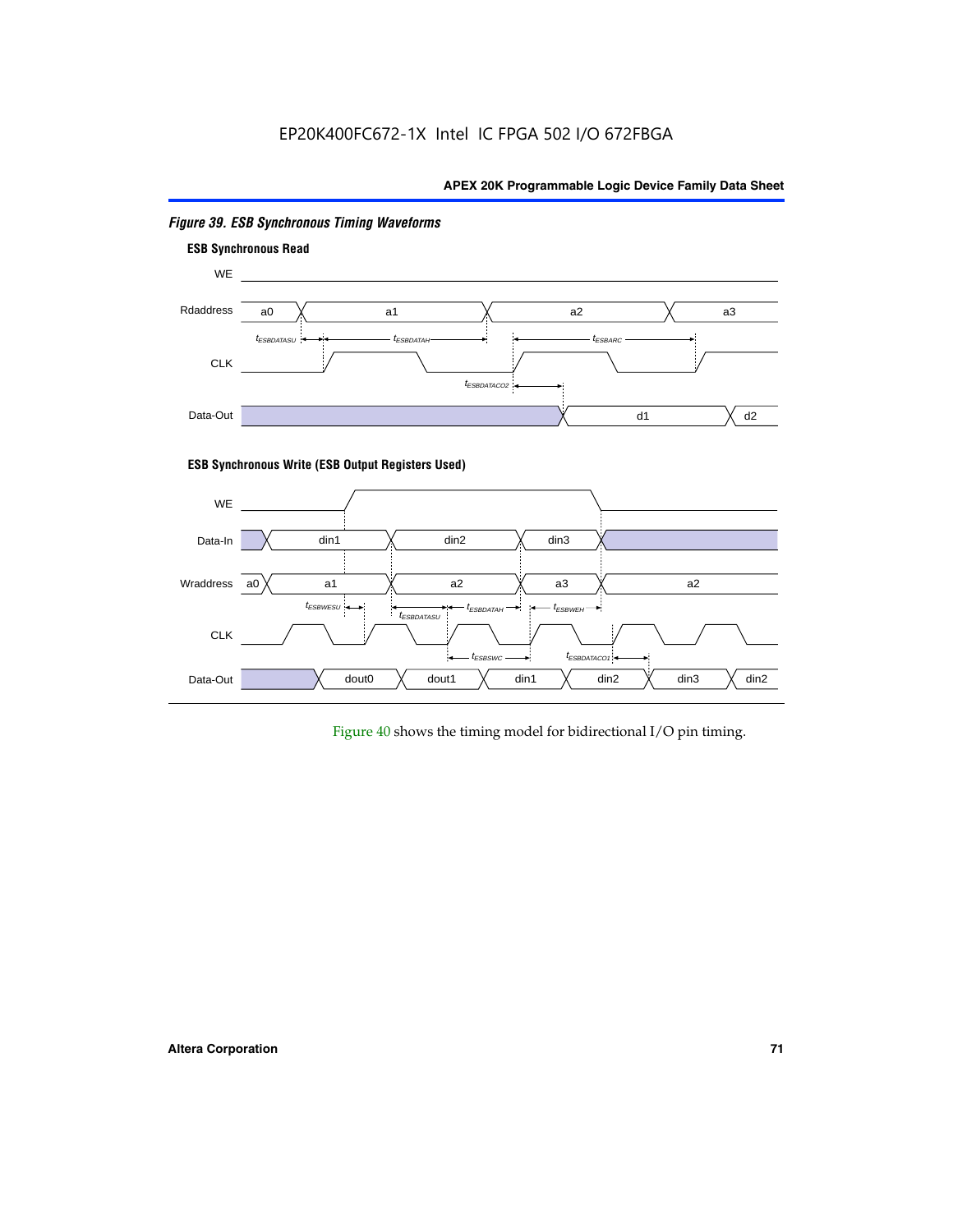

### *Figure 40. Synchronous Bidirectional Pin External Timing*

# *Notes to Figure 40:*

- The output enable and input registers are LE registers in the LAB adjacent to a bidirectional row pin. The output enable register is set with "Output Enable Routing= Signal-Pin" option in the Quartus II software.
- (2) The LAB adjacent input register is set with "Decrease Input Delay to Internal Cells= Off". This maintains a zero hold time for lab adjacent registers while giving a fast, position independent setup time. A faster setup time with zero hold time is possible by setting "Decrease Input Delay to Internal Cells= ON" and moving the input register farther away from the bidirectional pin. The exact position where zero hold occurs with the minimum setup time, varies with device density and speed grade.

Table 31 describes the  $f_{MAX}$  timing parameters shown in Figure 36 on page 68.

| Table 31. APEX 20K f <sub>MAX</sub> Timing Parameters<br>(Part 1 of 2) |                                                                |  |  |  |  |
|------------------------------------------------------------------------|----------------------------------------------------------------|--|--|--|--|
| Symbol                                                                 | <b>Parameter</b><br>LE register setup time before clock        |  |  |  |  |
| $t_{\text{SU}}$                                                        |                                                                |  |  |  |  |
| $t_H$                                                                  | LE register hold time after clock                              |  |  |  |  |
| $t_{CO}$                                                               | LE register clock-to-output delay                              |  |  |  |  |
| t <sub>LUT</sub>                                                       | LUT delay for data-in                                          |  |  |  |  |
| <sup>t</sup> ESBRC                                                     | ESB Asynchronous read cycle time                               |  |  |  |  |
| <sup>t</sup> ESBWC                                                     | ESB Asynchronous write cycle time                              |  |  |  |  |
| <sup>t</sup> ESBWESU                                                   | ESB WE setup time before clock when using input register       |  |  |  |  |
| <sup>t</sup> ESBDATASU                                                 | ESB data setup time before clock when using input register     |  |  |  |  |
| <sup>t</sup> ESBDATAH                                                  | ESB data hold time after clock when using input register       |  |  |  |  |
| <sup>t</sup> ESBADDRSU                                                 | ESB address setup time before clock when using input registers |  |  |  |  |
| ESBDATACO1                                                             | ESB clock-to-output delay when using output registers          |  |  |  |  |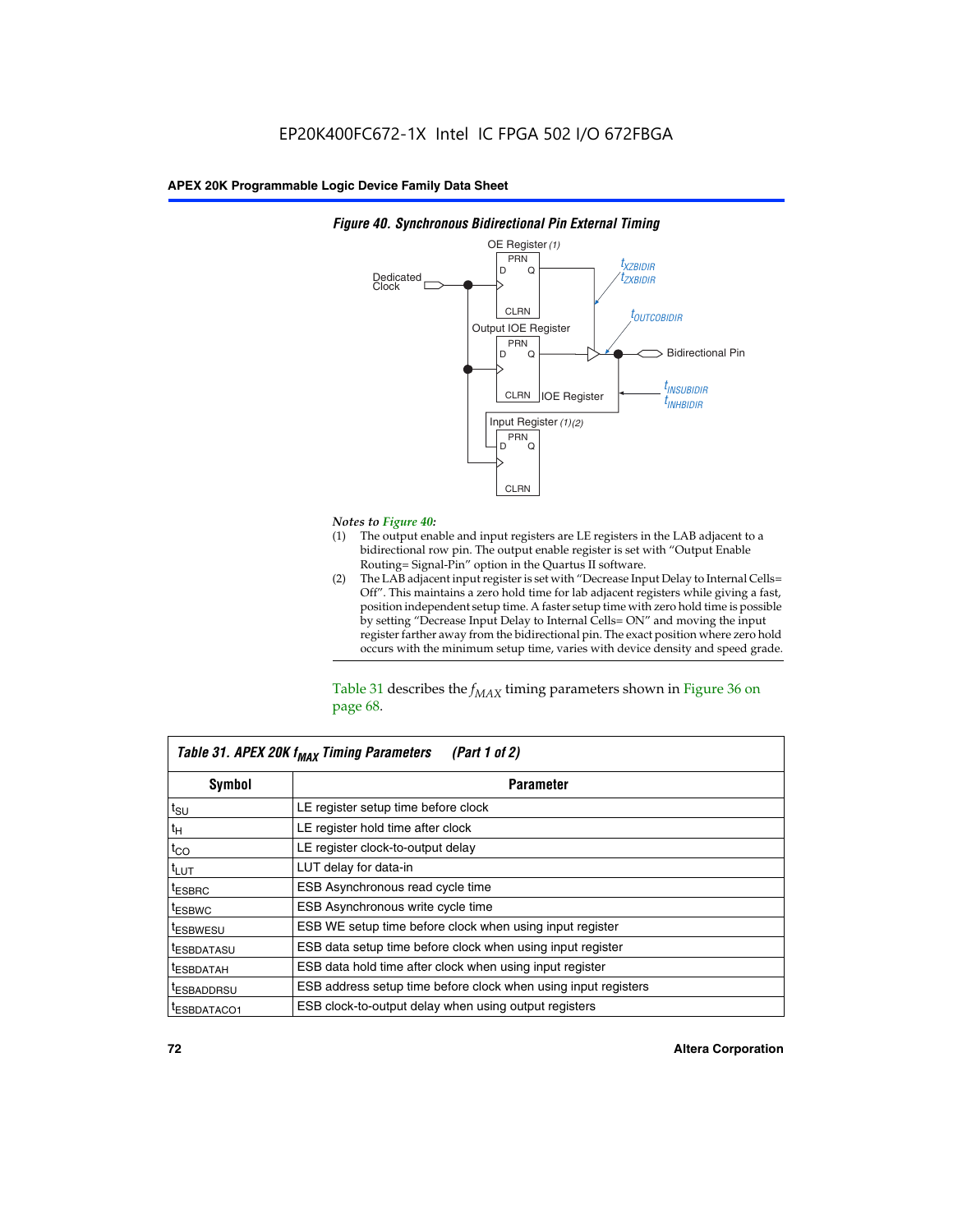| Table 31. APEX 20K f <sub>MAX</sub> Timing Parameters<br>(Part 2 of 2) |                                                    |  |  |  |  |
|------------------------------------------------------------------------|----------------------------------------------------|--|--|--|--|
| Symbol                                                                 | <b>Parameter</b>                                   |  |  |  |  |
| t <sub>ESBDATACO2</sub>                                                | ESB clock-to-output delay without output registers |  |  |  |  |
| <sup>t</sup> ESBDD                                                     | ESB data-in to data-out delay for RAM mode         |  |  |  |  |
| t <sub>PD</sub>                                                        | ESB macrocell input to non-registered output       |  |  |  |  |
| <sup>t</sup> PTERMSU                                                   | ESB macrocell register setup time before clock     |  |  |  |  |
| <sup>t</sup> PTERMCO                                                   | ESB macrocell register clock-to-output delay       |  |  |  |  |
| $t_{F1-4}$                                                             | Fanout delay using local interconnect              |  |  |  |  |
| $t_{F5-20}$                                                            | Fanout delay using MegaLab Interconnect            |  |  |  |  |
| $t_{F20+}$                                                             | Fanout delay using FastTrack Interconnect          |  |  |  |  |
| $t_{CH}$                                                               | Minimum clock high time from clock pin             |  |  |  |  |
| $t_{CL}$                                                               | Minimum clock low time from clock pin              |  |  |  |  |
| t <sub>CLRP</sub>                                                      | LE clear pulse width                               |  |  |  |  |
| t <sub>PREP</sub>                                                      | LE preset pulse width                              |  |  |  |  |
| <sup>t</sup> ESBCH                                                     | Clock high time                                    |  |  |  |  |
| <sup>t</sup> ESBCL                                                     | Clock low time                                     |  |  |  |  |
| <sup>t</sup> ESBWP                                                     | Write pulse width                                  |  |  |  |  |
| <sup>t</sup> ESBRP                                                     | Read pulse width                                   |  |  |  |  |

## Tables 32 and 33 describe APEX 20K external timing parameters.

| Table 32. APEX 20K External Timing Parameters<br>Note (1) |                                                         |  |  |  |  |
|-----------------------------------------------------------|---------------------------------------------------------|--|--|--|--|
| Symbol                                                    | <b>Clock Parameter</b>                                  |  |  |  |  |
| <sup>t</sup> insu                                         | Setup time with global clock at IOE register            |  |  |  |  |
| $t_{\mathsf{INH}}$                                        | Hold time with global clock at IOE register             |  |  |  |  |
| toutco                                                    | Clock-to-output delay with global clock at IOE register |  |  |  |  |

| Table 33. APEX 20K External Bidirectional Timing Parameters<br>Note (1) |                                                                                                |              |  |  |  |  |
|-------------------------------------------------------------------------|------------------------------------------------------------------------------------------------|--------------|--|--|--|--|
| Symbol                                                                  | <b>Conditions</b><br><b>Parameter</b>                                                          |              |  |  |  |  |
| <sup>I</sup> INSUBIDIR                                                  | Setup time for bidirectional pins with global clock at same-row or same-<br>column LE register |              |  |  |  |  |
| <sup>t</sup> INHBIDIR                                                   | Hold time for bidirectional pins with global clock at same-row or same-<br>column LE register  |              |  |  |  |  |
| <sup>t</sup> OUTCOBIDIR                                                 | Clock-to-output delay for bidirectional pins with global clock at IOE<br>register              | $C1 = 10 pF$ |  |  |  |  |
| <sup>T</sup> XZBIDIR                                                    | Synchronous IOE output buffer disable delay                                                    | $C1 = 10 pF$ |  |  |  |  |
| <sup>I</sup> ZXBIDIR                                                    | Synchronous IOE output buffer enable delay, slow slew rate $=$ off                             | $C1 = 10 pF$ |  |  |  |  |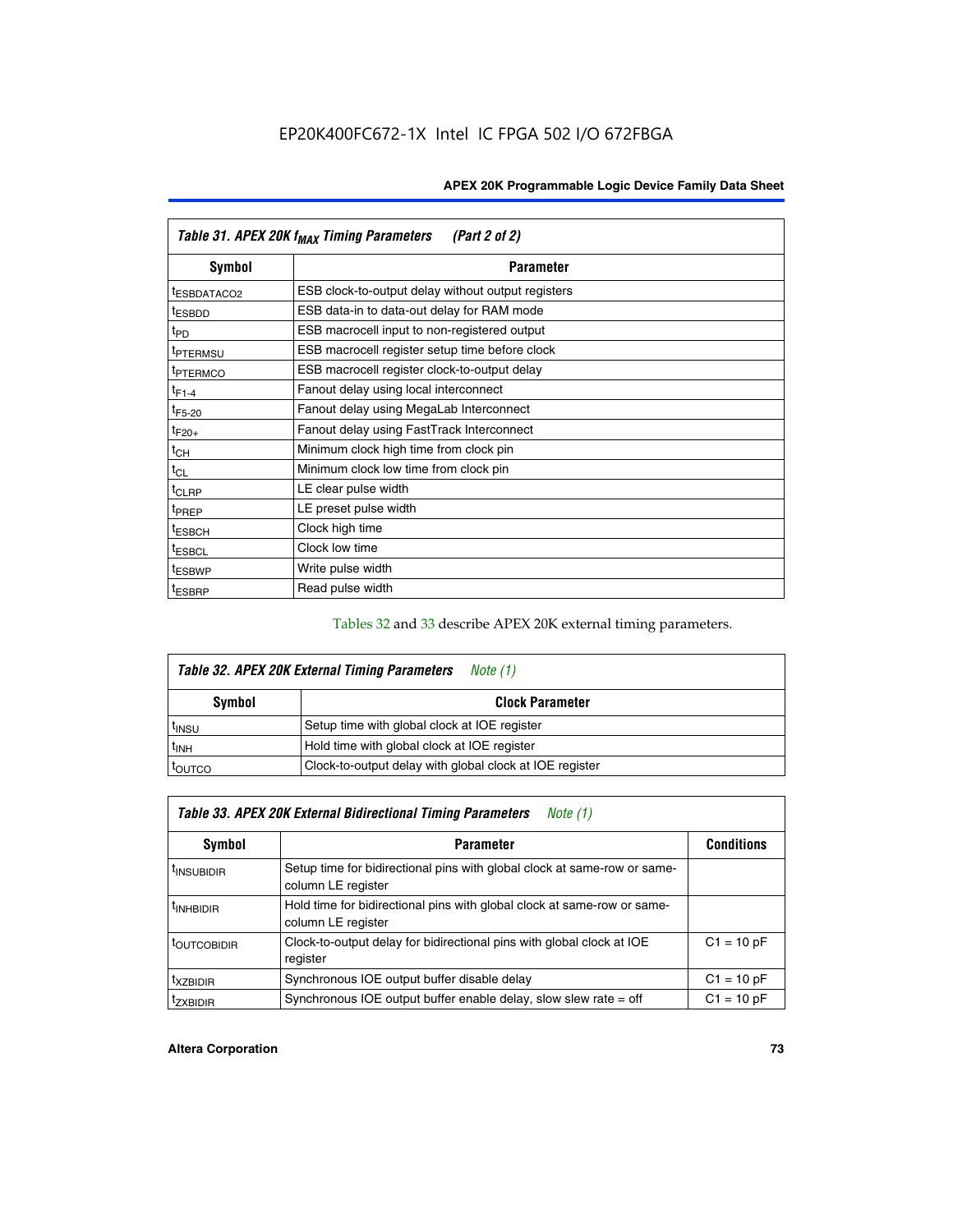#### *Note to Tables 32 and 33:*

(1) These timing parameters are sample-tested only.

Tables 34 through 37 show APEX 20KE LE, ESB, routing, and functional timing microparameters for the  $f_{MAX}$  timing model.

| <b>Table 34. APEX 20KE LE Timing Microparameters</b> |                                     |  |  |  |  |
|------------------------------------------------------|-------------------------------------|--|--|--|--|
| Symbol<br><b>Parameter</b>                           |                                     |  |  |  |  |
| t <sub>SU</sub>                                      | LE register setup time before clock |  |  |  |  |
| $t_H$                                                | LE register hold time after clock   |  |  |  |  |
| $t_{CO}$                                             | LE register clock-to-output delay   |  |  |  |  |
| <b>LUT</b>                                           | LUT delay for data-in to data-out   |  |  |  |  |

| <b>Table 35. APEX 20KE ESB Timing Microparameters</b> |                                                            |  |  |  |
|-------------------------------------------------------|------------------------------------------------------------|--|--|--|
| Symbol                                                | <b>Parameter</b>                                           |  |  |  |
| <sup>t</sup> ESBARC                                   | ESB Asynchronous read cycle time                           |  |  |  |
| <sup>t</sup> ESBSRC                                   | ESB Synchronous read cycle time                            |  |  |  |
| <b><i>ESBAWC</i></b>                                  | ESB Asynchronous write cycle time                          |  |  |  |
| t <sub>ESBSWC</sub>                                   | ESB Synchronous write cycle time                           |  |  |  |
| t <sub>ESBWASU</sub>                                  | ESB write address setup time with respect to WE            |  |  |  |
| <sup>t</sup> ESBWAH                                   | ESB write address hold time with respect to WE             |  |  |  |
| t <sub>ESBWDSU</sub>                                  | ESB data setup time with respect to WE                     |  |  |  |
| <sup>t</sup> ESBWDH                                   | ESB data hold time with respect to WE                      |  |  |  |
| tESBRASU                                              | ESB read address setup time with respect to RE             |  |  |  |
| <sup>t</sup> ESBRAH                                   | ESB read address hold time with respect to RE              |  |  |  |
| <i><b>ESBWESU</b></i>                                 | ESB WE setup time before clock when using input register   |  |  |  |
| t <sub>ESBWEH</sub>                                   | ESB WE hold time after clock when using input register     |  |  |  |
| <b><i>t</i>ESBDATASU</b>                              | ESB data setup time before clock when using input register |  |  |  |
| t <sub>ESBDATAH</sub>                                 | ESB data hold time after clock when using input register   |  |  |  |
| t <sub>ESBWADDRSU</sub>                               | ESB write address setup time before clock when using input |  |  |  |
|                                                       | registers                                                  |  |  |  |
| <i><b>LESBRADDRSU</b></i>                             | ESB read address setup time before clock when using input  |  |  |  |
|                                                       | registers                                                  |  |  |  |
| t <sub>ESBDATACO1</sub>                               | ESB clock-to-output delay when using output registers      |  |  |  |
| t <sub>ESBDATACO2</sub>                               | ESB clock-to-output delay without output registers         |  |  |  |
| $t_{ESBDD}$                                           | ESB data-in to data-out delay for RAM mode                 |  |  |  |
| $t_{\mathsf{PD}}$                                     | ESB Macrocell input to non-registered output               |  |  |  |
| t <sub>PTERMSU</sub>                                  | ESB Macrocell register setup time before clock             |  |  |  |
| t <sub>PTERMCO</sub>                                  | ESB Macrocell register clock-to-output delay               |  |  |  |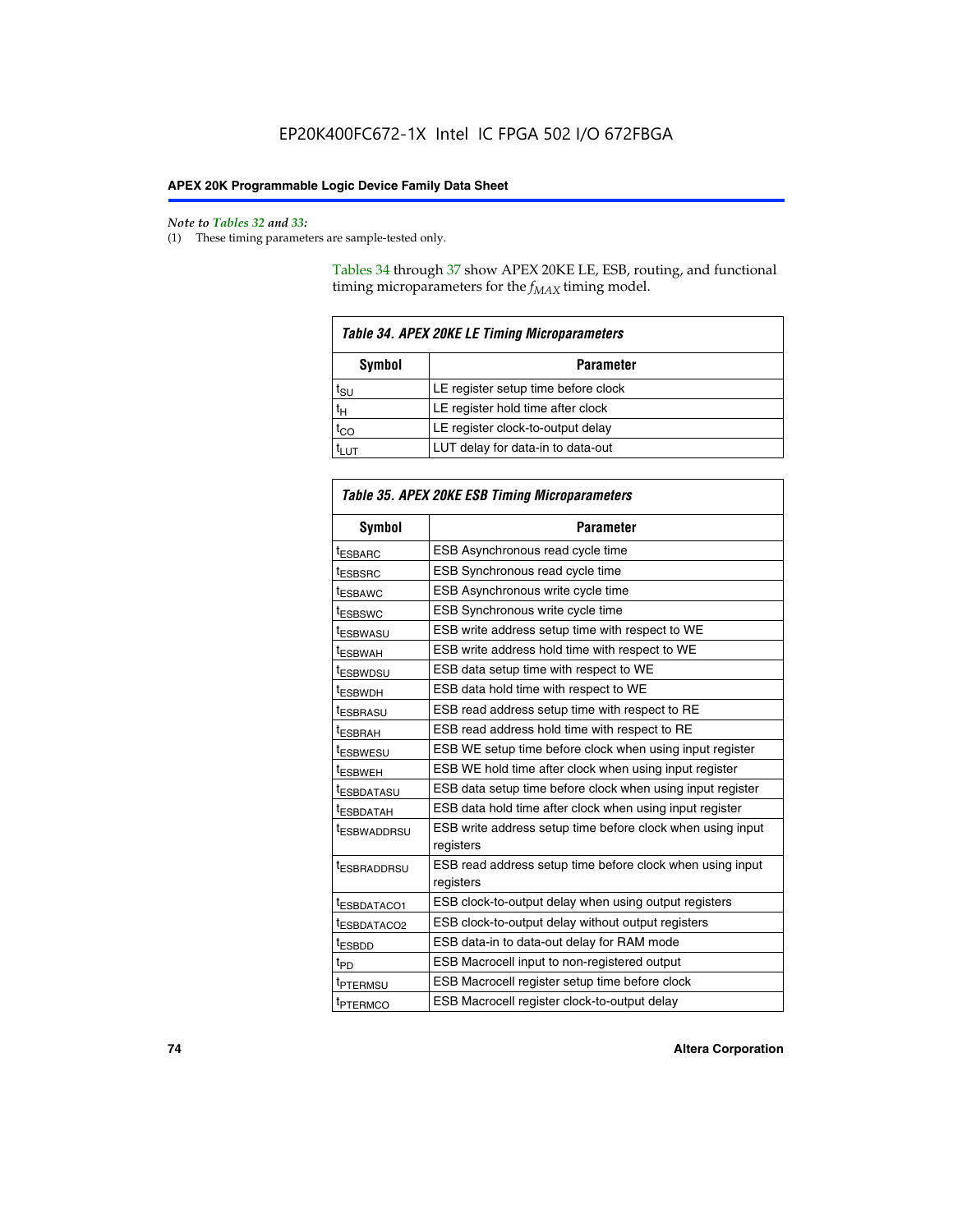| <b>Table 36. APEX 20KE Routing Timing Microparameters</b><br>Note (1) |                                                    |  |  |  |  |
|-----------------------------------------------------------------------|----------------------------------------------------|--|--|--|--|
| Symbol<br><b>Parameter</b>                                            |                                                    |  |  |  |  |
| $t_{F1-4}$                                                            | Fanout delay using Local Interconnect              |  |  |  |  |
| $t_{F5-20}$                                                           | Fanout delay estimate using MegaLab Interconnect   |  |  |  |  |
| $t_{F20+}$                                                            | Fanout delay estimate using FastTrack Interconnect |  |  |  |  |

#### *Note to Table 36:*

(1) These parameters are worst-case values for typical applications. Post-compilation timing simulation and timing analysis are required to determine actual worst-case performance.

| Symbol        | <b>Parameter</b>                       |  |  |  |  |  |
|---------------|----------------------------------------|--|--|--|--|--|
| <b>TCH</b>    | Minimum clock high time from clock pin |  |  |  |  |  |
| <b>TCL</b>    | Minimum clock low time from clock pin  |  |  |  |  |  |
| <b>TCLRP</b>  | LE clear Pulse Width                   |  |  |  |  |  |
| <b>TPREP</b>  | LE preset pulse width                  |  |  |  |  |  |
| <b>TESBCH</b> | Clock high time for ESB                |  |  |  |  |  |
| <b>TESBCL</b> | Clock low time for ESB                 |  |  |  |  |  |
| <b>TESBWP</b> | Write pulse width                      |  |  |  |  |  |
| <b>TESBRP</b> | Read pulse width                       |  |  |  |  |  |

### *Table 37. APEX 20KE Functional Timing Microparameters*

Tables 38 and 39 describe the APEX 20KE external timing parameters.

| Table 38. APEX 20KE External Timing Parameters<br>Note (1) |                                                                |              |  |  |  |
|------------------------------------------------------------|----------------------------------------------------------------|--------------|--|--|--|
| <b>Clock Parameter</b><br>Symbol<br><b>Conditions</b>      |                                                                |              |  |  |  |
| <sup>t</sup> insu                                          | Setup time with global clock at IOE input register             |              |  |  |  |
| $t_{\text{INH}}$                                           | Hold time with global clock at IOE input register              |              |  |  |  |
| toutco                                                     | Clock-to-output delay with global clock at IOE output register | $C1 = 10 pF$ |  |  |  |
| <sup>t</sup> INSUPLL                                       | Setup time with PLL clock at IOE input register                |              |  |  |  |
| <sup>t</sup> INHPLL                                        | Hold time with PLL clock at IOE input register                 |              |  |  |  |
| <sup>I</sup> OUTCOPLL                                      | Clock-to-output delay with PLL clock at IOE output register    | $C1 = 10 pF$ |  |  |  |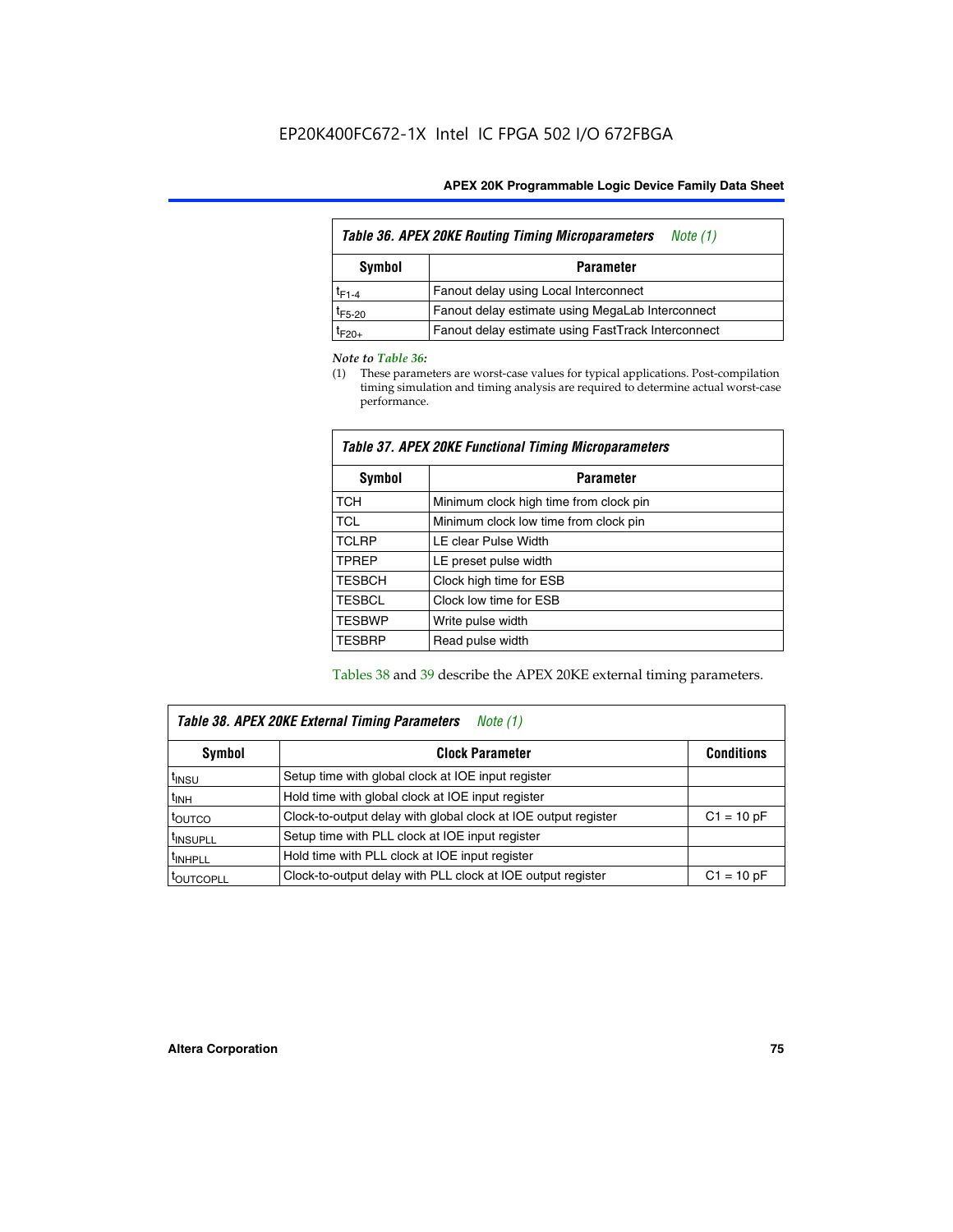| Table 39. APEX 20KE External Bidirectional Timing Parameters<br>Note $(1)$ |                                                                                                          |              |  |  |  |  |  |  |
|----------------------------------------------------------------------------|----------------------------------------------------------------------------------------------------------|--------------|--|--|--|--|--|--|
| <b>Symbol</b>                                                              | <b>Conditions</b><br><b>Parameter</b>                                                                    |              |  |  |  |  |  |  |
| <sup>t</sup> INSUBIDIR                                                     | Setup time for bidirectional pins with global clock at LAB adjacent Input<br>Register                    |              |  |  |  |  |  |  |
| <sup>t</sup> INHBIDIR                                                      | Hold time for bidirectional pins with global clock at LAB adjacent Input<br>Register                     |              |  |  |  |  |  |  |
| <b><i>LOUTCOBIDIR</i></b>                                                  | $C1 = 10 pF$<br>Clock-to-output delay for bidirectional pins with global clock at IOE output<br>register |              |  |  |  |  |  |  |
| t <sub>XZBIDIR</sub>                                                       | $C1 = 10 pF$<br>Synchronous Output Enable Register to output buffer disable delay                        |              |  |  |  |  |  |  |
| <sup>t</sup> zxbidir                                                       | Synchronous Output Enable Register output buffer enable delay                                            | $C1 = 10 pF$ |  |  |  |  |  |  |
| <sup>I</sup> INSUBIDIRPLL                                                  | Setup time for bidirectional pins with PLL clock at LAB adjacent Input<br>Register                       |              |  |  |  |  |  |  |
| <sup>t</sup> INHBIDIRPLL                                                   | Hold time for bidirectional pins with PLL clock at LAB adjacent Input<br>Register                        |              |  |  |  |  |  |  |
| <b><i>LOUTCOBIDIRPLL</i></b>                                               | Clock-to-output delay for bidirectional pins with PLL clock at IOE output<br>register                    | $C1 = 10 pF$ |  |  |  |  |  |  |
| <sup>t</sup> XZBIDIRPLL                                                    | Synchronous Output Enable Register to output buffer disable delay with<br><b>PLL</b>                     | $C1 = 10 pF$ |  |  |  |  |  |  |
| <sup>I</sup> ZXBIDIRPLL                                                    | Synchronous Output Enable Register output buffer enable delay with PLL                                   | $C1 = 10 pF$ |  |  |  |  |  |  |

*Note to Tables 38 and 39:*

(1) These timing parameters are sample-tested only.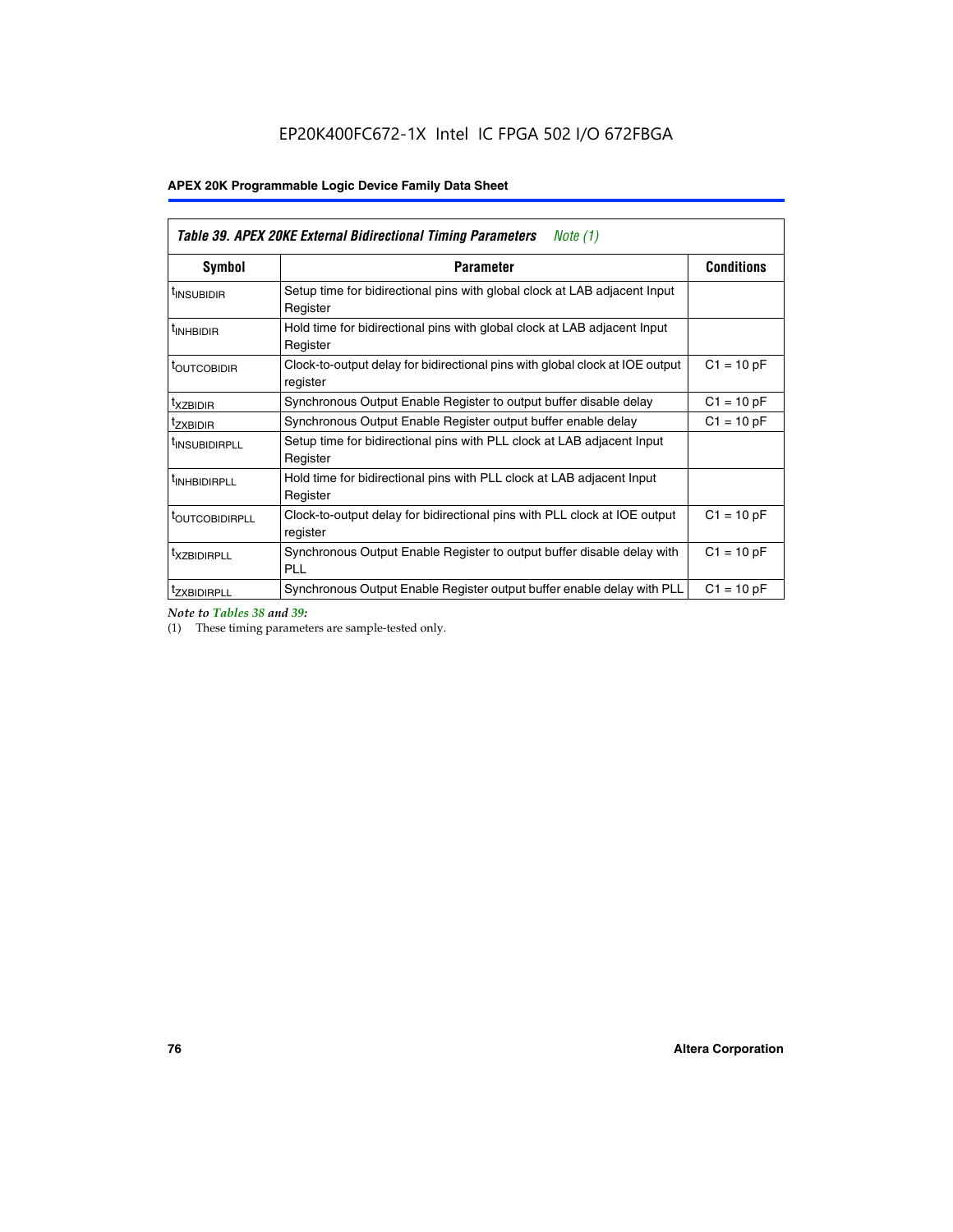Tables 40 through 42 show the **f<sub>MAX</sub>** timing parameters for EP20K100, EP20K200, and EP20K400 APEX 20K devices.

| Table 40. EP20K100 f <sub>MAX</sub> Timing Parameters |                |     |                |     |                |            |              |
|-------------------------------------------------------|----------------|-----|----------------|-----|----------------|------------|--------------|
| <b>Symbol</b>                                         | -1 Speed Grade |     | -2 Speed Grade |     | -3 Speed Grade |            | <b>Units</b> |
|                                                       | Min            | Max | Min            | Max | Min            | <b>Max</b> |              |
| t <sub>su</sub>                                       | 0.5            |     | 0.6            |     | 0.8            |            | ns           |
| $t_H$                                                 | 0.7            |     | 0.8            |     | 1.0            |            | ns           |
| $t_{CO}$                                              |                | 0.3 |                | 0.4 |                | 0.5        | ns           |
| $t_{LUT}$                                             |                | 0.8 |                | 1.0 |                | 1.3        | ns           |
| <sup>t</sup> ESBRC                                    |                | 1.7 |                | 2.1 |                | 2.4        | ns           |
| t <sub>ESBWC</sub>                                    |                | 5.7 |                | 6.9 |                | 8.1        | ns           |
| t <sub>ESBWESU</sub>                                  | 3.3            |     | 3.9            |     | 4.6            |            | ns           |
| <sup>t</sup> ESBDATASU                                | 2.2            |     | 2.7            |     | 3.1            |            | ns           |
| <sup>t</sup> ESBDATAH                                 | 0.6            |     | 0.8            |     | 0.9            |            | ns           |
| <sup>t</sup> ESBADDRSU                                | 2.4            |     | 2.9            |     | 3.3            |            | ns           |
| <sup>t</sup> ESBDATACO1                               |                | 1.3 |                | 1.6 |                | 1.8        | ns           |
| <sup>t</sup> ESBDATACO2                               |                | 2.6 |                | 3.1 |                | 3.6        | ns           |
| t <sub>ESBDD</sub>                                    |                | 2.5 |                | 3.3 |                | 3.6        | ns           |
| $t_{PD}$                                              |                | 2.5 |                | 3.0 |                | 3.6        | ns           |
| <b>TPTERMSU</b>                                       | 2.3            |     | 2.6            |     | 3.2            |            | ns           |
| t <sub>PTERMCO</sub>                                  |                | 1.5 |                | 1.8 |                | 2.1        | ns           |
| $t_{F1-4}$                                            |                | 0.5 |                | 0.6 |                | 0.7        | ns           |
| $t_{F5-20}$                                           |                | 1.6 |                | 1.7 |                | 1.8        | ns           |
| $t_{F20+}$                                            |                | 2.2 |                | 2.2 |                | 2.3        | ns           |
| $t_{\mathsf{CH}}$                                     | 2.0            |     | 2.5            |     | 3.0            |            | ns           |
| $t_{CL}$                                              | 2.0            |     | 2.5            |     | 3.0            |            | ns           |
| t <sub>CLRP</sub>                                     | 0.3            |     | 0.4            |     | 0.4            |            | ns           |
| t <sub>PREP</sub>                                     | 0.5            |     | 0.5            |     | 0.5            |            | ns           |
| <sup>t</sup> ESBCH                                    | 2.0            |     | 2.5            |     | 3.0            |            | ns           |
| <b><i>LESBCL</i></b>                                  | 2.0            |     | 2.5            |     | 3.0            |            | ns           |
| t <sub>ESBWP</sub>                                    | 1.6            |     | 1.9            |     | 2.2            |            | ns           |
| $t_{ESBRP}$                                           | 1.0            |     | 1.3            |     | 1.4            |            | ns           |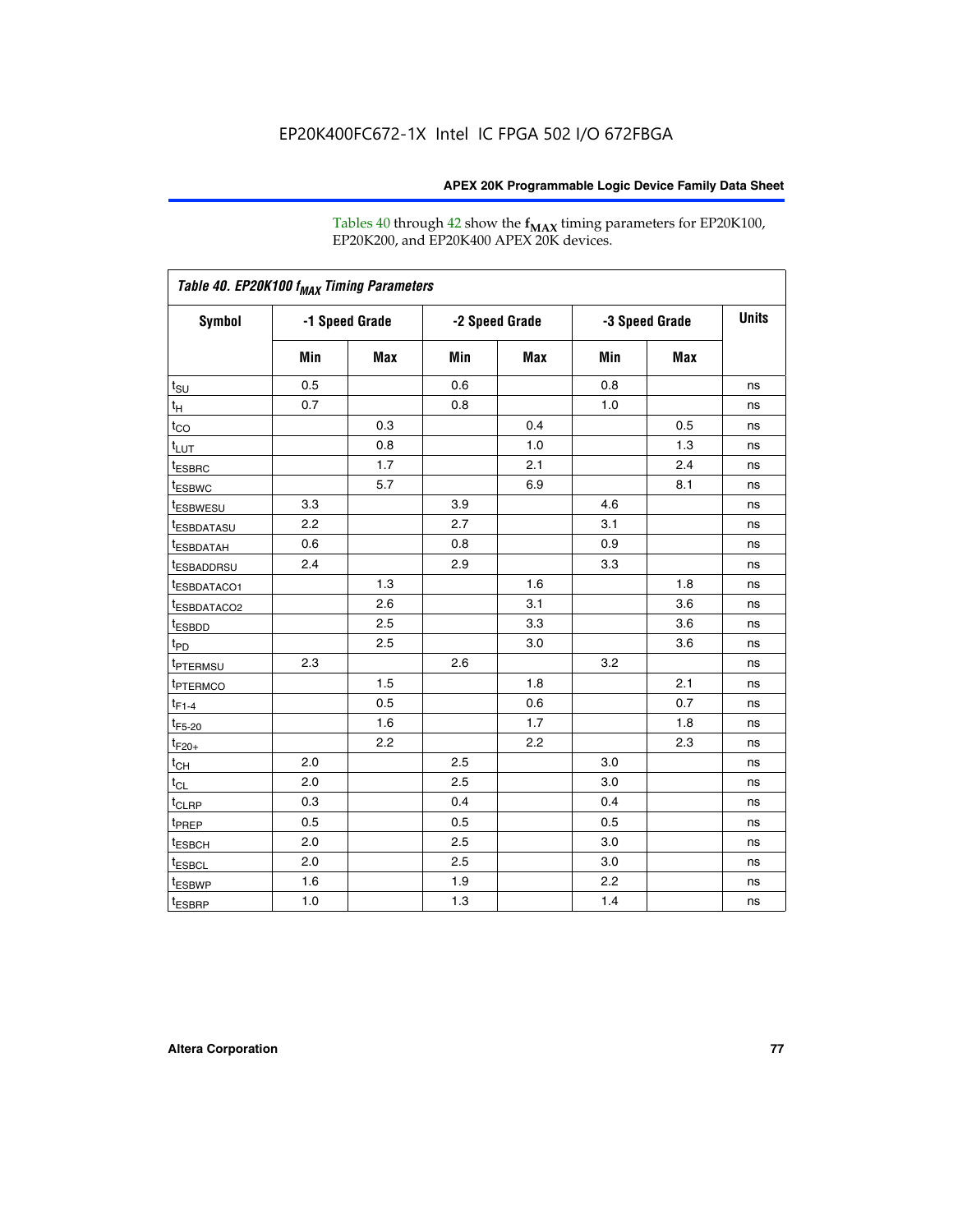| Table 41. EP20K200 f <sub>MAX</sub> Timing Parameters |                |     |     |                |     |                |    |
|-------------------------------------------------------|----------------|-----|-----|----------------|-----|----------------|----|
| Symbol                                                | -1 Speed Grade |     |     | -2 Speed Grade |     | -3 Speed Grade |    |
|                                                       | Min            | Max | Min | <b>Max</b>     | Min | Max            |    |
| $t_{\text{SU}}$                                       | 0.5            |     | 0.6 |                | 0.8 |                | ns |
| $t_H$                                                 | 0.7            |     | 0.8 |                | 1.0 |                | ns |
| $t_{CO}$                                              |                | 0.3 |     | 0.4            |     | 0.5            | ns |
| $t_{LUT}$                                             |                | 0.8 |     | 1.0            |     | 1.3            | ns |
| t <sub>ESBRC</sub>                                    |                | 1.7 |     | 2.1            |     | 2.4            | ns |
| t <sub>ESBWC</sub>                                    |                | 5.7 |     | 6.9            |     | 8.1            | ns |
| t <sub>ESBWESU</sub>                                  | 3.3            |     | 3.9 |                | 4.6 |                | ns |
| <sup>t</sup> ESBDATASU                                | 2.2            |     | 2.7 |                | 3.1 |                | ns |
| t <sub>ESBDATAH</sub>                                 | 0.6            |     | 0.8 |                | 0.9 |                | ns |
| t <sub>ESBADDRSU</sub>                                | 2.4            |     | 2.9 |                | 3.3 |                | ns |
| <u>t<sub>ESBDATACO1</sub></u>                         |                | 1.3 |     | 1.6            |     | 1.8            | ns |
| <sup>t</sup> ESBDATACO2                               |                | 2.6 |     | 3.1            |     | 3.6            | ns |
| t <sub>ESBDD</sub>                                    |                | 2.5 |     | 3.3            |     | 3.6            | ns |
| t <sub>PD</sub>                                       |                | 2.5 |     | 3.0            |     | 3.6            | ns |
| t <sub>PTERMSU</sub>                                  | 2.3            |     | 2.7 |                | 3.2 |                | ns |
| t <sub>PTERMCO</sub>                                  |                | 1.5 |     | 1.8            |     | 2.1            | ns |
| $t_{F1-4}$                                            |                | 0.5 |     | 0.6            |     | 0.7            | ns |
| $t_{F5-20}$                                           |                | 1.6 |     | 1.7            |     | 1.8            | ns |
| $t_{F20+}$                                            |                | 2.2 |     | 2.2            |     | 2.3            | ns |
| $\textnormal{t}_{\textnormal{CH}}$                    | 2.0            |     | 2.5 |                | 3.0 |                | ns |
| $t_{CL}$                                              | 2.0            |     | 2.5 |                | 3.0 |                | ns |
| t <sub>CLRP</sub>                                     | 0.3            |     | 0.4 |                | 0.4 |                | ns |
| t <sub>PREP</sub>                                     | 0.4            |     | 0.5 |                | 0.5 |                | ns |
| t <sub>ESBCH</sub>                                    | 2.0            |     | 2.5 |                | 3.0 |                | ns |
| t <sub>ESBCL</sub>                                    | 2.0            |     | 2.5 |                | 3.0 |                | ns |
| t <sub>ESBWP</sub>                                    | 1.6            |     | 1.9 |                | 2.2 |                | ns |
| t <sub>ESBRP</sub>                                    | 1.0            |     | 1.3 |                | 1.4 |                | ns |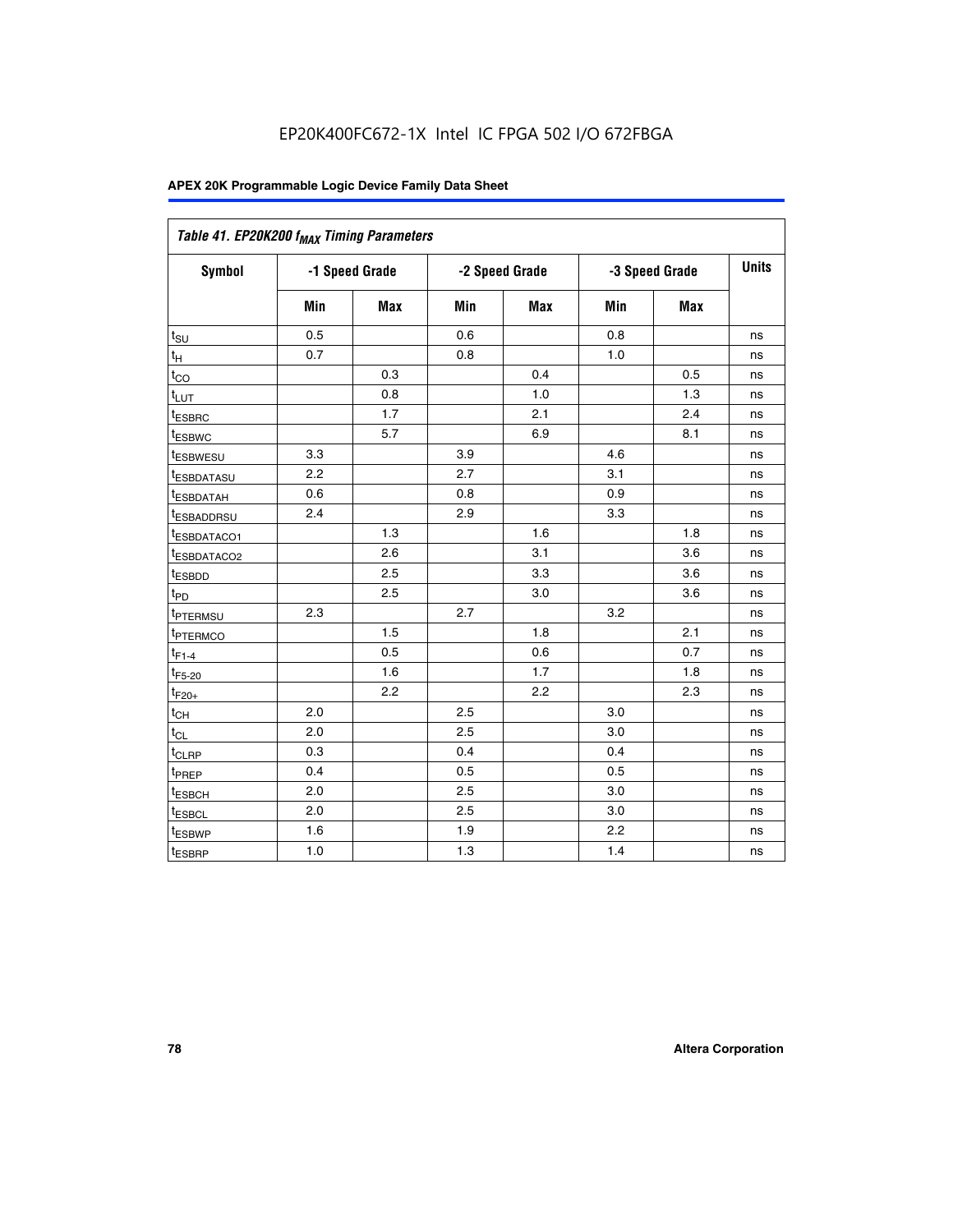| Table 42. EP20K400 f <sub>MAX</sub> Timing Parameters |     |                |                |            |     |                |              |  |
|-------------------------------------------------------|-----|----------------|----------------|------------|-----|----------------|--------------|--|
| <b>Symbol</b>                                         |     | -1 Speed Grade | -2 Speed Grade |            |     | -3 Speed Grade | <b>Units</b> |  |
|                                                       | Min | Max            | Min            | <b>Max</b> | Min | <b>Max</b>     |              |  |
| $t_{\text{SU}}$                                       | 0.1 |                | 0.3            |            | 0.6 |                | ns           |  |
| $t_H$                                                 | 0.5 |                | 0.8            |            | 0.9 |                | ns           |  |
| $t_{CO}$                                              |     | 0.1            |                | 0.4        |     | 0.6            | ns           |  |
| $t_{LUT}$                                             |     | 1.0            |                | 1.2        |     | 1.4            | ns           |  |
| t <sub>ESBRC</sub>                                    |     | 1.7            |                | 2.1        |     | 2.4            | ns           |  |
| t <sub>ESBWC</sub>                                    |     | 5.7            |                | 6.9        |     | 8.1            | ns           |  |
| <i>t</i> ESBWESU                                      | 3.3 |                | 3.9            |            | 4.6 |                | ns           |  |
| <i>t</i> ESBDATASU                                    | 2.2 |                | 2.7            |            | 3.1 |                | ns           |  |
| <sup>t</sup> ESBDATAH                                 | 0.6 |                | 0.8            |            | 0.9 |                | ns           |  |
| <sup>t</sup> ESBADDRSU                                | 2.4 |                | 2.9            |            | 3.3 |                | ns           |  |
| t <sub>ESBDATACO1</sub>                               |     | 1.3            |                | 1.6        |     | 1.8            | ns           |  |
| t <sub>ESBDATACO2</sub>                               |     | 2.5            |                | 3.1        |     | 3.6            | ns           |  |
| t <sub>ESBDD</sub>                                    |     | 2.5            |                | 3.3        |     | 3.6            | ns           |  |
| t <sub>PD</sub>                                       |     | 2.5            |                | 3.1        |     | 3.6            | ns           |  |
| t <sub>PTERMSU</sub>                                  | 1.7 |                | 2.1            |            | 2.4 |                | ns           |  |
| <sup>t</sup> PTERMCO                                  |     | 1.0            |                | 1.2        |     | 1.4            | ns           |  |
| $t_{F1-4}$                                            |     | 0.4            |                | 0.5        |     | 0.6            | ns           |  |
| $t_{F5-20}$                                           |     | 2.6            |                | 2.8        |     | 2.9            | ns           |  |
| $t_{F20+}$                                            |     | 3.7            |                | 3.8        |     | 3.9            | ns           |  |
| $t_{\text{CH}}$                                       | 2.0 |                | 2.5            |            | 3.0 |                | ns           |  |
| $t_{CL}$                                              | 2.0 |                | 2.5            |            | 3.0 |                | ns           |  |
| $t_{CLRP}$                                            | 0.5 |                | 0.6            |            | 0.8 |                | ns           |  |
| t <sub>PREP</sub>                                     | 0.5 |                | 0.5            |            | 0.5 |                | ns           |  |
| <sup>t</sup> ESBCH                                    | 2.0 |                | 2.5            |            | 3.0 |                | ns           |  |
| t <sub>ESBCL</sub>                                    | 2.0 |                | 2.5            |            | 3.0 |                | ns           |  |
| t <sub>ESBWP</sub>                                    | 1.5 |                | 1.9            |            | 2.2 |                | ns           |  |
| t <sub>ESBRP</sub>                                    | 1.0 |                | 1.2            |            | 1.4 |                | ns           |  |

Tables 43 through 48 show the I/O external and external bidirectional timing parameter values for EP20K100, EP20K200, and EP20K400 APEX 20K devices.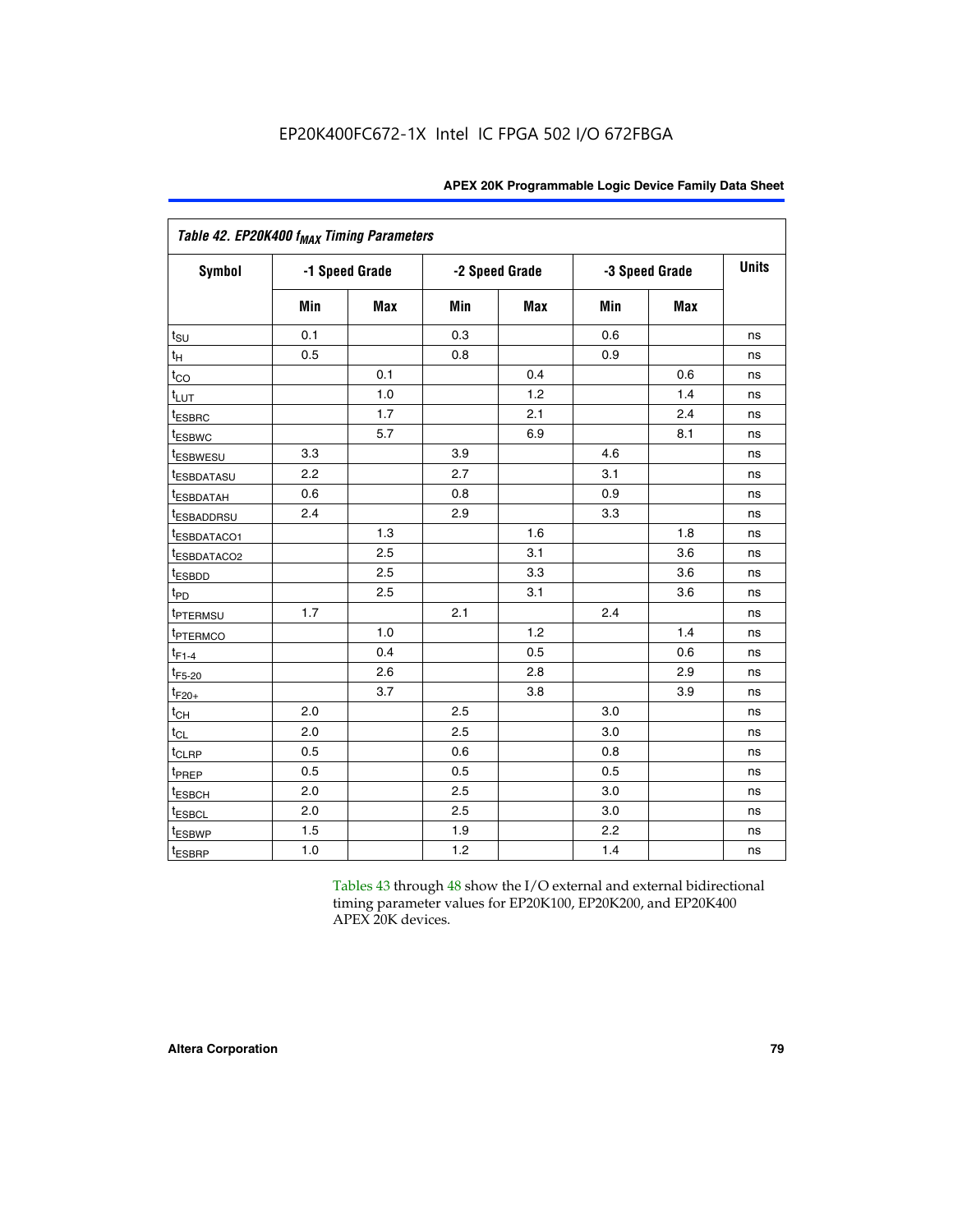| Table 43. EP20K100 External Timing Parameters |     |                |     |                |     |                |    |  |  |  |  |
|-----------------------------------------------|-----|----------------|-----|----------------|-----|----------------|----|--|--|--|--|
| Symbol                                        |     | -1 Speed Grade |     | -2 Speed Grade |     | -3 Speed Grade |    |  |  |  |  |
|                                               | Min | <b>Max</b>     | Min | <b>Max</b>     | Min | <b>Max</b>     |    |  |  |  |  |
| $t_{INSU}$ (1)                                | 2.3 |                | 2.8 |                | 3.2 |                | ns |  |  |  |  |
| $t_{INH}$ (1)                                 | 0.0 |                | 0.0 |                | 0.0 |                | ns |  |  |  |  |
| $t_{\text{OUTCO}}(1)$                         | 2.0 | 4.5            | 2.0 | 4.9            | 2.0 | 6.6            | ns |  |  |  |  |
| $t_{INSU}$ (2)                                | 1.1 |                | 1.2 |                |     |                | ns |  |  |  |  |
| $t_{INH}$ (2)                                 | 0.0 |                | 0.0 |                |     |                | ns |  |  |  |  |
| $t_{\text{OUTCO}}(2)$                         | 0.5 | 2.7            | 0.5 | 3.1            |     | 4.8            | ns |  |  |  |  |

| <b>Table 44. EP20K100 External Bidirectional Timing Parameters</b> |                |     |     |                |     |                |    |
|--------------------------------------------------------------------|----------------|-----|-----|----------------|-----|----------------|----|
| Symbol                                                             | -1 Speed Grade |     |     | -2 Speed Grade |     | -3 Speed Grade |    |
|                                                                    | Min            | Max | Min | Max            | Min | <b>Max</b>     |    |
| $t_{\text{INSUBIDIR}}(1)$                                          | 2.3            |     | 2.8 |                | 3.2 |                | ns |
| $t_{INHBIDIR}$ (1)                                                 | 0.0            |     | 0.0 |                | 0.0 |                | ns |
| <sup>t</sup> OUTCOBIDIR<br>(1)                                     | 2.0            | 4.5 | 2.0 | 4.9            | 2.0 | 6.6            | ns |
| $t_{XZBIDIR}$ (1)                                                  |                | 5.0 |     | 5.9            |     | 6.9            | ns |
| $t_{ZXBIDIR}$ (1)                                                  |                | 5.0 |     | 5.9            |     | 6.9            | ns |
| $t_{INSUBIDIR}$ (2)                                                | 1.0            |     | 1.2 |                |     |                | ns |
| $t_{INHBIDIR}$ (2)                                                 | 0.0            |     | 0.0 |                |     |                | ns |
| <sup>t</sup> OUTCOBIDIR<br>(2)                                     | 0.5            | 2.7 | 0.5 | 3.1            |     |                | ns |
| $t_{XZBIDIR}$ (2)                                                  |                | 4.3 |     | 5.0            |     |                | ns |
| $t_{ZXBIDIR}$ (2)                                                  |                | 4.3 |     | 5.0            |     |                | ns |

| Table 45. EP20K200 External Timing Parameters |     |                |     |                |     |                |             |  |  |  |  |
|-----------------------------------------------|-----|----------------|-----|----------------|-----|----------------|-------------|--|--|--|--|
| <b>Symbol</b>                                 |     | -1 Speed Grade |     | -2 Speed Grade |     | -3 Speed Grade | <b>Unit</b> |  |  |  |  |
|                                               | Min | Max            | Min | Max            | Min | Max            |             |  |  |  |  |
| $t$ <sub>INSU</sub> $(1)$                     | 1.9 |                | 2.3 |                | 2.6 |                | ns          |  |  |  |  |
| $t_{INH}$ (1)                                 | 0.0 |                | 0.0 |                | 0.0 |                | ns          |  |  |  |  |
| $t_{\text{OUTCO}}(1)$                         | 2.0 | 4.6            | 2.0 | 5.6            | 2.0 | 6.8            | ns          |  |  |  |  |
| $t_{INSU}$ (2)                                | 1.1 |                | 1.2 |                |     |                | ns          |  |  |  |  |
| $t_{INH}$ (2)                                 | 0.0 |                | 0.0 |                |     |                | ns          |  |  |  |  |
| $t_{\text{OUTCO}}$ (2)                        | 0.5 | 2.7            | 0.5 | 3.1            |     |                | ns          |  |  |  |  |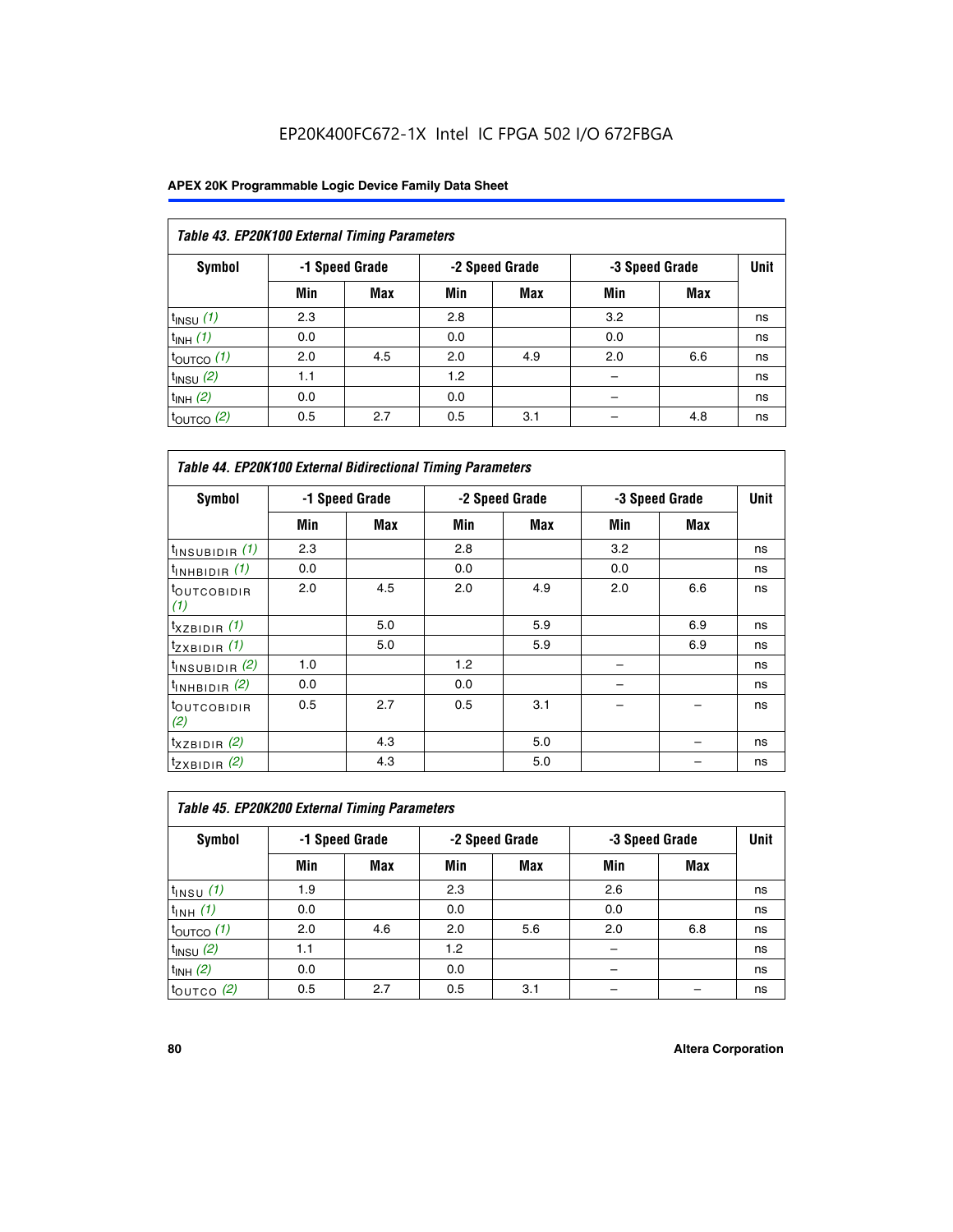| Table 46. EP20K200 External Bidirectional Timing Parameters |     |                |     |                |     |                |             |
|-------------------------------------------------------------|-----|----------------|-----|----------------|-----|----------------|-------------|
| Symbol                                                      |     | -1 Speed Grade |     | -2 Speed Grade |     | -3 Speed Grade | <b>Unit</b> |
|                                                             | Min | Max            | Min | Max            | Min | Max            |             |
| $t_{\text{INSUBIDIR}}(1)$                                   | 1.9 |                | 2.3 |                | 2.6 |                | ns          |
| $t_{INHBIDIR}$ (1)                                          | 0.0 |                | 0.0 |                | 0.0 |                | ns          |
| $t_{\text{OUTCOBIDIR}}(1)$                                  | 2.0 | 4.6            | 2.0 | 5.6            | 2.0 | 6.8            | ns          |
| $t_{XZBIDIR}$ (1)                                           |     | 5.0            |     | 5.9            |     | 6.9            | ns          |
| $t_{ZXBIDIR}$ (1)                                           |     | 5.0            |     | 5.9            |     | 6.9            | ns          |
| $t_{INSUBIDIR}$ (2)                                         | 1.1 |                | 1.2 |                |     |                | ns          |
| $t_{INHBIDIR}$ (2)                                          | 0.0 |                | 0.0 |                |     |                | ns          |
| $t_{\text{OUTCOBIDIR}}$ (2)                                 | 0.5 | 2.7            | 0.5 | 3.1            |     |                | ns          |
| $t_{XZBIDIR}$ (2)                                           |     | 4.3            |     | 5.0            |     |                | ns          |
| $t_{ZXBIDIR}$ (2)                                           |     | 4.3            |     | 5.0            |     |                | ns          |

## *Table 47. EP20K400 External Timing Parameters*

| Symbol                 |     | -1 Speed Grade |     | -2 Speed Grade |     | -3 Speed Grade |    |  |
|------------------------|-----|----------------|-----|----------------|-----|----------------|----|--|
|                        | Min | <b>Max</b>     | Min | <b>Max</b>     | Min | <b>Max</b>     |    |  |
| $t_{INSU}$ (1)         | 1.4 |                | 1.8 |                | 2.0 |                | ns |  |
| $t_{INH}$ (1)          | 0.0 |                | 0.0 |                | 0.0 |                | ns |  |
| $t_{\text{OUTCO}}(1)$  | 2.0 | 4.9            | 2.0 | 6.1            | 2.0 | 7.0            | ns |  |
| $t_{INSU}$ (2)         | 0.4 |                | 1.0 |                |     |                | ns |  |
| $t_{INH}$ (2)          | 0.0 |                | 0.0 |                |     |                | ns |  |
| $t_{\text{OUTCO}}$ (2) | 0.5 | 3.1            | 0.5 | 4.1            |     |                | ns |  |

*Table 48. EP20K400 External Bidirectional Timing Parameters*

| Symbol                      | -1 Speed Grade |     | -2 Speed Grade |     |     | -3 Speed Grade | <b>Unit</b> |
|-----------------------------|----------------|-----|----------------|-----|-----|----------------|-------------|
|                             | Min            | Max | Min            | Max | Min | Max            |             |
| $t_{\text{INSUBIDIR}}(1)$   | 1.4            |     | 1.8            |     | 2.0 |                | ns          |
| $t_{INHBIDIR}$ (1)          | 0.0            |     | 0.0            |     | 0.0 |                | ns          |
| $t_{\text{OUTCOBIDIR}}(1)$  | 2.0            | 4.9 | 2.0            | 6.1 | 2.0 | 7.0            | ns          |
| $t_{XZBIDIR}$ (1)           |                | 7.3 |                | 8.9 |     | 10.3           | ns          |
| $t_{ZXBIDIR}$ (1)           |                | 7.3 |                | 8.9 |     | 10.3           | ns          |
| $t_{\text{INSUBIDIR}}(2)$   | 0.5            |     | 1.0            |     |     |                | ns          |
| $t_{INHBIDIR}$ (2)          | 0.0            |     | 0.0            |     |     |                | ns          |
| $t_{\text{OUTCOBIDIR}}$ (2) | 0.5            | 3.1 | 0.5            | 4.1 |     |                | ns          |
| $t_{XZBIDIR}$ (2)           |                | 6.2 |                | 7.6 |     |                | ns          |
| $t_{ZXBIDIR}$ (2)           |                | 6.2 |                | 7.6 |     |                | ns          |

#### **Altera Corporation 81**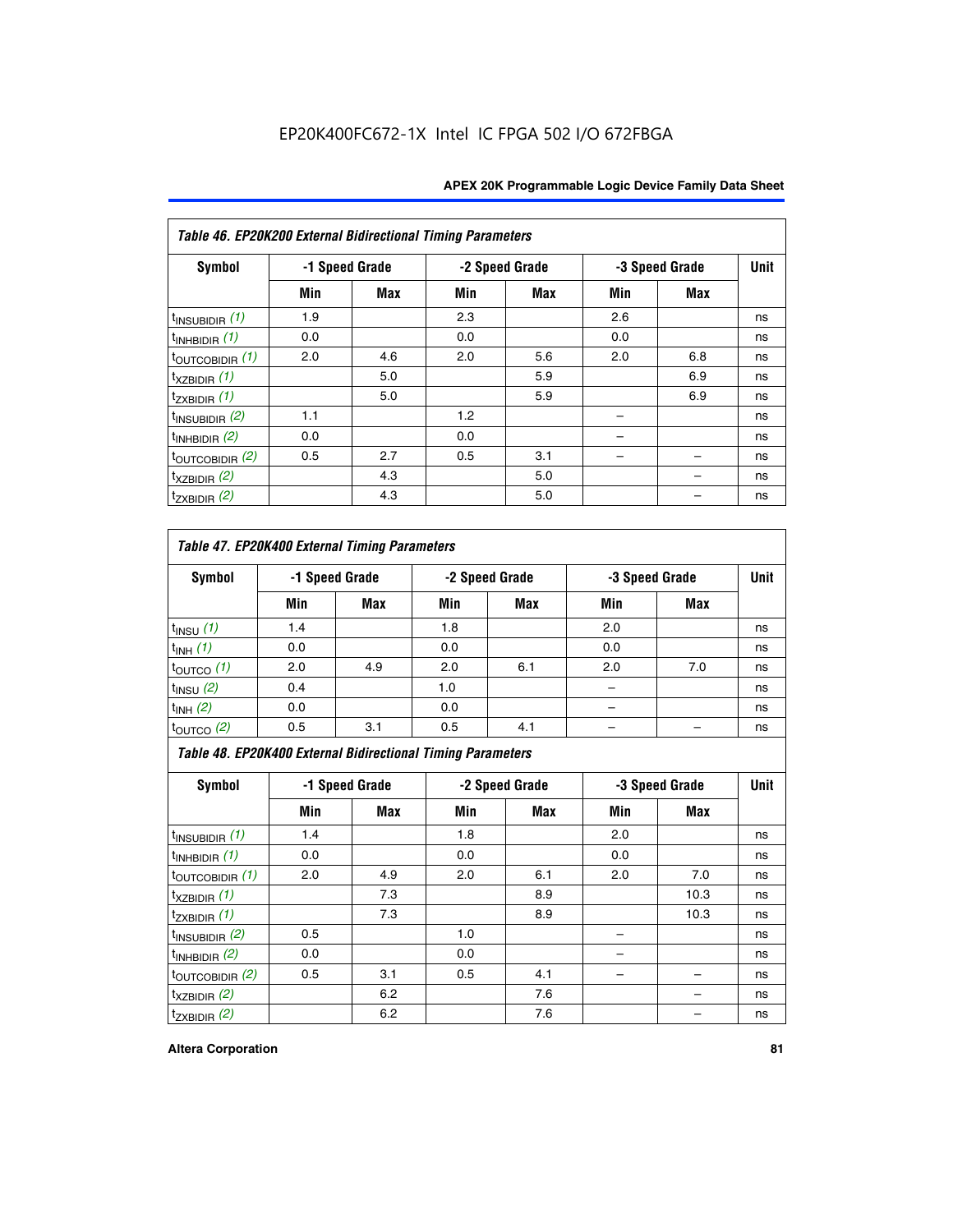#### *Notes to Tables 43 through 48:*

- (1) This parameter is measured without using ClockLock or ClockBoost circuits.
- (2) This parameter is measured using ClockLock or ClockBoost circuits.

Tables 49 through 54 describe  $f_{MAX}$  LE Timing Microparameters,  $f_{MAX}$ ESB Timing Microparameters, *f<sub>MAX</sub>* Routing Delays, Minimum Pulse Width Timing Parameters, External Timing Parameters, and External Bidirectional Timing Parameters for EP20K30E APEX 20KE devices.

| Table 49. EP20K30E f <sub>MAX</sub> LE Timing Microparameters |                |      |      |            |             |      |    |  |  |  |  |
|---------------------------------------------------------------|----------------|------|------|------------|-------------|------|----|--|--|--|--|
| <b>Symbol</b>                                                 | -2<br>-3<br>-1 |      |      |            | <b>Unit</b> |      |    |  |  |  |  |
|                                                               | Min            | Max  | Min  | <b>Max</b> | Min         | Max  |    |  |  |  |  |
| t <sub>SU</sub>                                               | 0.01           |      | 0.02 |            | 0.02        |      | ns |  |  |  |  |
| $t_H$                                                         | 0.11           |      | 0.16 |            | 0.23        |      | ns |  |  |  |  |
| $t_{CO}$                                                      |                | 0.32 |      | 0.45       |             | 0.67 | ns |  |  |  |  |
| t <sub>LUT</sub>                                              |                | 0.85 |      | 1.20       |             | 1.77 | ns |  |  |  |  |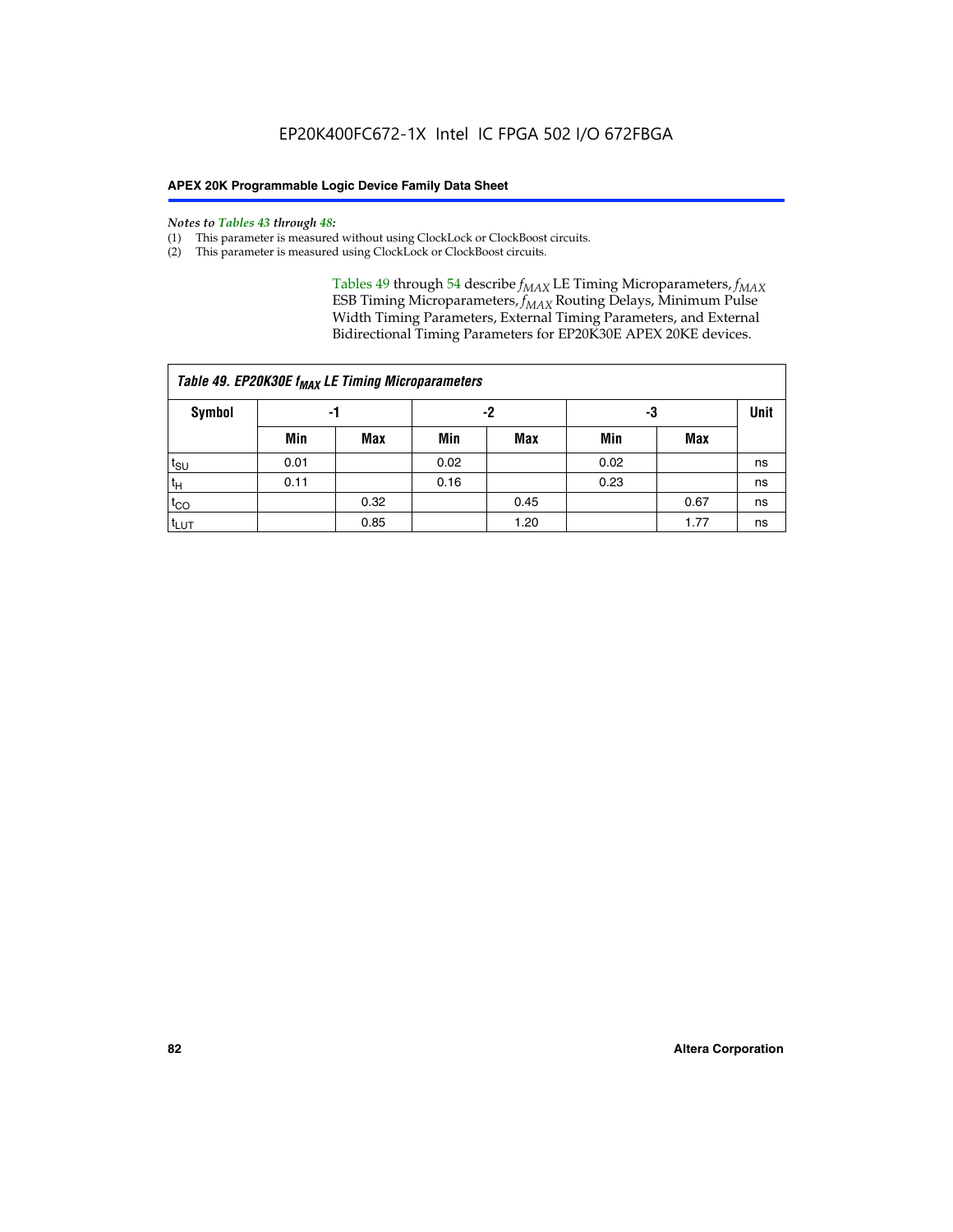| Table 50. EP20K30E f <sub>MAX</sub> ESB Timing Microparameters |      |      |      |      |      |            |             |
|----------------------------------------------------------------|------|------|------|------|------|------------|-------------|
| <b>Symbol</b>                                                  |      | $-1$ |      | $-2$ |      | -3         | <b>Unit</b> |
|                                                                | Min  | Max  | Min  | Max  | Min  | <b>Max</b> |             |
| <sup>t</sup> ESBARC                                            |      | 2.03 |      | 2.86 |      | 4.24       | ns          |
| <sup>t</sup> ESBSRC                                            |      | 2.58 |      | 3.49 |      | 5.02       | ns          |
| <sup>t</sup> ESBAWC                                            |      | 3.88 |      | 5.45 |      | 8.08       | ns          |
| t <sub>ESBSWC</sub>                                            |      | 4.08 |      | 5.35 |      | 7.48       | ns          |
| <sup>t</sup> ESBWASU                                           | 1.77 |      | 2.49 |      | 3.68 |            | ns          |
| <sup>t</sup> ESBWAH                                            | 0.00 |      | 0.00 |      | 0.00 |            | ns          |
| t <sub>ESBWDSU</sub>                                           | 1.95 |      | 2.74 |      | 4.05 |            | ns          |
| <sup>t</sup> ESBWDH                                            | 0.00 |      | 0.00 |      | 0.00 |            | ns          |
| <sup>t</sup> ESBRASU                                           | 1.96 |      | 2.75 |      | 4.07 |            | ns          |
| <sup>t</sup> ESBRAH                                            | 0.00 |      | 0.00 |      | 0.00 |            | ns          |
| <i>t</i> ESBWESU                                               | 1.80 |      | 2.73 |      | 4.28 |            | ns          |
| t <sub>ESBWEH</sub>                                            | 0.00 |      | 0.00 |      | 0.00 |            | ns          |
| <sup>t</sup> ESBDATASU                                         | 0.07 |      | 0.48 |      | 1.17 |            | ns          |
| <sup>I</sup> ESBDATAH                                          | 0.13 |      | 0.13 |      | 0.13 |            | ns          |
| <sup>t</sup> ESBWADDRSU                                        | 0.30 |      | 0.80 |      | 1.64 |            | ns          |
| <sup>I</sup> ESBRADDRSU                                        | 0.37 |      | 0.90 |      | 1.78 |            | ns          |
| ESBDATACO1                                                     |      | 1.11 |      | 1.32 |      | 1.67       | ns          |
| <sup>I</sup> ESBDATACO2                                        |      | 2.65 |      | 3.73 |      | 5.53       | ns          |
| t <sub>ESBDD</sub>                                             |      | 3.88 |      | 5.45 |      | 8.08       | ns          |
| t <sub>PD</sub>                                                |      | 1.91 |      | 2.69 |      | 3.98       | ns          |
| <sup>t</sup> PTERMSU                                           | 1.04 |      | 1.71 |      | 2.82 |            | ns          |
| t <sub>PTERMCO</sub>                                           |      | 1.13 |      | 1.34 |      | 1.69       | ns          |

## **Table 51. EP20K30E f<sub>MAX</sub> Routing Delays**

| Symbol      | - 1 |            | -2  |            | -3  |            | Unit |
|-------------|-----|------------|-----|------------|-----|------------|------|
|             | Min | <b>Max</b> | Min | <b>Max</b> | Min | <b>Max</b> |      |
| $t_{F1-4}$  |     | 0.24       |     | 0.27       |     | 0.31       | ns   |
| $t_{F5-20}$ |     | 1.03       |     | 1.14       |     | 1.30       | ns   |
| $t_{F20+}$  |     | 1.42       |     | 1.54       |     | 1.77       | ns   |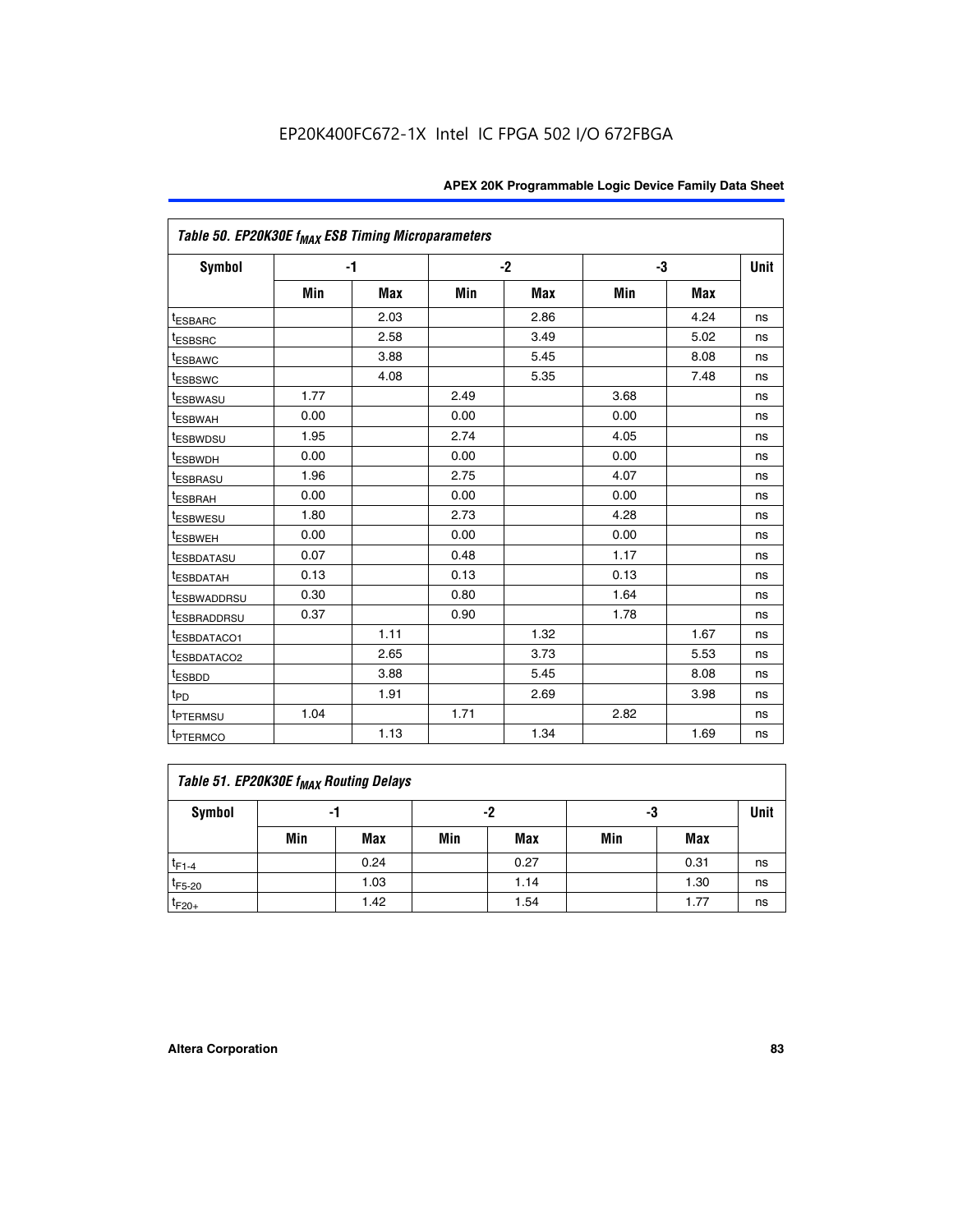### **APEX 20K Programmable Logic Device Family Data Sheet**

|                    | Table 52. EP20K30E Minimum Pulse Width Timing Parameters |            |      |            |      |            |             |  |  |  |  |  |
|--------------------|----------------------------------------------------------|------------|------|------------|------|------------|-------------|--|--|--|--|--|
| <b>Symbol</b>      | -1                                                       |            |      | $-2$<br>-3 |      |            | <b>Unit</b> |  |  |  |  |  |
|                    | Min                                                      | <b>Max</b> | Min  | <b>Max</b> | Min  | <b>Max</b> |             |  |  |  |  |  |
| $t_{CH}$           | 0.55                                                     |            | 0.78 |            | 1.15 |            | ns          |  |  |  |  |  |
| $t_{CL}$           | 0.55                                                     |            | 0.78 |            | 1.15 |            | ns          |  |  |  |  |  |
| $t_{CLRP}$         | 0.22                                                     |            | 0.31 |            | 0.46 |            | ns          |  |  |  |  |  |
| <sup>t</sup> PREP  | 0.22                                                     |            | 0.31 |            | 0.46 |            | ns          |  |  |  |  |  |
| <sup>t</sup> ESBCH | 0.55                                                     |            | 0.78 |            | 1.15 |            | ns          |  |  |  |  |  |
| <sup>t</sup> ESBCL | 0.55                                                     |            | 0.78 |            | 1.15 |            | ns          |  |  |  |  |  |
| <sup>t</sup> ESBWP | 1.43                                                     |            | 2.01 |            | 2.97 |            | ns          |  |  |  |  |  |
| <sup>t</sup> ESBRP | 1.15                                                     |            | 1.62 |            | 2.39 |            | ns          |  |  |  |  |  |

| Table 53. EP20K30E External Timing Parameters |      |            |      |            |                          |            |             |  |  |  |  |
|-----------------------------------------------|------|------------|------|------------|--------------------------|------------|-------------|--|--|--|--|
| <b>Symbol</b>                                 | -1   |            |      | -2         | -3                       |            | <b>Unit</b> |  |  |  |  |
|                                               | Min  | <b>Max</b> | Min  | <b>Max</b> | Min                      | <b>Max</b> |             |  |  |  |  |
| t <sub>INSU</sub>                             | 2.02 |            | 2.13 |            | 2.24                     |            | ns          |  |  |  |  |
| $t_{\text{INH}}$                              | 0.00 |            | 0.00 |            | 0.00                     |            | ns          |  |  |  |  |
| <sup>t</sup> outco                            | 2.00 | 4.88       | 2.00 | 5.36       | 2.00                     | 5.88       | ns          |  |  |  |  |
| <sup>t</sup> INSUPLL                          | 2.11 |            | 2.23 |            |                          |            | ns          |  |  |  |  |
| <sup>t</sup> INHPLL                           | 0.00 |            | 0.00 |            | $\overline{\phantom{a}}$ |            | ns          |  |  |  |  |
| <b>LOUTCOPLL</b>                              | 0.50 | 2.60       | 0.50 | 2.88       | -                        |            | ns          |  |  |  |  |

| Table 54. EP20K30E External Bidirectional Timing Parameters |      |      |      |      |      |      |             |  |  |  |  |
|-------------------------------------------------------------|------|------|------|------|------|------|-------------|--|--|--|--|
| Symbol                                                      |      | -1   |      | $-2$ |      | -3   | <b>Unit</b> |  |  |  |  |
|                                                             | Min  | Max  | Min  | Max  | Min  | Max  |             |  |  |  |  |
| <sup>t</sup> INSUBIDIR                                      | 1.85 |      | 1.77 |      | 1.54 |      | ns          |  |  |  |  |
| <b>INHBIDIR</b>                                             | 0.00 |      | 0.00 |      | 0.00 |      | ns          |  |  |  |  |
| <b>LOUTCOBIDIR</b>                                          | 2.00 | 4.88 | 2.00 | 5.36 | 2.00 | 5.88 | ns          |  |  |  |  |
| <sup>T</sup> XZBIDIR                                        |      | 7.48 |      | 8.46 |      | 9.83 | ns          |  |  |  |  |
| $I_{Z}$ <i>XBIDIR</i>                                       |      | 7.48 |      | 8.46 |      | 9.83 | ns          |  |  |  |  |
| <sup>t</sup> INSUBIDIRPLL                                   | 4.12 |      | 4.24 |      |      |      | ns          |  |  |  |  |
| <b>UNHBIDIRPLL</b>                                          | 0.00 |      | 0.00 |      | ٠    |      | ns          |  |  |  |  |
| <b><i>COUTCOBIDIRPLL</i></b>                                | 0.50 | 2.60 | 0.50 | 2.88 |      |      | ns          |  |  |  |  |
| <sup>I</sup> XZBIDIRPLL                                     |      | 5.21 |      | 5.99 |      |      | ns          |  |  |  |  |
| <sup>I</sup> ZXBIDIRPLL                                     |      | 5.21 |      | 5.99 |      |      | ns          |  |  |  |  |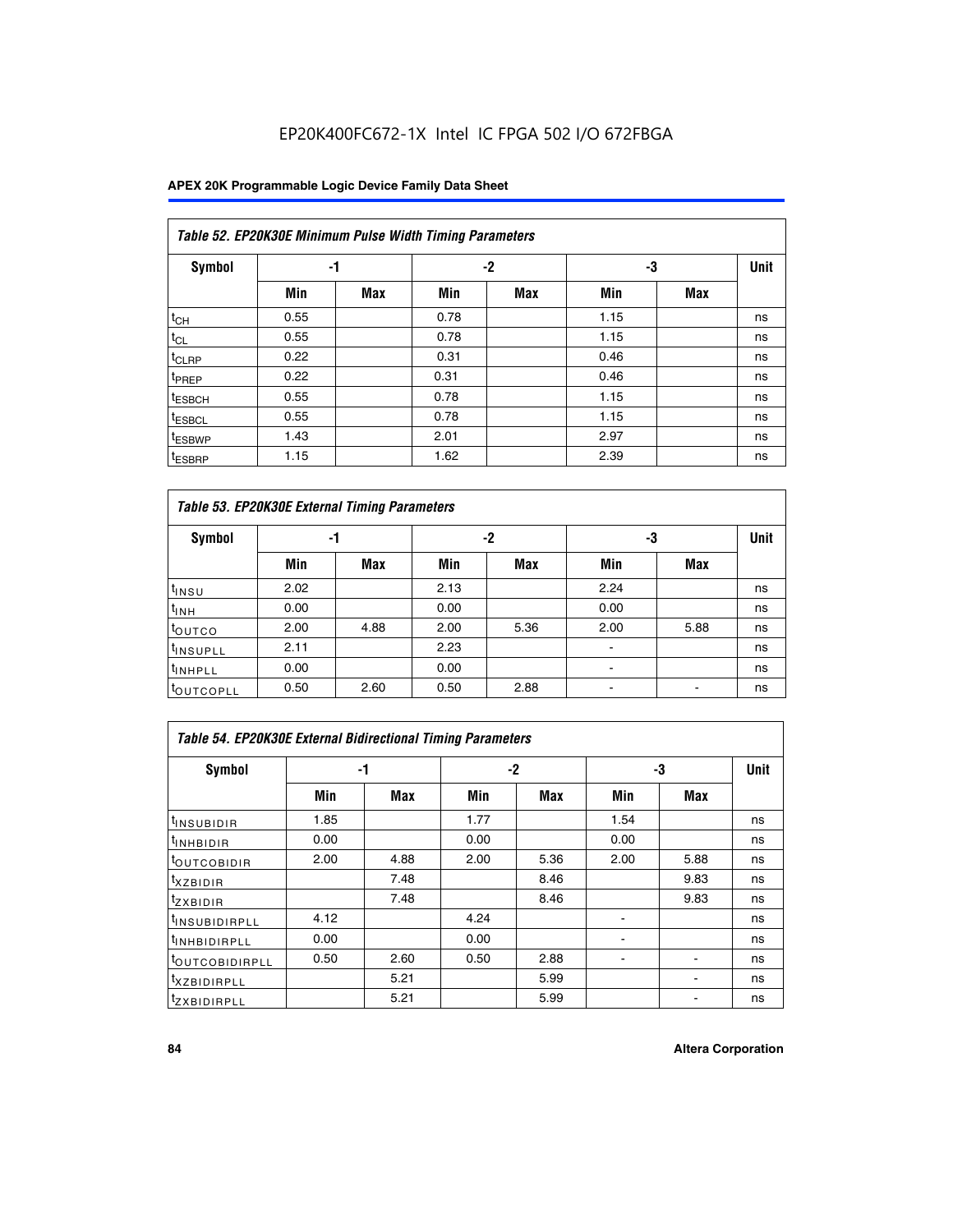Tables 55 through 60 describe *f<sub>MAX</sub>* LE Timing Microparameters, *f<sub>MAX</sub>* ESB Timing Microparameters, *f<sub>MAX</sub>* Routing Delays, Minimum Pulse Width Timing Parameters, External Timing Parameters, and External Bidirectional Timing Parameters for EP20K60E APEX 20KE devices.

| Table 55. EP20K60E f <sub>MAX</sub> LE Timing Microparameters |      |      |      |      |      |      |    |  |  |  |  |
|---------------------------------------------------------------|------|------|------|------|------|------|----|--|--|--|--|
| Symbol                                                        |      | -1   |      | -2   |      | -3   |    |  |  |  |  |
|                                                               | Min  | Max  | Min  | Max  | Min  | Max  |    |  |  |  |  |
| $t_{\text{SU}}$                                               | 0.17 |      | 0.15 |      | 0.16 |      | ns |  |  |  |  |
| $t_H$                                                         | 0.32 |      | 0.33 |      | 0.39 |      | ns |  |  |  |  |
| $t_{CO}$                                                      |      | 0.29 |      | 0.40 |      | 0.60 | ns |  |  |  |  |
| t <sub>lut</sub>                                              |      | 0.77 |      | 1.07 |      | 1.59 | ns |  |  |  |  |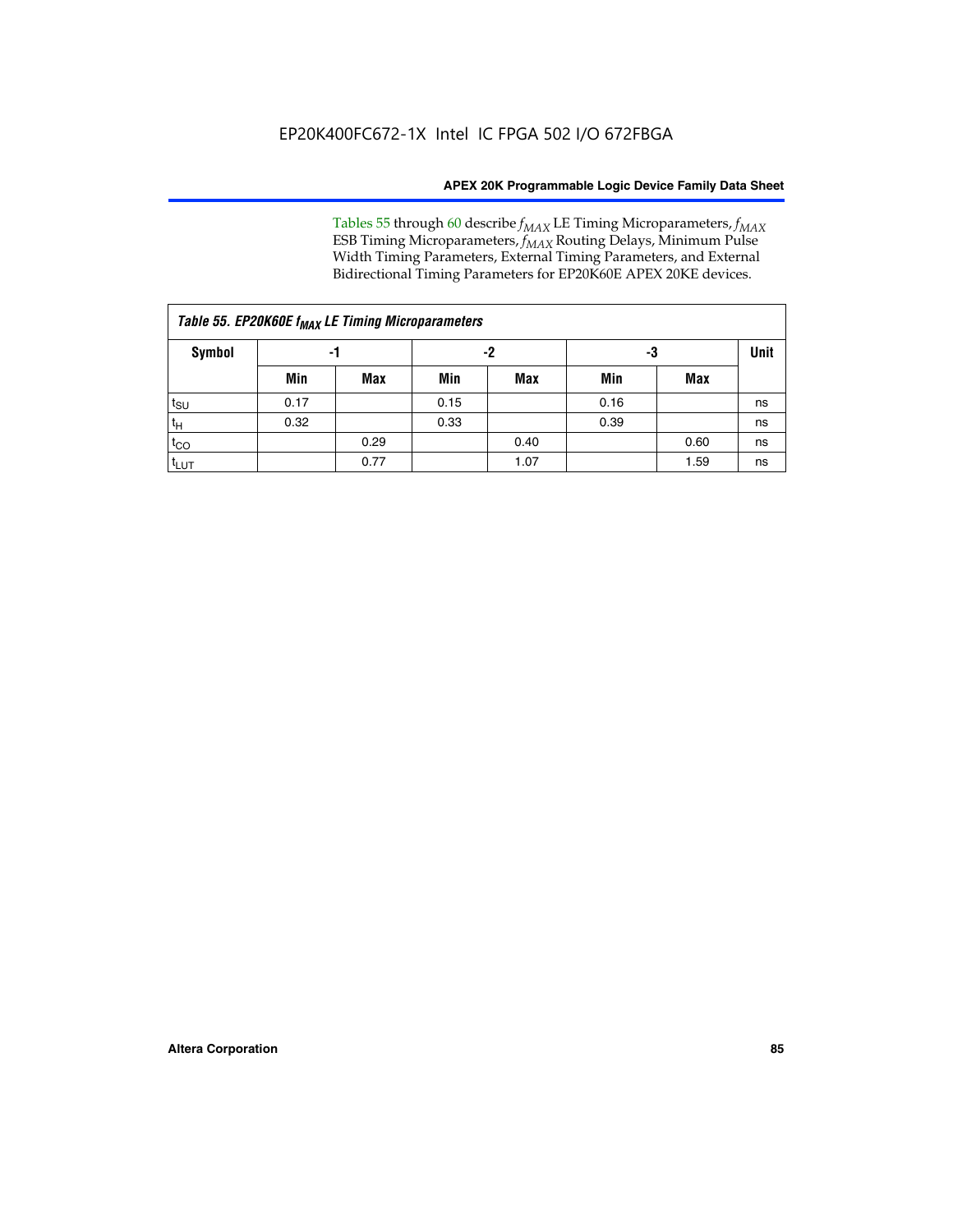| Table 56. EP20K60E f <sub>MAX</sub> ESB Timing Microparameters |      |            |      |            |      |            |             |
|----------------------------------------------------------------|------|------------|------|------------|------|------------|-------------|
| <b>Symbol</b>                                                  | $-1$ |            |      | $-2$       |      | -3         | <b>Unit</b> |
|                                                                | Min  | <b>Max</b> | Min  | <b>Max</b> | Min  | <b>Max</b> |             |
| <sup>t</sup> ESBARC                                            |      | 1.83       |      | 2.57       |      | 3.79       | ns          |
| t <sub>ESBSRC</sub>                                            |      | 2.46       |      | 3.26       |      | 4.61       | ns          |
| <sup>t</sup> ESBAWC                                            |      | 3.50       |      | 4.90       |      | 7.23       | ns          |
| <sup>t</sup> ESBSWC                                            |      | 3.77       |      | 4.90       |      | 6.79       | ns          |
| <sup>t</sup> ESBWASU                                           | 1.59 |            | 2.23 |            | 3.29 |            | ns          |
| <sup>t</sup> ESBWAH                                            | 0.00 |            | 0.00 |            | 0.00 |            | ns          |
| t <sub>ESBWDSU</sub>                                           | 1.75 |            | 2.46 |            | 3.62 |            | ns          |
| t <sub>ESBWDH</sub>                                            | 0.00 |            | 0.00 |            | 0.00 |            | ns          |
| t <sub>ESBRASU</sub>                                           | 1.76 |            | 2.47 |            | 3.64 |            | ns          |
| <sup>t</sup> ESBRAH                                            | 0.00 |            | 0.00 |            | 0.00 |            | ns          |
| t <sub>ESBWESU</sub>                                           | 1.68 |            | 2.49 |            | 3.87 |            | ns          |
| t <sub>ESBWEH</sub>                                            | 0.00 |            | 0.00 |            | 0.00 |            | ns          |
| <sup>t</sup> ESBDATASU                                         | 0.08 |            | 0.43 |            | 1.04 |            | ns          |
| t <sub>ESBDATAH</sub>                                          | 0.13 |            | 0.13 |            | 0.13 |            | ns          |
| <sup>t</sup> ESBWADDRSU                                        | 0.29 |            | 0.72 |            | 1.46 |            | ns          |
| <sup>t</sup> ESBRADDRSU                                        | 0.36 |            | 0.81 |            | 1.58 |            | ns          |
| <sup>t</sup> ESBDATACO1                                        |      | 1.06       |      | 1.24       |      | 1.55       | ns          |
| <sup>t</sup> ESBDATACO2                                        |      | 2.39       |      | 3.35       |      | 4.94       | ns          |
| <sup>t</sup> ESBDD                                             |      | 3.50       |      | 4.90       |      | 7.23       | ns          |
| t <sub>PD</sub>                                                |      | 1.72       |      | 2.41       |      | 3.56       | ns          |
| t <sub>PTERMSU</sub>                                           | 0.99 |            | 1.56 |            | 2.55 |            | ns          |
| t <sub>PTERMCO</sub>                                           |      | 1.07       |      | 1.26       |      | 1.08       | ns          |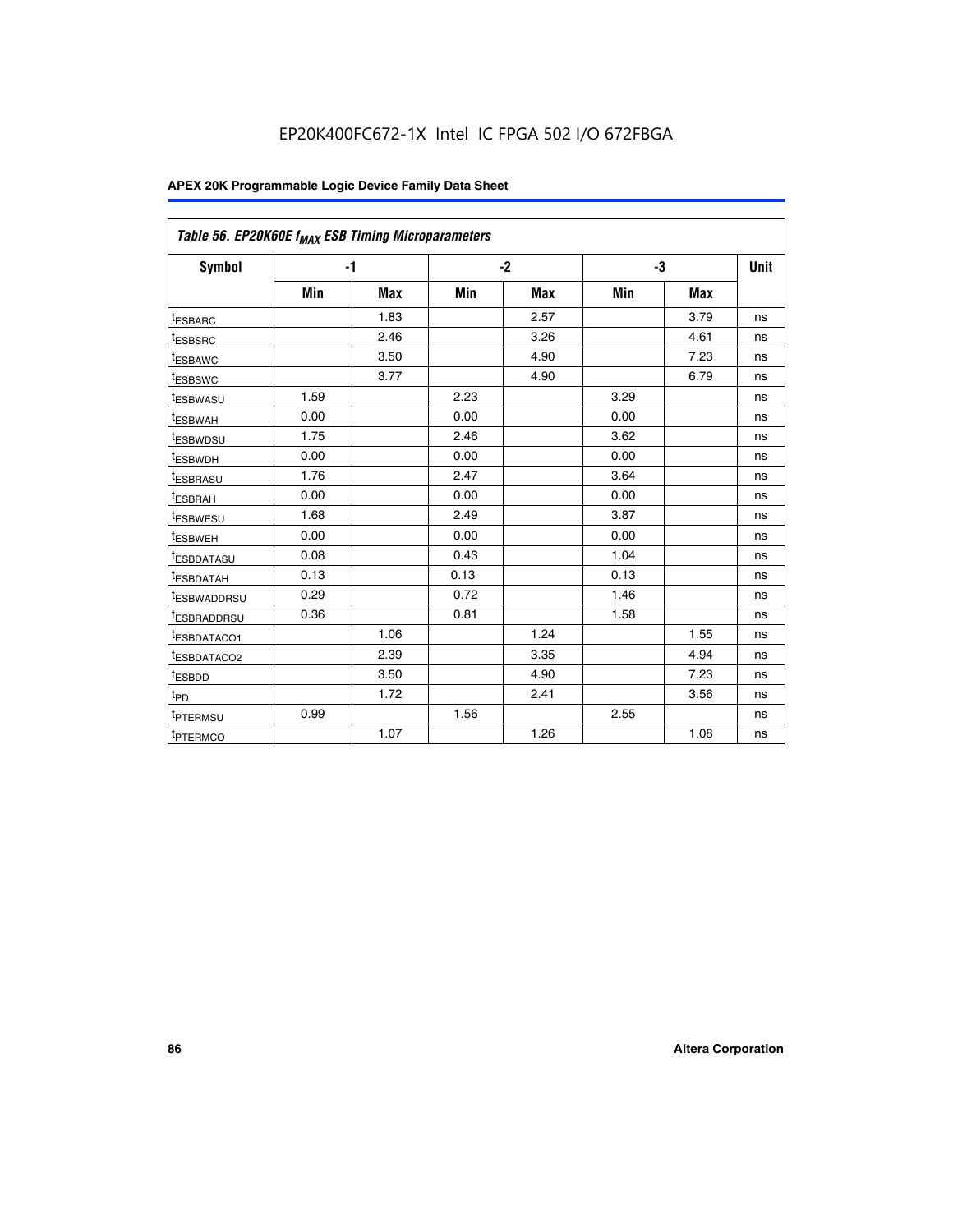| Table 57. EP20K60E f <sub>MAX</sub> Routing Delays |     |      |     |      |     |      |             |  |  |  |  |
|----------------------------------------------------|-----|------|-----|------|-----|------|-------------|--|--|--|--|
| Symbol                                             |     | -1   |     | -2   |     | -3   | <b>Unit</b> |  |  |  |  |
|                                                    | Min | Max  | Min | Max  | Min | Max  |             |  |  |  |  |
| $t_{F1-4}$                                         |     | 0.24 |     | 0.26 |     | 0.30 | ns          |  |  |  |  |
| $t_{F5-20}$                                        |     | 1.45 |     | 1.58 |     | 1.79 | ns          |  |  |  |  |
| $t_{F20+}$                                         |     | 1.96 |     | 2.14 |     | 2.45 | ns          |  |  |  |  |

|                    | Table 58. EP20K60E Minimum Pulse Width Timing Parameters |            |      |     |      |     |             |  |  |  |  |  |  |
|--------------------|----------------------------------------------------------|------------|------|-----|------|-----|-------------|--|--|--|--|--|--|
| Symbol             |                                                          | -1         |      | -2  |      | -3  | <b>Unit</b> |  |  |  |  |  |  |
|                    | Min                                                      | <b>Max</b> | Min  | Max | Min  | Max |             |  |  |  |  |  |  |
| $t_{CH}$           | 2.00                                                     |            | 2.50 |     | 2.75 |     | ns          |  |  |  |  |  |  |
| $t_{CL}$           | 2.00                                                     |            | 2.50 |     | 2.75 |     | ns          |  |  |  |  |  |  |
| $t_{CLRP}$         | 0.20                                                     |            | 0.28 |     | 0.41 |     | ns          |  |  |  |  |  |  |
| t <sub>PREP</sub>  | 0.20                                                     |            | 0.28 |     | 0.41 |     | ns          |  |  |  |  |  |  |
| <sup>t</sup> ESBCH | 2.00                                                     |            | 2.50 |     | 2.75 |     | ns          |  |  |  |  |  |  |
| <sup>t</sup> ESBCL | 2.00                                                     |            | 2.50 |     | 2.75 |     | ns          |  |  |  |  |  |  |
| <sup>t</sup> ESBWP | 1.29                                                     |            | 1.80 |     | 2.66 |     | ns          |  |  |  |  |  |  |
| <sup>t</sup> ESBRP | 1.04                                                     |            | 1.45 |     | 2.14 |     | ns          |  |  |  |  |  |  |

|                      | <b>Table 59. EP20K60E External Timing Parameters</b> |      |      |      |      |      |      |  |  |  |  |  |
|----------------------|------------------------------------------------------|------|------|------|------|------|------|--|--|--|--|--|
| Symbol               | -1                                                   |      |      | -2   | -3   |      | Unit |  |  |  |  |  |
|                      | Min                                                  | Max  | Min  | Max  | Min  | Max  |      |  |  |  |  |  |
| $t_{INSU}$           | 2.03                                                 |      | 2.12 |      | 2.23 |      | ns   |  |  |  |  |  |
| $t_{INH}$            | 0.00                                                 |      | 0.00 |      | 0.00 |      | ns   |  |  |  |  |  |
| toutco               | 2.00                                                 | 4.84 | 2.00 | 5.31 | 2.00 | 5.81 | ns   |  |  |  |  |  |
| <sup>t</sup> INSUPLL | 1.12                                                 |      | 1.15 |      | ۰    |      | ns   |  |  |  |  |  |
| <sup>t</sup> INHPLL  | 0.00                                                 |      | 0.00 |      | ۰    |      | ns   |  |  |  |  |  |
| <b>COUTCOPLL</b>     | 0.50                                                 | 3.37 | 0.50 | 3.69 |      |      | ns   |  |  |  |  |  |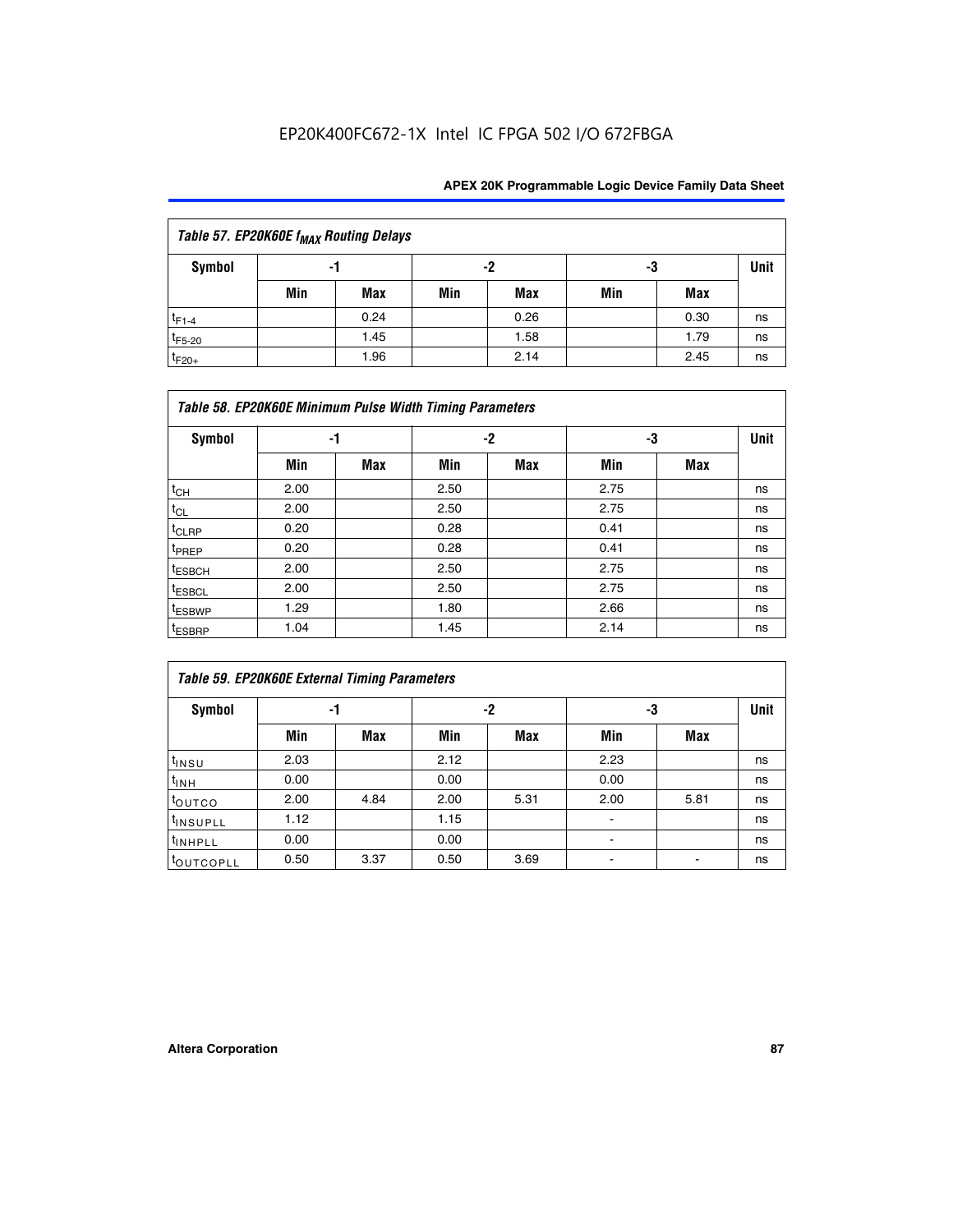| <b>Table 60. EP20K60E External Bidirectional Timing Parameters</b> |      |            |      |            |      |            |             |  |  |  |  |
|--------------------------------------------------------------------|------|------------|------|------------|------|------------|-------------|--|--|--|--|
| <b>Symbol</b>                                                      |      | -1         |      | -2         |      | -3         | <b>Unit</b> |  |  |  |  |
|                                                                    | Min  | <b>Max</b> | Min  | <b>Max</b> | Min  | <b>Max</b> |             |  |  |  |  |
| t <sub>INSUBIDIR</sub>                                             | 2.77 |            | 2.91 |            | 3.11 |            | ns          |  |  |  |  |
| <sup>t</sup> INHBIDIR                                              | 0.00 |            | 0.00 |            | 0.00 |            | ns          |  |  |  |  |
| <sup>t</sup> OUTCOBIDIR                                            | 2.00 | 4.84       | 2.00 | 5.31       | 2.00 | 5.81       | ns          |  |  |  |  |
| <sup>t</sup> xzbidir                                               |      | 6.47       |      | 7.44       |      | 8.65       | ns          |  |  |  |  |
| <sup>t</sup> zxbidir                                               |      | 6.47       |      | 7.44       |      | 8.65       | ns          |  |  |  |  |
| <sup>t</sup> INSUBIDIRPLL                                          | 3.44 |            | 3.24 |            |      |            | ns          |  |  |  |  |
| <sup>t</sup> INHBIDIRPLL                                           | 0.00 |            | 0.00 |            |      |            | ns          |  |  |  |  |
| <sup>t</sup> OUTCOBIDIRPLL                                         | 0.50 | 3.37       | 0.50 | 3.69       |      |            | ns          |  |  |  |  |
| <sup>t</sup> xzbidirpll                                            |      | 5.00       |      | 5.82       |      |            | ns          |  |  |  |  |
| <sup>t</sup> zxbidirpll                                            |      | 5.00       |      | 5.82       |      |            | ns          |  |  |  |  |

Tables 61 through 66 describe  $f_{MAX}$  LE Timing Microparameters, *fMAX* ESB Timing Microparameters, *fMAX* Routing Delays, Minimum Pulse Width Timing Parameters, External Timing Parameters, and External Bidirectional Timing Parameters for EP20K100E APEX 20KE devices.

| Table 61. EP20K100E f <sub>MAX</sub> LE Timing Microparameters |      |      |      |      |      |            |             |  |  |  |  |
|----------------------------------------------------------------|------|------|------|------|------|------------|-------------|--|--|--|--|
| <b>Symbol</b>                                                  |      | -1   | -2   |      |      | -3         | <b>Unit</b> |  |  |  |  |
|                                                                | Min  | Max  | Min  | Max  | Min  | <b>Max</b> |             |  |  |  |  |
| $t_{\text{SU}}$                                                | 0.25 |      | 0.25 |      | 0.25 |            | ns          |  |  |  |  |
| tμ                                                             | 0.25 |      | 0.25 |      | 0.25 |            | ns          |  |  |  |  |
| $t_{CO}$                                                       |      | 0.28 |      | 0.28 |      | 0.34       | ns          |  |  |  |  |
| t <sub>LUT</sub>                                               |      | 0.80 |      | 0.95 |      | 1.13       | ns          |  |  |  |  |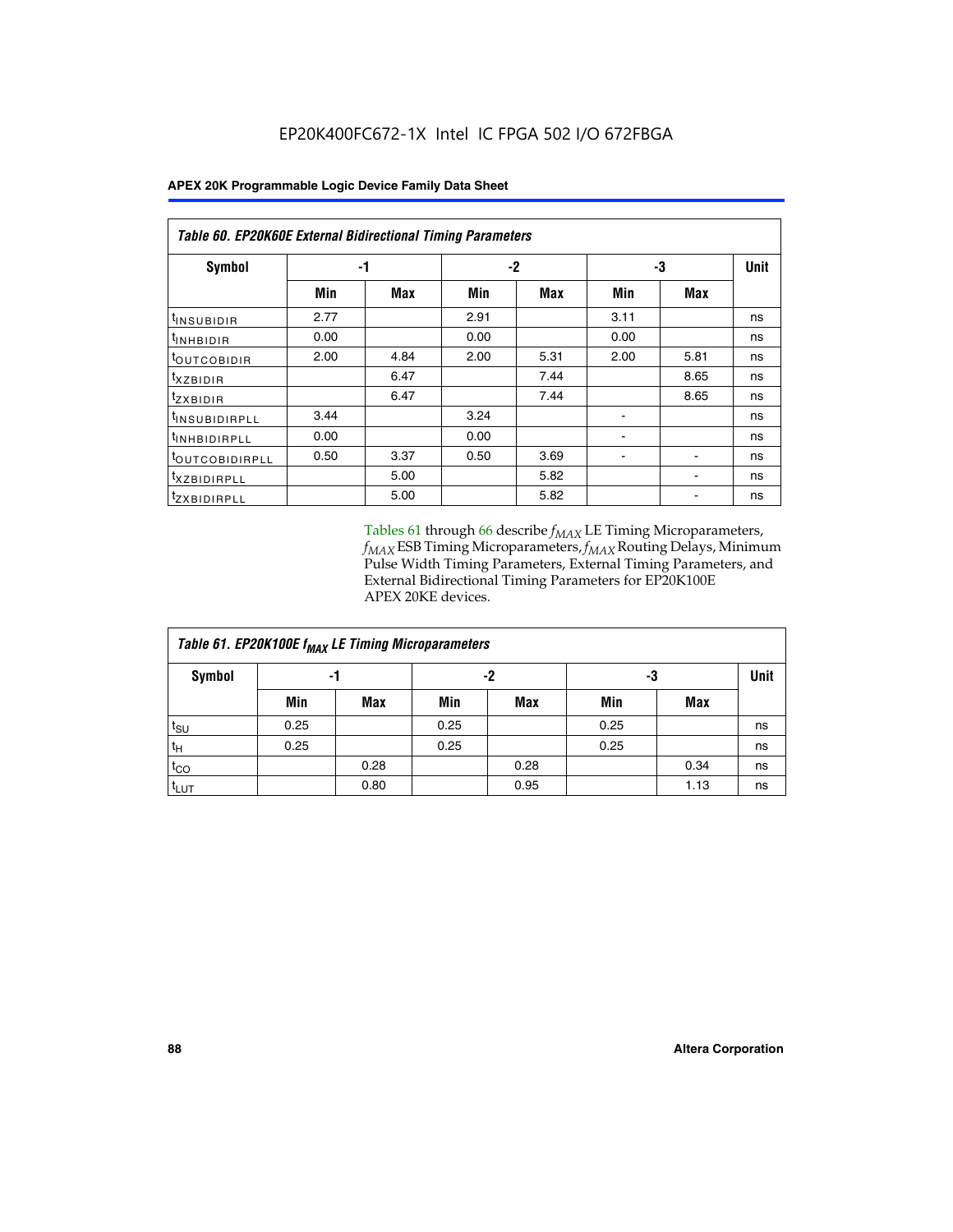|                         | Table 62. EP20K100E f <sub>MAX</sub> ESB Timing Microparameters |            |         |            |         |            |             |  |  |  |  |
|-------------------------|-----------------------------------------------------------------|------------|---------|------------|---------|------------|-------------|--|--|--|--|
| <b>Symbol</b>           | $-1$                                                            |            |         | $-2$       |         | -3         | <b>Unit</b> |  |  |  |  |
|                         | Min                                                             | <b>Max</b> | Min     | <b>Max</b> | Min     | <b>Max</b> |             |  |  |  |  |
| <sup>t</sup> ESBARC     |                                                                 | 1.61       |         | 1.84       |         | 1.97       | ns          |  |  |  |  |
| <sup>t</sup> ESBSRC     |                                                                 | 2.57       |         | 2.97       |         | 3.20       | ns          |  |  |  |  |
| <sup>t</sup> ESBAWC     |                                                                 | 0.52       |         | 4.09       |         | 4.39       | ns          |  |  |  |  |
| <sup>t</sup> ESBSWC     |                                                                 | 3.17       |         | 3.78       |         | 4.09       | ns          |  |  |  |  |
| <b><i>ESBWASU</i></b>   | 0.56                                                            |            | 6.41    |            | 0.63    |            | ns          |  |  |  |  |
| <sup>t</sup> ESBWAH     | 0.48                                                            |            | 0.54    |            | 0.55    |            | ns          |  |  |  |  |
| <sup>t</sup> ESBWDSU    | 0.71                                                            |            | 0.80    |            | 0.81    |            | ns          |  |  |  |  |
| <sup>t</sup> ESBWDH     | .048                                                            |            | 0.54    |            | 0.55    |            | ns          |  |  |  |  |
| <sup>t</sup> ESBRASU    | 1.57                                                            |            | 1.75    |            | 1.87    |            | ns          |  |  |  |  |
| <sup>t</sup> ESBRAH     | 0.00                                                            |            | 0.00    |            | 0.20    |            | ns          |  |  |  |  |
| t <sub>ESBWESU</sub>    | 1.54                                                            |            | 1.72    |            | 1.80    |            | ns          |  |  |  |  |
| <sup>t</sup> ESBWEH     | 0.00                                                            |            | 0.00    |            | 0.00    |            | ns          |  |  |  |  |
| <sup>t</sup> ESBDATASU  | $-0.16$                                                         |            | $-0.20$ |            | $-0.20$ |            | ns          |  |  |  |  |
| <b>ESBDATAH</b>         | 0.13                                                            |            | 0.13    |            | 0.13    |            | ns          |  |  |  |  |
| <sup>t</sup> ESBWADDRSU | 0.12                                                            |            | 0.08    |            | 0.13    |            | ns          |  |  |  |  |
| <sup>I</sup> ESBRADDRSU | 0.17                                                            |            | 0.15    |            | 0.19    |            | ns          |  |  |  |  |
| ESBDATACO1              |                                                                 | 1.20       |         | 1.39       |         | 1.52       | ns          |  |  |  |  |
| <sup>t</sup> ESBDATACO2 |                                                                 | 2.54       |         | 2.99       |         | 3.22       | ns          |  |  |  |  |
| t <sub>ESBDD</sub>      |                                                                 | 3.06       |         | 3.56       |         | 3.85       | ns          |  |  |  |  |
| t <sub>PD</sub>         |                                                                 | 1.73       |         | 2.02       |         | 2.20       | ns          |  |  |  |  |
| <sup>t</sup> PTERMSU    | 1.11                                                            |            | 1.26    |            | 1.38    |            | ns          |  |  |  |  |
| t <sub>PTERMCO</sub>    |                                                                 | 1.19       |         | 1.40       |         | 1.08       | ns          |  |  |  |  |

| Table 63. EP20K100E f <sub>MAX</sub> Routing Delays |                |      |     |            |     |      |             |  |  |  |
|-----------------------------------------------------|----------------|------|-----|------------|-----|------|-------------|--|--|--|
| Symbol                                              | -2<br>-3<br>-1 |      |     |            |     |      | <b>Unit</b> |  |  |  |
|                                                     | Min            | Max  | Min | <b>Max</b> | Min | Max  |             |  |  |  |
| $t_{F1-4}$                                          |                | 0.24 |     | 0.27       |     | 0.29 | ns          |  |  |  |
| $t_{F5-20}$                                         |                | 1.04 |     | 1.26       |     | 1.52 | ns          |  |  |  |
| $t_{F20+}$                                          |                | 1.12 |     | 1.36       |     | 1.86 | ns          |  |  |  |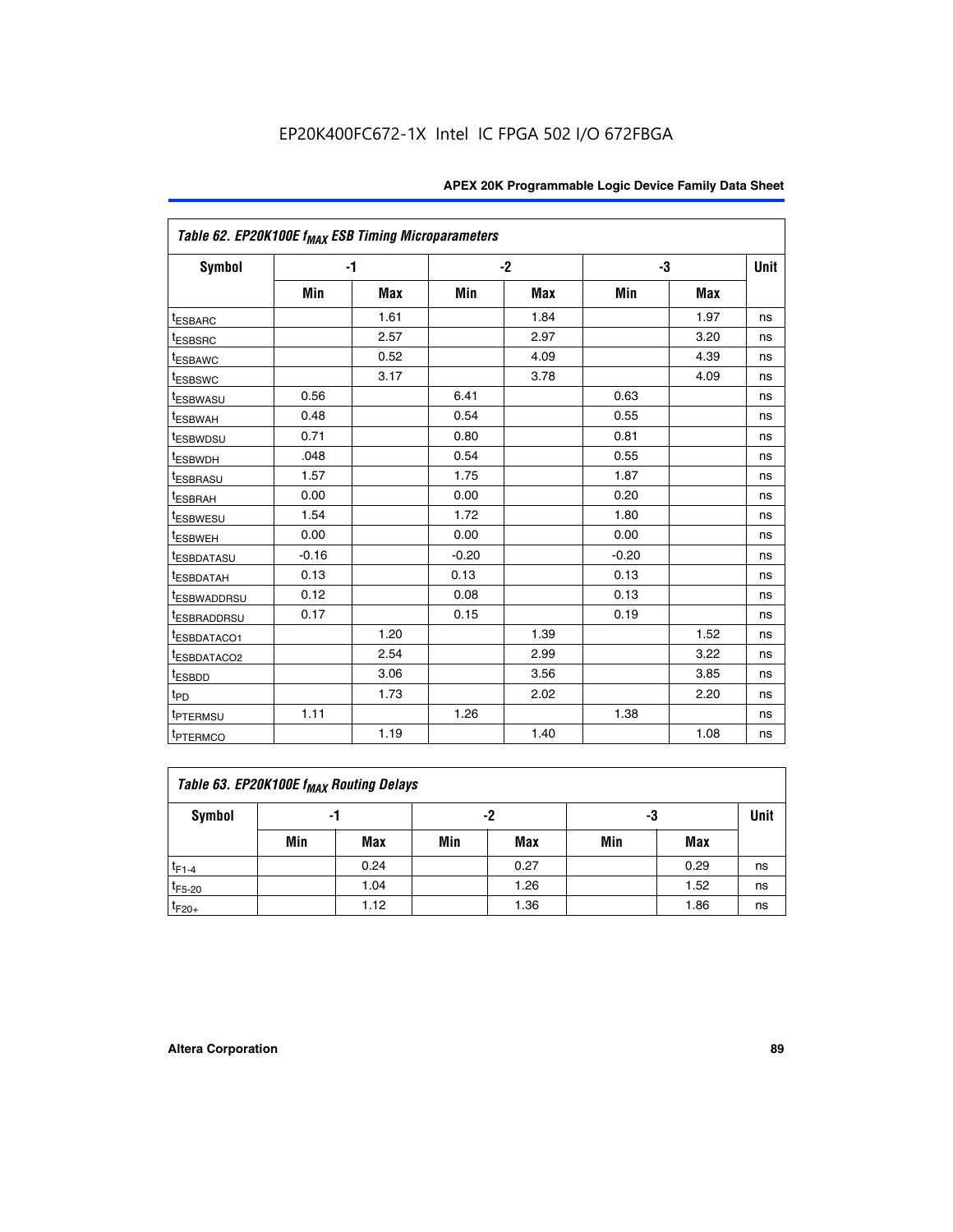### **APEX 20K Programmable Logic Device Family Data Sheet**

| Table 64. EP20K100E Minimum Pulse Width Timing Parameters |      |            |      |            |      |            |             |  |  |  |  |  |
|-----------------------------------------------------------|------|------------|------|------------|------|------------|-------------|--|--|--|--|--|
| <b>Symbol</b>                                             | -1   |            |      | -2         | -3   |            | <b>Unit</b> |  |  |  |  |  |
|                                                           | Min  | <b>Max</b> | Min  | <b>Max</b> | Min  | <b>Max</b> |             |  |  |  |  |  |
| $t_{CH}$                                                  | 2.00 |            | 2.00 |            | 2.00 |            | ns          |  |  |  |  |  |
| $t_{CL}$                                                  | 2.00 |            | 2.00 |            | 2.00 |            | ns          |  |  |  |  |  |
| $t_{CLRP}$                                                | 0.20 |            | 0.20 |            | 0.20 |            | ns          |  |  |  |  |  |
| <sup>t</sup> PREP                                         | 0.20 |            | 0.20 |            | 0.20 |            | ns          |  |  |  |  |  |
| <sup>t</sup> ESBCH                                        | 2.00 |            | 2.00 |            | 2.00 |            | ns          |  |  |  |  |  |
| <sup>t</sup> ESBCL                                        | 2.00 |            | 2.00 |            | 2.00 |            | ns          |  |  |  |  |  |
| <sup>t</sup> ESBWP                                        | 1.29 |            | 1.53 |            | 1.66 |            | ns          |  |  |  |  |  |
| <sup>t</sup> ESBRP                                        | 1.11 |            | 1.29 |            | 1.41 |            | ns          |  |  |  |  |  |

|                      | Table 65. EP20K100E External Timing Parameters |            |      |            |                |            |    |  |  |  |  |  |
|----------------------|------------------------------------------------|------------|------|------------|----------------|------------|----|--|--|--|--|--|
| <b>Symbol</b>        | -1                                             |            |      | -2         |                | -3         |    |  |  |  |  |  |
|                      | Min                                            | <b>Max</b> | Min  | <b>Max</b> | Min            | <b>Max</b> |    |  |  |  |  |  |
| $t_{INSU}$           | 2.23                                           |            | 2.32 |            | 2.43           |            | ns |  |  |  |  |  |
| $t_{\rm INH}$        | 0.00                                           |            | 0.00 |            | 0.00           |            | ns |  |  |  |  |  |
| toutco               | 2.00                                           | 4.86       | 2.00 | 5.35       | 2.00           | 5.84       | ns |  |  |  |  |  |
| <sup>t</sup> INSUPLL | 1.58                                           |            | 1.66 |            |                |            | ns |  |  |  |  |  |
| <sup>t</sup> INHPLL  | 0.00                                           |            | 0.00 |            | $\blacksquare$ |            | ns |  |  |  |  |  |
| <b>LOUTCOPLL</b>     | 0.50                                           | 2.96       | 0.50 | 3.29       | -              |            | ns |  |  |  |  |  |

| <b>Table 66. EP20K100E External Bidirectional Timing Parameters</b> |      |      |      |      |                |      |    |  |  |  |
|---------------------------------------------------------------------|------|------|------|------|----------------|------|----|--|--|--|
| Symbol                                                              |      | -1   |      | $-2$ |                | -3   |    |  |  |  |
|                                                                     | Min  | Max  | Min  | Max  | Min            | Max  |    |  |  |  |
| <sup>t</sup> INSUBIDIR                                              | 2.74 |      | 2.96 |      | 3.19           |      | ns |  |  |  |
| <b>TINHBIDIR</b>                                                    | 0.00 |      | 0.00 |      | 0.00           |      | ns |  |  |  |
| <b>LOUTCOBIDIR</b>                                                  | 2.00 | 4.86 | 2.00 | 5.35 | 2.00           | 5.84 | ns |  |  |  |
| <sup>T</sup> XZBIDIR                                                |      | 5.00 |      | 5.48 |                | 5.89 | ns |  |  |  |
| <sup>T</sup> ZXBIDIR                                                |      | 5.00 |      | 5.48 |                | 5.89 | ns |  |  |  |
| <sup>t</sup> INSUBIDIRPLL                                           | 4.64 |      | 5.03 |      |                |      | ns |  |  |  |
| <sup>I</sup> INHBIDIRPLL                                            | 0.00 |      | 0.00 |      | $\blacksquare$ |      | ns |  |  |  |
| <b><i>LOUTCOBIDIRPLL</i></b>                                        | 0.50 | 2.96 | 0.50 | 3.29 |                |      | ns |  |  |  |
| <sup>T</sup> XZBIDIRPLL                                             |      | 3.10 |      | 3.42 |                |      | ns |  |  |  |
| <sup>I</sup> ZXBIDIRPLL                                             |      | 3.10 |      | 3.42 |                |      | ns |  |  |  |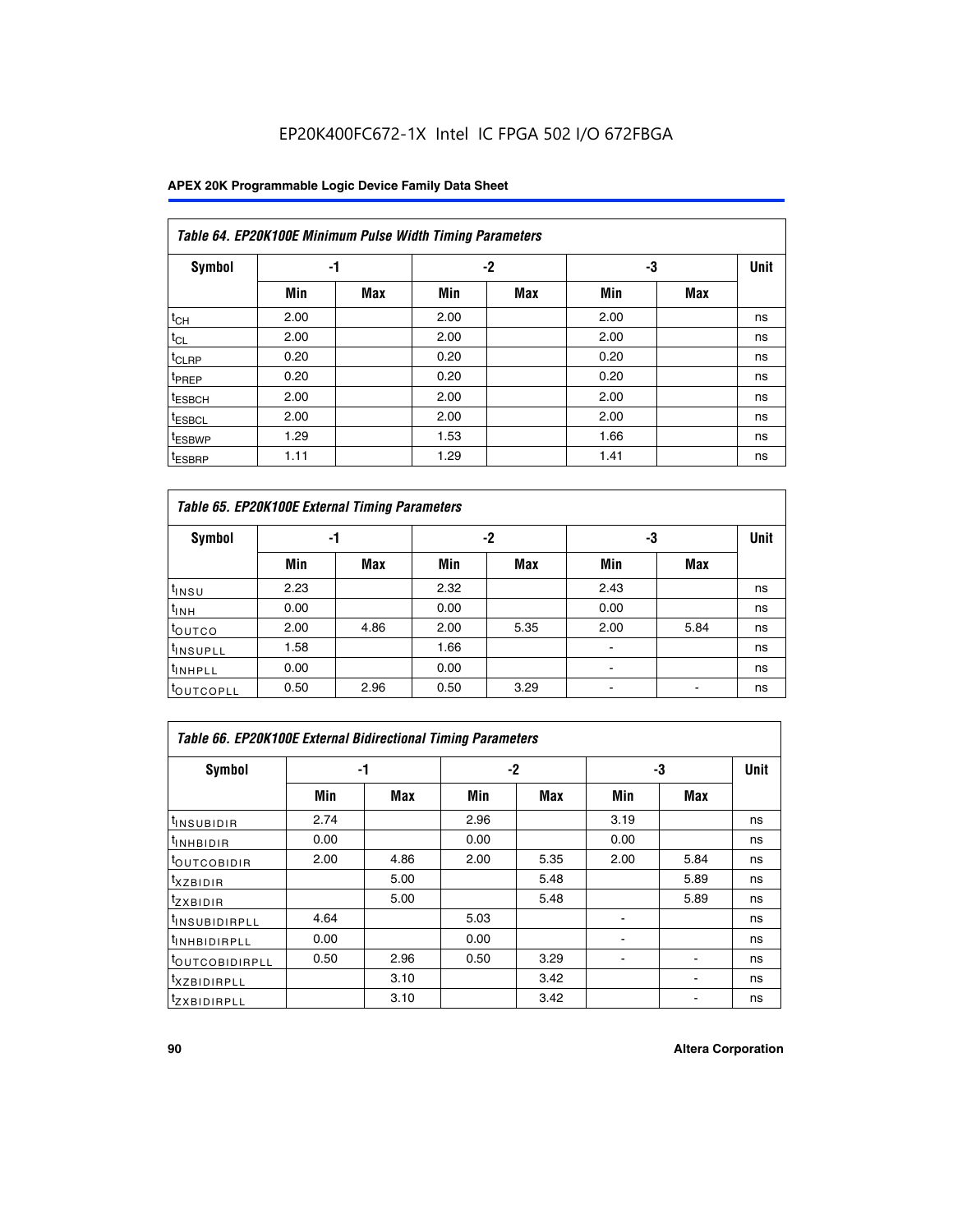Tables 67 through 72 describe *f<sub>MAX</sub>* LE Timing Microparameters, *fMAX* ESB Timing Microparameters, *fMAX* Routing Delays, Minimum Pulse Width Timing Parameters, External Timing Parameters, and External Bidirectional Timing Parameters for EP20K160E APEX 20KE devices.

| Table 67. EP20K160E f <sub>MAX</sub> LE Timing Microparameters |      |            |      |            |      |      |             |  |  |  |  |
|----------------------------------------------------------------|------|------------|------|------------|------|------|-------------|--|--|--|--|
| <b>Symbol</b>                                                  | -1   |            | -2   |            | -3   |      | <b>Unit</b> |  |  |  |  |
|                                                                | Min  | <b>Max</b> | Min  | <b>Max</b> | Min  | Max  |             |  |  |  |  |
| $t_{\text{SU}}$                                                | 0.22 |            | 0.24 |            | 0.26 |      | ns          |  |  |  |  |
| $t_H$                                                          | 0.22 |            | 0.24 |            | 0.26 |      | ns          |  |  |  |  |
| $t_{CO}$                                                       |      | 0.25       |      | 0.31       |      | 0.35 | ns          |  |  |  |  |
| t <sub>lut</sub>                                               |      | 0.69       |      | 0.88       |      | 1.12 | ns          |  |  |  |  |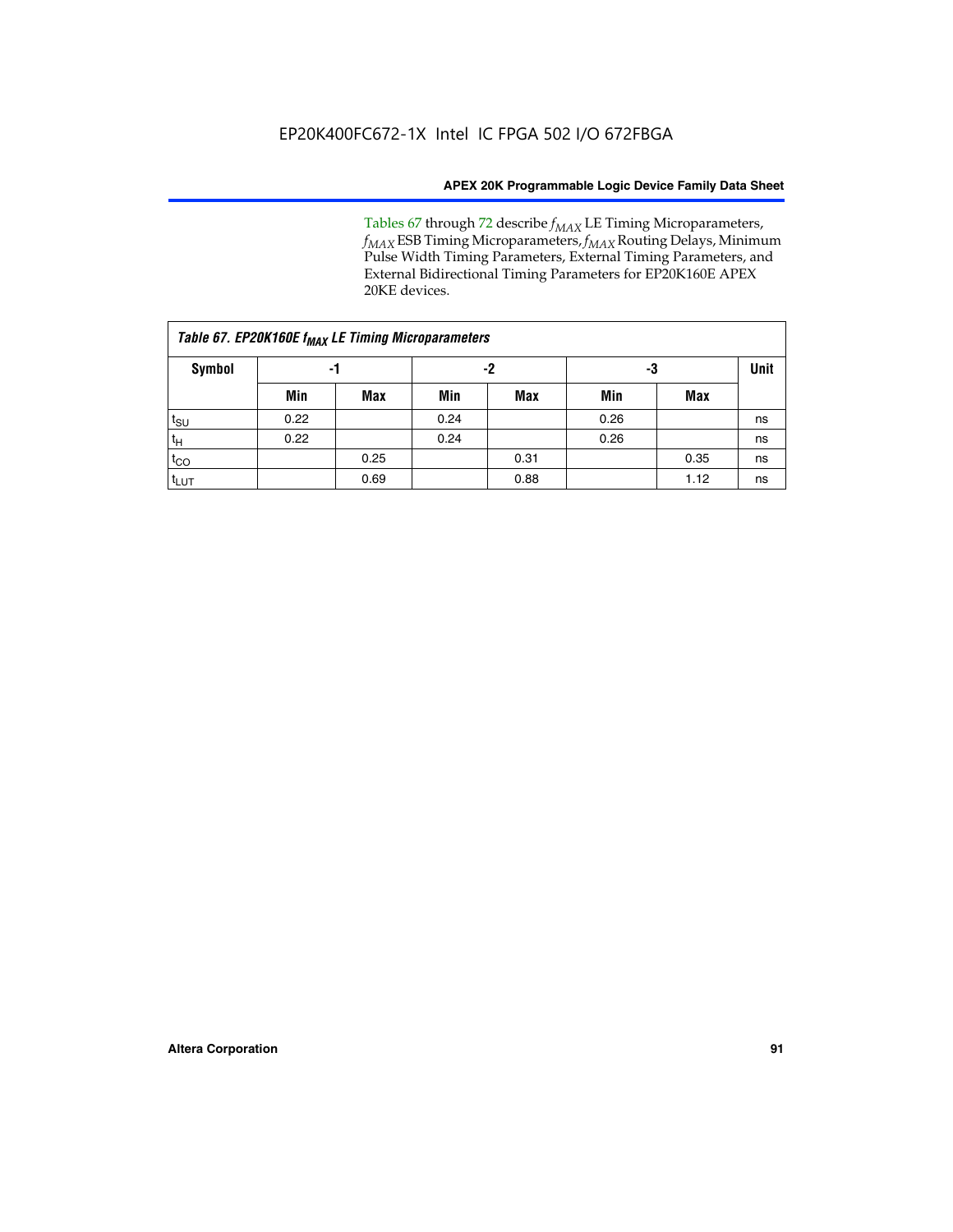| Table 68. EP20K160E f <sub>MAX</sub> ESB Timing Microparameters |         |            |         |            |      |      |      |
|-----------------------------------------------------------------|---------|------------|---------|------------|------|------|------|
| <b>Symbol</b>                                                   |         | $-1$       |         | $-2$       |      | -3   | Unit |
|                                                                 | Min     | <b>Max</b> | Min     | <b>Max</b> | Min  | Max  |      |
| <sup>t</sup> ESBARC                                             |         | 1.65       |         | 2.02       |      | 2.11 | ns   |
| t <sub>ESBSRC</sub>                                             |         | 2.21       |         | 2.70       |      | 3.11 | ns   |
| <sup>t</sup> ESBAWC                                             |         | 3.04       |         | 3.79       |      | 4.42 | ns   |
| t <sub>ESBSWC</sub>                                             |         | 2.81       |         | 3.56       |      | 4.10 | ns   |
| <sup>t</sup> ESBWASU                                            | 0.54    |            | 0.66    |            | 0.73 |      | ns   |
| <sup>t</sup> ESBWAH                                             | 0.36    |            | 0.45    |            | 0.47 |      | ns   |
| t <sub>ESBWDSU</sub>                                            | 0.68    |            | 0.81    |            | 0.94 |      | ns   |
| <sup>t</sup> ESBWDH                                             | 0.36    |            | 0.45    |            | 0.47 |      | ns   |
| t <sub>ESBRASU</sub>                                            | 1.58    |            | 1.87    |            | 2.06 |      | ns   |
| <sup>t</sup> ESBRAH                                             | 0.00    |            | 0.00    |            | 0.01 |      | ns   |
| <sup>t</sup> ESBWESU                                            | 1.41    |            | 1.71    |            | 2.00 |      | ns   |
| t <sub>ESBWEH</sub>                                             | 0.00    |            | 0.00    |            | 0.00 |      | ns   |
| t <sub>ESBDATASU</sub>                                          | $-0.02$ |            | $-0.03$ |            | 0.09 |      | ns   |
| t <sub>ESBDATAH</sub>                                           | 0.13    |            | 0.13    |            | 0.13 |      | ns   |
| t <sub>ESBWADDRSU</sub>                                         | 0.14    |            | 0.17    |            | 0.35 |      | ns   |
| <sup>t</sup> ESBRADDRSU                                         | 0.21    |            | 0.27    |            | 0.43 |      | ns   |
| <sup>I</sup> ESBDATACO1                                         |         | 1.04       |         | 1.30       |      | 1.46 | ns   |
| t <sub>ESBDATACO2</sub>                                         |         | 2.15       |         | 2.70       |      | 3.16 | ns   |
| <sup>t</sup> ESBDD                                              |         | 2.69       |         | 3.35       |      | 3.97 | ns   |
| $t_{\mathsf{PD}}$                                               |         | 1.55       |         | 1.93       |      | 2.29 | ns   |
| t <sub>PTERMSU</sub>                                            | 1.01    |            | 1.23    |            | 1.52 |      | ns   |
| t <sub>PTERMCO</sub>                                            |         | 1.06       |         | 1.32       |      | 1.04 | ns   |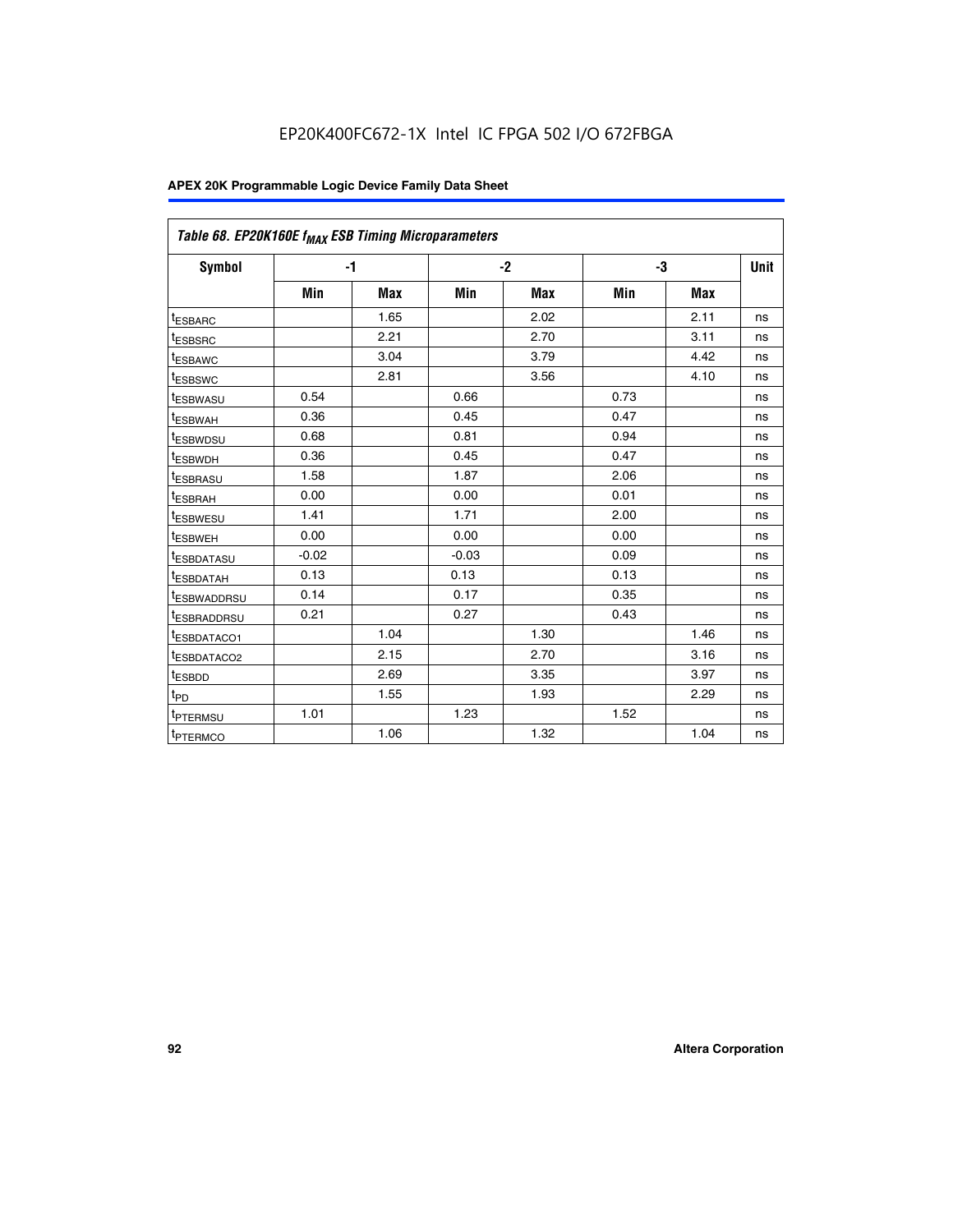| Table 69. EP20K160E f <sub>MAX</sub> Routing Delays |     |      |     |      |     |      |             |  |  |  |  |  |
|-----------------------------------------------------|-----|------|-----|------|-----|------|-------------|--|--|--|--|--|
| Symbol                                              | -1  |      |     | -2   | -3  |      | <b>Unit</b> |  |  |  |  |  |
|                                                     | Min | Max  | Min | Max  | Min | Max  |             |  |  |  |  |  |
| $t_{F1-4}$                                          |     | 0.25 |     | 0.26 |     | 0.28 | ns          |  |  |  |  |  |
| $t_{F5-20}$                                         |     | 1.00 |     | 1.18 |     | 1.35 | ns          |  |  |  |  |  |
| $t_{F20+}$                                          |     | 1.95 |     | 2.19 |     | 2.30 | ns          |  |  |  |  |  |

| Table 70. EP20K160E Minimum Pulse Width Timing Parameters |      |            |      |            |      |     |    |  |  |  |  |
|-----------------------------------------------------------|------|------------|------|------------|------|-----|----|--|--|--|--|
| <b>Symbol</b>                                             | -1   |            |      | -2         |      | -3  |    |  |  |  |  |
|                                                           | Min  | <b>Max</b> | Min  | <b>Max</b> | Min  | Max |    |  |  |  |  |
| $t_{CH}$                                                  | 1.34 |            | 1.43 |            | 1.55 |     | ns |  |  |  |  |
| $t_{CL}$                                                  | 1.34 |            | 1.43 |            | 1.55 |     | ns |  |  |  |  |
| $t_{CLRP}$                                                | 0.18 |            | 0.19 |            | 0.21 |     | ns |  |  |  |  |
| t <sub>PREP</sub>                                         | 0.18 |            | 0.19 |            | 0.21 |     | ns |  |  |  |  |
| <sup>t</sup> ESBCH                                        | 1.34 |            | 1.43 |            | 1.55 |     | ns |  |  |  |  |
| <sup>t</sup> ESBCL                                        | 1.34 |            | 1.43 |            | 1.55 |     | ns |  |  |  |  |
| <sup>t</sup> ESBWP                                        | 1.15 |            | 1.45 |            | 1.73 |     | ns |  |  |  |  |
| <sup>t</sup> ESBRP                                        | 0.93 |            | 1.15 |            | 1.38 |     | ns |  |  |  |  |

| Table 71. EP20K160E External Timing Parameters |      |      |      |      |                          |      |    |  |  |  |  |
|------------------------------------------------|------|------|------|------|--------------------------|------|----|--|--|--|--|
| Symbol                                         | -1   |      |      | -2   |                          | -3   |    |  |  |  |  |
|                                                | Min  | Max  | Min  | Max  | Min                      | Max  |    |  |  |  |  |
| t <sub>INSU</sub>                              | 2.23 |      | 2.34 |      | 2.47                     |      | ns |  |  |  |  |
| $t_{\text{INH}}$                               | 0.00 |      | 0.00 |      | 0.00                     |      | ns |  |  |  |  |
| toutco                                         | 2.00 | 5.07 | 2.00 | 5.59 | 2.00                     | 6.13 | ns |  |  |  |  |
| tinsupLL                                       | 2.12 |      | 2.07 |      | $\overline{\phantom{a}}$ |      | ns |  |  |  |  |
| <sup>t</sup> INHPLL                            | 0.00 |      | 0.00 |      | ۰                        |      | ns |  |  |  |  |
| <b>COUTCOPLL</b>                               | 0.50 | 3.00 | 0.50 | 3.35 |                          |      | ns |  |  |  |  |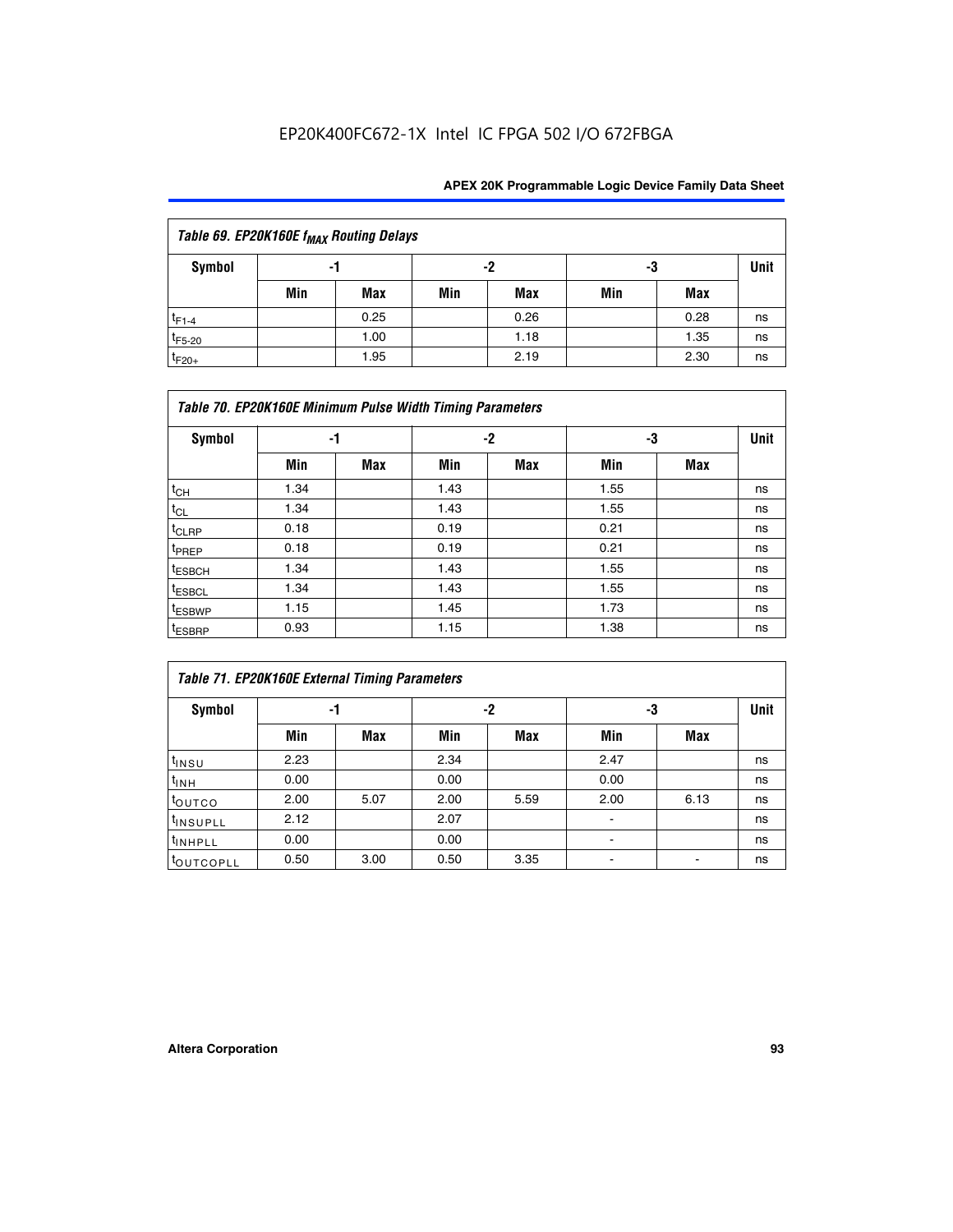|  | <b>APEX 20K Programmable Logic Device Family Data Sheet</b> |
|--|-------------------------------------------------------------|
|--|-------------------------------------------------------------|

|                                | Table 72. EP20K160E External Bidirectional Timing Parameters |      |      |      |      |      |             |  |  |  |  |
|--------------------------------|--------------------------------------------------------------|------|------|------|------|------|-------------|--|--|--|--|
| Symbol                         |                                                              | -1   |      | $-2$ |      | -3   | <b>Unit</b> |  |  |  |  |
|                                | Min                                                          | Max  | Min  | Max  | Min  | Max  |             |  |  |  |  |
| <sup>t</sup> INSUB <u>IDIR</u> | 2.86                                                         |      | 3.24 |      | 3.54 |      | ns          |  |  |  |  |
| <b>UNHBIDIR</b>                | 0.00                                                         |      | 0.00 |      | 0.00 |      | ns          |  |  |  |  |
| <b>LOUTCOBIDIR</b>             | 2.00                                                         | 5.07 | 2.00 | 5.59 | 2.00 | 6.13 | ns          |  |  |  |  |
| KZBIDIR                        |                                                              | 7.43 |      | 8.23 |      | 8.58 | ns          |  |  |  |  |
| <sup>t</sup> zxbidir           |                                                              | 7.43 |      | 8.23 |      | 8.58 | ns          |  |  |  |  |
| <sup>t</sup> INSUBIDIRPLL      | 4.93                                                         |      | 5.48 |      |      |      | ns          |  |  |  |  |
| <sup>I</sup> INHBIDIRPLL       | 0.00                                                         |      | 0.00 |      | ٠    |      | ns          |  |  |  |  |
| <b><i>LOUTCOBIDIRPLL</i></b>   | 0.50                                                         | 3.00 | 0.50 | 3.35 |      |      | ns          |  |  |  |  |
| <sup>T</sup> XZBIDIRPLL        |                                                              | 5.36 |      | 5.99 |      |      | ns          |  |  |  |  |
| <sup>t</sup> ZXBIDIRPLL        |                                                              | 5.36 |      | 5.99 |      |      | ns          |  |  |  |  |

Tables 73 through 78 describe  $f_{MAX}$  LE Timing Microparameters,  $f_{MAX}$ ESB Timing Microparameters, *f<sub>MAX</sub>* Routing Delays, Minimum Pulse Width Timing Parameters, External Timing Parameters, and External Bidirectional Timing Parameters for EP20K200E APEX 20KE devices.

| Table 73. EP20K200E f <sub>MAX</sub> LE Timing Microparameters |      |      |      |            |      |             |    |  |  |  |  |  |
|----------------------------------------------------------------|------|------|------|------------|------|-------------|----|--|--|--|--|--|
| <b>Symbol</b><br>-1                                            |      |      |      | -2         | -3   | <b>Unit</b> |    |  |  |  |  |  |
|                                                                | Min  | Max  | Min  | <b>Max</b> | Min  | Max         |    |  |  |  |  |  |
| $t_{\text{SU}}$                                                | 0.23 |      | 0.24 |            | 0.26 |             | ns |  |  |  |  |  |
| $t_H$                                                          | 0.23 |      | 0.24 |            | 0.26 |             | ns |  |  |  |  |  |
| $t_{CO}$                                                       |      | 0.26 |      | 0.31       |      | 0.36        | ns |  |  |  |  |  |
| t <sub>LUT</sub>                                               |      | 0.70 |      | 0.90       |      | 1.14        | ns |  |  |  |  |  |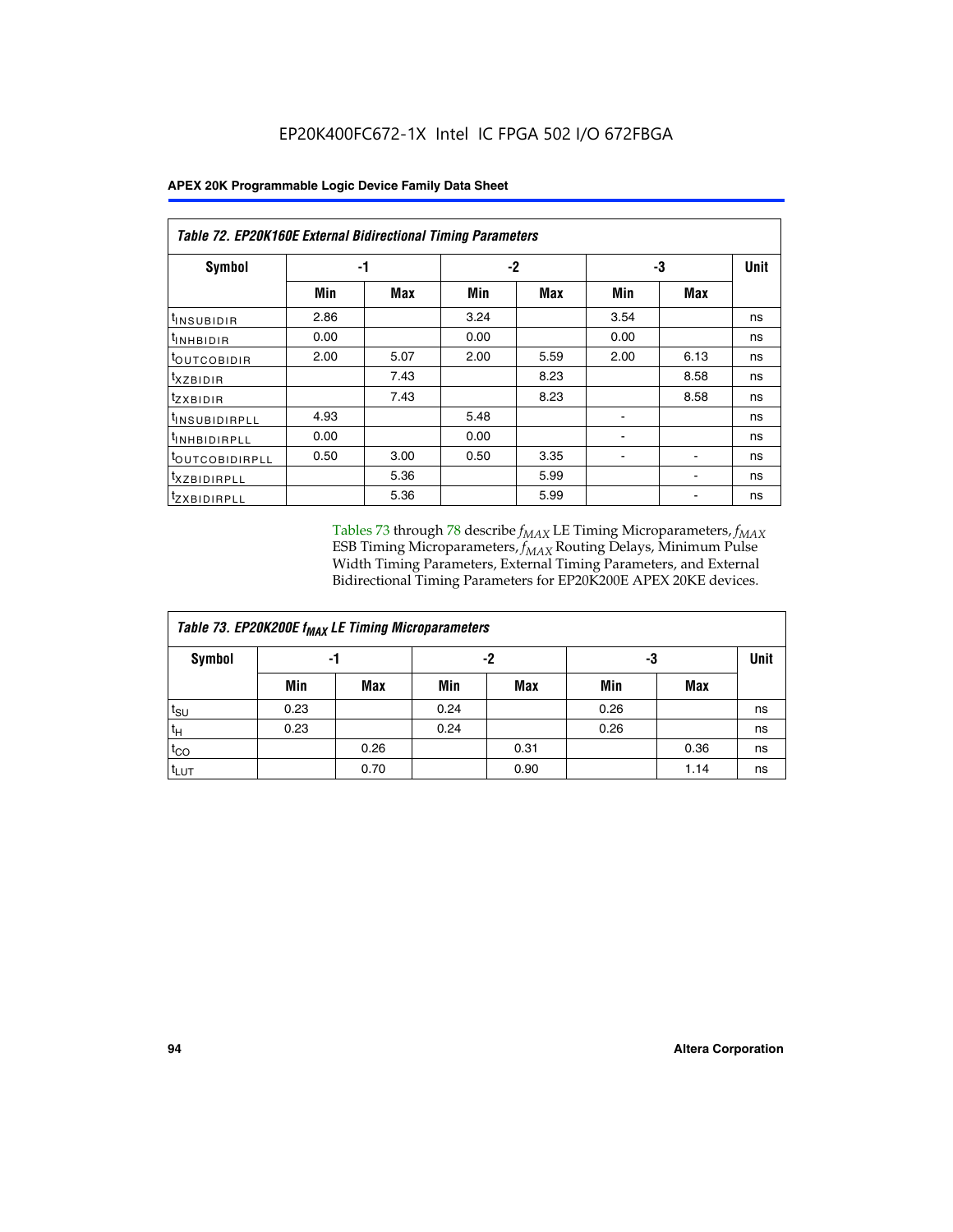|                         | Table 74. EP20K200E f <sub>MAX</sub> ESB Timing Microparameters |            |         |            |      |      |      |  |  |  |  |
|-------------------------|-----------------------------------------------------------------|------------|---------|------------|------|------|------|--|--|--|--|
| <b>Symbol</b>           |                                                                 | $-1$       |         | $-2$       | -3   |      | Unit |  |  |  |  |
|                         | Min                                                             | <b>Max</b> | Min     | <b>Max</b> | Min  | Max  |      |  |  |  |  |
| <sup>t</sup> ESBARC     |                                                                 | 1.68       |         | 2.06       |      | 2.24 | ns   |  |  |  |  |
| <sup>t</sup> ESBSRC     |                                                                 | 2.27       |         | 2.77       |      | 3.18 | ns   |  |  |  |  |
| t <sub>ESBAWC</sub>     |                                                                 | 3.10       |         | 3.86       |      | 4.50 | ns   |  |  |  |  |
| <sup>t</sup> ESBSWC     |                                                                 | 2.90       |         | 3.67       |      | 4.21 | ns   |  |  |  |  |
| t <sub>ESBWASU</sub>    | 0.55                                                            |            | 0.67    |            | 0.74 |      | ns   |  |  |  |  |
| <sup>t</sup> ESBWAH     | 0.36                                                            |            | 0.46    |            | 0.48 |      | ns   |  |  |  |  |
| <sup>t</sup> ESBWDSU    | 0.69                                                            |            | 0.83    |            | 0.95 |      | ns   |  |  |  |  |
| t <sub>ESBWDH</sub>     | 0.36                                                            |            | 0.46    |            | 0.48 |      | ns   |  |  |  |  |
| <sup>t</sup> ESBRASU    | 1.61                                                            |            | 1.90    |            | 2.09 |      | ns   |  |  |  |  |
| <sup>t</sup> ESBRAH     | 0.00                                                            |            | 0.00    |            | 0.01 |      | ns   |  |  |  |  |
| <sup>t</sup> ESBWESU    | 1.42                                                            |            | 1.71    |            | 2.01 |      | ns   |  |  |  |  |
| <sup>I</sup> ESBWEH     | 0.00                                                            |            | 0.00    |            | 0.00 |      | ns   |  |  |  |  |
| t <sub>ESBDATASU</sub>  | $-0.06$                                                         |            | $-0.07$ |            | 0.05 |      | ns   |  |  |  |  |
| <sup>t</sup> ESBDATAH   | 0.13                                                            |            | 0.13    |            | 0.13 |      | ns   |  |  |  |  |
| <sup>t</sup> ESBWADDRSU | 0.11                                                            |            | 0.13    |            | 0.31 |      | ns   |  |  |  |  |
| <sup>I</sup> ESBRADDRSU | 0.18                                                            |            | 0.23    |            | 0.39 |      | ns   |  |  |  |  |
| <sup>I</sup> ESBDATACO1 |                                                                 | 1.09       |         | 1.35       |      | 1.51 | ns   |  |  |  |  |
| <sup>t</sup> ESBDATACO2 |                                                                 | 2.19       |         | 2.75       |      | 3.22 | ns   |  |  |  |  |
| <sup>t</sup> ESBDD      |                                                                 | 2.75       |         | 3.41       |      | 4.03 | ns   |  |  |  |  |
| t <sub>PD</sub>         |                                                                 | 1.58       |         | 1.97       |      | 2.33 | ns   |  |  |  |  |
| t <sub>PTERMSU</sub>    | 1.00                                                            |            | 1.22    |            | 1.51 |      | ns   |  |  |  |  |
| t <sub>PTERMCO</sub>    |                                                                 | 1.10       |         | 1.37       |      | 1.09 | ns   |  |  |  |  |

| Table 75. EP20K200E f <sub>MAX</sub> Routing Delays |     |      |     |      |     |      |             |  |  |  |  |
|-----------------------------------------------------|-----|------|-----|------|-----|------|-------------|--|--|--|--|
| Symbol                                              | -1  |      |     | -2   | -3  |      | <b>Unit</b> |  |  |  |  |
|                                                     | Min | Max  | Min | Max  | Min | Max  |             |  |  |  |  |
| $t_{F1-4}$                                          |     | 0.25 |     | 0.27 |     | 0.29 | ns          |  |  |  |  |
| $t_{F5-20}$                                         |     | 1.02 |     | 1.20 |     | 1.41 | ns          |  |  |  |  |
| $t_{F20+}$                                          |     | 1.99 |     | 2.23 |     | 2.53 | ns          |  |  |  |  |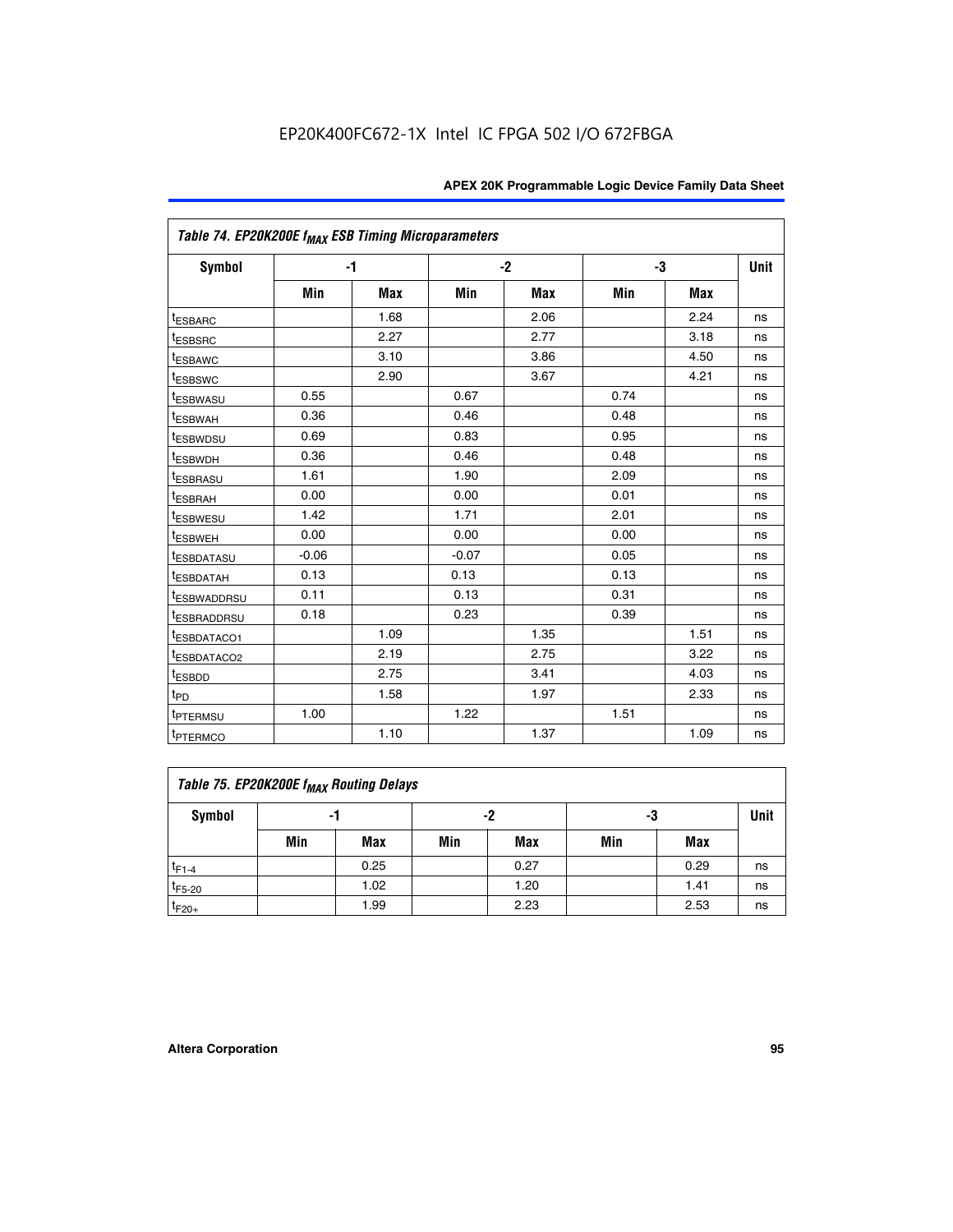| Table 76. EP20K200E Minimum Pulse Width Timing Parameters |      |            |      |      |      |            |             |  |  |  |  |
|-----------------------------------------------------------|------|------------|------|------|------|------------|-------------|--|--|--|--|
| Symbol                                                    | -1   |            |      | $-2$ | -3   |            | <b>Unit</b> |  |  |  |  |
|                                                           | Min  | <b>Max</b> | Min  | Max  | Min  | <b>Max</b> |             |  |  |  |  |
| $t_{CH}$                                                  | 1.36 |            | 2.44 |      | 2.65 |            | ns          |  |  |  |  |
| $t_{CL}$                                                  | 1.36 |            | 2.44 |      | 2.65 |            | ns          |  |  |  |  |
| $t_{CLRP}$                                                | 0.18 |            | 0.19 |      | 0.21 |            | ns          |  |  |  |  |
| <sup>t</sup> PREP                                         | 0.18 |            | 0.19 |      | 0.21 |            | ns          |  |  |  |  |
| <sup>t</sup> ESBCH                                        | 1.36 |            | 2.44 |      | 2.65 |            | ns          |  |  |  |  |
| <sup>t</sup> ESBCL                                        | 1.36 |            | 2.44 |      | 2.65 |            | ns          |  |  |  |  |
| <sup>t</sup> ESBWP                                        | 1.18 |            | 1.48 |      | 1.76 |            | ns          |  |  |  |  |
| <sup>t</sup> ESBRP                                        | 0.95 |            | 1.17 |      | 1.41 |            | ns          |  |  |  |  |

|                       | Table 77. EP20K200E External Timing Parameters |            |      |            |      |      |    |  |  |  |  |  |
|-----------------------|------------------------------------------------|------------|------|------------|------|------|----|--|--|--|--|--|
| <b>Symbol</b>         |                                                | -1         |      | -2         |      | -3   |    |  |  |  |  |  |
|                       | Min                                            | <b>Max</b> | Min  | <b>Max</b> | Min  | Max  |    |  |  |  |  |  |
| t <sub>INSU</sub>     | 2.24                                           |            | 2.35 |            | 2.47 |      | ns |  |  |  |  |  |
| $t_{\text{INH}}$      | 0.00                                           |            | 0.00 |            | 0.00 |      | ns |  |  |  |  |  |
| toutco                | 2.00                                           | 5.12       | 2.00 | 5.62       | 2.00 | 6.11 | ns |  |  |  |  |  |
| <sup>t</sup> INSUPLL  | 2.13                                           |            | 2.07 |            |      |      | ns |  |  |  |  |  |
| <sup>t</sup> INHPLL   | 0.00                                           |            | 0.00 |            | -    |      | ns |  |  |  |  |  |
| <sup>I</sup> OUTCOPLL | 0.50                                           | 3.01       | 0.50 | 3.36       |      |      | ns |  |  |  |  |  |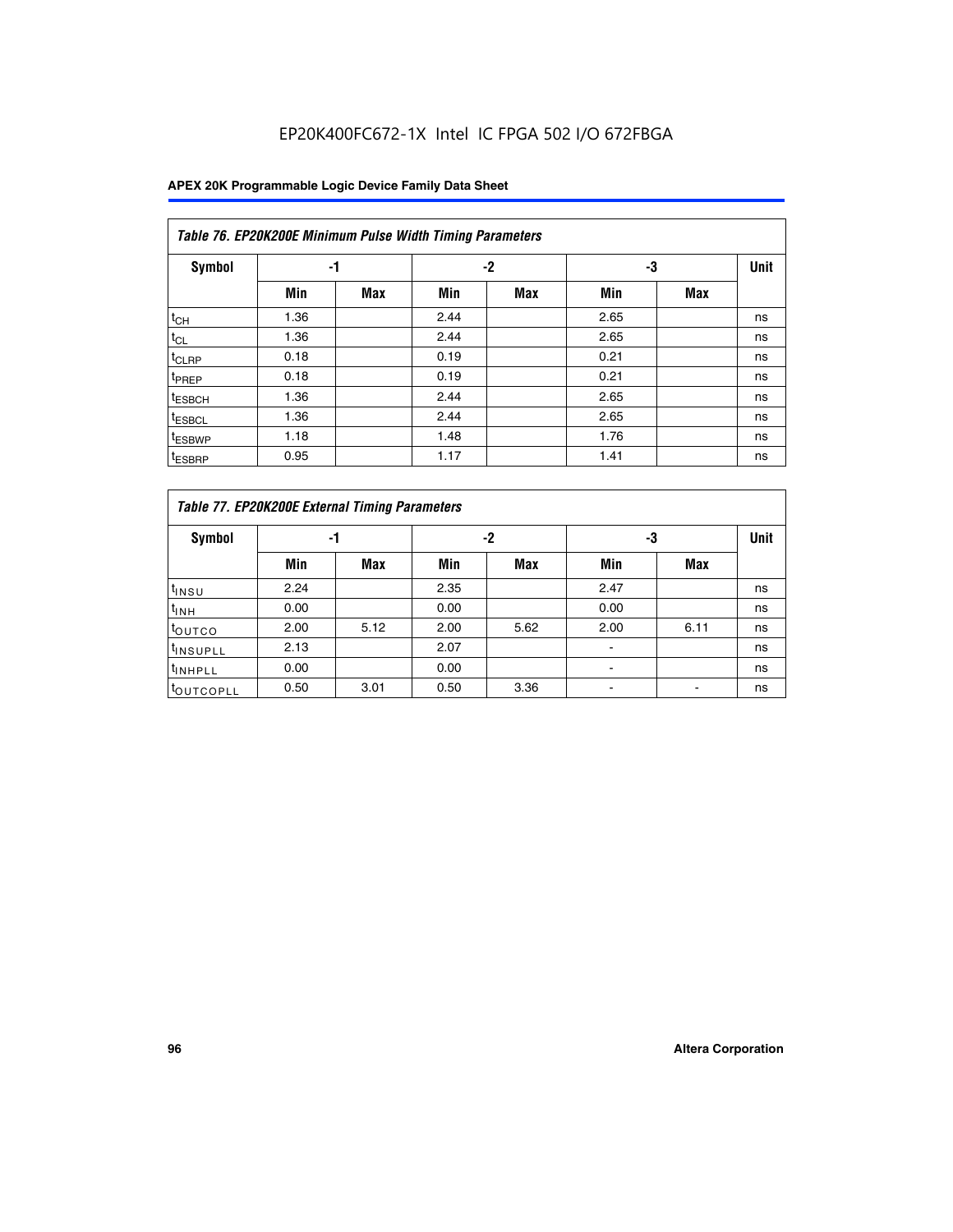| <b>Table 78. EP20K200E External Bidirectional Timing Parameters</b> |      |      |      |      |      |             |    |  |  |  |  |
|---------------------------------------------------------------------|------|------|------|------|------|-------------|----|--|--|--|--|
| Symbol                                                              | -1   |      |      | -2   | -3   | <b>Unit</b> |    |  |  |  |  |
|                                                                     | Min  | Max  | Min  | Max  | Min  | Max         |    |  |  |  |  |
| t <sub>INSUBIDIR</sub>                                              | 2.81 |      | 3.19 |      | 3.54 |             | ns |  |  |  |  |
| t <sub>INHBIDIR</sub>                                               | 0.00 |      | 0.00 |      | 0.00 |             | ns |  |  |  |  |
| toutcobidir                                                         | 2.00 | 5.12 | 2.00 | 5.62 | 2.00 | 6.11        | ns |  |  |  |  |
| <i>txzbidir</i>                                                     |      | 7.51 |      | 8.32 |      | 8.67        | ns |  |  |  |  |
| tzxbidir                                                            |      | 7.51 |      | 8.32 |      | 8.67        | ns |  |  |  |  |
| t <sub>INSUBIDIRPLL</sub>                                           | 3.30 |      | 3.64 |      |      |             | ns |  |  |  |  |
| tINHBIDIRPLL                                                        | 0.00 |      | 0.00 |      |      |             | ns |  |  |  |  |
| toutco <u>bidirpll</u>                                              | 0.50 | 3.01 | 0.50 | 3.36 |      |             | ns |  |  |  |  |
| <i>txzBIDIRPLL</i>                                                  |      | 5.40 |      | 6.05 |      |             | ns |  |  |  |  |
| tzxbidirpll                                                         |      | 5.40 |      | 6.05 |      |             | ns |  |  |  |  |

Tables 79 through 84 describe  $f_{MAX}$  LE Timing Microparameters,  $f_{MAX}$ ESB Timing Microparameters, *f<sub>MAX</sub>* Routing Delays, Minimum Pulse Width Timing Parameters, External Timing Parameters, and External Bidirectional Timing Parameters for EP20K300E APEX 20KE devices.

| Table 79. EP20K300E f <sub>MAX</sub> LE Timing Microparameters |      |            |      |            |      |            |    |  |  |  |  |
|----------------------------------------------------------------|------|------------|------|------------|------|------------|----|--|--|--|--|
| <b>Symbol</b>                                                  |      | -1         |      | -2         |      | -3         |    |  |  |  |  |
|                                                                | Min  | <b>Max</b> | Min  | <b>Max</b> | Min  | <b>Max</b> |    |  |  |  |  |
| $t_{\text{SU}}$                                                | 0.16 |            | 0.17 |            | 0.18 |            | ns |  |  |  |  |
| $t_H$                                                          | 0.31 |            | 0.33 |            | 0.38 |            | ns |  |  |  |  |
| $t_{CO}$                                                       |      | 0.28       |      | 0.38       |      | 0.51       | ns |  |  |  |  |
| t <sub>LUT</sub>                                               |      | 0.79       |      | 1.07       |      | 1.43       | ns |  |  |  |  |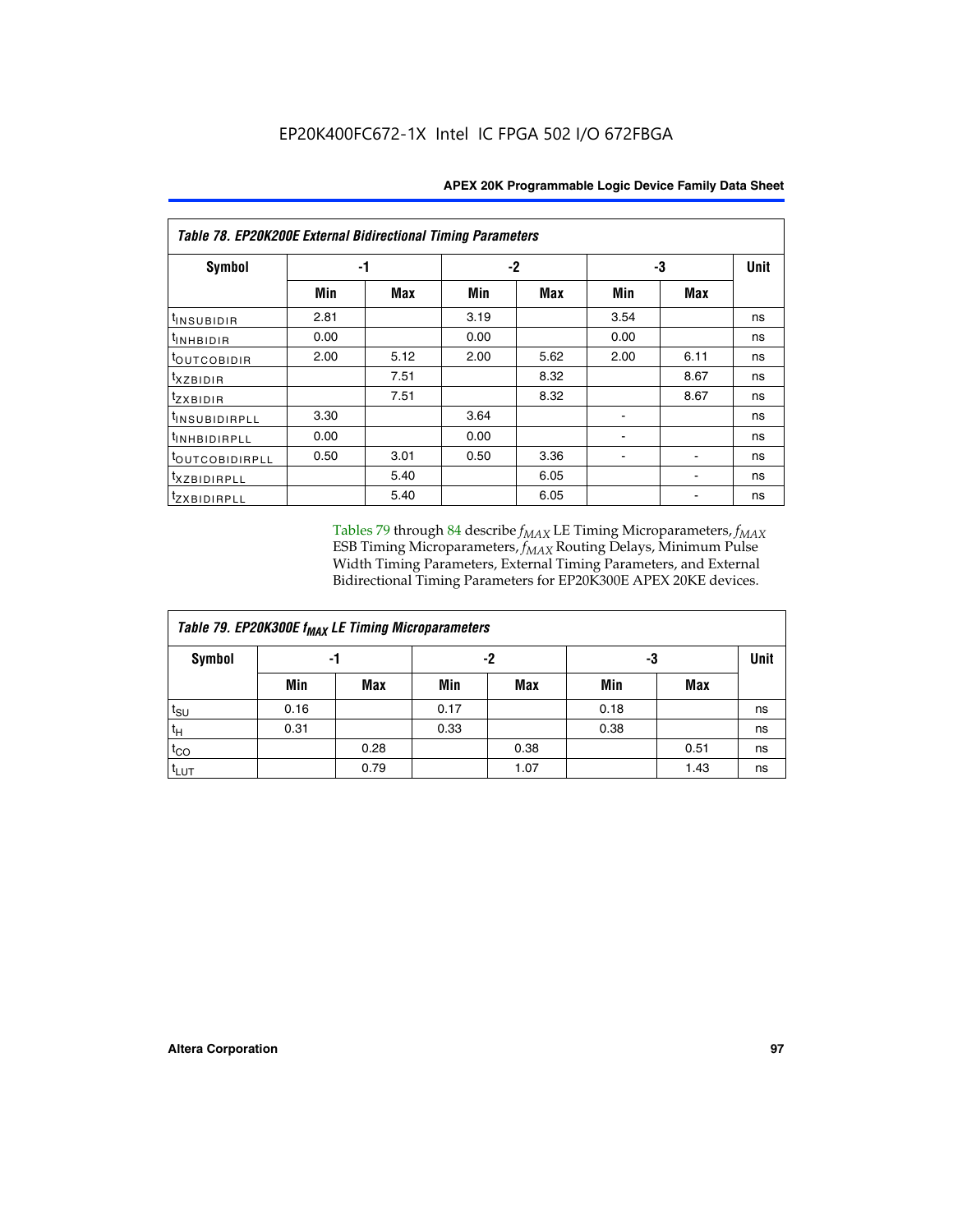|                         | Table 80. EP20K300E f <sub>MAX</sub> ESB Timing Microparameters |            |      |            |      |            |      |  |  |  |  |
|-------------------------|-----------------------------------------------------------------|------------|------|------------|------|------------|------|--|--|--|--|
| <b>Symbol</b>           |                                                                 | -1         |      | $-2$       |      | -3         | Unit |  |  |  |  |
|                         | Min                                                             | <b>Max</b> | Min  | <b>Max</b> | Min  | <b>Max</b> |      |  |  |  |  |
| t <sub>ESBARC</sub>     |                                                                 | 1.79       |      | 2.44       |      | 3.25       | ns   |  |  |  |  |
| t <sub>ESBSRC</sub>     |                                                                 | 2.40       |      | 3.12       |      | 4.01       | ns   |  |  |  |  |
| t <sub>ESBAWC</sub>     |                                                                 | 3.41       |      | 4.65       |      | 6.20       | ns   |  |  |  |  |
| t <sub>ESBSWC</sub>     |                                                                 | 3.68       |      | 4.68       |      | 5.93       | ns   |  |  |  |  |
| <sup>I</sup> ESBWASU    | 1.55                                                            |            | 2.12 |            | 2.83 |            | ns   |  |  |  |  |
| <sup>t</sup> ESBWAH     | 0.00                                                            |            | 0.00 |            | 0.00 |            | ns   |  |  |  |  |
| <sup>I</sup> ESBWDSU    | 1.71                                                            |            | 2.33 |            | 3.11 |            | ns   |  |  |  |  |
| <sup>t</sup> ESBWDH     | 0.00                                                            |            | 0.00 |            | 0.00 |            | ns   |  |  |  |  |
| <sup>t</sup> ESBRASU    | 1.72                                                            |            | 2.34 |            | 3.13 |            | ns   |  |  |  |  |
| t <sub>ESBRAH</sub>     | 0.00                                                            |            | 0.00 |            | 0.00 |            | ns   |  |  |  |  |
| <sup>t</sup> ESBWESU    | 1.63                                                            |            | 2.36 |            | 3.28 |            | ns   |  |  |  |  |
| <sup>t</sup> ESBWEH     | 0.00                                                            |            | 0.00 |            | 0.00 |            | ns   |  |  |  |  |
| t <sub>ESBDATASU</sub>  | 0.07                                                            |            | 0.39 |            | 0.80 |            | ns   |  |  |  |  |
| <sup>t</sup> ESBDATAH   | 0.13                                                            |            | 0.13 |            | 0.13 |            | ns   |  |  |  |  |
| <sup>t</sup> ESBWADDRSU | 0.27                                                            |            | 0.67 |            | 1.17 |            | ns   |  |  |  |  |
| <sup>t</sup> ESBRADDRSU | 0.34                                                            |            | 0.75 |            | 1.28 |            | ns   |  |  |  |  |
| <sup>I</sup> ESBDATACO1 |                                                                 | 1.03       |      | 1.20       |      | 1.40       | ns   |  |  |  |  |
| <sup>t</sup> ESBDATACO2 |                                                                 | 2.33       |      | 3.18       |      | 4.24       | ns   |  |  |  |  |
| <sup>t</sup> ESBDD      |                                                                 | 3.41       |      | 4.65       |      | 6.20       | ns   |  |  |  |  |
| t <sub>PD</sub>         |                                                                 | 1.68       |      | 2.29       |      | 3.06       | ns   |  |  |  |  |
| t <sub>PTERMSU</sub>    | 0.96                                                            |            | 1.48 |            | 2.14 |            | ns   |  |  |  |  |
| t <sub>PTERMCO</sub>    |                                                                 | 1.05       |      | 1.22       |      | 1.42       | ns   |  |  |  |  |

| Table 81. EP20K300E f <sub>MAX</sub> Routing Delays |     |      |     |            |     |      |    |  |  |  |
|-----------------------------------------------------|-----|------|-----|------------|-----|------|----|--|--|--|
| Symbol                                              |     | -1   |     | -2         |     | -3   |    |  |  |  |
|                                                     | Min | Max  | Min | <b>Max</b> | Min | Max  |    |  |  |  |
| $t_{F1-4}$                                          |     | 0.22 |     | 0.24       |     | 0.26 | ns |  |  |  |
| $t_{F5-20}$                                         |     | 1.33 |     | 1.43       |     | 1.58 | ns |  |  |  |
| $t_{F20+}$                                          |     | 3.63 |     | 3.93       |     | 4.35 | ns |  |  |  |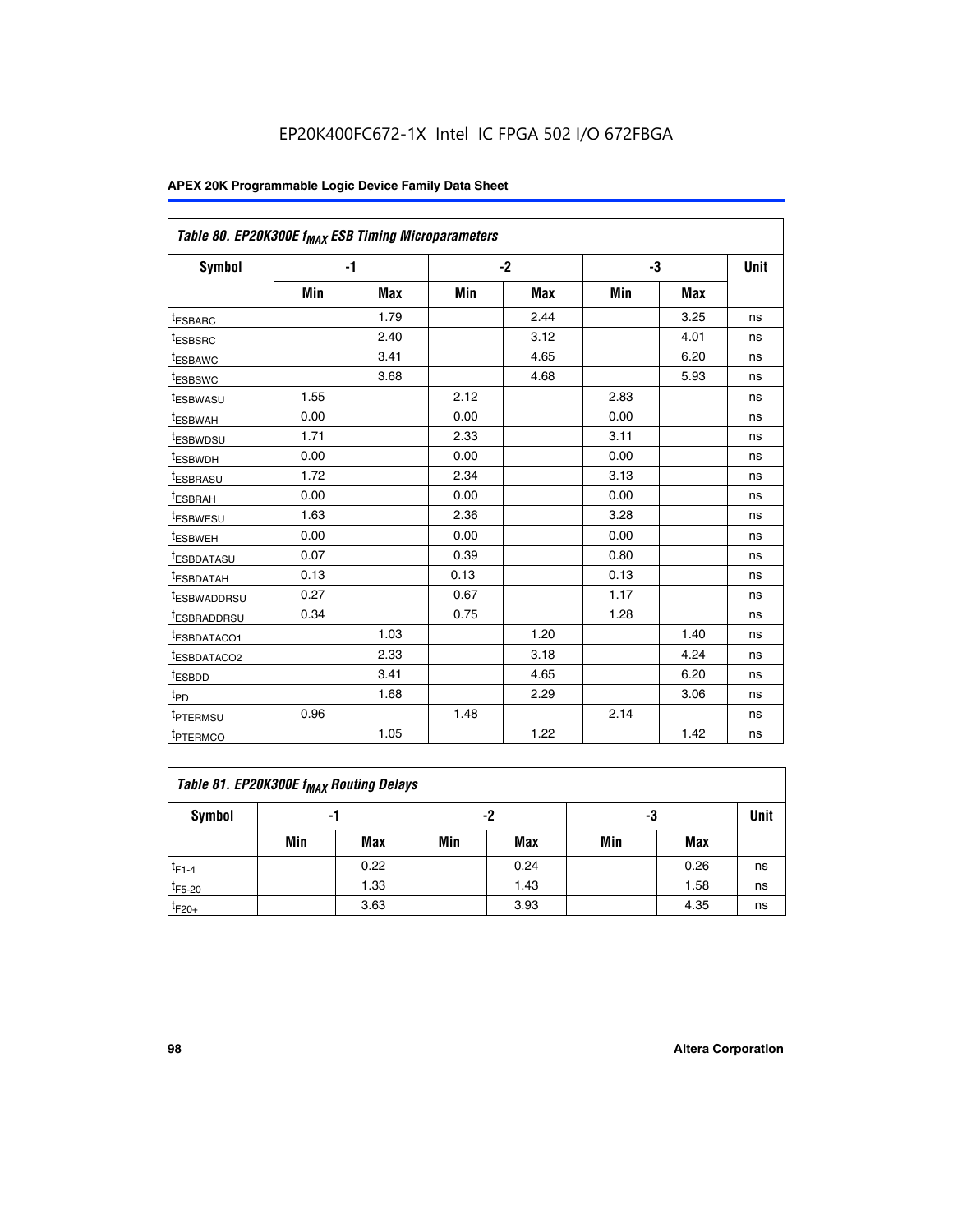|                    | Table 82. EP20K300E Minimum Pulse Width Timing Parameters |            |      |      |      |     |             |  |  |  |  |  |
|--------------------|-----------------------------------------------------------|------------|------|------|------|-----|-------------|--|--|--|--|--|
| <b>Symbol</b>      | -1                                                        |            |      | $-2$ | -3   |     | <b>Unit</b> |  |  |  |  |  |
|                    | Min                                                       | <b>Max</b> | Min  | Max  | Min  | Max |             |  |  |  |  |  |
| $t_{CH}$           | 1.25                                                      |            | 1.43 |      | 1.67 |     | ns          |  |  |  |  |  |
| $t_{CL}$           | 1.25                                                      |            | 1.43 |      | 1.67 |     | ns          |  |  |  |  |  |
| t <sub>CLRP</sub>  | 0.19                                                      |            | 0.26 |      | 0.35 |     | ns          |  |  |  |  |  |
| t <sub>PREP</sub>  | 0.19                                                      |            | 0.26 |      | 0.35 |     | ns          |  |  |  |  |  |
| t <sub>ESBCH</sub> | 1.25                                                      |            | 1.43 |      | 1.67 |     | ns          |  |  |  |  |  |
| <sup>t</sup> ESBCL | 1.25                                                      |            | 1.43 |      | 1.67 |     | ns          |  |  |  |  |  |
| <sup>t</sup> ESBWP | 1.25                                                      |            | 1.71 |      | 2.28 |     | ns          |  |  |  |  |  |
| <sup>t</sup> ESBRP | 1.01                                                      |            | 1.38 |      | 1.84 |     | ns          |  |  |  |  |  |

| Table 83. EP20K300E External Timing Parameters |      |      |      |      |      |            |             |  |  |  |  |  |
|------------------------------------------------|------|------|------|------|------|------------|-------------|--|--|--|--|--|
| Symbol                                         |      | -1   |      | -2   |      | -3         | <b>Unit</b> |  |  |  |  |  |
|                                                | Min  | Max  | Min  | Max  | Min  | <b>Max</b> |             |  |  |  |  |  |
| t <sub>INSU</sub>                              | 2.31 |      | 2.44 |      | 2.57 |            | ns          |  |  |  |  |  |
| $t_{INH}$                                      | 0.00 |      | 0.00 |      | 0.00 |            | ns          |  |  |  |  |  |
| toutco                                         | 2.00 | 5.29 | 2.00 | 5.82 | 2.00 | 6.24       | ns          |  |  |  |  |  |
| <sup>t</sup> INSUPLL                           | 1.76 |      | 1.85 |      |      |            | ns          |  |  |  |  |  |
| <sup>t</sup> INHPLL                            | 0.00 |      | 0.00 |      | -    |            | ns          |  |  |  |  |  |
| <sup>t</sup> OUTCOPLL                          | 0.50 | 2.65 | 0.50 | 2.95 |      |            | ns          |  |  |  |  |  |

| Table 84. EP20K300E External Bidirectional Timing Parameters |      |      |      |      |      |             |    |  |  |  |  |
|--------------------------------------------------------------|------|------|------|------|------|-------------|----|--|--|--|--|
| Symbol                                                       |      | -1   | $-2$ |      | -3   | <b>Unit</b> |    |  |  |  |  |
|                                                              | Min  | Max  | Min  | Max  | Min  | <b>Max</b>  |    |  |  |  |  |
| <sup>t</sup> INSUBIDIR                                       | 2.77 |      | 2.85 |      | 3.11 |             | ns |  |  |  |  |
| <b>TINHBIDIR</b>                                             | 0.00 |      | 0.00 |      | 0.00 |             | ns |  |  |  |  |
| <sup>t</sup> OUTCOBIDIR                                      | 2.00 | 5.29 | 2.00 | 5.82 | 2.00 | 6.24        | ns |  |  |  |  |
| KZBIDIR                                                      |      | 7.59 |      | 8.30 |      | 9.09        | ns |  |  |  |  |
| $t_{Z}$ <i>x</i> BIDIR                                       |      | 7.59 |      | 8.30 |      | 9.09        | ns |  |  |  |  |
| <b>INSUBIDIRPLL</b>                                          | 2.50 |      | 2.76 |      |      |             | ns |  |  |  |  |
| <sup>t</sup> INHBIDIRPLL                                     | 0.00 |      | 0.00 |      |      |             | ns |  |  |  |  |
| <sup>t</sup> OUTCOBIDIRPLL                                   | 0.50 | 2.65 | 0.50 | 2.95 |      |             | ns |  |  |  |  |
| <sup>t</sup> XZBIDIRPLL                                      |      | 5.00 |      | 5.43 |      |             | ns |  |  |  |  |
| <sup>t</sup> ZXBIDIRPLL                                      |      | 5.00 |      | 5.43 |      |             | ns |  |  |  |  |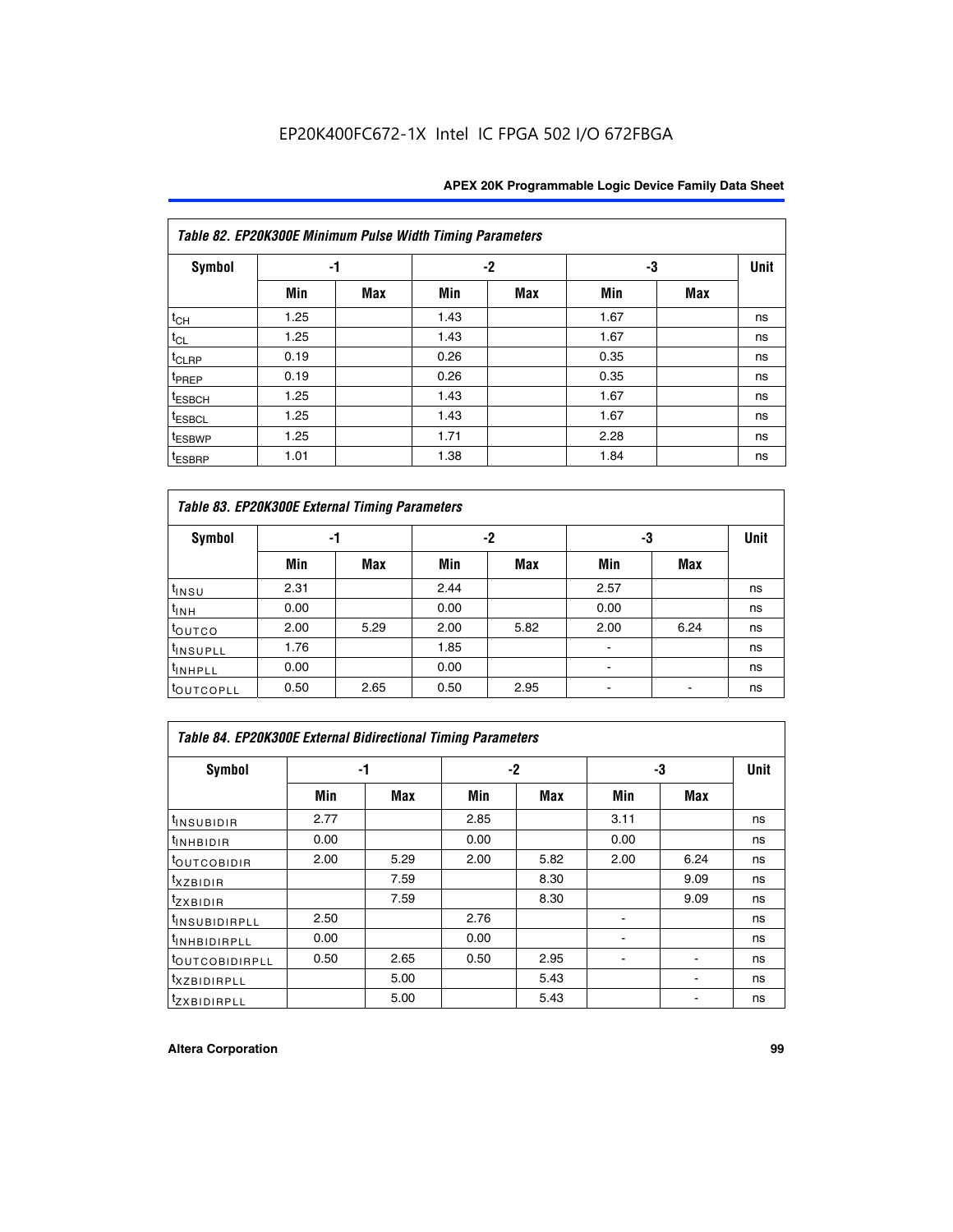Tables 85 through 90 describe  $f_{MAX}$  LE Timing Microparameters,  $f_{MAX}$ ESB Timing Microparameters, *f<sub>MAX</sub>* Routing Delays, Minimum Pulse Width Timing Parameters, External Timing Parameters, and External Bidirectional Timing Parameters for EP20K400E APEX 20KE devices.

| Table 85. EP20K400E f <sub>MAX</sub> LE Timing Microparameters |                |            |                |            |                |      |             |  |  |  |  |
|----------------------------------------------------------------|----------------|------------|----------------|------------|----------------|------|-------------|--|--|--|--|
| Symbol                                                         | -1 Speed Grade |            | -2 Speed Grade |            | -3 Speed Grade |      | <b>Unit</b> |  |  |  |  |
|                                                                | Min            | <b>Max</b> | Min            | <b>Max</b> | Min            | Max  |             |  |  |  |  |
| $t_{\text{SU}}$                                                | 0.23           |            | 0.23           |            | 0.23           |      | ns          |  |  |  |  |
| $t_H$                                                          | 0.23           |            | 0.23           |            | 0.23           |      | ns          |  |  |  |  |
| $t_{CO}$                                                       |                | 0.25       |                | 0.29       |                | 0.32 | ns          |  |  |  |  |
| ι <sup>t</sup> ιυτ                                             |                | 0.70       |                | 0.83       |                | 1.01 | ns          |  |  |  |  |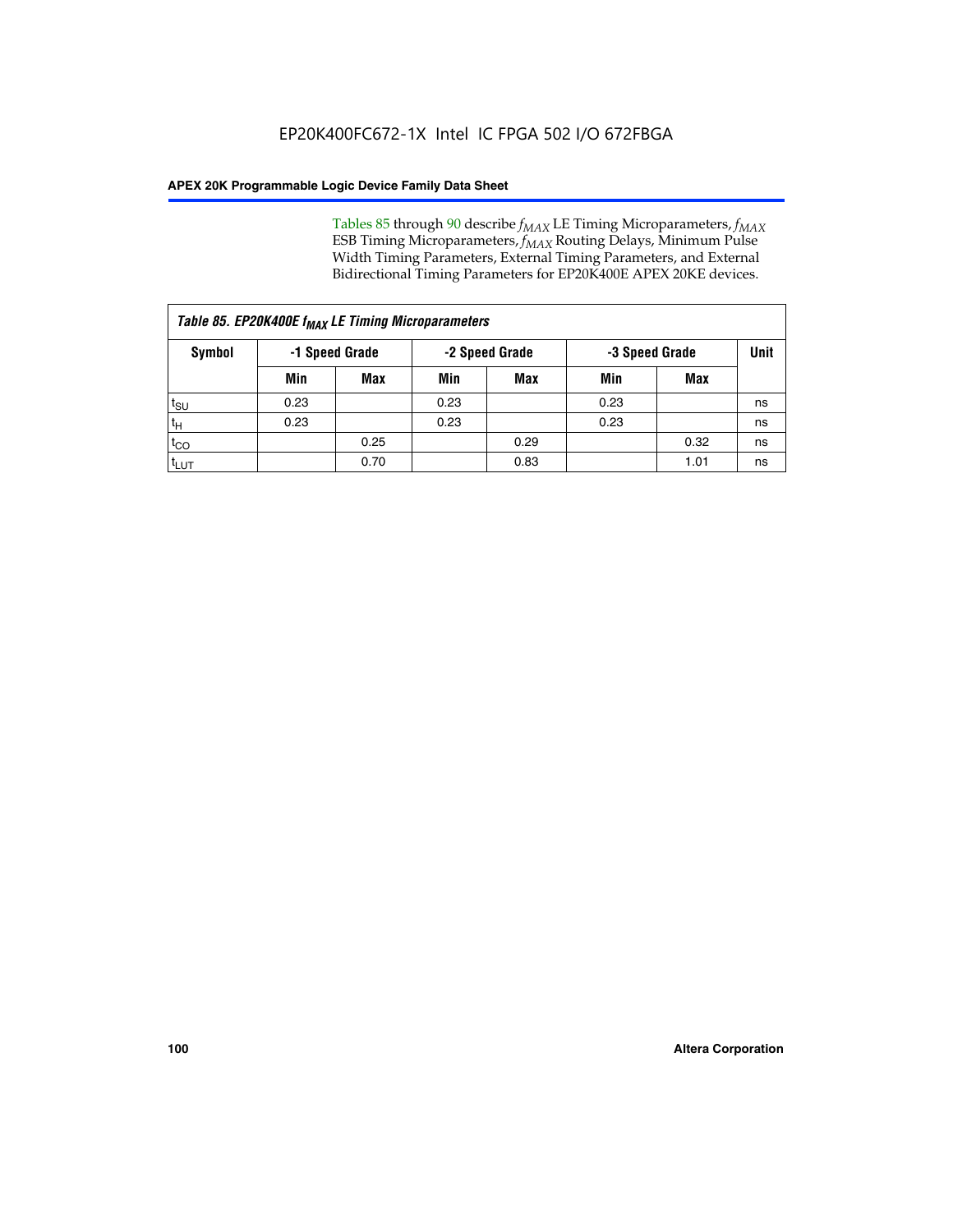|                         | Table 86. EP20K400E f <sub>MAX</sub> ESB Timing Microparameters |                |         |                |                |            |      |  |  |  |  |  |
|-------------------------|-----------------------------------------------------------------|----------------|---------|----------------|----------------|------------|------|--|--|--|--|--|
| <b>Symbol</b>           |                                                                 | -1 Speed Grade |         | -2 Speed Grade | -3 Speed Grade |            | Unit |  |  |  |  |  |
|                         | Min                                                             | <b>Max</b>     | Min     | Max            | Min            | <b>Max</b> |      |  |  |  |  |  |
| <sup>t</sup> ESBARC     |                                                                 | 1.67           |         | 1.91           |                | 1.99       | ns   |  |  |  |  |  |
| <sup>t</sup> ESBSRC     |                                                                 | 2.30           |         | 2.66           |                | 2.93       | ns   |  |  |  |  |  |
| <sup>t</sup> ESBAWC     |                                                                 | 3.09           |         | 3.58           |                | 3.99       | ns   |  |  |  |  |  |
| <sup>t</sup> ESBSWC     |                                                                 | 3.01           |         | 3.65           |                | 4.05       | ns   |  |  |  |  |  |
| <sup>t</sup> ESBWASU    | 0.54                                                            |                | 0.63    |                | 0.65           |            | ns   |  |  |  |  |  |
| t <sub>ESBWAH</sub>     | 0.36                                                            |                | 0.43    |                | 0.42           |            | ns   |  |  |  |  |  |
| <sup>t</sup> ESBWDSU    | 0.69                                                            |                | 0.77    |                | 0.84           |            | ns   |  |  |  |  |  |
| <sup>I</sup> ESBWDH     | 0.36                                                            |                | 0.43    |                | 0.42           |            | ns   |  |  |  |  |  |
| t <sub>ESBRASU</sub>    | 1.61                                                            |                | 1.77    |                | 1.86           |            | ns   |  |  |  |  |  |
| t <sub>ESBRAH</sub>     | 0.00                                                            |                | 0.00    |                | 0.01           |            | ns   |  |  |  |  |  |
| <sup>t</sup> ESBWESU    | 1.35                                                            |                | 1.47    |                | 1.61           |            | ns   |  |  |  |  |  |
| t <sub>ESBWEH</sub>     | 0.00                                                            |                | 0.00    |                | 0.00           |            | ns   |  |  |  |  |  |
| <sup>I</sup> ESBDATASU  | $-0.18$                                                         |                | $-0.30$ |                | $-0.27$        |            | ns   |  |  |  |  |  |
| <b>ESBDATAH</b>         | 0.13                                                            |                | 0.13    |                | 0.13           |            | ns   |  |  |  |  |  |
| <sup>T</sup> ESBWADDRSU | $-0.02$                                                         |                | $-0.11$ |                | $-0.03$        |            | ns   |  |  |  |  |  |
| <sup>T</sup> ESBRADDRSU | 0.06                                                            |                | $-0.01$ |                | $-0.05$        |            | ns   |  |  |  |  |  |
| <sup>t</sup> ESBDATACO1 |                                                                 | 1.16           |         | 1.40           |                | 1.54       | ns   |  |  |  |  |  |
| <sup>t</sup> ESBDATACO2 |                                                                 | 2.18           |         | 2.55           |                | 2.85       | ns   |  |  |  |  |  |
| <sup>t</sup> ESBDD      |                                                                 | 2.73           |         | 3.17           |                | 3.58       | ns   |  |  |  |  |  |
| $t_{P\underline{D}}$    |                                                                 | 1.57           |         | 1.83           |                | 2.07       | ns   |  |  |  |  |  |
| t <sub>PTERMSU</sub>    | 0.92                                                            |                | 0.99    |                | 1.18           |            | ns   |  |  |  |  |  |
| <sup>t</sup> PTERMCO    |                                                                 | 1.18           |         | 1.43           |                | 1.17       | ns   |  |  |  |  |  |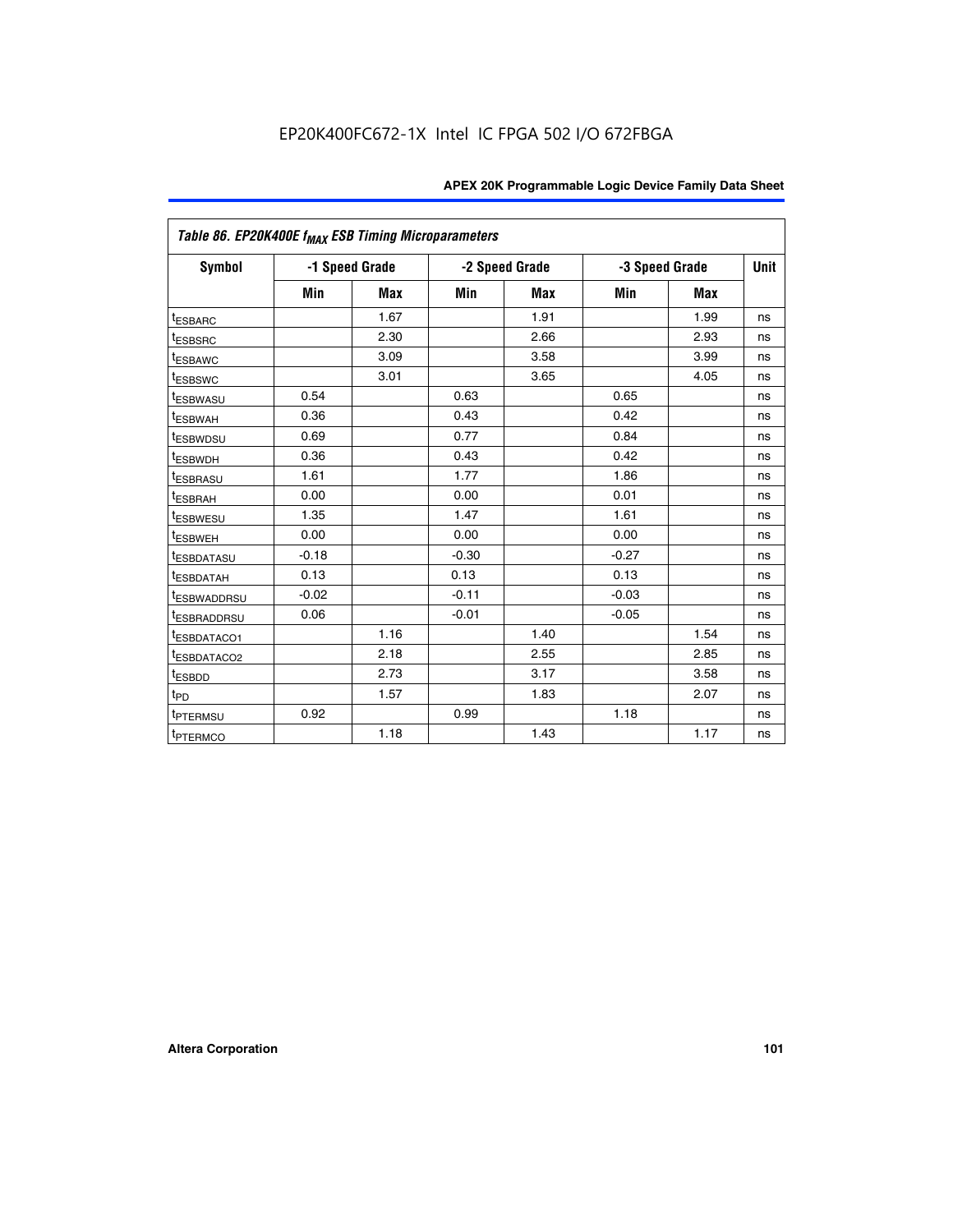| Table 87. EP20K400E f <sub>MAX</sub> Routing Delays |     |                |     |                |     |                |             |  |  |  |
|-----------------------------------------------------|-----|----------------|-----|----------------|-----|----------------|-------------|--|--|--|
| Symbol                                              |     | -1 Speed Grade |     | -2 Speed Grade |     | -3 Speed Grade | <b>Unit</b> |  |  |  |
|                                                     | Min | <b>Max</b>     | Min | Max            | Min | Max            |             |  |  |  |
| $t_{F1-4}$                                          |     | 0.25           |     | 0.25           |     | 0.26           | ns          |  |  |  |
| $t_{F5-20}$                                         |     | 1.01           |     | 1.12           |     | 1.25           | ns          |  |  |  |
| $t_{F20+}$                                          |     | 3.71           |     | 3.92           |     | 4.17           | ns          |  |  |  |

|                    | Table 88. EP20K400E Minimum Pulse Width Timing Parameters |                |      |                |      |                |             |  |  |  |  |  |
|--------------------|-----------------------------------------------------------|----------------|------|----------------|------|----------------|-------------|--|--|--|--|--|
| Symbol             |                                                           | -1 Speed Grade |      | -2 Speed Grade |      | -3 Speed Grade | <b>Unit</b> |  |  |  |  |  |
|                    | Min                                                       | <b>Max</b>     | Min  | <b>Max</b>     | Min  | <b>Max</b>     |             |  |  |  |  |  |
| $t_{CH}$           | 1.36                                                      |                | 2.22 |                | 2.35 |                | ns          |  |  |  |  |  |
| $t_{CL}$           | 1.36                                                      |                | 2.26 |                | 2.35 |                | ns          |  |  |  |  |  |
| $t_{CLRP}$         | 0.18                                                      |                | 0.18 |                | 0.19 |                | ns          |  |  |  |  |  |
| <sup>t</sup> PREP  | 0.18                                                      |                | 0.18 |                | 0.19 |                | ns          |  |  |  |  |  |
| <sup>t</sup> ESBCH | 1.36                                                      |                | 2.26 |                | 2.35 |                | ns          |  |  |  |  |  |
| <sup>t</sup> ESBCL | 1.36                                                      |                | 2.26 |                | 2.35 |                | ns          |  |  |  |  |  |
| <sup>t</sup> ESBWP | 1.17                                                      |                | 1.38 |                | 1.56 |                | ns          |  |  |  |  |  |
| <sup>t</sup> ESBRP | 0.94                                                      |                | 1.09 |                | 1.25 |                | ns          |  |  |  |  |  |

| Table 89. EP20K400E External Timing Parameters |       |                |      |                |      |                |    |  |  |
|------------------------------------------------|-------|----------------|------|----------------|------|----------------|----|--|--|
| Symbol                                         |       | -1 Speed Grade |      | -2 Speed Grade |      | -3 Speed Grade |    |  |  |
|                                                | Min   | <b>Max</b>     | Min  | <b>Max</b>     | Min  | Max            |    |  |  |
| t <sub>INSU</sub>                              | 2.51  |                | 2.64 |                | 2.77 |                | ns |  |  |
| $t_{INH}$                                      | 0.00  |                | 0.00 |                | 0.00 |                | ns |  |  |
| <b>t</b> outco                                 | 2.00  | 5.25           | 2.00 | 5.79           | 2.00 | 6.32           | ns |  |  |
| <sup>t</sup> INSUPLL                           | 3.221 |                | 3.38 |                | -    |                | ns |  |  |
| I <sup>t</sup> INHPLL                          | 0.00  |                | 0.00 |                | -    |                | ns |  |  |
| toutcopll                                      | 0.50  | 2.25           | 0.50 | 2.45           | -    |                | ns |  |  |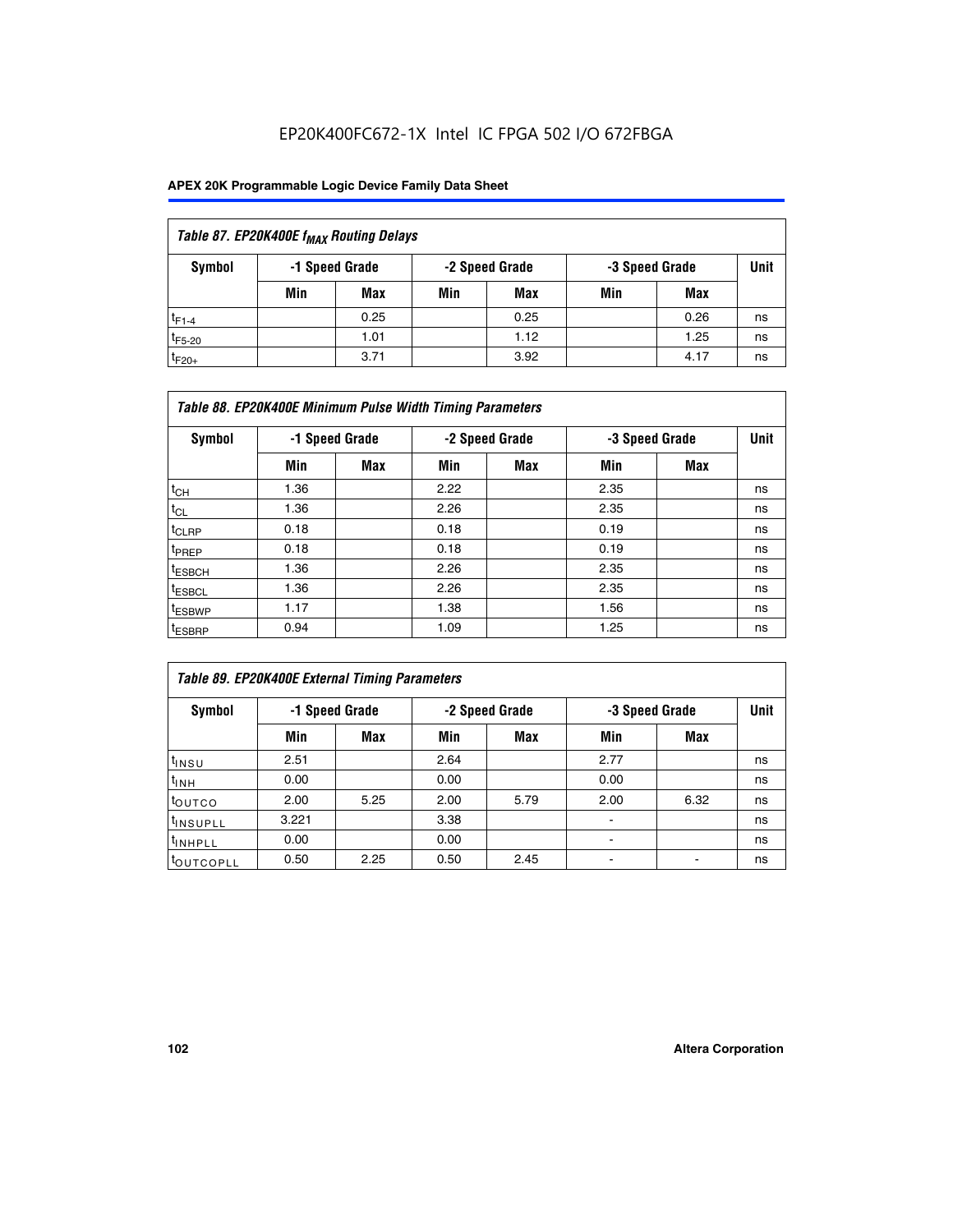| <b>Table 90. EP20K400E External Bidirectional Timing Parameters</b> |      |                |                |      |                |             |    |  |  |
|---------------------------------------------------------------------|------|----------------|----------------|------|----------------|-------------|----|--|--|
| Symbol                                                              |      | -1 Speed Grade | -2 Speed Grade |      | -3 Speed Grade | <b>Unit</b> |    |  |  |
|                                                                     | Min  | Max            | Min            | Max  | Min            | Max         |    |  |  |
| t <sub>INSUBIDIR</sub>                                              | 2.93 |                | 3.23           |      | 3.44           |             | ns |  |  |
| t <sub>INHBIDIR</sub>                                               | 0.00 |                | 0.00           |      | 0.00           |             | ns |  |  |
| t <sub>OUTCOBIDIR</sub>                                             | 2.00 | 5.25           | 2.00           | 5.79 | 2.00           | 6.32        | ns |  |  |
| $txz$ BIDIR                                                         |      | 5.95           |                | 6.77 |                | 7.12        | ns |  |  |
| tzxbidir                                                            |      | 5.95           |                | 6.77 |                | 7.12        | ns |  |  |
| t <sub>INSUBIDIRPLL</sub>                                           | 4.31 |                | 4.76           |      |                |             | ns |  |  |
| t <sub>INHBIDIRPLL</sub>                                            | 0.00 |                | 0.00           |      |                |             | ns |  |  |
| toutco <u>bidirpll</u>                                              | 0.50 | 2.25           | 0.50           | 2.45 |                |             | ns |  |  |
| <i>txzBIDIRPLL</i>                                                  |      | 2.94           |                | 3.43 |                |             | ns |  |  |
| tzxbidirpll                                                         |      | 2.94           |                | 3.43 |                |             | ns |  |  |

Tables 91 through 96 describe  $f_{MAX}$  LE Timing Microparameters,  $f_{MAX}$ ESB Timing Microparameters, *f<sub>MAX</sub>* Routing Delays, Minimum Pulse Width Timing Parameters, External Timing Parameters, and External Bidirectional Timing Parameters for EP20K600E APEX 20KE devices.

| Table 91. EP20K600E f <sub>MAX</sub> LE Timing Microparameters |                |            |      |                |      |                |    |  |  |
|----------------------------------------------------------------|----------------|------------|------|----------------|------|----------------|----|--|--|
| Symbol                                                         | -1 Speed Grade |            |      | -2 Speed Grade |      | -3 Speed Grade |    |  |  |
|                                                                | Min            | <b>Max</b> | Min  | <b>Max</b>     | Min  | Max            |    |  |  |
| t <sub>SU</sub>                                                | 0.16           |            | 0.16 |                | 0.17 |                | ns |  |  |
| $t_H$                                                          | 0.29           |            | 0.33 |                | 0.37 |                | ns |  |  |
| $t_{CO}$                                                       |                | 0.65       |      | 0.38           |      | 0.49           | ns |  |  |
| t <sub>LUT</sub>                                               |                | 0.70       |      | 1.00           |      | 1.30           | ns |  |  |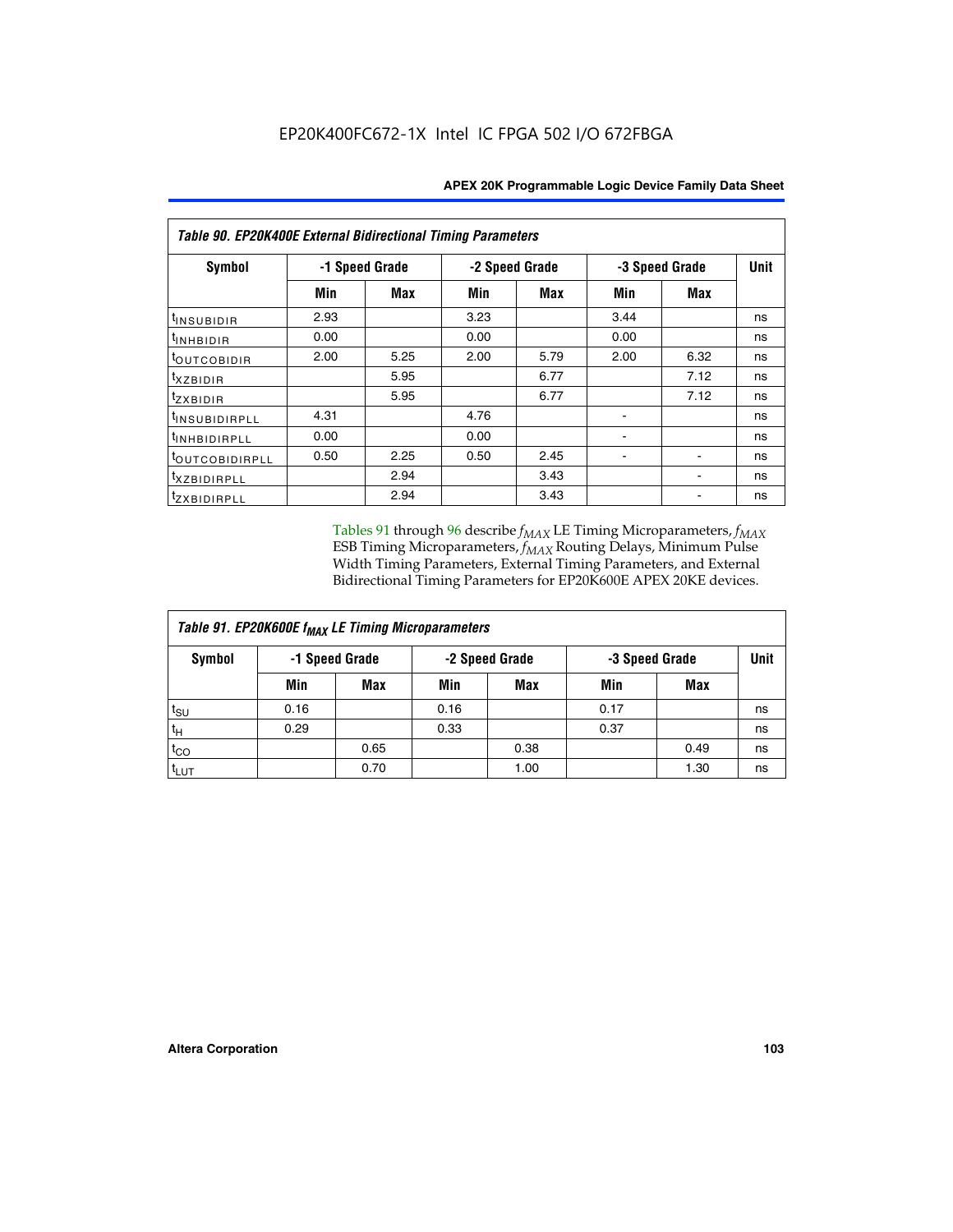| Table 92. EP20K600E f <sub>MAX</sub> ESB Timing Microparameters |         |                |      |                |      |                |    |
|-----------------------------------------------------------------|---------|----------------|------|----------------|------|----------------|----|
| <b>Symbol</b>                                                   |         | -1 Speed Grade |      | -2 Speed Grade |      | -3 Speed Grade |    |
|                                                                 | Min     | <b>Max</b>     | Min  | <b>Max</b>     | Min  | <b>Max</b>     |    |
| t <sub>ESBARC</sub>                                             |         | 1.67           |      | 2.39           |      | 3.11           | ns |
| t <sub>ESBSRC</sub>                                             |         | 2.27           |      | 3.07           |      | 3.86           | ns |
| <sup>t</sup> ESBAWC                                             |         | 3.19           |      | 4.56           |      | 5.93           | ns |
| t <sub>ESBSWC</sub>                                             |         | 3.51           |      | 4.62           |      | 5.72           | ns |
| <sup>t</sup> ESBWASU                                            | 1.46    |                | 2.08 |                | 2.70 |                | ns |
| t <sub>ESBWAH</sub>                                             | 0.00    |                | 0.00 |                | 0.00 |                | ns |
| t <sub>ESBWDSU</sub>                                            | 1.60    |                | 2.29 |                | 2.97 |                | ns |
| <sup>t</sup> ESBWDH                                             | 0.00    |                | 0.00 |                | 0.00 |                | ns |
| <sup>t</sup> ESBRASU                                            | 1.61    |                | 2.30 |                | 2.99 |                | ns |
| t <sub>ESBRAH</sub>                                             | 0.00    |                | 0.00 |                | 0.00 |                | ns |
| t <sub>ESBWESU</sub>                                            | 1.49    |                | 2.30 |                | 3.11 |                | ns |
| <sup>t</sup> ESBWEH                                             | 0.00    |                | 0.00 |                | 0.00 |                | ns |
| <sup>t</sup> ESBDATASU                                          | $-0.01$ |                | 0.35 |                | 0.71 |                | ns |
| <sup>t</sup> ESBDATAH                                           | 0.13    |                | 0.13 |                | 0.13 |                | ns |
| <sup>t</sup> ESBWADDRSU                                         | 0.19    |                | 0.62 |                | 1.06 |                | ns |
| <sup>t</sup> ESBRADDRSU                                         | 0.25    |                | 0.71 |                | 1.17 |                | ns |
| <sup>I</sup> ESBDATACO1                                         |         | 1.01           |      | 1.19           |      | 1.37           | ns |
| <sup>t</sup> ESBDATACO2                                         |         | 2.18           |      | 3.12           |      | 4.05           | ns |
| <sup>t</sup> ESBDD                                              |         | 3.19           |      | 4.56           |      | 5.93           | ns |
| t <sub>PD</sub>                                                 |         | 1.57           |      | 2.25           |      | 2.92           | ns |
| t <sub>PTERMSU</sub>                                            | 0.85    |                | 1.43 |                | 2.01 |                | ns |
| t <sub>PTERMCO</sub>                                            |         | 1.03           |      | 1.21           |      | 1.39           | ns |

| Table 93. EP20K600E f <sub>MAX</sub> Routing Delays |     |                |     |                |     |                |      |  |  |
|-----------------------------------------------------|-----|----------------|-----|----------------|-----|----------------|------|--|--|
| Symbol                                              |     | -1 Speed Grade |     | -2 Speed Grade |     | -3 Speed Grade | Unit |  |  |
|                                                     | Min | Max            | Min | Max            | Min | Max            |      |  |  |
| $t_{F1-4}$                                          |     | 0.22           |     | 0.25           |     | 0.26           | ns   |  |  |
| $t_{F5-20}$                                         |     | 1.26           |     | 1.39           |     | 1.52           | ns   |  |  |
| $t_{F20+}$                                          |     | 3.51           |     | 3.88           |     | 4.26           | ns   |  |  |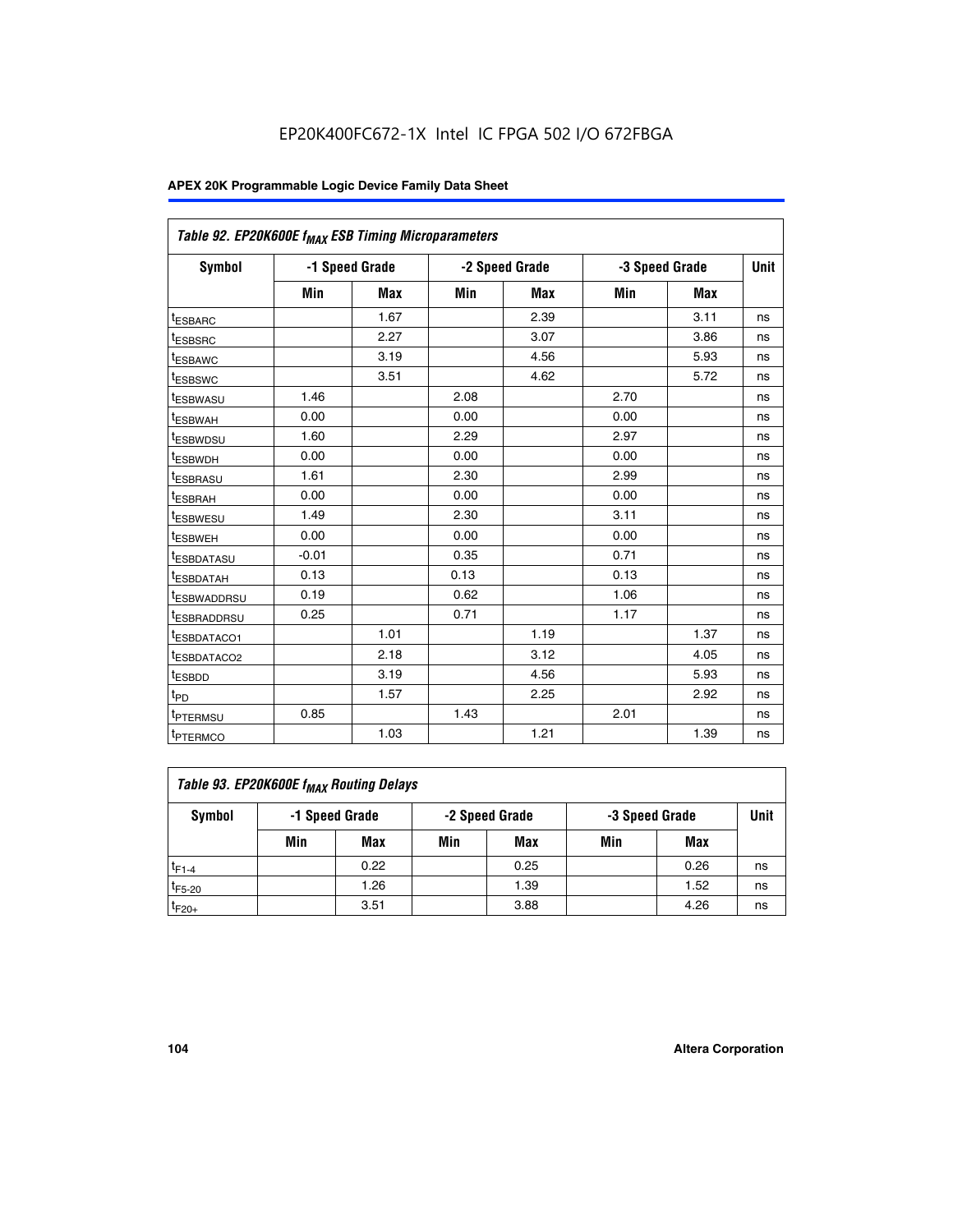| Table 94. EP20K600E Minimum Pulse Width Timing Parameters |      |                |      |                |                |            |             |  |  |
|-----------------------------------------------------------|------|----------------|------|----------------|----------------|------------|-------------|--|--|
| Symbol                                                    |      | -1 Speed Grade |      | -2 Speed Grade | -3 Speed Grade |            | <b>Unit</b> |  |  |
|                                                           | Min  | Max            | Min  | Max            | Min            | <b>Max</b> |             |  |  |
| $t_{CH}$                                                  | 2.00 |                | 2.50 |                | 2.75           |            | ns          |  |  |
| $t_{CL}$                                                  | 2.00 |                | 2.50 |                | 2.75           |            | ns          |  |  |
| $t_{CLRP}$                                                | 0.18 |                | 0.26 |                | 0.34           |            | ns          |  |  |
| t <sub>PREP</sub>                                         | 0.18 |                | 0.26 |                | 0.34           |            | ns          |  |  |
| <sup>t</sup> ESBCH                                        | 2.00 |                | 2.50 |                | 2.75           |            | ns          |  |  |
| <sup>t</sup> ESBCL                                        | 2.00 |                | 2.50 |                | 2.75           |            | ns          |  |  |
| <sup>t</sup> ESBWP                                        | 1.17 |                | 1.68 |                | 2.18           |            | ns          |  |  |
| <sup>t</sup> ESBRP                                        | 0.95 |                | 1.35 |                | 1.76           |            | ns          |  |  |

| Table 95. EP20K600E External Timing Parameters |                |      |      |                |                          |                               |    |  |  |
|------------------------------------------------|----------------|------|------|----------------|--------------------------|-------------------------------|----|--|--|
| Symbol                                         | -1 Speed Grade |      |      | -2 Speed Grade |                          | <b>Unit</b><br>-3 Speed Grade |    |  |  |
|                                                | Min            | Max  | Min  | Max            | Min                      | Max                           |    |  |  |
| t <sub>insu</sub>                              | 2.74           |      | 2.74 |                | 2.87                     |                               | ns |  |  |
| $t_{INH}$                                      | 0.00           |      | 0.00 |                | 0.00                     |                               | ns |  |  |
| toutco                                         | 2.00           | 5.51 | 2.00 | 6.06           | 2.00                     | 6.61                          | ns |  |  |
| <sup>t</sup> INSUPLL                           | 1.86           |      | 1.96 |                |                          |                               | ns |  |  |
| <sup>t</sup> INHPLL                            | 0.00           |      | 0.00 |                | $\overline{\phantom{a}}$ |                               | ns |  |  |
| <b>LOUTCOPLL</b>                               | 0.50           | 2.62 | 0.50 | 2.91           |                          |                               | ns |  |  |

| Table 96. EP20K600E External Bidirectional Timing Parameters |                |      |      |                |                |             |    |  |  |  |
|--------------------------------------------------------------|----------------|------|------|----------------|----------------|-------------|----|--|--|--|
| Symbol                                                       | -1 Speed Grade |      |      | -2 Speed Grade | -3 Speed Grade | <b>Unit</b> |    |  |  |  |
|                                                              | Min            | Max  | Min  | Max            | Min            | Max         |    |  |  |  |
| <sup>t</sup> INSUBIDIR                                       | 0.64           |      | 0.98 |                | 1.08           |             | ns |  |  |  |
| $t_{\text{INHBIDIR}}$                                        | 0.00           |      | 0.00 |                | 0.00           |             | ns |  |  |  |
| <sup>t</sup> OUTCOBIDIR                                      | 2.00           | 5.51 | 2.00 | 6.06           | 2.00           | 6.61        | ns |  |  |  |
| txzBIDIR                                                     |                | 6.10 |      | 6.74           |                | 7.10        | ns |  |  |  |
| <sup>t</sup> zxbidir                                         |                | 6.10 |      | 6.74           |                | 7.10        | ns |  |  |  |
| <sup>t</sup> INSUBIDIRPLL                                    | 2.26           |      | 2.68 |                |                |             | ns |  |  |  |
| <sup>t</sup> INHBIDIRPLL                                     | 0.00           |      | 0.00 |                |                |             | ns |  |  |  |
| <b><i>LOUTCOBIDIRPLL</i></b>                                 | 0.50           | 2.62 | 0.50 | 2.91           |                |             | ns |  |  |  |
| <sup>t</sup> xzbidirpll                                      |                | 3.21 |      | 3.59           |                |             | ns |  |  |  |
| <i>t</i> zxbidirpll                                          |                | 3.21 |      | 3.59           |                | ٠           | ns |  |  |  |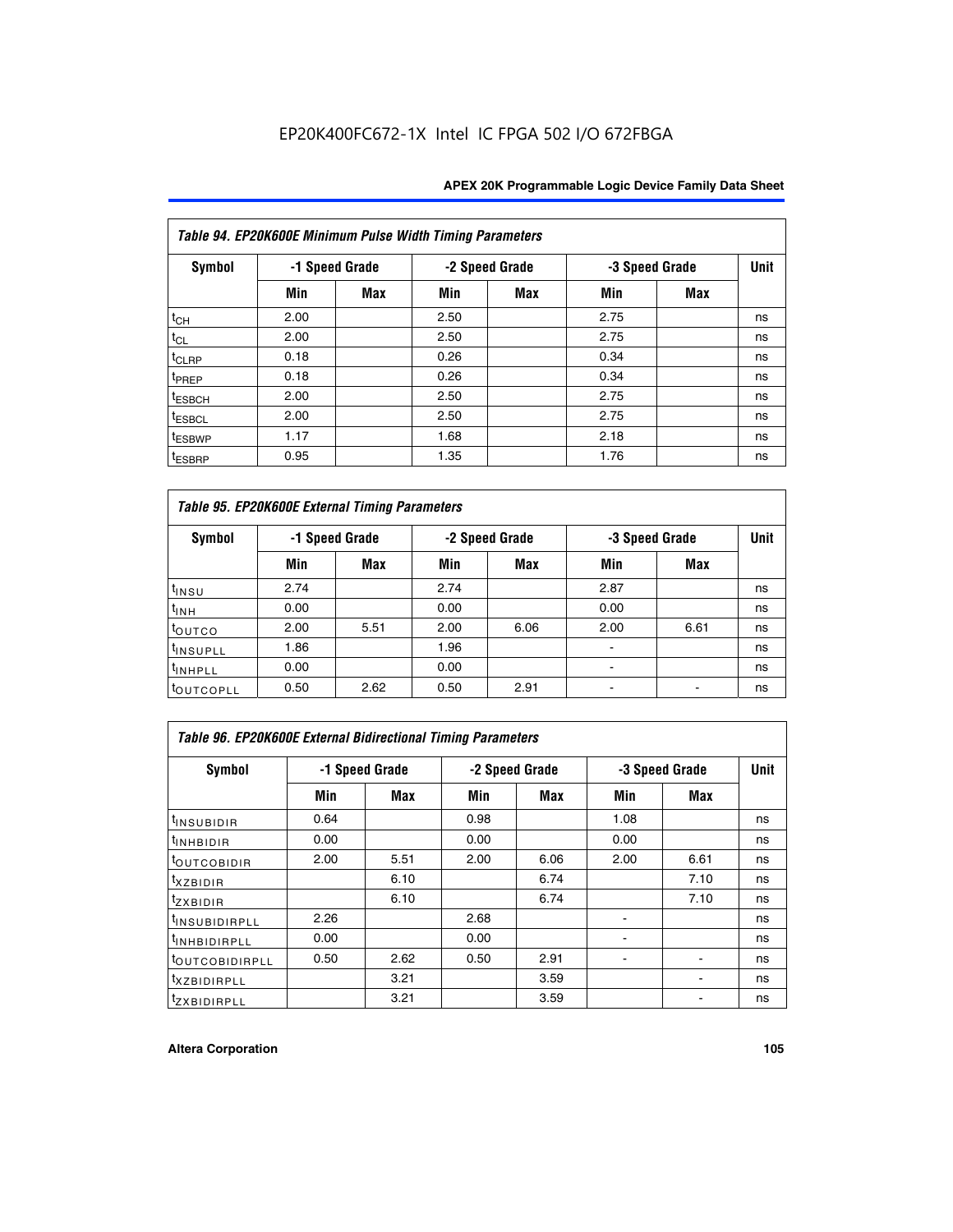Tables 97 through 102 describe  $f_{MAX}$  LE Timing Microparameters,  $f_{MAX}$ ESB Timing Microparameters, *f<sub>MAX</sub>* Routing Delays, Minimum Pulse Width Timing Parameters, External Timing Parameters, and External Bidirectional Timing Parameters for EP20K1000E APEX 20KE devices.

| Table 97. EP20K1000E f <sub>MAX</sub> LE Timing Microparameters |                |            |                |            |                |      |      |  |  |
|-----------------------------------------------------------------|----------------|------------|----------------|------------|----------------|------|------|--|--|
| Symbol                                                          | -1 Speed Grade |            | -2 Speed Grade |            | -3 Speed Grade |      | Unit |  |  |
|                                                                 | Min            | <b>Max</b> | Min            | <b>Max</b> | Min            | Max  |      |  |  |
| $t_{\text{SU}}$                                                 | 0.25           |            | 0.25           |            | 0.25           |      | ns   |  |  |
| $t_H$                                                           | 0.25           |            | 0.25           |            | 0.25           |      | ns   |  |  |
| $t_{CO}$                                                        |                | 0.28       |                | 0.32       |                | 0.33 | ns   |  |  |
| t <sub>LUT</sub>                                                |                | 0.80       |                | 0.95       |                | 1.13 | ns   |  |  |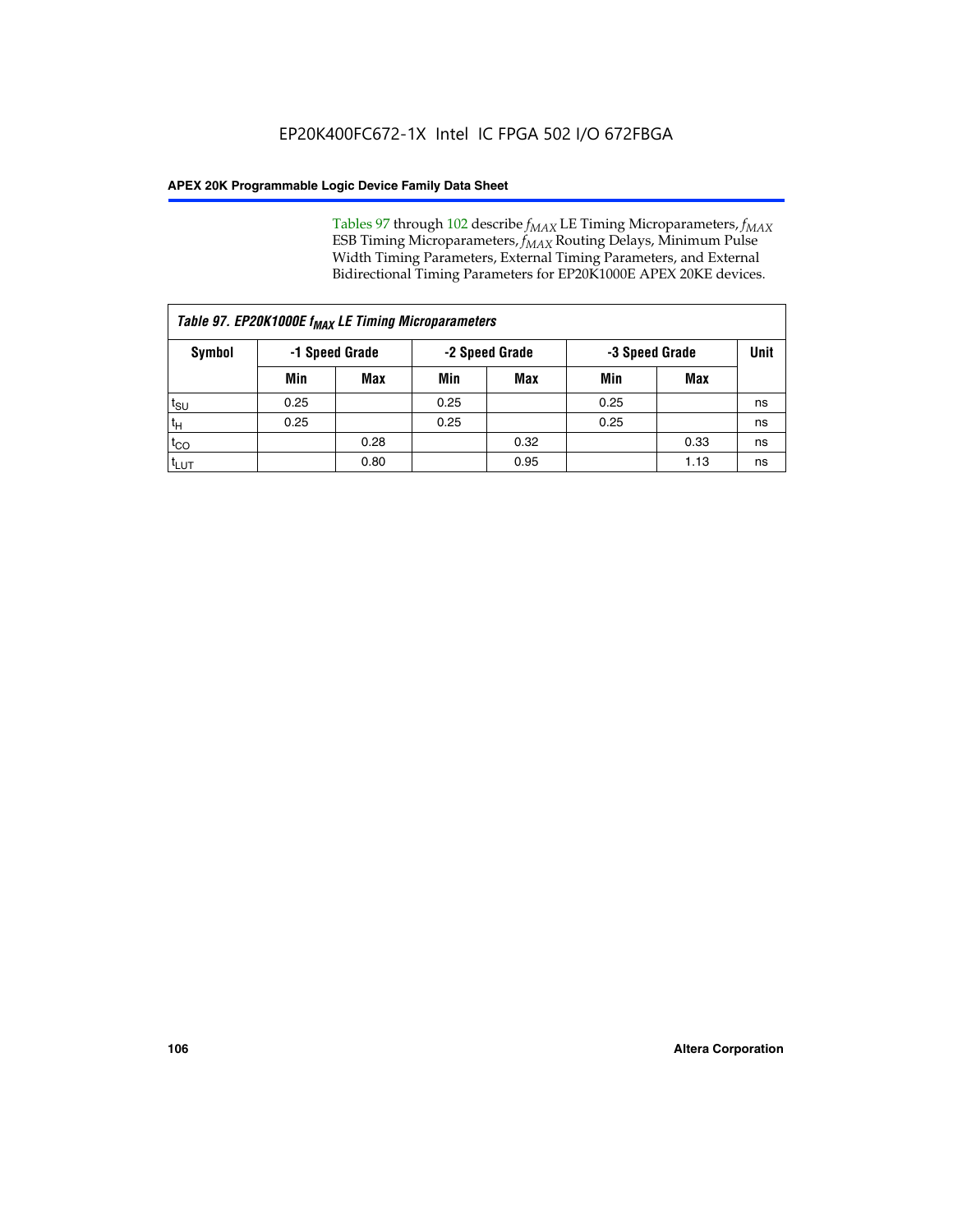|                         | Table 98. EP20K1000E f <sub>MAX</sub> ESB Timing Microparameters |                |      |                |                |            |             |  |  |  |  |
|-------------------------|------------------------------------------------------------------|----------------|------|----------------|----------------|------------|-------------|--|--|--|--|
| <b>Symbol</b>           |                                                                  | -1 Speed Grade |      | -2 Speed Grade | -3 Speed Grade |            | <b>Unit</b> |  |  |  |  |
|                         | Min                                                              | <b>Max</b>     | Min  | Max            | Min            | <b>Max</b> |             |  |  |  |  |
| <b>tESBARC</b>          |                                                                  | 1.78           |      | 2.02           |                | 1.95       | ns          |  |  |  |  |
| <sup>t</sup> ESBSRC     |                                                                  | 2.52           |      | 2.91           |                | 3.14       | ns          |  |  |  |  |
| t <sub>ESBAWC</sub>     |                                                                  | 3.52           |      | 4.11           |                | 4.40       | ns          |  |  |  |  |
| <sup>t</sup> ESBSWC     |                                                                  | 3.23           |      | 3.84           |                | 4.16       | ns          |  |  |  |  |
| <sup>t</sup> ESBWASU    | 0.62                                                             |                | 0.67 |                | 0.61           |            | ns          |  |  |  |  |
| t <sub>ESBWAH</sub>     | 0.41                                                             |                | 0.55 |                | 0.55           |            | ns          |  |  |  |  |
| <sup>t</sup> ESBWDSU    | 0.77                                                             |                | 0.79 |                | 0.81           |            | ns          |  |  |  |  |
| t <sub>ESBWDH</sub>     | 0.41                                                             |                | 0.55 |                | 0.55           |            | ns          |  |  |  |  |
| t <sub>ESBRASU</sub>    | 1.74                                                             |                | 1.92 |                | 1.85           |            | ns          |  |  |  |  |
| t <sub>ESBRAH</sub>     | 0.00                                                             |                | 0.01 |                | 0.23           |            | ns          |  |  |  |  |
| <sup>t</sup> ESBWESU    | 2.07                                                             |                | 2.28 |                | 2.41           |            | ns          |  |  |  |  |
| t <sub>ESBWEH</sub>     | 0.00                                                             |                | 0.00 |                | 0.00           |            | ns          |  |  |  |  |
| <sup>I</sup> ESBDATASU  | 0.25                                                             |                | 0.27 |                | 0.29           |            | ns          |  |  |  |  |
| <b>ESBDATAH</b>         | 0.13                                                             |                | 0.13 |                | 0.13           |            | ns          |  |  |  |  |
| <sup>T</sup> ESBWADDRSU | 0.11                                                             |                | 0.04 |                | 0.11           |            | ns          |  |  |  |  |
| <sup>T</sup> ESBRADDRSU | 0.14                                                             |                | 0.11 |                | 0.16           |            | ns          |  |  |  |  |
| <sup>t</sup> ESBDATACO1 |                                                                  | 1.29           |      | 1.50           |                | 1.63       | ns          |  |  |  |  |
| <sup>t</sup> ESBDATACO2 |                                                                  | 2.55           |      | 2.99           |                | 3.22       | ns          |  |  |  |  |
| <sup>t</sup> ESBDD      |                                                                  | 3.12           |      | 3.57           |                | 3.85       | ns          |  |  |  |  |
| $t_{P\underline{D}}$    |                                                                  | 1.84           |      | 2.13           |                | 2.32       | ns          |  |  |  |  |
| t <sub>PTERMSU</sub>    | 1.08                                                             |                | 1.19 |                | 1.32           |            | ns          |  |  |  |  |
| <sup>t</sup> PTERMCO    |                                                                  | 1.31           |      | 1.53           |                | 1.66       | ns          |  |  |  |  |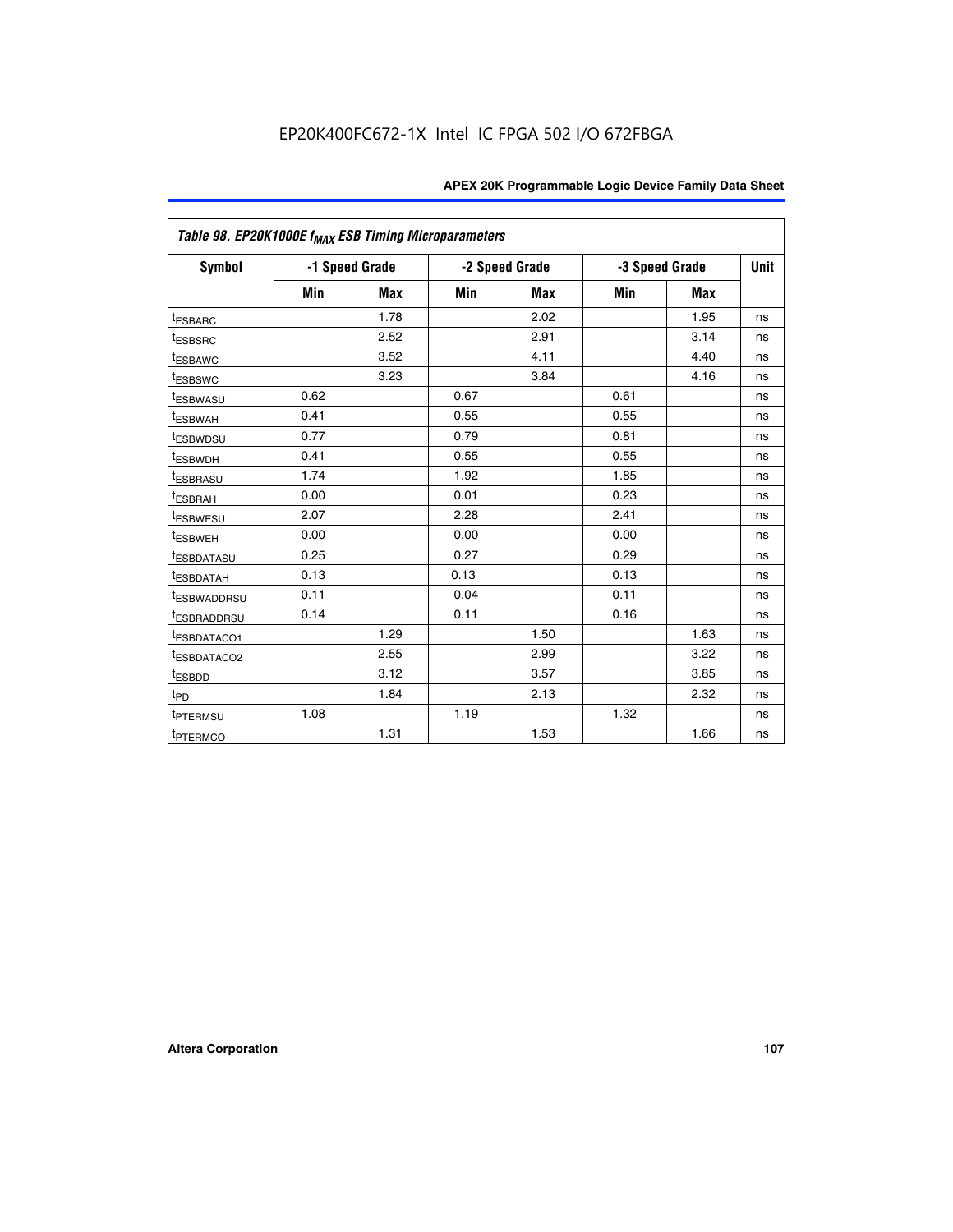## EP20K400FC672-1X Intel IC FPGA 502 I/O 672FBGA

### **APEX 20K Programmable Logic Device Family Data Sheet**

| Table 99. EP20K1000E f <sub>MAX</sub> Routing Delays |                |            |     |                |                |      |      |  |  |  |
|------------------------------------------------------|----------------|------------|-----|----------------|----------------|------|------|--|--|--|
| Symbol                                               | -1 Speed Grade |            |     | -2 Speed Grade | -3 Speed Grade |      | Unit |  |  |  |
|                                                      | Min            | <b>Max</b> | Min | Max            | Min            | Max  |      |  |  |  |
| $t_{F1-4}$                                           |                | 0.27       |     | 0.27           |                | 0.27 | ns   |  |  |  |
| $t_{F5-20}$                                          |                | 1.45       |     | 1.63           |                | 1.75 | ns   |  |  |  |
| $t_{F20+}$                                           |                | 4.15       |     | 4.33           |                | 4.97 | ns   |  |  |  |

|                    | Table 100. EP20K1000E Minimum Pulse Width Timing Parameters |                |      |                |      |                |    |  |  |  |  |  |
|--------------------|-------------------------------------------------------------|----------------|------|----------------|------|----------------|----|--|--|--|--|--|
| Symbol             |                                                             | -1 Speed Grade |      | -2 Speed Grade |      | -3 Speed Grade |    |  |  |  |  |  |
|                    | Min                                                         | <b>Max</b>     | Min  | Max            | Min  | Max            |    |  |  |  |  |  |
| $t_{CH}$           | 1.25                                                        |                | 1.43 |                | 1.67 |                | ns |  |  |  |  |  |
| $t_{CL}$           | 1.25                                                        |                | 1.43 |                | 1.67 |                | ns |  |  |  |  |  |
| t <sub>CLRP</sub>  | 0.20                                                        |                | 0.20 |                | 0.20 |                | ns |  |  |  |  |  |
| <sup>t</sup> PREP  | 0.20                                                        |                | 0.20 |                | 0.20 |                | ns |  |  |  |  |  |
| <sup>t</sup> ESBCH | 1.25                                                        |                | 1.43 |                | 1.67 |                | ns |  |  |  |  |  |
| <sup>t</sup> ESBCL | 1.25                                                        |                | 1.43 |                | 1.67 |                | ns |  |  |  |  |  |
| <sup>t</sup> ESBWP | 1.28                                                        |                | 1.51 |                | 1.65 |                | ns |  |  |  |  |  |
| <sup>t</sup> ESBRP | 1.11                                                        |                | 1.29 |                | 1.41 |                | ns |  |  |  |  |  |

|                     | Table 101. EP20K1000E External Timing Parameters |                |      |                |      |                |    |  |  |  |  |  |
|---------------------|--------------------------------------------------|----------------|------|----------------|------|----------------|----|--|--|--|--|--|
| Symbol              |                                                  | -1 Speed Grade |      | -2 Speed Grade |      | -3 Speed Grade |    |  |  |  |  |  |
|                     | Min                                              | <b>Max</b>     | Min  | <b>Max</b>     | Min  | Max            |    |  |  |  |  |  |
| t <sub>INSU</sub>   | 2.70                                             |                | 2.84 |                | 2.97 |                | ns |  |  |  |  |  |
| $t_{INH}$           | 0.00                                             |                | 0.00 |                | 0.00 |                | ns |  |  |  |  |  |
| toutco              | 2.00                                             | 5.75           | 2.00 | 6.33           | 2.00 | 6.90           | ns |  |  |  |  |  |
| tinsupll            | 1.64                                             |                | 2.09 |                |      |                | ns |  |  |  |  |  |
| <sup>t</sup> INHPLL | 0.00                                             |                | 0.00 |                | -    |                | ns |  |  |  |  |  |
| toutcopll           | 0.50                                             | 2.25           | 0.50 | 2.99           | -    |                | ns |  |  |  |  |  |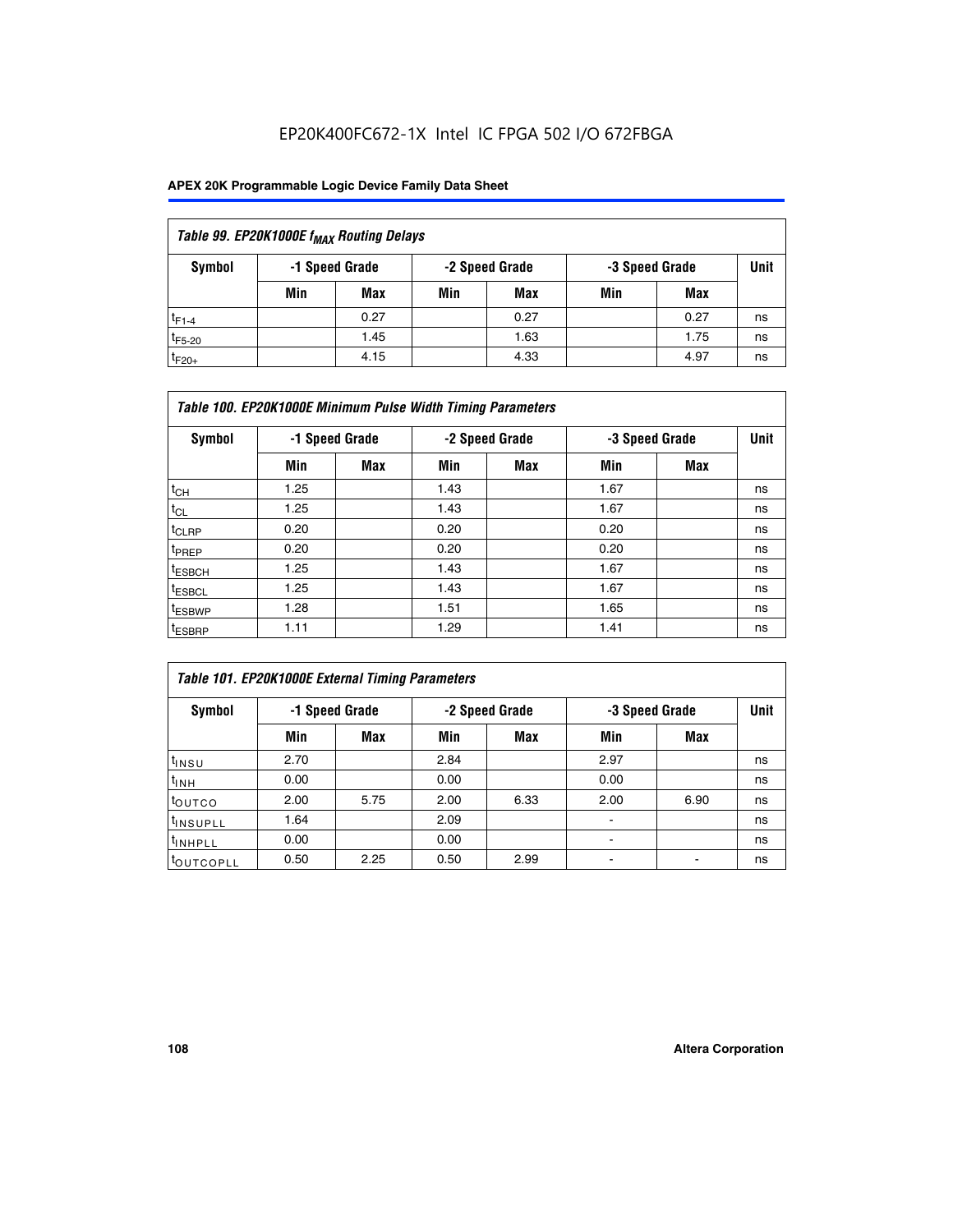| Table 102. EP20K1000E External Bidirectional Timing Parameters |      |                |                |            |                |            |    |  |  |  |
|----------------------------------------------------------------|------|----------------|----------------|------------|----------------|------------|----|--|--|--|
| Symbol                                                         |      | -1 Speed Grade | -2 Speed Grade |            | -3 Speed Grade | Unit       |    |  |  |  |
|                                                                | Min  | Max            | Min            | <b>Max</b> | Min            | <b>Max</b> |    |  |  |  |
| t <sub>INSUBIDIR</sub>                                         | 3.22 |                | 3.33           |            | 3.51           |            | ns |  |  |  |
| t <sub>INHBIDIR</sub>                                          | 0.00 |                | 0.00           |            | 0.00           |            | ns |  |  |  |
| t <sub>outcobidir</sub>                                        | 2.00 | 5.75           | 2.00           | 6.33       | 2.00           | 6.90       | ns |  |  |  |
| <i>txzbidir</i>                                                |      | 6.31           |                | 7.09       |                | 7.76       | ns |  |  |  |
| tzxbidir                                                       |      | 6.31           |                | 7.09       |                | 7.76       | ns |  |  |  |
| t <sub>INSUBIDIRPL</sub> L                                     | 3.25 |                | 3.26           |            |                |            | ns |  |  |  |
| t <sub>INHBIDIRPLL</sub>                                       | 0.00 |                | 0.00           |            |                |            | ns |  |  |  |
| toutco <u>bidirpll</u>                                         | 0.50 | 2.25           | 0.50           | 2.99       |                |            | ns |  |  |  |
| <sup>t</sup> xzbidirpll                                        |      | 2.81           |                | 3.80       |                |            | ns |  |  |  |
| tzxBIDIRPLL                                                    |      | 2.81           |                | 3.80       |                |            | ns |  |  |  |

Tables 103 through 108 describe  $f_{MAX}$  LE Timing Microparameters,  $f_{MAX}$ ESB Timing Microparameters, *f<sub>MAX</sub>* Routing Delays, Minimum Pulse Width Timing Parameters, External Timing Parameters, and External Bidirectional Timing Parameters for EP20K1500E APEX 20KE devices.

| Table 103. EP20K1500E f <sub>MAX</sub> LE Timing Microparameters |                |            |      |                |      |                |             |  |  |  |
|------------------------------------------------------------------|----------------|------------|------|----------------|------|----------------|-------------|--|--|--|
| Symbol                                                           | -1 Speed Grade |            |      | -2 Speed Grade |      | -3 Speed Grade | <b>Unit</b> |  |  |  |
|                                                                  | Min            | <b>Max</b> | Min  | <b>Max</b>     | Min  | Max            |             |  |  |  |
| $t_{\sf SU}$                                                     | 0.25           |            | 0.25 |                | 0.25 |                | ns          |  |  |  |
| $t_H$                                                            | 0.25           |            | 0.25 |                | 0.25 |                | ns          |  |  |  |
| $t_{CO}$                                                         |                | 0.28       |      | 0.32           |      | 0.33           | ns          |  |  |  |
| t <sub>lut</sub>                                                 |                | 0.80       |      | 0.95           |      | 1.13           | ns          |  |  |  |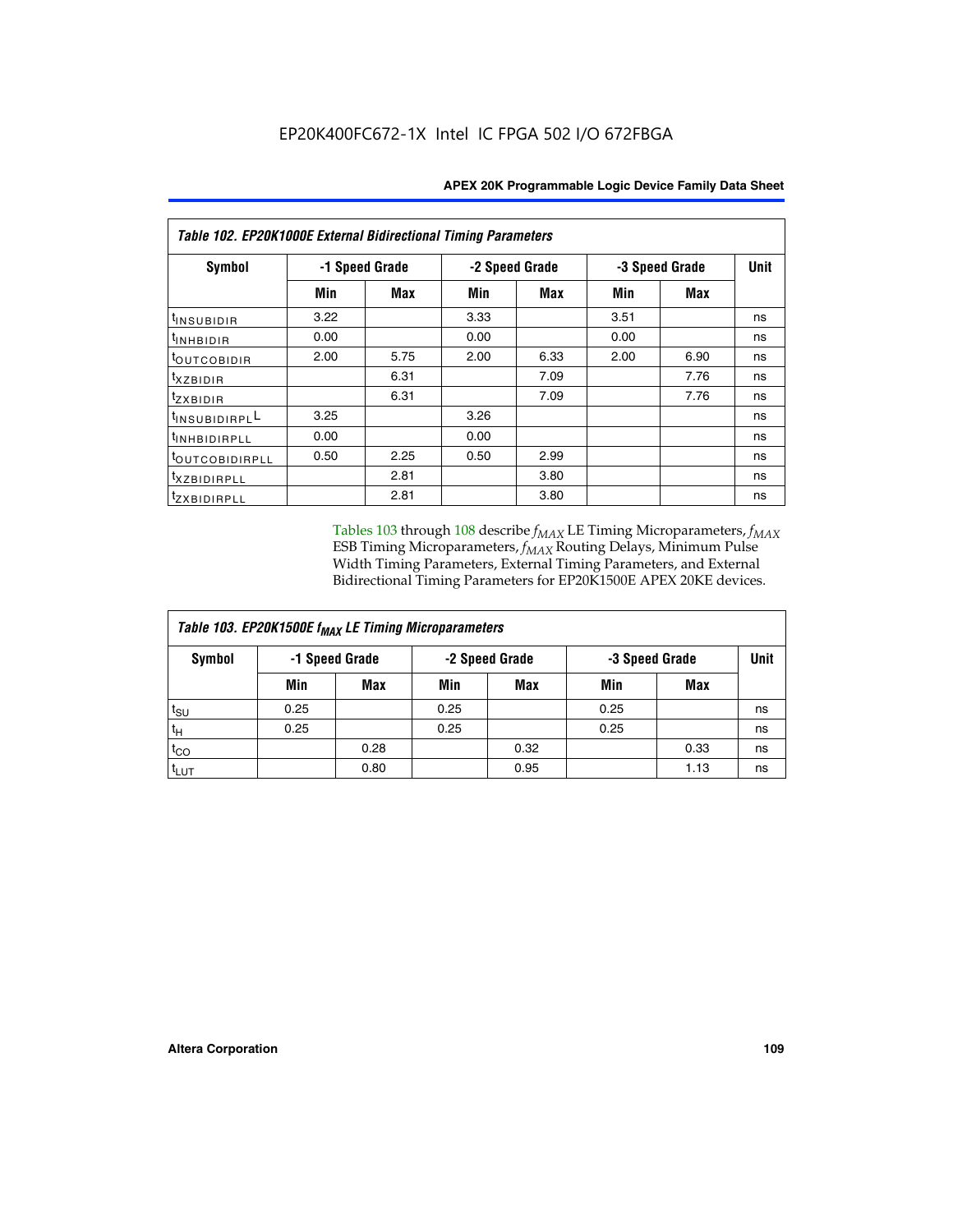| Table 104. EP20K1500E f <sub>MAX</sub> ESB Timing Microparameters |      |                |            |                |      |                |             |
|-------------------------------------------------------------------|------|----------------|------------|----------------|------|----------------|-------------|
| <b>Symbol</b>                                                     |      | -1 Speed Grade |            | -2 Speed Grade |      | -3 Speed Grade | <b>Unit</b> |
|                                                                   | Min  | <b>Max</b>     | <b>Min</b> | Max            | Min  | Max            |             |
| <sup>t</sup> ESBARC                                               |      | 1.78           |            | 2.02           |      | 1.95           | ns          |
| t <sub>ESBSRC</sub>                                               |      | 2.52           |            | 2.91           |      | 3.14           | ns          |
| <sup>t</sup> ESBAWC                                               |      | 3.52           |            | 4.11           |      | 4.40           | ns          |
| t <sub>ESBSWC</sub>                                               |      | 3.23           |            | 3.84           |      | 4.16           | ns          |
| t <sub>ESBWASU</sub>                                              | 0.62 |                | 0.67       |                | 0.61 |                | ns          |
| t <sub>ESBWAH</sub>                                               | 0.41 |                | 0.55       |                | 0.55 |                | ns          |
| <sup>t</sup> ESBWDSU                                              | 0.77 |                | 0.79       |                | 0.81 |                | ns          |
| t <sub>ESBWDH</sub>                                               | 0.41 |                | 0.55       |                | 0.55 |                | ns          |
| <sup>t</sup> ESBRASU                                              | 1.74 |                | 1.92       |                | 1.85 |                | ns          |
| <sup>t</sup> ESBRAH                                               | 0.00 |                | 0.01       |                | 0.23 |                | ns          |
| <sup>t</sup> ESBWESU                                              | 2.07 |                | 2.28       |                | 2.41 |                | ns          |
| <sup>t</sup> ESBWEH                                               | 0.00 |                | 0.00       |                | 0.00 |                | ns          |
| <sup>t</sup> ESBDATASU                                            | 0.25 |                | 0.27       |                | 0.29 |                | ns          |
| <sup>t</sup> ESBDATAH                                             | 0.13 |                | 0.13       |                | 0.13 |                | ns          |
| <sup>t</sup> ESBWADDRSU                                           | 0.11 |                | 0.04       |                | 0.11 |                | ns          |
| t <sub>ESBRADDRSU</sub>                                           | 0.14 |                | 0.11       |                | 0.16 |                | ns          |
| <sup>I</sup> ESBDATACO1                                           |      | 1.29           |            | 1.50           |      | 1.63           | ns          |
| <sup>t</sup> ESBDATACO2                                           |      | 2.55           |            | 2.99           |      | 3.22           | ns          |
| <sup>t</sup> ESBDD                                                |      | 3.12           |            | 3.57           |      | 3.85           | ns          |
| t <sub>PD</sub>                                                   |      | 1.84           |            | 2.13           |      | 2.32           | ns          |
| t <sub>PTERMSU</sub>                                              | 1.08 |                | 1.19       |                | 1.32 |                | ns          |
| t <sub>PTERMCO</sub>                                              |      | 1.31           |            | 1.53           |      | 1.66           | ns          |

| Table 105. EP20K1500E f <sub>MAX</sub> Routing Delays |     |                |                                  |      |     |      |    |  |  |  |
|-------------------------------------------------------|-----|----------------|----------------------------------|------|-----|------|----|--|--|--|
| Symbol                                                |     | -1 Speed Grade | -2 Speed Grade<br>-3 Speed Grade |      |     | Unit |    |  |  |  |
|                                                       | Min | Max            | Min                              | Max  | Min | Max  |    |  |  |  |
| $t_{F1-4}$                                            |     | 0.28           |                                  | 0.28 |     | 0.28 | ns |  |  |  |
| $t_{F5-20}$                                           |     | 1.36           |                                  | 1.50 |     | 1.62 | ns |  |  |  |
| $t_{F20+}$                                            |     | 4.43           |                                  | 4.48 |     | 5.07 | ns |  |  |  |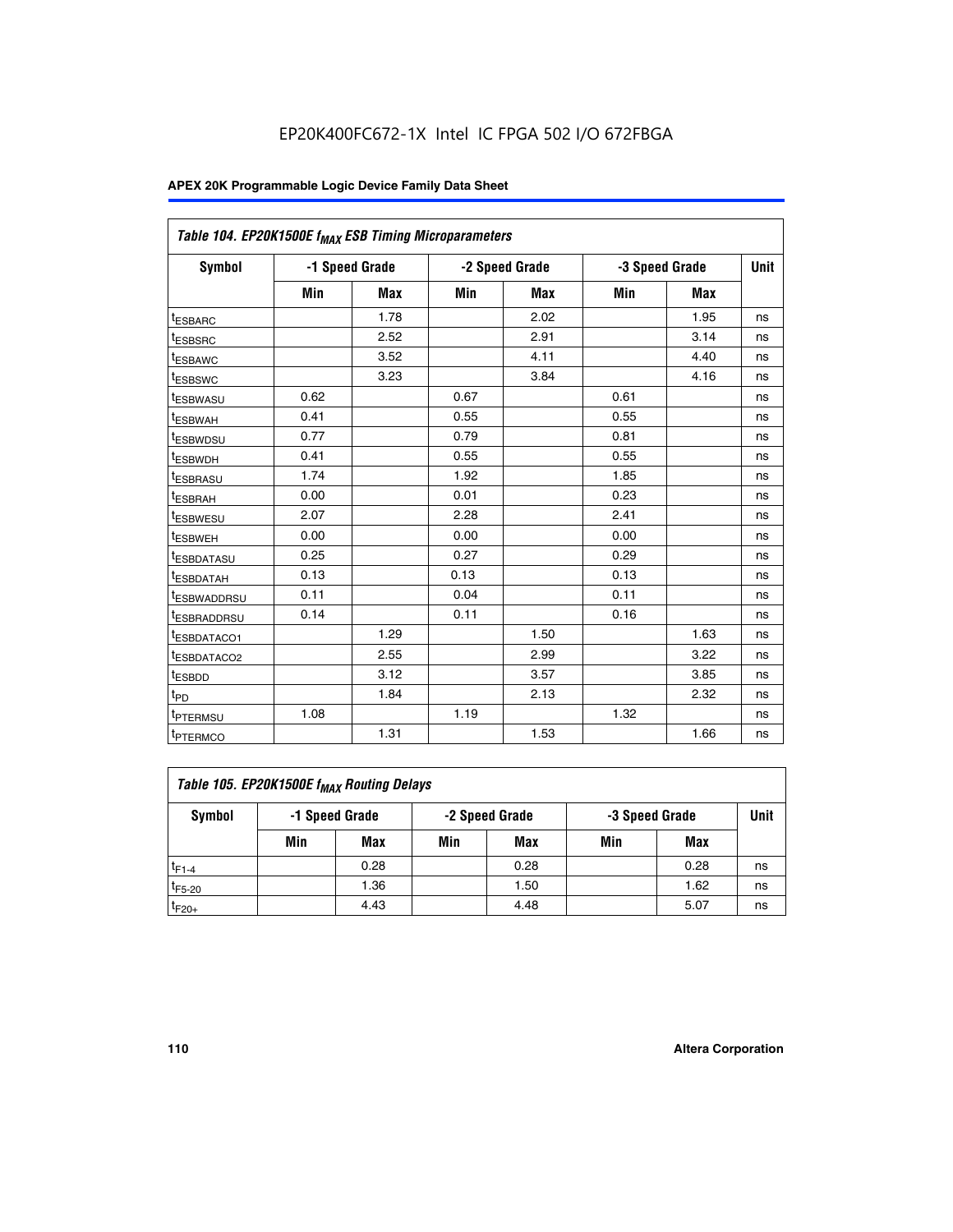|                    | Table 106. EP20K1500E Minimum Pulse Width Timing Parameters |                |      |                |                |            |             |  |  |  |  |  |
|--------------------|-------------------------------------------------------------|----------------|------|----------------|----------------|------------|-------------|--|--|--|--|--|
| Symbol             |                                                             | -1 Speed Grade |      | -2 Speed Grade | -3 Speed Grade |            | <b>Unit</b> |  |  |  |  |  |
|                    | Min                                                         | <b>Max</b>     | Min  | Max            | Min            | <b>Max</b> |             |  |  |  |  |  |
| $t_{CH}$           | 1.25                                                        |                | 1.43 |                | 1.67           |            | ns          |  |  |  |  |  |
| $t_{CL}$           | 1.25                                                        |                | 1.43 |                | 1.67           |            | ns          |  |  |  |  |  |
| t <sub>CLRP</sub>  | 0.20                                                        |                | 0.20 |                | 0.20           |            | ns          |  |  |  |  |  |
| <sup>t</sup> PREP  | 0.20                                                        |                | 0.20 |                | 0.20           |            | ns          |  |  |  |  |  |
| <sup>t</sup> ESBCH | 1.25                                                        |                | 1.43 |                | 1.67           |            | ns          |  |  |  |  |  |
| <sup>t</sup> ESBCL | 1.25                                                        |                | 1.43 |                | 1.67           |            | ns          |  |  |  |  |  |
| <sup>t</sup> ESBWP | 1.28                                                        |                | 1.51 |                | 1.65           |            | ns          |  |  |  |  |  |
| <sup>t</sup> ESBRP | 1.11                                                        |                | 1.29 |                | 1.41           |            | ns          |  |  |  |  |  |

|                      | Table 107. EP20K1500E External Timing Parameters |      |      |                |      |                |      |  |  |  |  |  |
|----------------------|--------------------------------------------------|------|------|----------------|------|----------------|------|--|--|--|--|--|
| Symbol               | -1 Speed Grade                                   |      |      | -2 Speed Grade |      | -3 Speed Grade | Unit |  |  |  |  |  |
|                      | Min                                              | Max  | Min  | <b>Max</b>     | Min  | <b>Max</b>     |      |  |  |  |  |  |
| t <sub>insu</sub>    | 3.09                                             |      | 3.30 |                | 3.58 |                | ns   |  |  |  |  |  |
| $t_{INH}$            | 0.00                                             |      | 0.00 |                | 0.00 |                | ns   |  |  |  |  |  |
| toutco               | 2.00                                             | 6.18 | 2.00 | 6.81           | 2.00 | 7.36           | ns   |  |  |  |  |  |
| <sup>t</sup> INSUPLL | 1.94                                             |      | 2.08 |                |      |                | ns   |  |  |  |  |  |
| <sup>t</sup> INHPLL  | 0.00                                             |      | 0.00 |                |      |                | ns   |  |  |  |  |  |
| <b>LOUTCOPLL</b>     | 0.50                                             | 2.67 | 0.50 | 2.99           |      |                | ns   |  |  |  |  |  |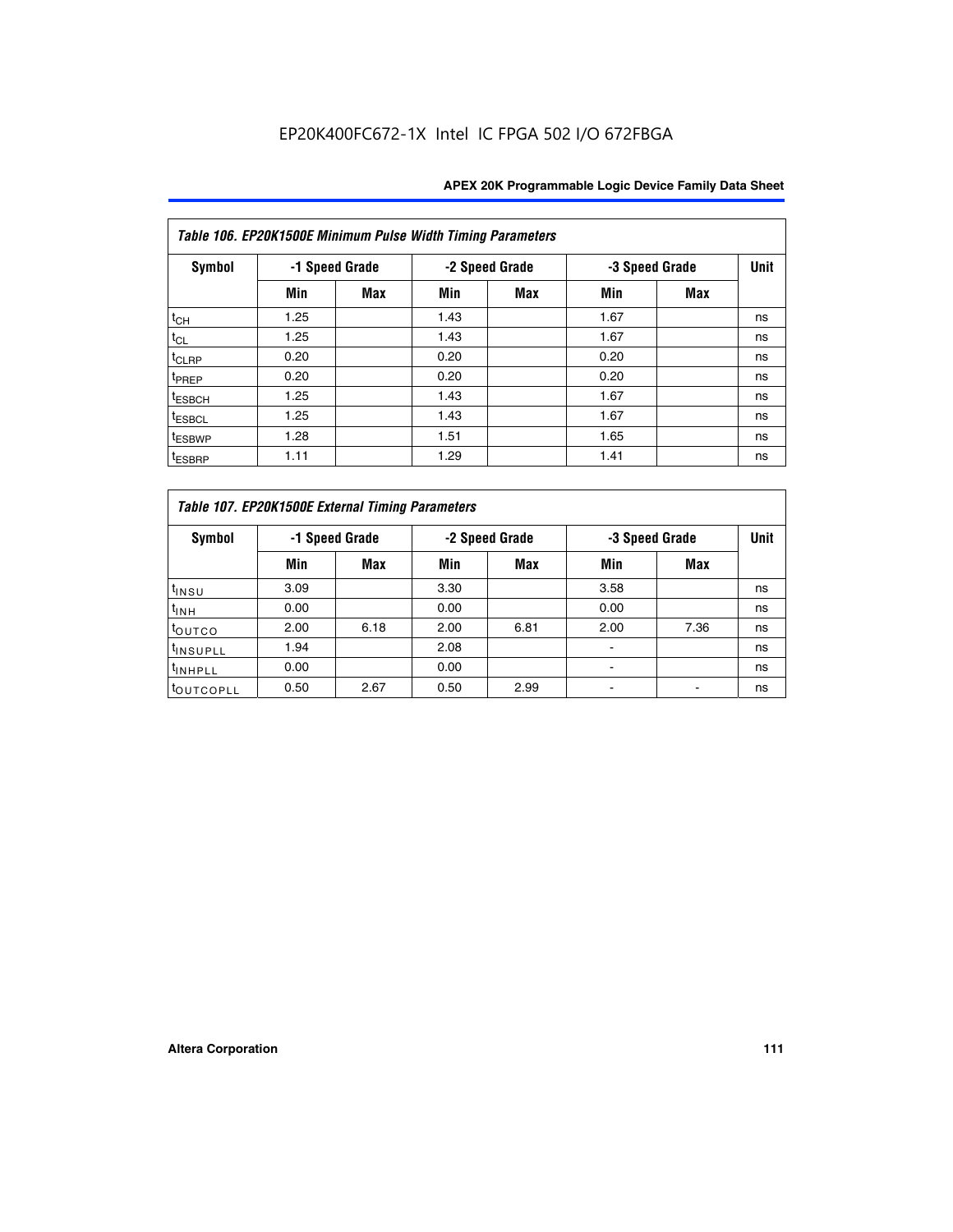| <b>Table 108. EP20K1500E External Bidirectional Timing Parameters</b> |      |                |                |      |                |             |    |  |  |  |  |
|-----------------------------------------------------------------------|------|----------------|----------------|------|----------------|-------------|----|--|--|--|--|
| Symbol                                                                |      | -1 Speed Grade | -2 Speed Grade |      | -3 Speed Grade | <b>Unit</b> |    |  |  |  |  |
|                                                                       | Min  | Max            | Min            | Max  | Min            | Max         |    |  |  |  |  |
| <sup>t</sup> INSUBIDIR                                                | 3.47 |                | 3.68           |      | 3.99           |             | ns |  |  |  |  |
| <sup>t</sup> INHBIDIR                                                 | 0.00 |                | 0.00           |      | 0.00           |             | ns |  |  |  |  |
| <b><i>LOUTCOBIDIR</i></b>                                             | 2.00 | 6.18           | 2.00           | 6.81 | 2.00           | 7.36        | ns |  |  |  |  |
| $t_{XZBIDIR}$                                                         |      | 6.91           |                | 7.62 |                | 8.38        | ns |  |  |  |  |
| $t_{Z}$ <i>x</i> BIDIR                                                |      | 6.91           |                | 7.62 |                | 8.38        | ns |  |  |  |  |
| <sup>t</sup> INSUBIDIRPLL                                             | 3.05 |                | 3.26           |      |                |             | ns |  |  |  |  |
| <sup>t</sup> INHBIDIRPLL                                              | 0.00 |                | 0.00           |      |                |             | ns |  |  |  |  |
| <sup>t</sup> OUTCOBIDIRPLL                                            | 0.50 | 2.67           | 0.50           | 2.99 |                |             | ns |  |  |  |  |
| <sup>t</sup> XZBIDIRPLL                                               |      | 3.41           |                | 3.80 |                |             | ns |  |  |  |  |
| <sup>t</sup> zxbidirpll                                               |      | 3.41           |                | 3.80 |                |             | ns |  |  |  |  |

Tables 109 and 110 show selectable I/O standard input and output delays for APEX 20KE devices. If you select an I/O standard input or output delay other than LVCMOS, add or subtract the selected speed grade to or from the LVCMOS value.

| Table 109. Selectable I/O Standard Input Delays |     |                |     |                |     |                |             |  |  |  |
|-------------------------------------------------|-----|----------------|-----|----------------|-----|----------------|-------------|--|--|--|
| <b>Symbol</b>                                   |     | -1 Speed Grade |     | -2 Speed Grade |     | -3 Speed Grade | <b>Unit</b> |  |  |  |
|                                                 | Min | Max            | Min | Max            | Min | Max            | Min         |  |  |  |
| <b>LVCMOS</b>                                   |     | 0.00           |     | 0.00           |     | 0.00           | ns          |  |  |  |
| <b>LVTTL</b>                                    |     | 0.00           |     | 0.00           |     | 0.00           | ns          |  |  |  |
| 2.5V                                            |     | 0.00           |     | 0.04           |     | 0.05           | ns          |  |  |  |
| 1.8V                                            |     | $-0.11$        |     | 0.03           |     | 0.04           | ns          |  |  |  |
| PCI                                             |     | 0.01           |     | 0.09           |     | 0.10           | ns          |  |  |  |
| $GTL+$                                          |     | $-0.24$        |     | $-0.23$        |     | $-0.19$        | ns          |  |  |  |
| SSTL-3 Class I                                  |     | $-0.32$        |     | $-0.21$        |     | $-0.47$        | ns          |  |  |  |
| SSTL-3 Class II                                 |     | $-0.08$        |     | 0.03           |     | $-0.23$        | ns          |  |  |  |
| SSTL-2 Class I                                  |     | $-0.17$        |     | $-0.06$        |     | $-0.32$        | ns          |  |  |  |
| SSTL-2 Class II                                 |     | $-0.16$        |     | $-0.05$        |     | $-0.31$        | ns          |  |  |  |
| <b>LVDS</b>                                     |     | $-0.12$        |     | $-0.12$        |     | $-0.12$        | ns          |  |  |  |
| <b>CTT</b>                                      |     | 0.00           |     | 0.00           |     | 0.00           | ns          |  |  |  |
| <b>AGP</b>                                      |     | 0.00           |     | 0.00           |     | 0.00           | ns          |  |  |  |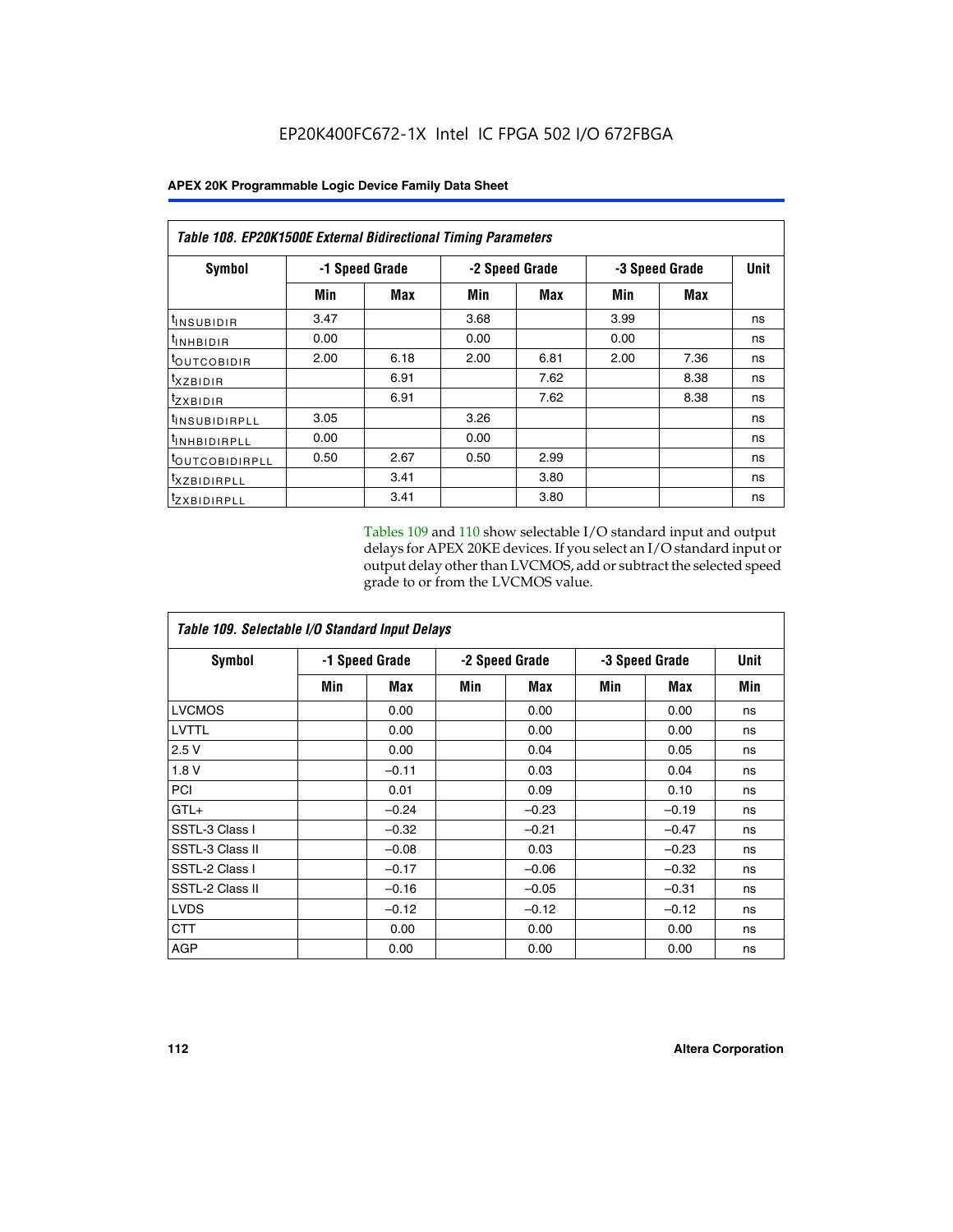| Table 110. Selectable I/O Standard Output Delays |                |         |                |         |                |         |      |  |
|--------------------------------------------------|----------------|---------|----------------|---------|----------------|---------|------|--|
| Symbol                                           | -1 Speed Grade |         | -2 Speed Grade |         | -3 Speed Grade |         | Unit |  |
|                                                  | Min            | Max     | Min            | Max     | Min            | Max     | Min  |  |
| <b>LVCMOS</b>                                    |                | 0.00    |                | 0.00    |                | 0.00    | ns   |  |
| <b>LVTTL</b>                                     |                | 0.00    |                | 0.00    |                | 0.00    | ns   |  |
| 2.5V                                             |                | 0.00    |                | 0.09    |                | 0.10    | ns   |  |
| 1.8V                                             |                | 2.49    |                | 2.98    |                | 3.03    | ns   |  |
| PCI                                              |                | $-0.03$ |                | 0.17    |                | 0.16    | ns   |  |
| $GTL+$                                           |                | 0.75    |                | 0.75    |                | 0.76    | ns   |  |
| SSTL-3 Class I                                   |                | 1.39    |                | 1.51    |                | 1.50    | ns   |  |
| SSTL-3 Class II                                  |                | 1.11    |                | 1.23    |                | 1.23    | ns   |  |
| SSTL-2 Class I                                   |                | 1.35    |                | 1.48    |                | 1.47    | ns   |  |
| SSTL-2 Class II                                  |                | 1.00    |                | 1.12    |                | 1.12    | ns   |  |
| <b>LVDS</b>                                      |                | $-0.48$ |                | $-0.48$ |                | $-0.48$ | ns   |  |
| <b>CTT</b>                                       |                | 0.00    |                | 0.00    |                | 0.00    | ns   |  |
| <b>AGP</b>                                       |                | 0.00    |                | 0.00    |                | 0.00    | ns   |  |

# **Power Consumption**

To estimate device power consumption, use the interactive power calculator on the Altera web site at **http://www.altera.com**.

# **Configuration & Operation**

The APEX 20K architecture supports several configuration schemes. This section summarizes the device operating modes and available device configuration schemes.

### **Operating Modes**

The APEX architecture uses SRAM configuration elements that require configuration data to be loaded each time the circuit powers up. The process of physically loading the SRAM data into the device is called configuration. During initialization, which occurs immediately after configuration, the device resets registers, enables I/O pins, and begins to operate as a logic device. The I/O pins are tri-stated during power-up, and before and during configuration. Together, the configuration and initialization processes are called *command mode*; normal device operation is called *user mode*.

Before and during device configuration, all I/O pins are pulled to  $V<sub>CCIO</sub>$ by a built-in weak pull-up resistor.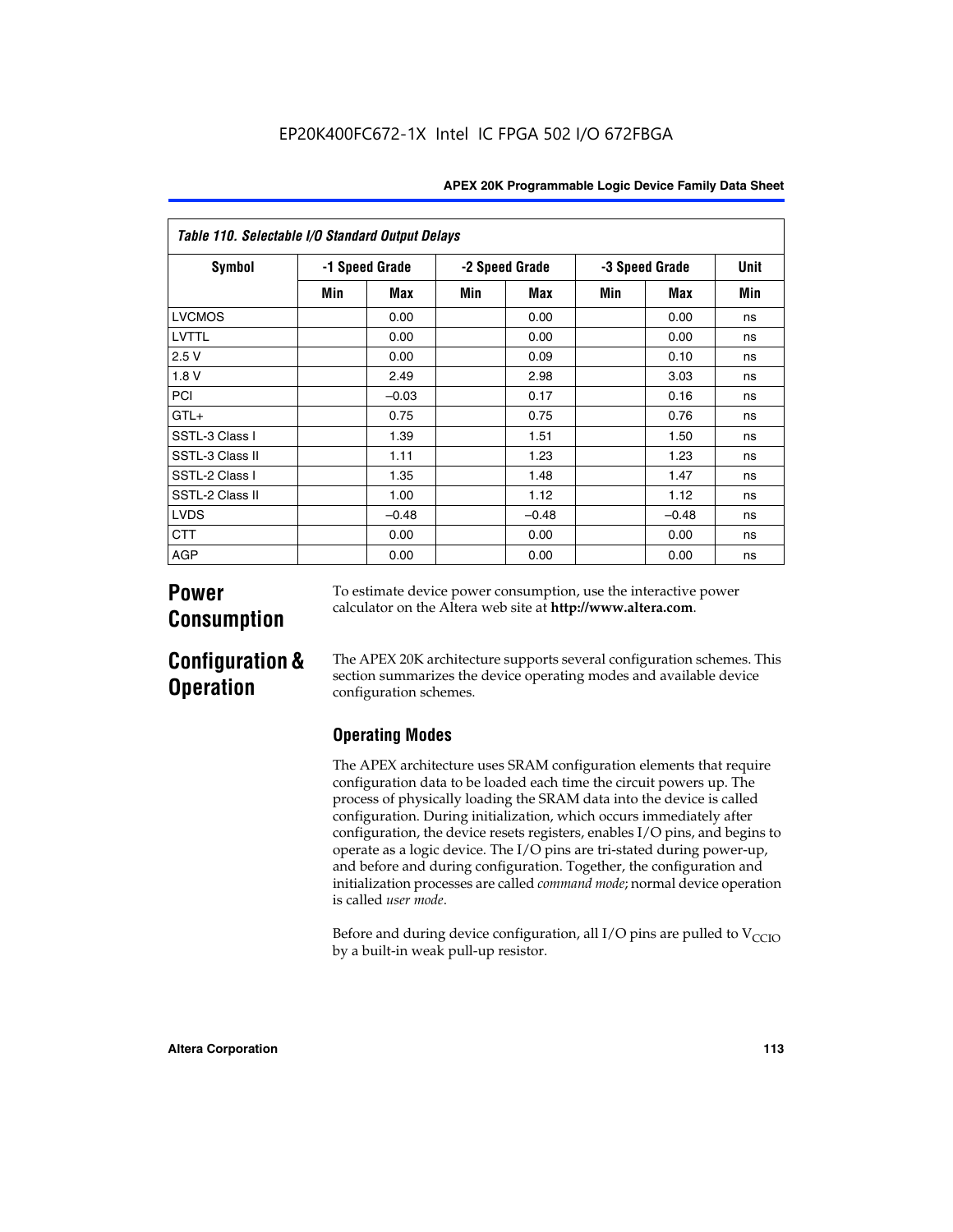SRAM configuration elements allow APEX 20K devices to be reconfigured in-circuit by loading new configuration data into the device. Real-time reconfiguration is performed by forcing the device into command mode with a device pin, loading different configuration data, reinitializing the device, and resuming usermode operation. In-field upgrades can be performed by distributing new configuration files.

### **Configuration Schemes**

The configuration data for an APEX 20K device can be loaded with one of five configuration schemes (see Table 111), chosen on the basis of the target application. An EPC2 or EPC16 configuration device, intelligent controller, or the JTAG port can be used to control the configuration of an APEX 20K device. When a configuration device is used, the system can configure automatically at system power-up.

Multiple APEX 20K devices can be configured in any of five configuration schemes by connecting the configuration enable (nCE) and configuration enable output (nCEO) pins on each device.

| <b>Table 111. Data Sources for Configuration</b> |                                                                                             |  |  |  |
|--------------------------------------------------|---------------------------------------------------------------------------------------------|--|--|--|
| <b>Configuration Scheme</b>                      | Data Source                                                                                 |  |  |  |
| Configuration device                             | EPC1, EPC2, EPC16 configuration devices                                                     |  |  |  |
| Passive serial (PS)                              | MasterBlaster or ByteBlasterMV download cable or serial data source                         |  |  |  |
| Passive parallel asynchronous (PPA)              | Parallel data source                                                                        |  |  |  |
| Passive parallel synchronous (PPS)               | Parallel data source                                                                        |  |  |  |
| <b>JTAG</b>                                      | MasterBlaster or ByteBlasterMV download cable or a microprocessor<br>with a Jam or JBC File |  |  |  |



**For more information on configuration, see Application Note 116** *(Configuring APEX 20K, FLEX 10K, & FLEX 6000 Devices.)*

**Device Pin-Outs** See the Altera web site **(http://www.altera.com)** or the *Altera Digital Library* for pin-out information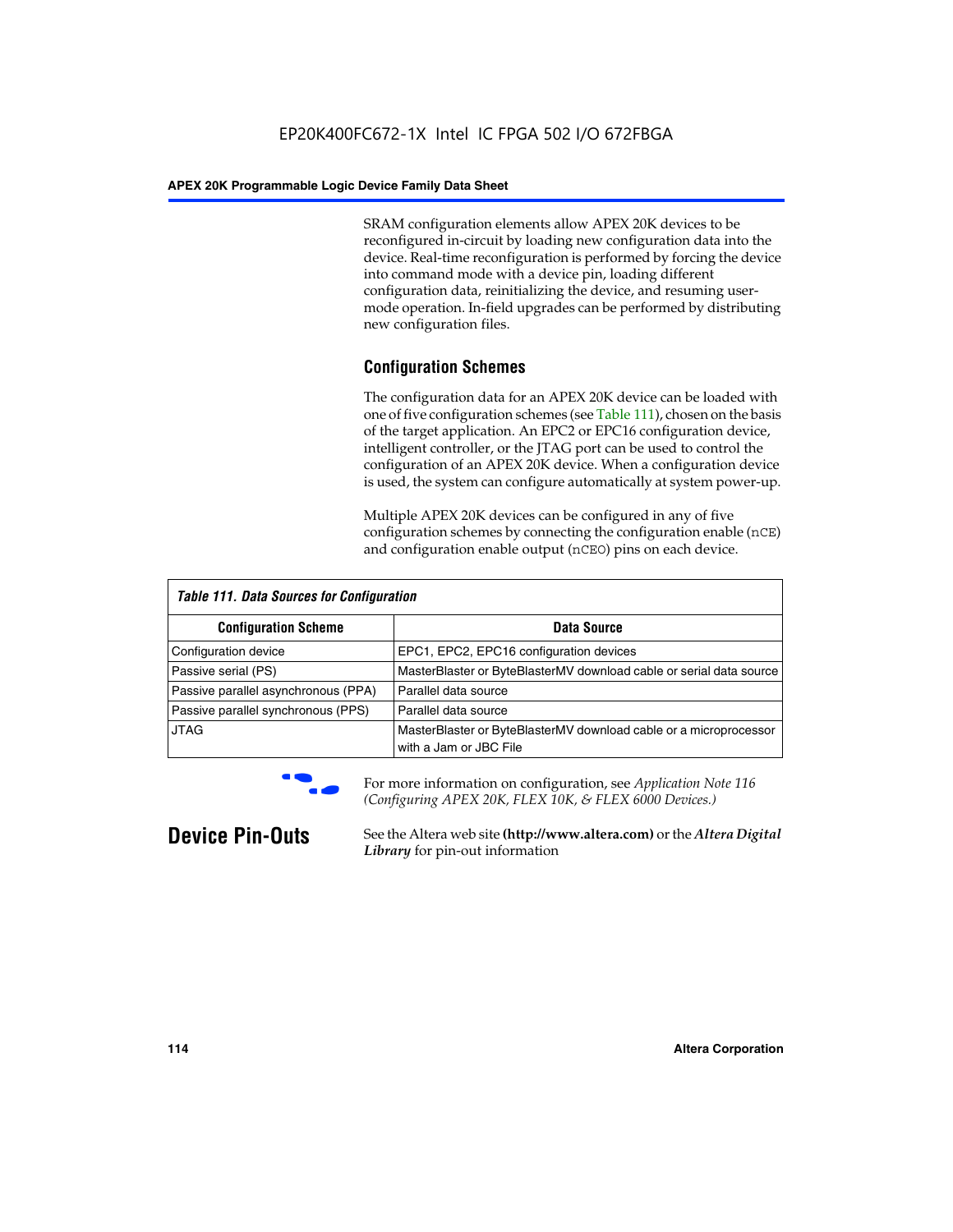#### **Revision History** The information contained in the *APEX 20K Programmable Logic Device Family Data Sheet* version 5.1 supersedes information published in previous versions.

### **Version 5.1**

*APEX 20K Programmable Logic Device Family Data Sheet* version 5.1 contains the following changes:

- In version 5.0, the VI input voltage spec was updated in Table 28 on page 63.
- In version 5.0, *Note* (5) to Tables 27 through 30 was revised.
- Added *Note* (2) to Figure 21 on page 33.

### **Version 5.0**

*APEX 20K Programmable Logic Device Family Data Sheet* version 5.0 contains the following changes:

- Updated Tables 23 through 26. Removed 2.5-V operating condition tables because all APEX 20K devices are now 5.0-V tolerant.
- Updated conditions in Tables 33, 38 and 39.
- Updated data for t<sub>ESBDATAH</sub> parameter.

### **Version 4.3**

*APEX 20K Programmable Logic Device Family Data Sheet* version 4.3 contains the following changes:

- Updated Figure 20.
- Updated *Note (2)* to Table 13.
- Updated notes to Tables 27 through 30.

### **Version 4.2**

*APEX 20K Programmable Logic Device Family Data Sheet* version 4.2 contains the following changes:

- Updated Figure 29.
- Updated *Note (1)* to Figure 29.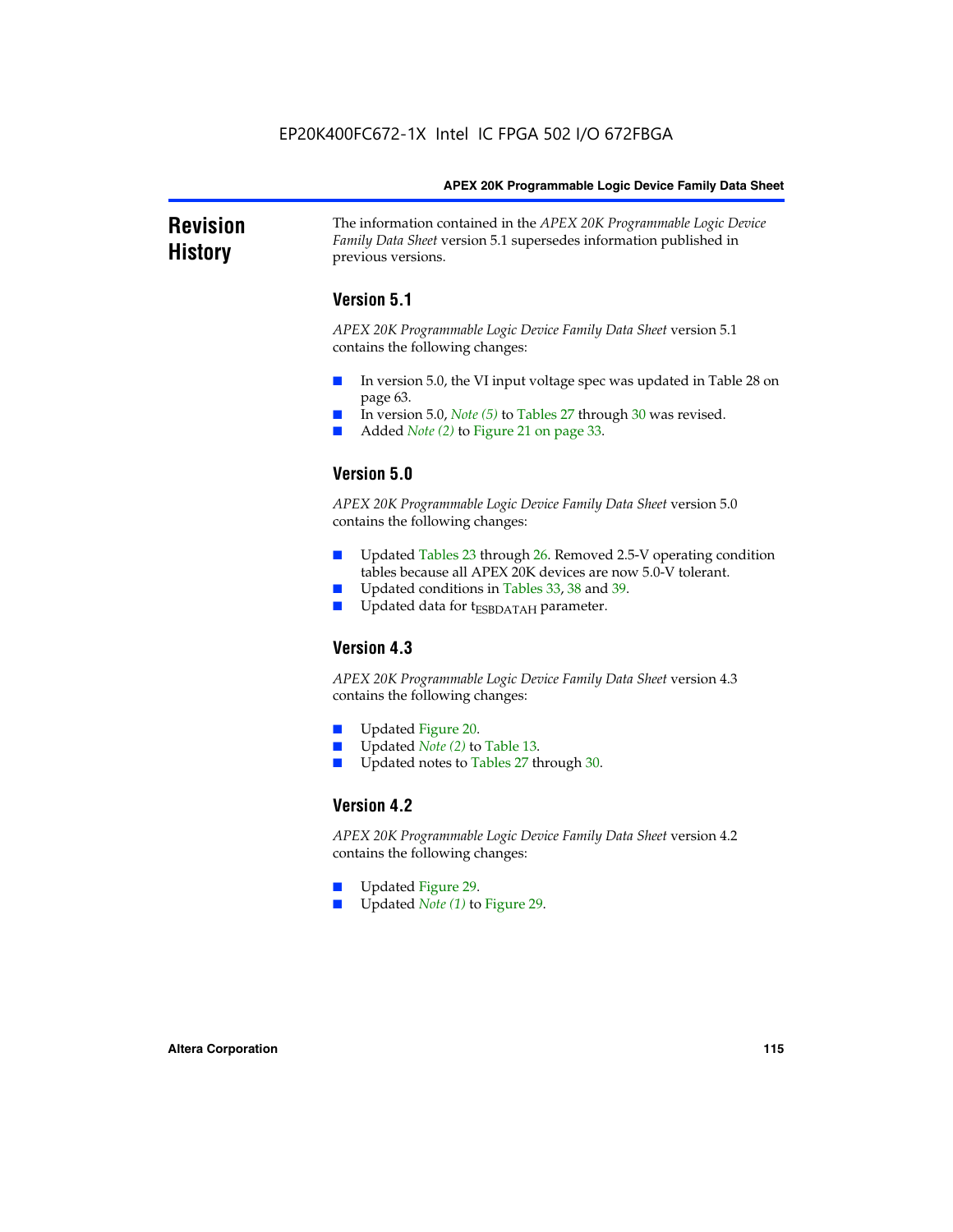### **Version 4.1**

*APEX 20K Programmable Logic Device Family Data Sheet* version 4.1 contains the following changes:

- *t<sub>ESBWEH</sub>* added to Figure 37 and Tables 35, 50, 56, 62, 68, 74, 86, 92, 97, and 104.
- Updated EP20K300E device internal and external timing numbers in Tables 79 through 84.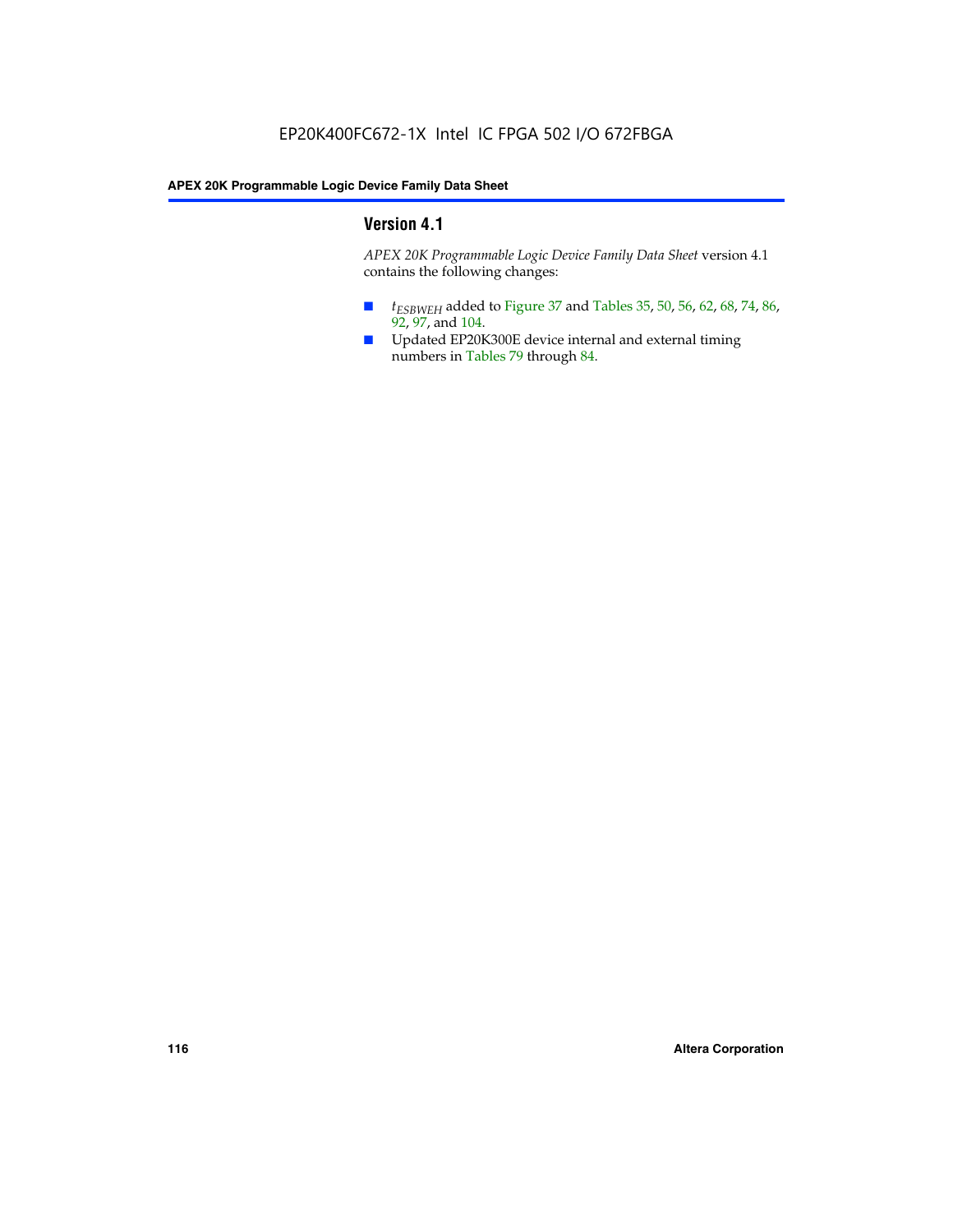

101 Innovation Drive San Jose, CA 95134 (408) 544-7000 http://www.altera.com Applications Hotline: (800) 800-EPLD Customer Marketing: (408) 544-7104 Literature Services: lit\_req@altera.com

Copyright © 2004 Altera Corporation. All rights reserved. Altera, The Programmable Solutions Company, the stylized Altera logo, specific device designations, and all other words and logos that are identified as trademarks and/or service marks are, unless noted otherwise, the trademarks and service marks of Altera Corporation in the U.S. and other countries. All other product or service names are the property of their respective holders. Altera products are protected under numerous U.S. and foreign patents and pending applications, mask work rights, and copyrights. Altera warrants performance of its semiconductor products to current specifications in accordance with Altera's standard warranty, but reserves the right to make changes

to any products and services at any time without notice. Altera assumes no responsibility or liability arising out of the application or use of any information, product, or service described herein except as expressly agreed to in writing by Altera Corporation. Altera customers are advised to obtain the latest version of device specifications before relying on any published information and before placing orders for products or services.



**117 Altera Corporation**